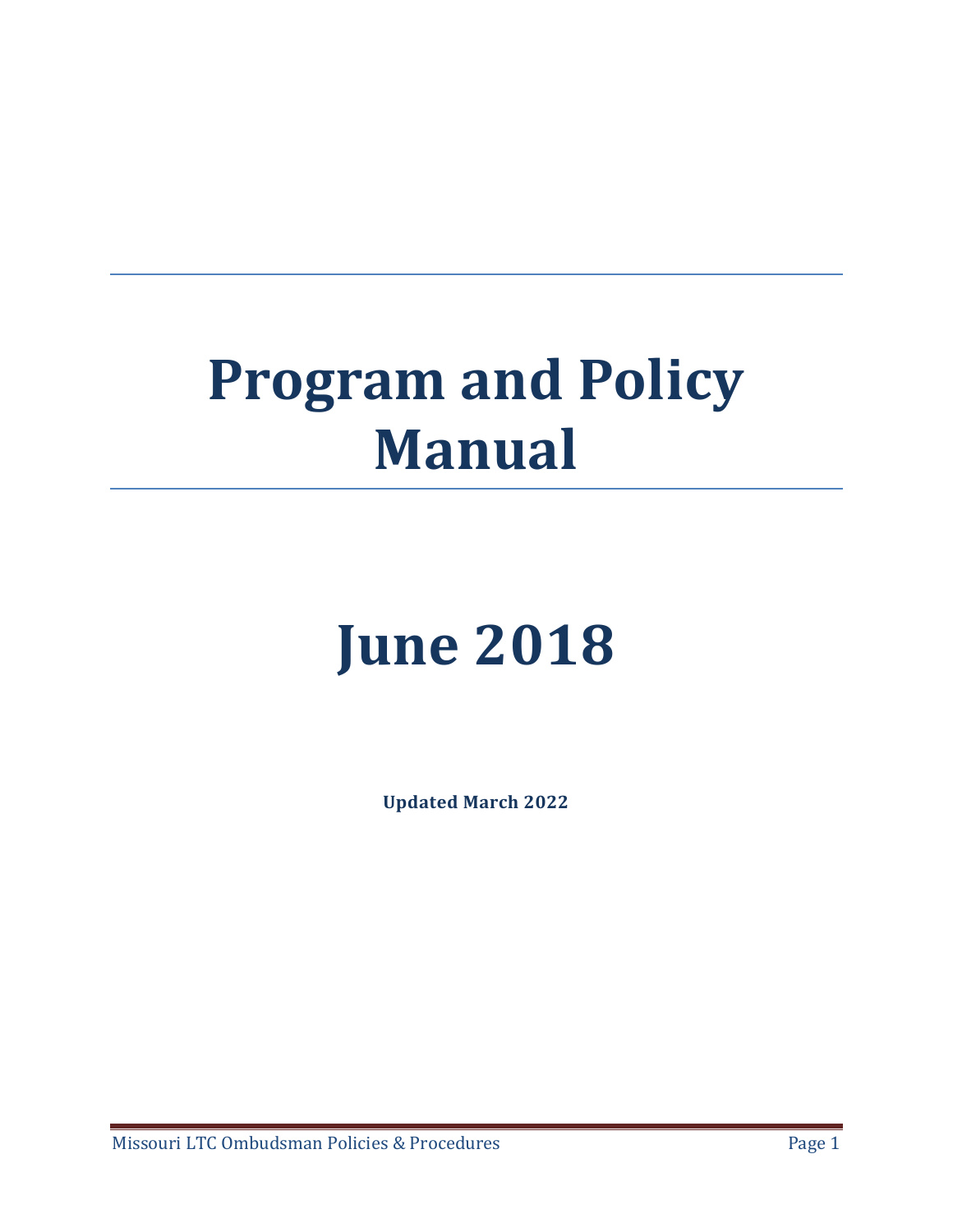#### **Policy and Procedure Manual Summary of Updates:**

**Updated January 2020-** Organizational COI (Appendix 7&8) **Updated December 2020**- Confidentiality Form (pg. 28 and Appendix 9)

#### **Updated April 2021**- Added:

*306.0 Volunteer Ombudsman Leave of Absence and Return to Ombudsman Program 308.0 Transfer of Volunteer Ombudsman from one LOE to Another LOE* ( *309.0 Performance of Ombudsman Program Functions by Volunteer Ombudsman for More than one LOE*

*102.3 Organizational Structure:* LOE Flow Chart Updated

*404.3 Consultation* was updated with the NORS language "Information and Assistance"

303.3 Designation of LOE, where the AAA contracts with a Local Agency (B)(3)

Removed Consultation definition from the Glossary Clarification added to *402.0 Functions and Responsibility of the State Long-Term Care Ombudsman (H)* to include technical support to ROCs and LOEs. Clarification add to *Monitoring of LOEs and Representatives of the Office 1000.0 Records* updated to include volunteers files and length of time to retain files

#### **Updated August 2021**

Added State Ombudsman signature line to Appendix 6 Conflict of Interest Identification, Removal and Remedy and Appendix 8 Organizational Conflict of Interest Identification, Removal and Remedy.

#### **Updated March 2022**

Revised language to reflect the new designation training and continuing education requirements to comply with ACL standards in the following sections: 305.2, 305.2(a), 3.05.2(b), 305.3(a), 305.3(b), and 307.0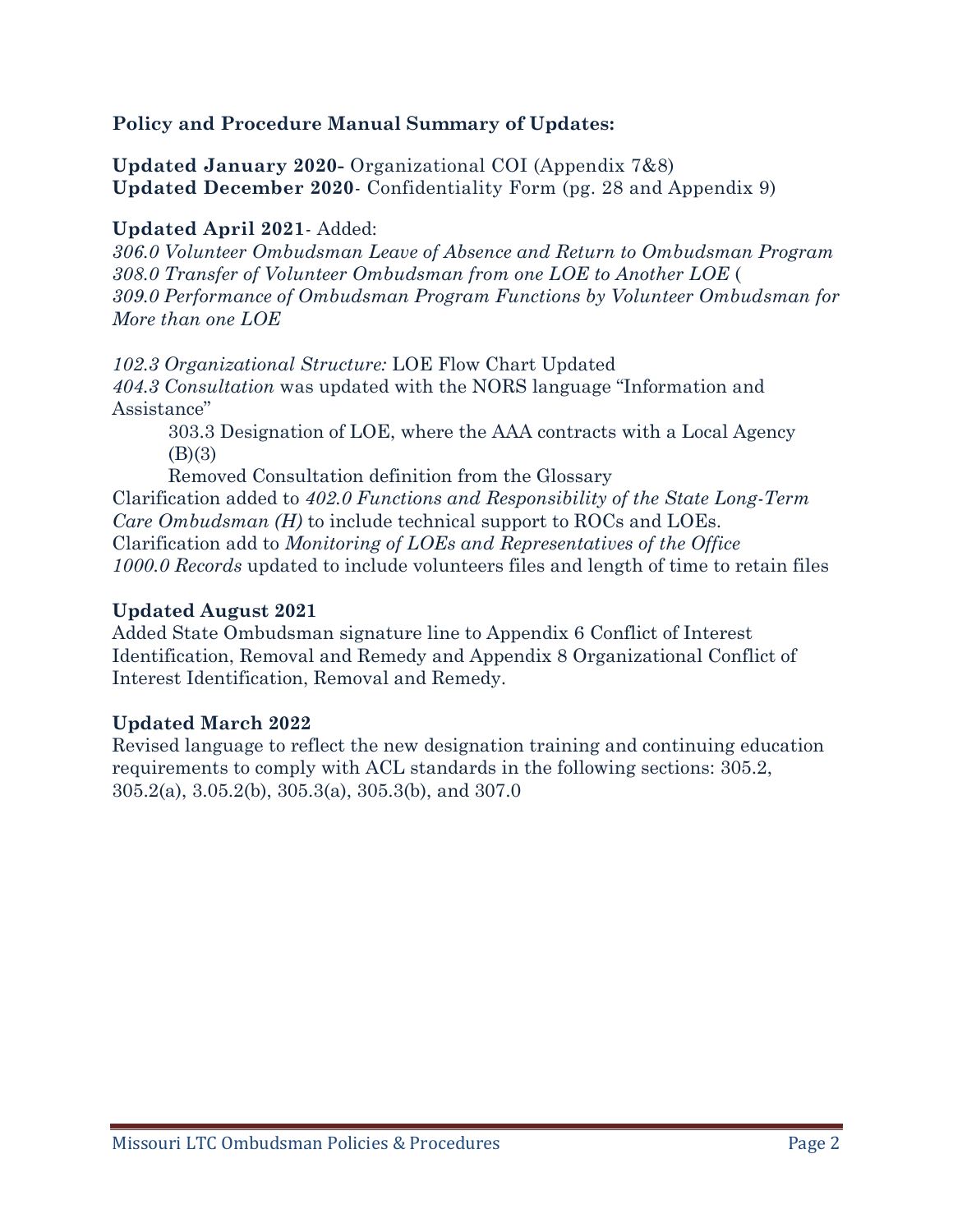# **Policies and Procedures**

# Missouri State Long-Term Care Ombudsman Program

# **Table of Contents**

|       | 101.0 |                                                                  |  |
|-------|-------|------------------------------------------------------------------|--|
|       |       |                                                                  |  |
|       |       |                                                                  |  |
|       |       |                                                                  |  |
|       |       | 102.3 Organizational Structure - Local Ombudsman Entities10      |  |
| 200.0 |       |                                                                  |  |
| 300.0 |       | Establishment of the Missouri Office of the State Long-Term Care |  |
|       |       |                                                                  |  |
|       |       | 301.0 Employment of State Long-Term Care Ombudsman 14            |  |
|       |       |                                                                  |  |
|       |       |                                                                  |  |
|       | 303.1 | Designation of Local Ombudsman Entities (LOEs)                   |  |
|       |       |                                                                  |  |
|       |       |                                                                  |  |
|       |       | 303.1(b) Process for Designation of a AAA as a LOE or            |  |
|       |       |                                                                  |  |
|       | 303.2 |                                                                  |  |
|       | 303.3 | Designation of LOE, where the AAA contracts with a               |  |
|       |       |                                                                  |  |
|       | 303.4 |                                                                  |  |
|       | 303.5 |                                                                  |  |
|       | 303.6 |                                                                  |  |
|       | 303.7 |                                                                  |  |
|       | 303.8 |                                                                  |  |
|       | 304.0 | Designation of Individual as Representative of the Office26      |  |
|       | 304.1 |                                                                  |  |
|       | 304.2 | Employment of and Regional Ombudsman Program Directors           |  |
|       |       | (ROPDs) and Regional Ombudsman Coordinators (ROCs) by LOE        |  |
|       |       |                                                                  |  |
|       | 304.3 | Recruitment and Background Checks for LOE Employees27            |  |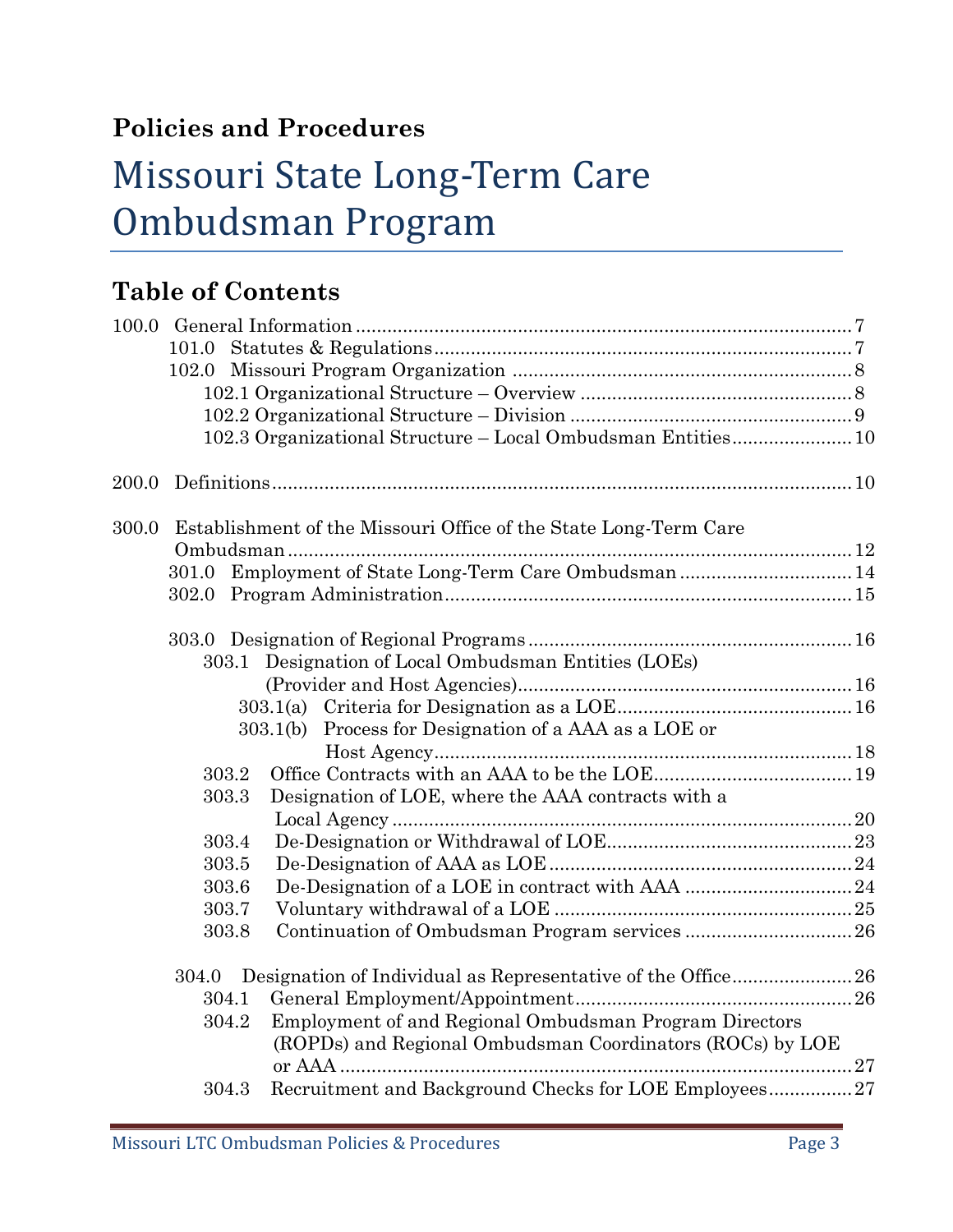|       | 305.1                                                             |          |                                                                        |  |  |
|-------|-------------------------------------------------------------------|----------|------------------------------------------------------------------------|--|--|
|       |                                                                   |          | 305.2 General Training of Representatives of the Office 30             |  |  |
|       |                                                                   | 305.2(a) | Training of Regional Ombudsman Coordinators (ROCs)                     |  |  |
|       |                                                                   |          | and Regional Ombudsman Program "Directors ROPDs)31                     |  |  |
|       |                                                                   | 305.2(b) | Training of Volunteers as Representatives of the Office33              |  |  |
|       |                                                                   |          | 305.3 Continuing Education for Representatives of the Office  34       |  |  |
|       |                                                                   | 305.3(a) | Continuing Education training for ROCs and State Office                |  |  |
|       |                                                                   |          |                                                                        |  |  |
|       |                                                                   | 305.3(b) |                                                                        |  |  |
|       | 306.0                                                             |          | Volunteer Ombudsman Leave of Absence and Return to                     |  |  |
|       |                                                                   |          |                                                                        |  |  |
|       | 307.0                                                             |          | Designation of an Individual as a Representative of the Office 36      |  |  |
|       | 308.0                                                             |          | Transfer of Volunteer Ombudsman from one LOE to Another LOE37          |  |  |
|       | 309.0                                                             |          | Performance of Ombudsman Program Functions by Volunteer                |  |  |
|       |                                                                   |          |                                                                        |  |  |
|       | 310.0                                                             |          | Refusal to Designate an Individual as a Representative of the Office38 |  |  |
|       | 311.0                                                             |          | Suspension of Designation of an Individual as a Representative of      |  |  |
|       |                                                                   |          |                                                                        |  |  |
|       | 312.0                                                             |          | De-Designation of Individual as a Representative of the Office39       |  |  |
| 400.0 |                                                                   |          |                                                                        |  |  |
|       | 401.0                                                             |          |                                                                        |  |  |
|       | 401.1                                                             |          |                                                                        |  |  |
|       | 401.2                                                             |          |                                                                        |  |  |
|       | 401.3                                                             |          | Supervision and Management of the Ombudsman                            |  |  |
|       |                                                                   |          |                                                                        |  |  |
|       | 401.4                                                             |          | DSDS Monitoring of the LTC Ombudsman Program 43                        |  |  |
|       | 402.0                                                             |          | Functions and Responsibilities of the State Long-Term                  |  |  |
|       |                                                                   |          |                                                                        |  |  |
|       | 403.0                                                             |          |                                                                        |  |  |
|       | Responsibilities and Duties of the Representative of the<br>404.0 |          |                                                                        |  |  |
|       |                                                                   |          |                                                                        |  |  |
|       |                                                                   |          |                                                                        |  |  |
|       |                                                                   |          |                                                                        |  |  |
|       |                                                                   |          |                                                                        |  |  |
|       |                                                                   |          |                                                                        |  |  |
|       |                                                                   |          |                                                                        |  |  |
|       | 404.3                                                             |          |                                                                        |  |  |
|       |                                                                   |          |                                                                        |  |  |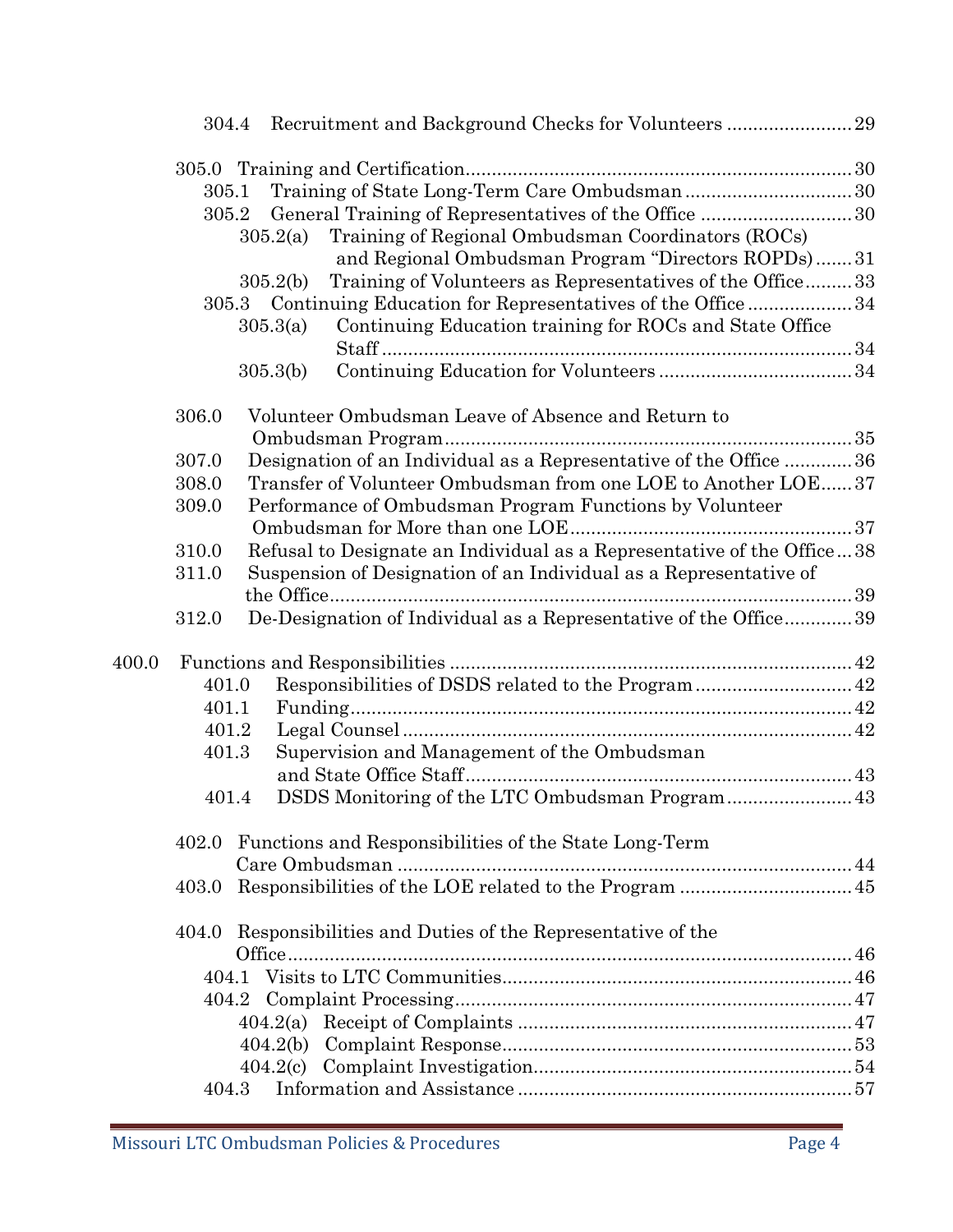|            | 404.4  |        |  |
|------------|--------|--------|--|
|            | 404.5  |        |  |
| 500.0      |        |        |  |
|            | 501.0  |        |  |
|            | 502.0  |        |  |
|            | 503.0  |        |  |
|            | 504.0  |        |  |
|            |        |        |  |
|            |        |        |  |
|            | 602.0  |        |  |
|            | 603.0  |        |  |
| 700.0      |        |        |  |
| 800.0      |        |        |  |
|            |        |        |  |
| 900.0      |        |        |  |
|            | 901.0  |        |  |
|            | 902.0  |        |  |
|            | 903.0  |        |  |
| 1000.0     |        |        |  |
| 1100.0     |        |        |  |
|            | 1101.0 |        |  |
|            | 1102.0 |        |  |
|            | 1103.0 |        |  |
|            | 1104.0 |        |  |
|            |        |        |  |
|            |        | 1105.1 |  |
|            |        | 1105.2 |  |
|            |        | 1105.3 |  |
| Appendices |        |        |  |
|            |        |        |  |
|            |        |        |  |
|            |        |        |  |
|            |        |        |  |
|            |        |        |  |
|            |        |        |  |
|            |        |        |  |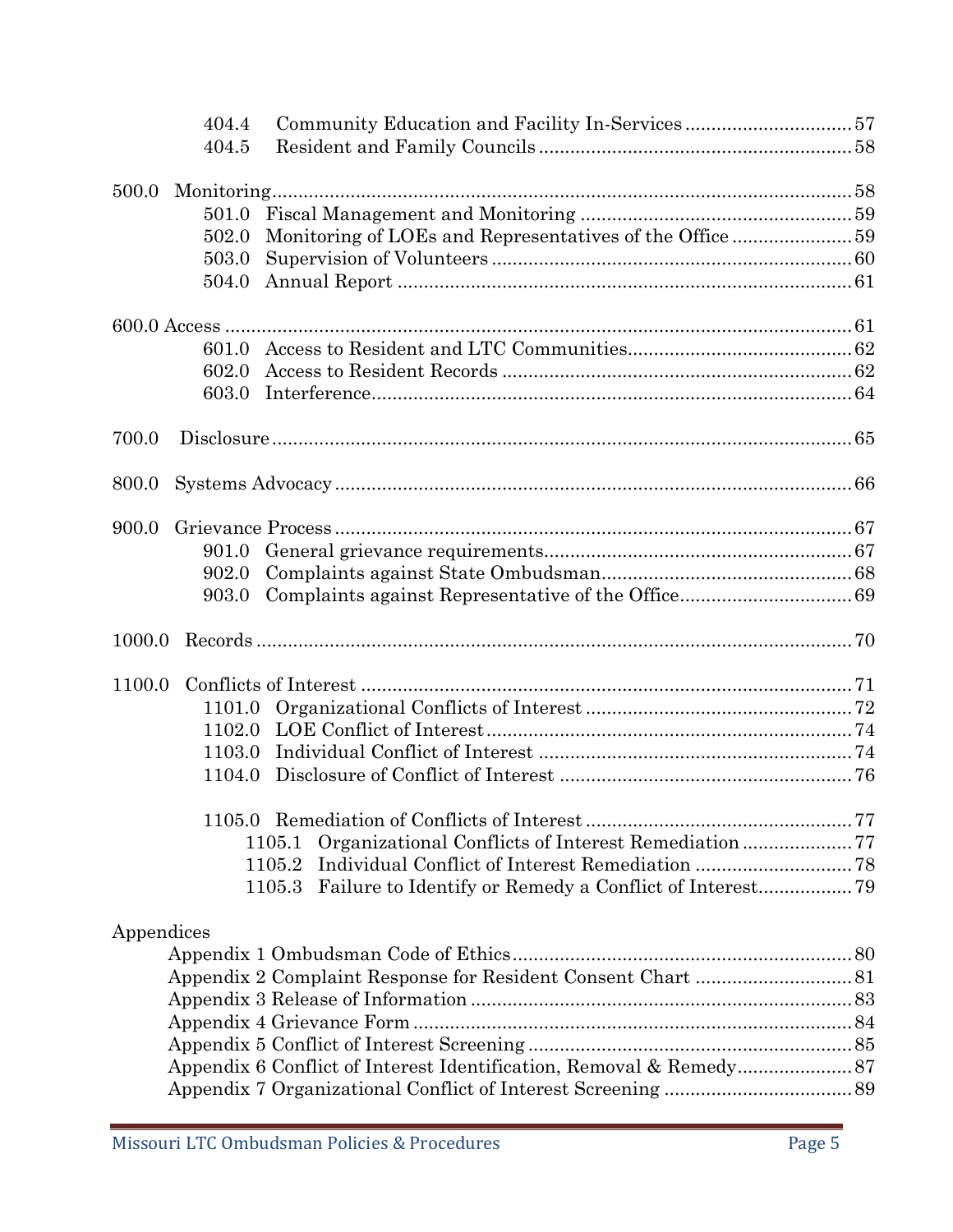| Appendix 8 Organizational Conflict of Interest Identification, Removal & Remedy 92 |  |
|------------------------------------------------------------------------------------|--|
|                                                                                    |  |
|                                                                                    |  |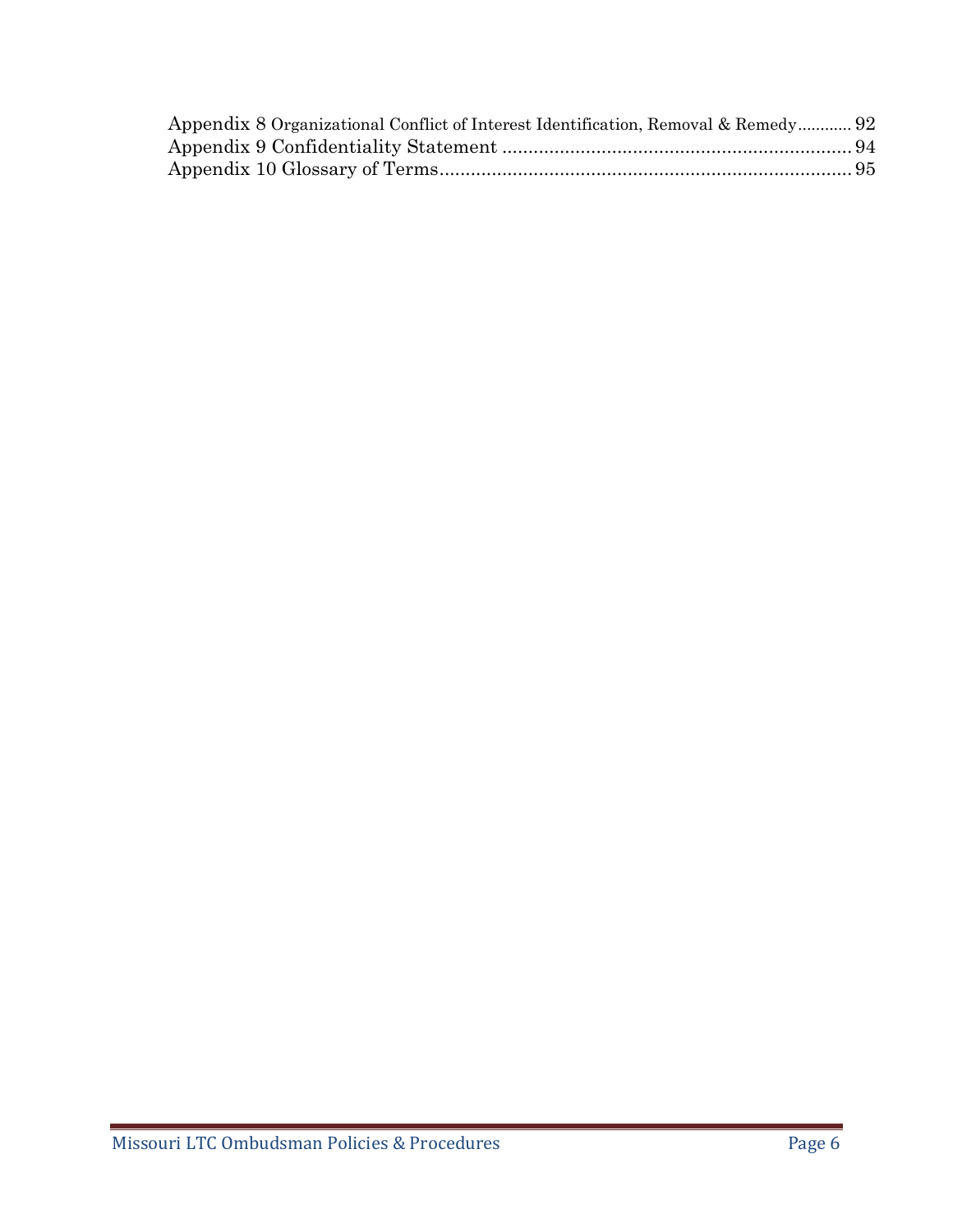# **100.0 General Information**

These policies address the manner in which the Missouri Division of Senior and Disability Services (DSDS) and the Missouri State Long-Term Care Ombudsman Office (Office) develop the State Long-Term Care Ombudsman Program (Program), monitor Host Agencies and Local Ombudsman Entities (LOEs), including local program's activities, files, records, and other information maintained by the Office.

These policies are established under the authority of the State Long-Term Care Ombudsman, in consultation with the DSDS, to carry out the Ombudsman program in accordance with the Older Americans Act and all relevant regulations, policies, and procedures.

The Program protects and improves the quality of care and quality of life for residents of Long-Term Care (LTC) Communities in Missouri through individual and systemic advocacy for and on behalf of residents, including representing the interests of residents before government agencies, reviewing and commenting on existing and proposed laws, responding to media requests, the promotion and cultivation of best practices within LTC services, and through the promotion of family and community involvement in LTC Communities.

The Program is a resident centered advocacy program. The resident is the program's client, regardless of the source of the complaint or request for service. The Ombudsman will make every reasonable effort to assist, empower, represent, and advocate on behalf of the resident.

#### **101.0 Statutes & Regulations**

The Missouri Long-Term Care Ombudsman Program (Program) is authorized by, and in accordance with, the federal Older Americans Act, 42 U.S.C. Section 3001 *et seq*.

Older Americans Act sections that govern the operation of the Office are contained in Public Law 109-365, Title VII, Chapter 2, Sections 711 to 713.

Federal regulations governing the Office are contained in 45 CFR Parts 1321, and 1324.

Missouri statutes concerning the establishment and operation of the Missouri State Long-Term Care Ombudsman Office are contained in Secs.192.2300-2315, RSMo.

Missouri regulations governing the operation of the Office are contained in 19 CSR 15-4.060.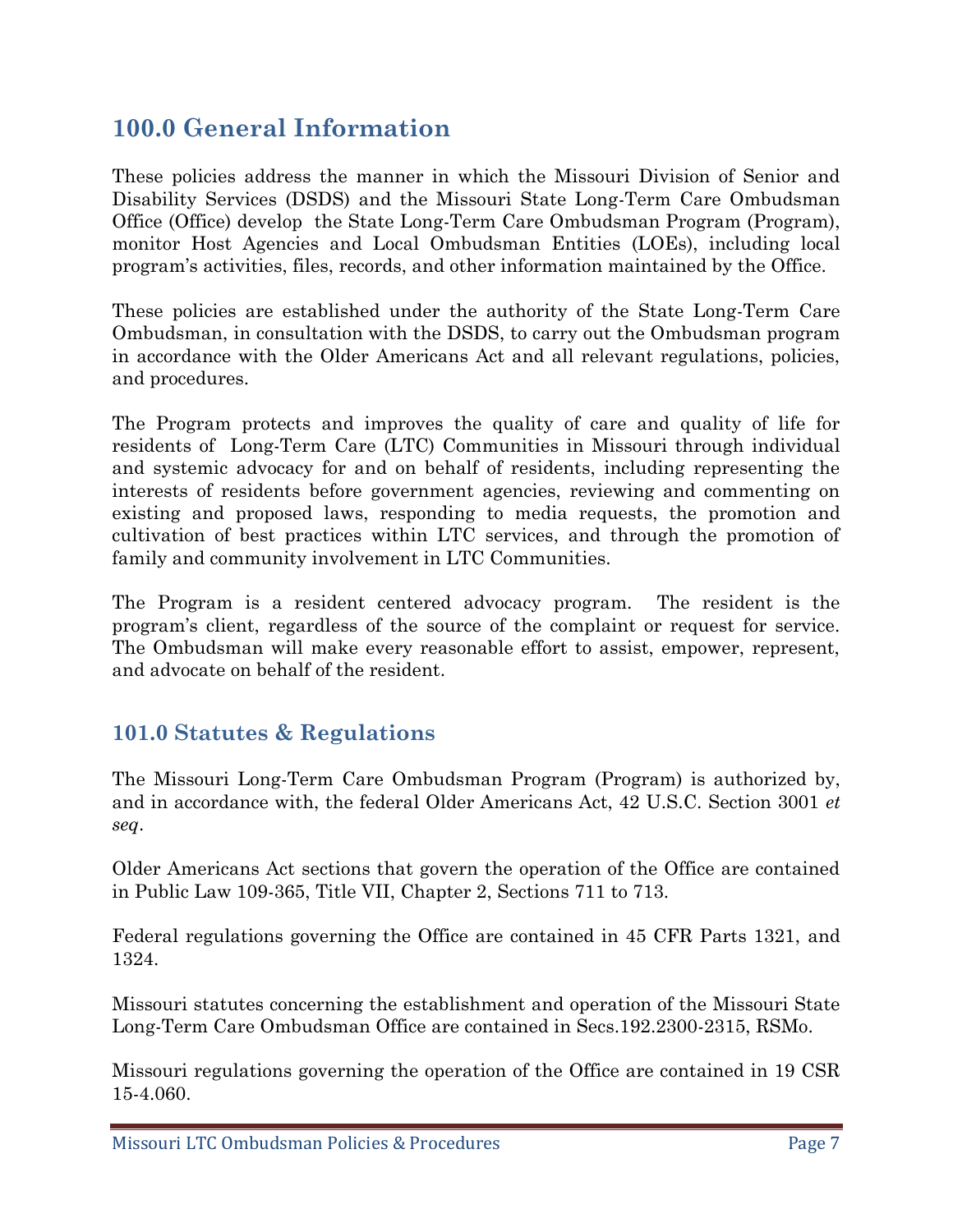These policies and procedures govern the operations of the Program and establish the relationship and responsibilities of Area Agencies on Aging (AAA) and their contracted Local Ombudsman Entities (LOEs), where applicable, and the Missouri Division of Senior and Disability Services (DSDS), in relation to the Program.

#### **102.0 Missouri Program Organization**

In accordance with the Older Americans Act, Missouri statute established the Office of the State Long-Term Care Ombudsman in the Missouri Department of Health and Senior Services (DHSS) within the Division of Senior and Disability Services (DSDS).



#### **102.1 Organizational Structure – Overview**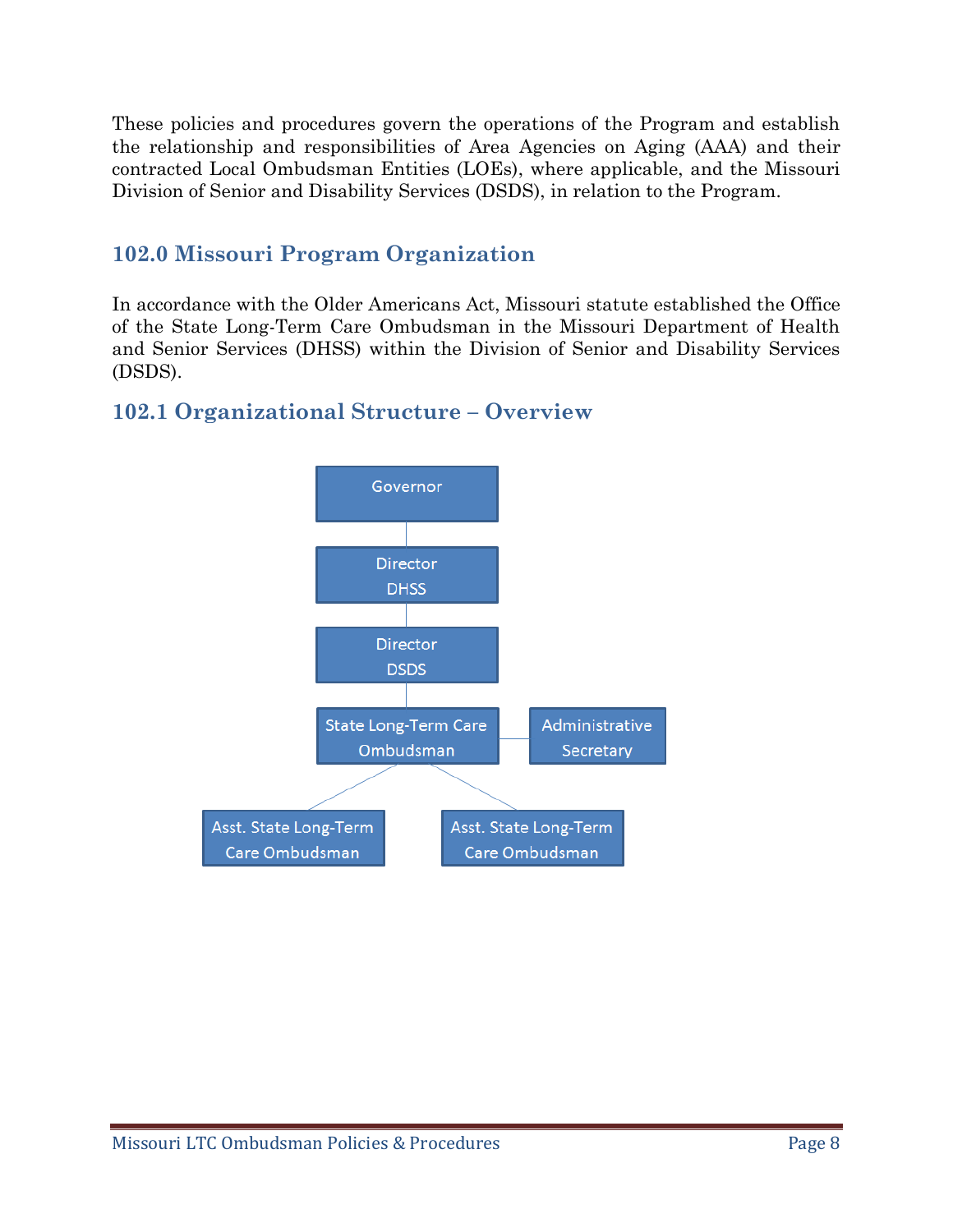#### **102.2 Organizational Structure - Division**

#### **Department of Health & Senior Services Division of Senior & Disability Services**

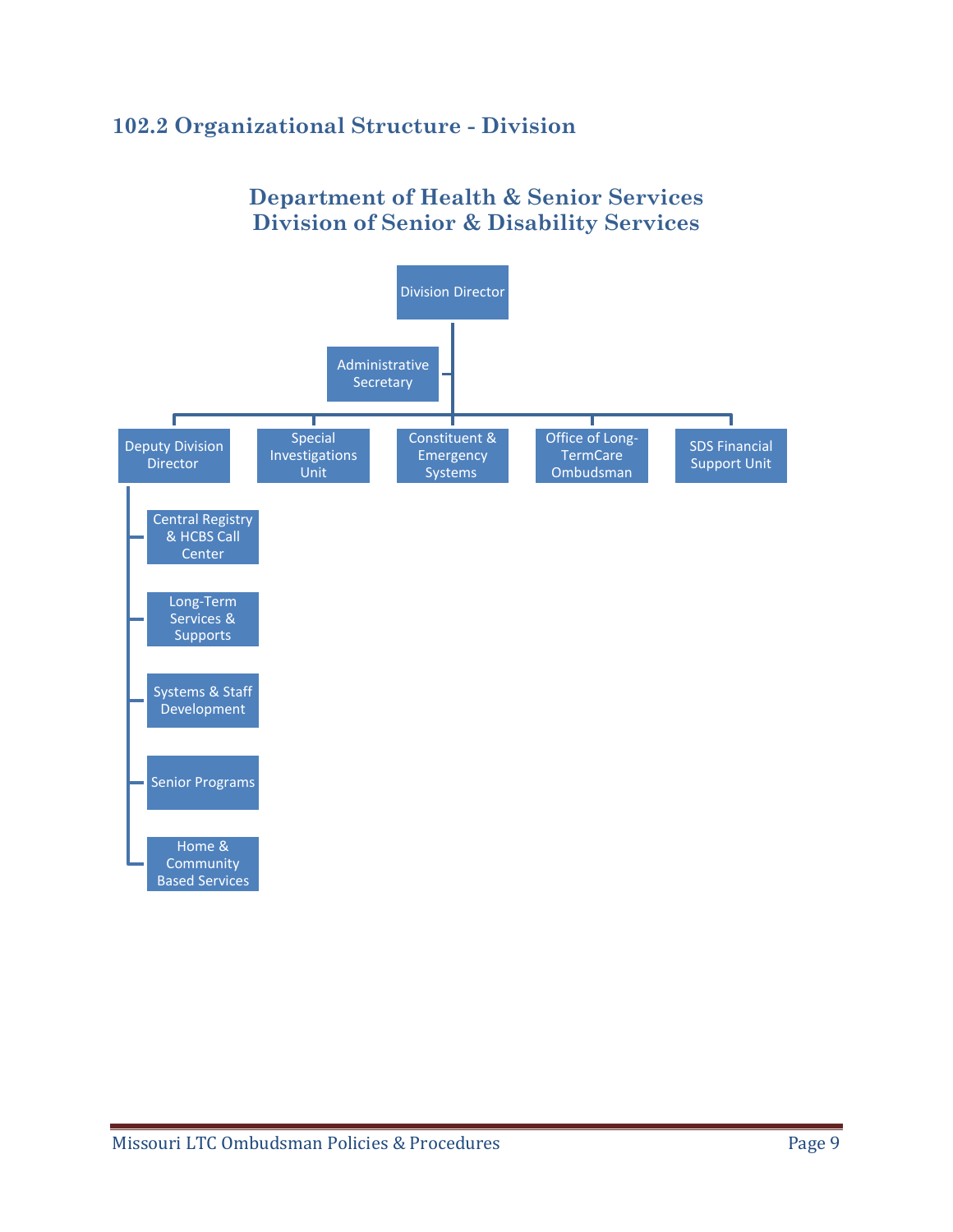#### **102.3 Organizational Structure**

# **Local Ombudsman Entities (LOEs)**



#### **200.0 Definitions**

- 1. "Act," or "Older Americans Act," the Older Americans Act of 1965, reauthorized most recently in 2016.
- 2. "Department", the Missouri Department of Health and Senior Services;
- 3. "Division" or "Agency," The Division of Senior and Disability Services, within the Missouri Department of Health and Senior Services;
- 4. "Host Agency" means an Area Agency on Aging (AAA) in contract with the Office where the AAA contracts with another local agency to provide the direct local program activities thus the local agency is the LOE and the AAA is the Host Agency. The Host Agency will be required to monitor the LOE and coordinate with the Ombudsman.
- 5. "Immediate family," pertaining to conflicts of interest as used in these policies, means a member of the household or a relative with whom there is a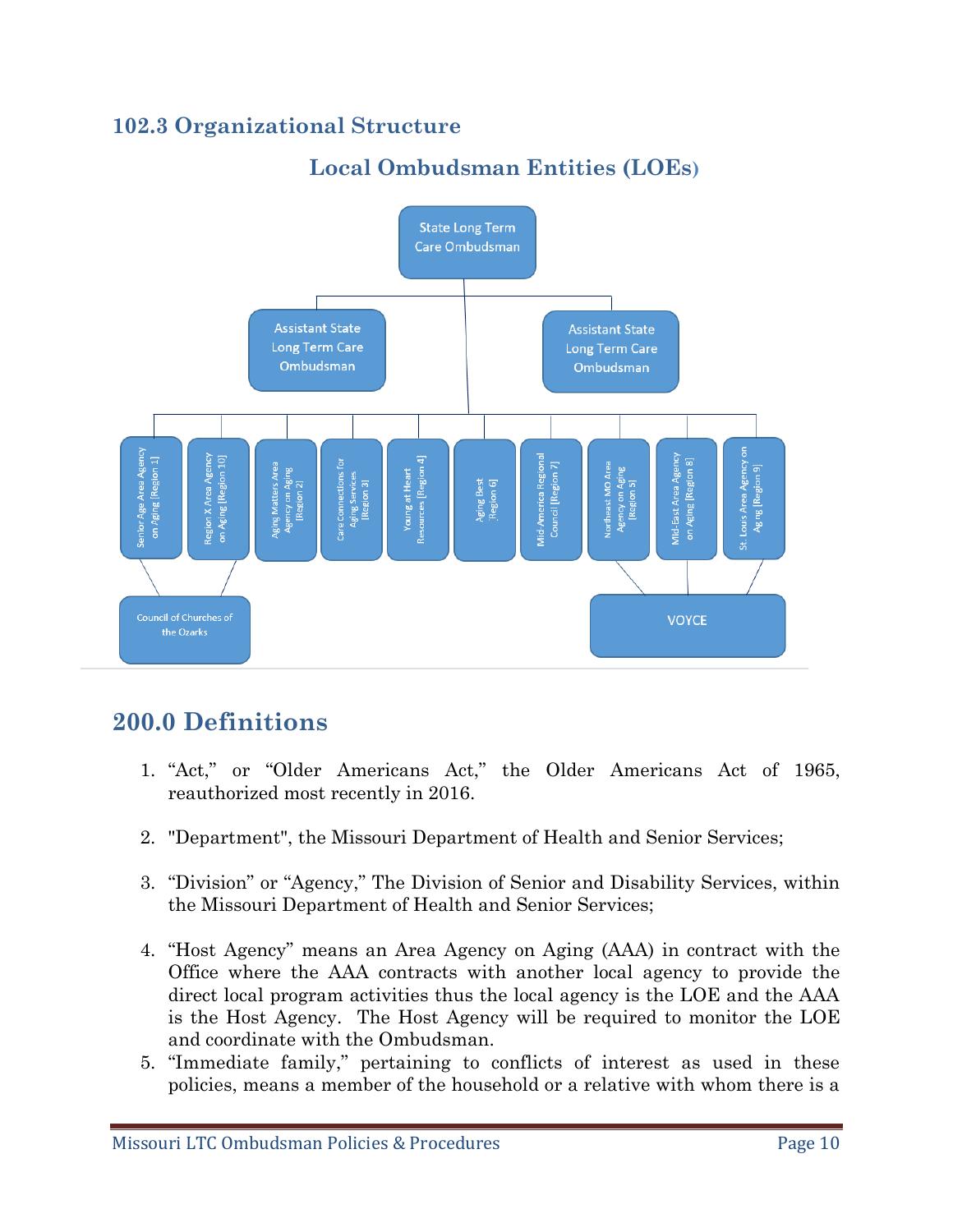close personal or significant financial relationship including a spouse, parents, children, and siblings.

- 6. "Local Ombudsman Entity," (LOE) means an entity designated by the State Long-Term Care Ombudsman to assist in directly carrying out the duties and services of the Program. The LOE acts as the provider of the local Program and may be either the AAA in contract with the Office; or an agency in contract with the AAA where the AAA acts as a Host Agency. If the AAA performs the duties of the Program, then they are the LOE; if they contract with another agency for the direct services, the AAA is the Host Agency. Missouri law requires that the Department of Senior and Disability Services contracts with the AAAs to provide OAA program services. However, the AAA may choose to contract with a third party.
- 7. "Long-Term Care Community", (LTC Community) any facility licensed pursuant to chapter 198 and long-term care (LTC) communities connected with hospitals licensed pursuant to chapter 197;
- 8. "Office of the State Long-Term Care Ombudsman," (Office) as used in these policies, means the organizational unit which is headed by a State Long-Term Care Ombudsman.
- 9. "Representative of the Office of the State Long-Term Care Ombudsman", (Representative of the Office) as used in these policies, are the employees or Volunteers designated by the Ombudsman to fulfill the duties set forth in the Final Rule 1324.19(a), whether personnel supervision is provided by the Ombudsman or his or her designees or by a Local Ombudsman Entity.
- 10."Regional Ombudsman Coordinators", (ROCs) designated individuals working for, or under contract with, the area agencies on aging (AAA), and are so designated by and certified by the State Ombudsman as meeting the qualifications established by the Office, and who coordinate the regional activities of the Program under the direction of the Ombudsman.
- 11."Regional Ombudsman Program Director", (ROPD) This Regional Ombudsman Coordinator has extra duties outlined in their job description such as fiscal reporting and supervising other Program Representative in their region.
- 12."Resident", any person who is receiving care or treatment in a long-term care community.
- 13."Resident representative," is any of the following: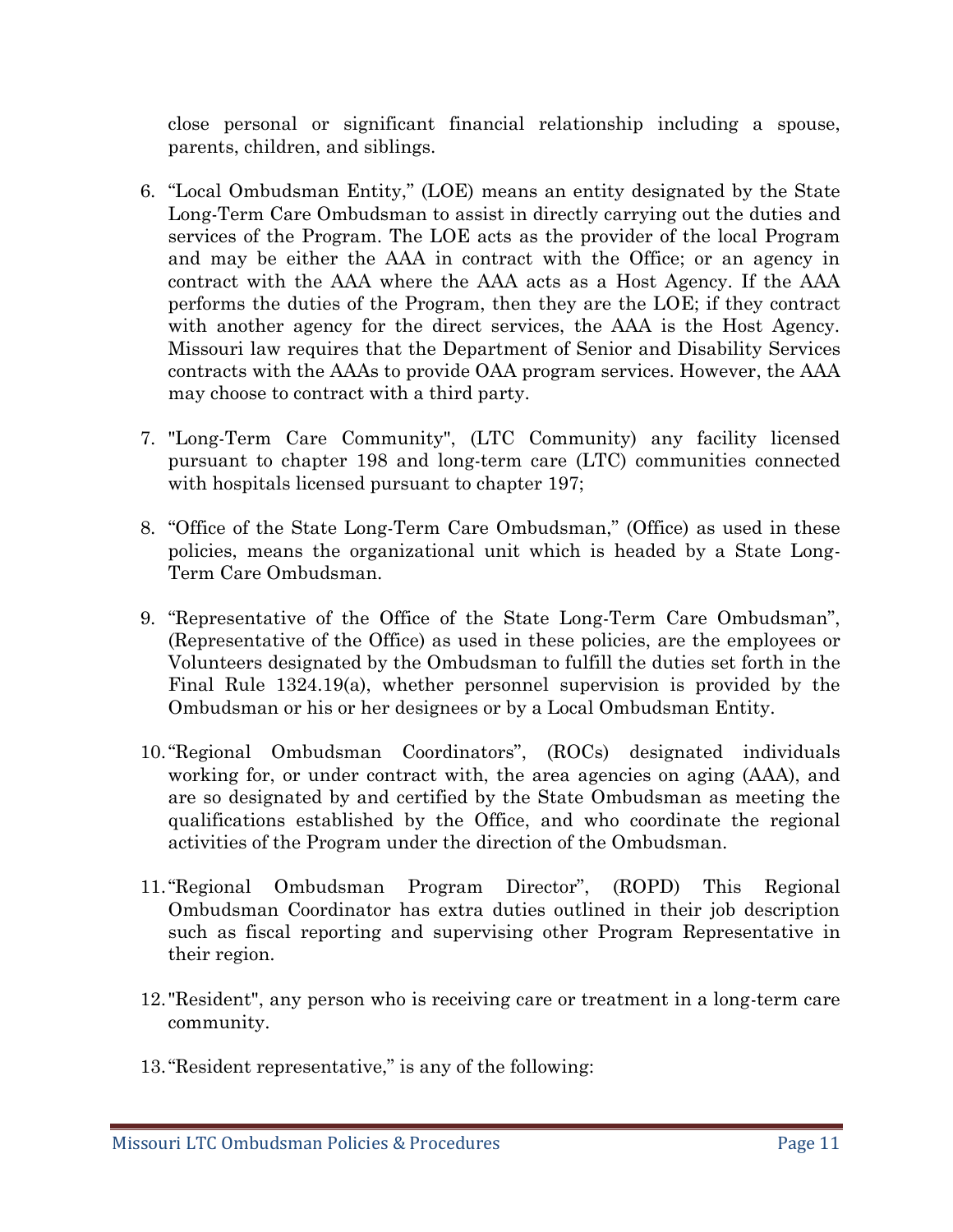- (a) An individual chosen by the resident (can be and is often an informal designation by the resident) to act on behalf of the resident in order to support the resident in decision-making; access medical, social or other personal information of the resident; manage financial matters; or receive notifications.
- (b) A Legal representative who is a person authorized by State or Federal law (including but not limited to agents under power of attorney, representative payees, and other fiduciaries) to act on behalf of the resident in order to support the resident in decision-making; access medical, social or other personal information of the resident; manage financial matters; or receive notifications;
- (c) The court appointed guardian or conservator of a resident.
- 14."State Long-Term Care Ombudsman" or "Ombudsman", the state Ombudsman for long-term care community residents;
- 15."Willful Interference" is the action or inaction taken by an individual in an attempt to intentionally prevent, interfere with, or attempt to impede the Ombudsman from performing any of the functions or responsibilities set forth in 45 CFR 1324.13 or the Ombudsman or a Representative of the Office from performing any of the duties set forth in 45 CFR 1324.19.

# **300.0 Establishment of the Missouri Office of the State Long-Term Care Ombudsman**

The Missouri Division of Senior and Disability Services (DSDS) shall establish an Office of the State Long-Term Care Ombudsman (Office) which will operate a statewide Long-Term Care Ombudsman Program (Program) in accordance with the Older Americans Act (Act), and applicable federal and state laws, rules and regulations.

The Office shall assure that all residents of Missouri LTC communities have access to the services of the program and that every area of the State has a designated Regional Program. The Office shall be headed by a State Long-Term Care Ombudsman (Ombudsman) who personally or with designees carries out the functions of the Office.

Regional Program services shall be delivered through contracted local entities and individuals designated by the Office and shall be operated through a contract with the Division and an Area Agency on Aging (AAA) or other nonprofit organization.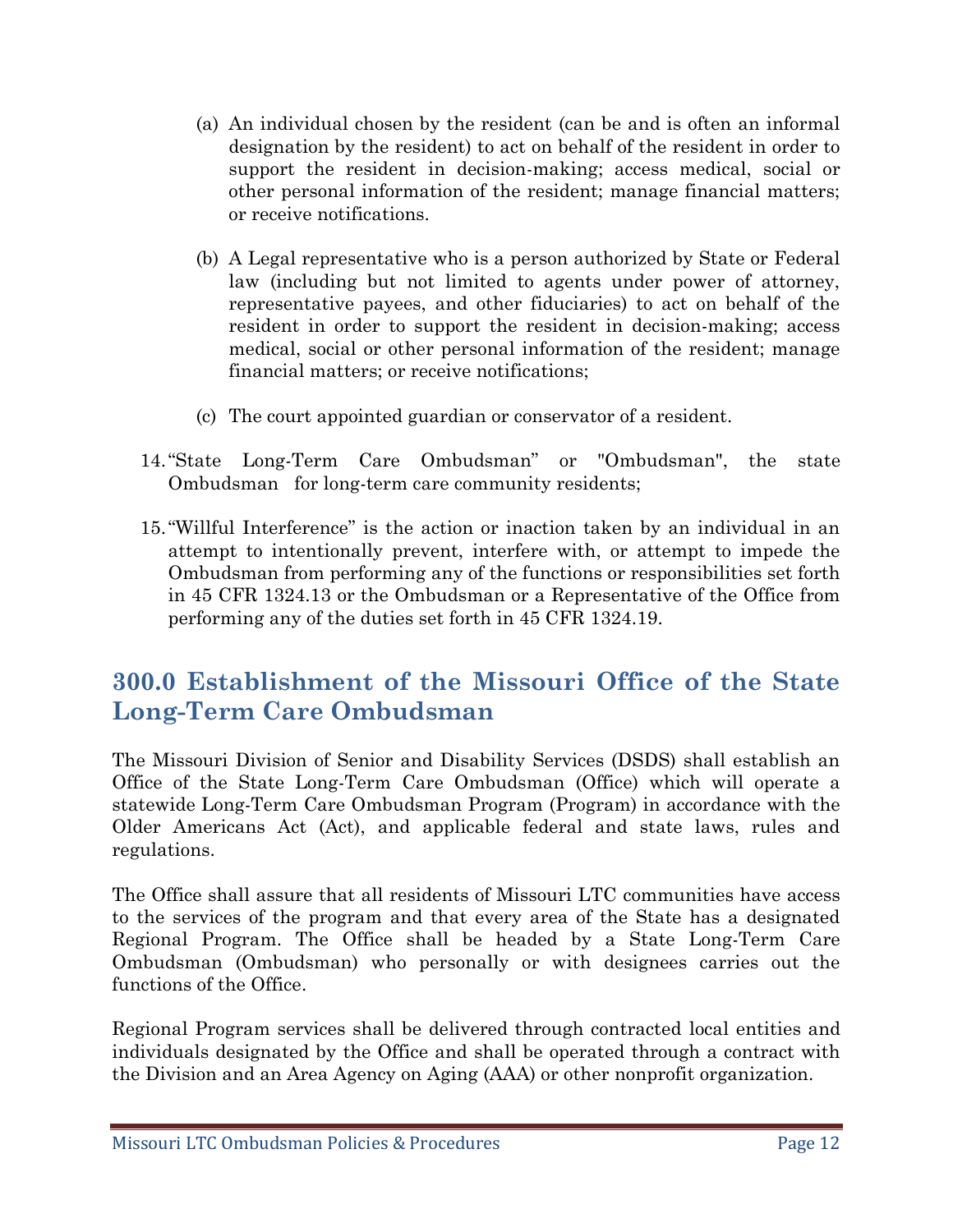The DSDS shall:

- A. Submit a State Plan on Aging pursuant to the Older Americans Act in order to receive an allotment under Title III and Title VII from the Administration for Community Living, Administration on Aging, U.S. Department of Health and Human Services.
- B. The Office shall carry out the Program as a distinct entity, separately identifiable and located within or connected to the State agency.
- C. Ensure that the program has sufficient authority and access to LTC communities, residents, and information needed to fully perform all of the functions, responsibilities, and duties of the Office of the Long-Term Care Ombudsman.
- D. Determine that the policies and procedures related to the determinations of the Office must ensure that the Ombudsman, as head of the Office, shall be able to independently make determinations and establish policy positions of the Office, without necessarily representing the determinations or positions of the State agency or other agency in which the office is organizationally located regarding:
	- 1. Disclosure of information maintained by the Ombudsman program within the limitations set forth in section 712(d) of the Act;
	- 2. Recommendations to changes in Federal, State, and local laws, regulations, policies, and actions pertaining to the health, safety, welfare, and rights of residents; and
	- 3. Provision of information to public and private agencies, legislators, and media and other persons, regarding the problems and concerns of residents and recommendations related to the problems and concerns.
- E. Provide that the Office be headed by a full-time Ombudsman who meets the minimum qualifications set forth by  $45$  CFR  $1324.11(d)(1)-(4)$  which states, "The State agency and other entity selecting the Ombudsman shall ensure that the Ombudsman meets minimum qualifications which shall include, but not be limited to, demonstrated expertise in:
	- 1. Long-term services and supports or other direct services for older persons or individuals with disabilities;
	- 2. Consumer-oriented public policy advocacy;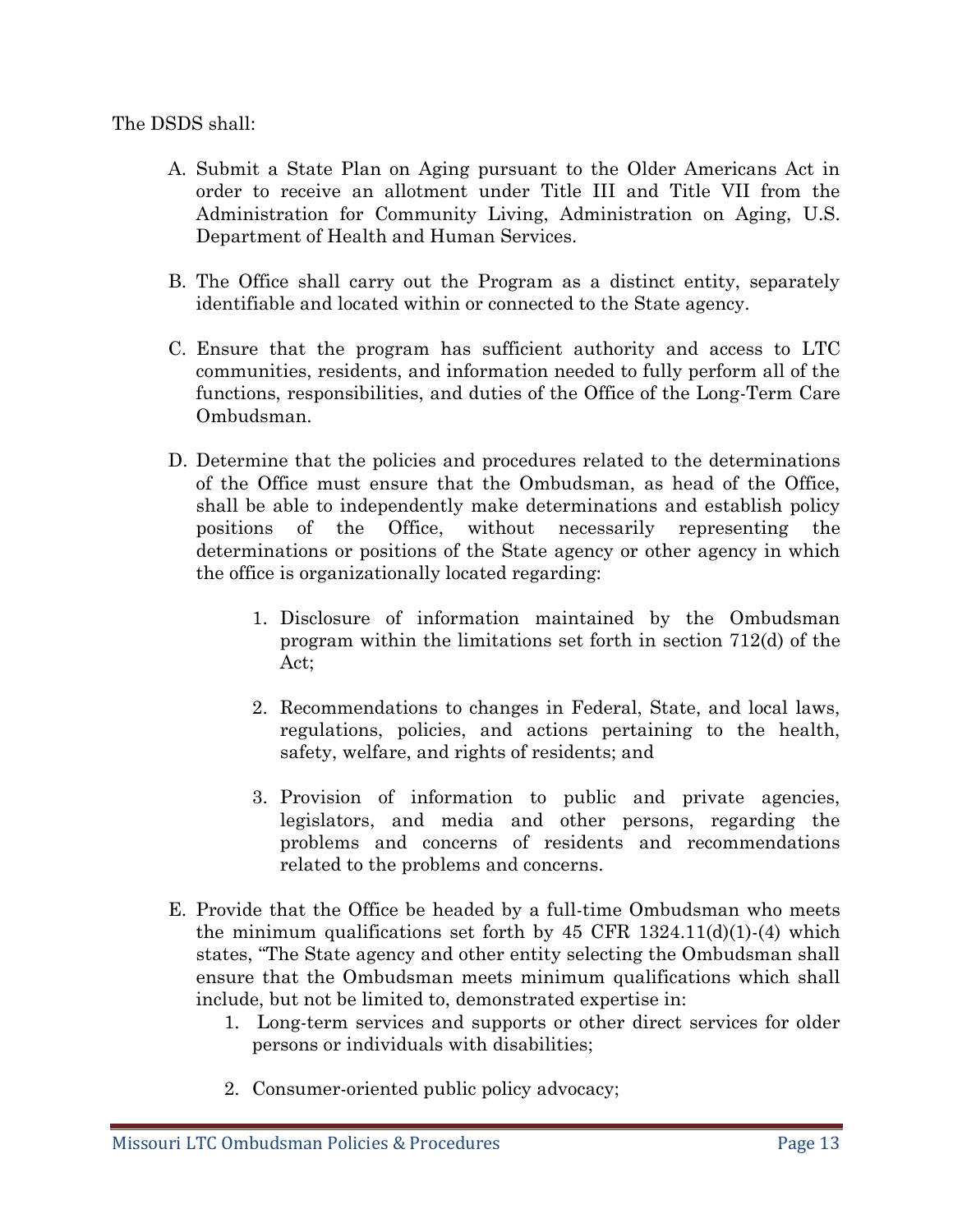- 3. Leadership and program management skills; and
- 4. Negotiation and problem resolution skills."
- F. Determine the available funding levels, and ensure that federal requirements and reporting are met. The SLTC Ombudsman determines the use of the fiscal resources appropriated or otherwise available for the operation of the Office. Where local Ombudsman entities are designated, the Ombudsman shall approve the allocations of Federal and State funds provided to such entities, subject to applicable Federal and State laws and policies. The Ombudsman shall determine that program budgets and expenditures of the Office and local Ombudsman entities are consistent with laws, policies and procedures governing the Ombudsman program.
- G. Further interagency coordination through the establishment of working relationships with other state agencies involved in meeting the needs of residents of LTC communities.
- H. Use funds made available and not supplant any funds that are expended under any federal or state law to carry out the program in accordance with Section 705(a)(4) of the OAA minimum funding requirements.
- I. At a minimum, ensure that the Office shall have access to an attorney knowledgeable about the federal and state laws protecting the rights of residents and governing long-term care communities. Legal representation of the Ombudsman program or another Ombudsman who is a licensed attorney shall not by itself constitute sufficiently adequate legal counsel.

#### **301.0 Employment of the State Long-Term Care Ombudsman**

The Missouri State Long-Term Care Ombudsman Office (Office) is headed by a fulltime State Long-Term Care Ombudsman (Ombudsman). The leadership and management of the Office, including the functions, responsibilities, and duties, are to constitute the entirety of the Ombudsman's work, as set forth in 45 CFR §1324.13 and §1324.19. No entity shall require or request the Ombudsman to be responsible for performing the work of non-Ombudsman services or programs except on a time-limited, intermittent basis.

The DSDS in hiring the State Long-Term Care Ombudsman shall utilize the Missouri Human Resources hiring practices following the policies and procedures defined in the Department's Administrative Manual. The Ombudsman position is a non-classified position in the state civil service system.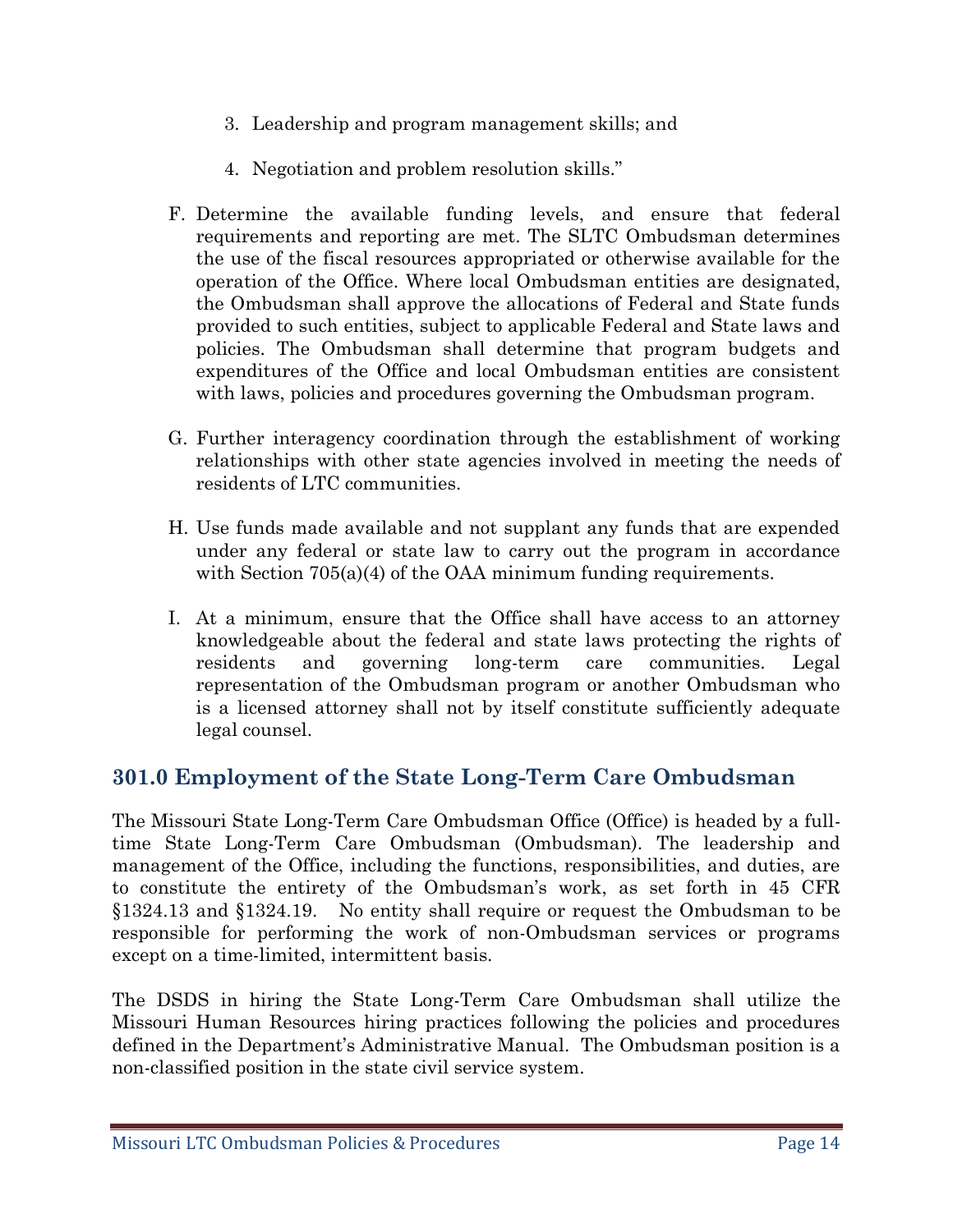#### *Minimum Qualifications*

The Department of Health and Senior Services shall ensure the Ombudsman meets minimum qualifications as defined in 45 CFR 1324.11(d) including but not limited to:

- demonstrated expertise in long-term services and supports or other direct services for older persons or individuals with disabilities;
- consumer-oriented public policy advocacy;
- leadership and program management skills;
- negotiation and problem resolution skills; and
- graduation from an accredited college or university with a Bachelor's Degree in Human Services, Nursing, Social Work, Psychology, Long Term Care, Public or Business Administration, Gerontology, Education or a closely related field.

In accordance with Section 712(f) of the Older Americans Act, the individual employed as the Ombudsman must be free from conflicts of interest including not having worked in or been employed by a LTC community within the previous twelve (12) months and/or not having any fiduciary relationship with a LTC community including ownership or employment of immediate family.

Under no circumstance shall the DSDS hire an Ombudsman who:

- has direct involvement in the licensing or certification of a LTC community;
- has an ownership or investment interest (represented by equity, debt, or other financial relationship) for themselves or immediate family member in a LTC community;
- has been employed by or participated in management of a LTC community within the previous twelve months; or
- receives, or has the right to receive, directly or indirectly, remuneration (in cash or in kind) under a compensation arrangement with an owner or operator of a LTC Community.

#### **302.0 Program Administration and Structure**

The Missouri Long-Term Care Ombudsman Program is administered by the Office of the State Long-Term Care Ombudsman located in the Missouri Department of Health and Senior Services (DHSS) within the Division of Senior and Disability Services (DSDS).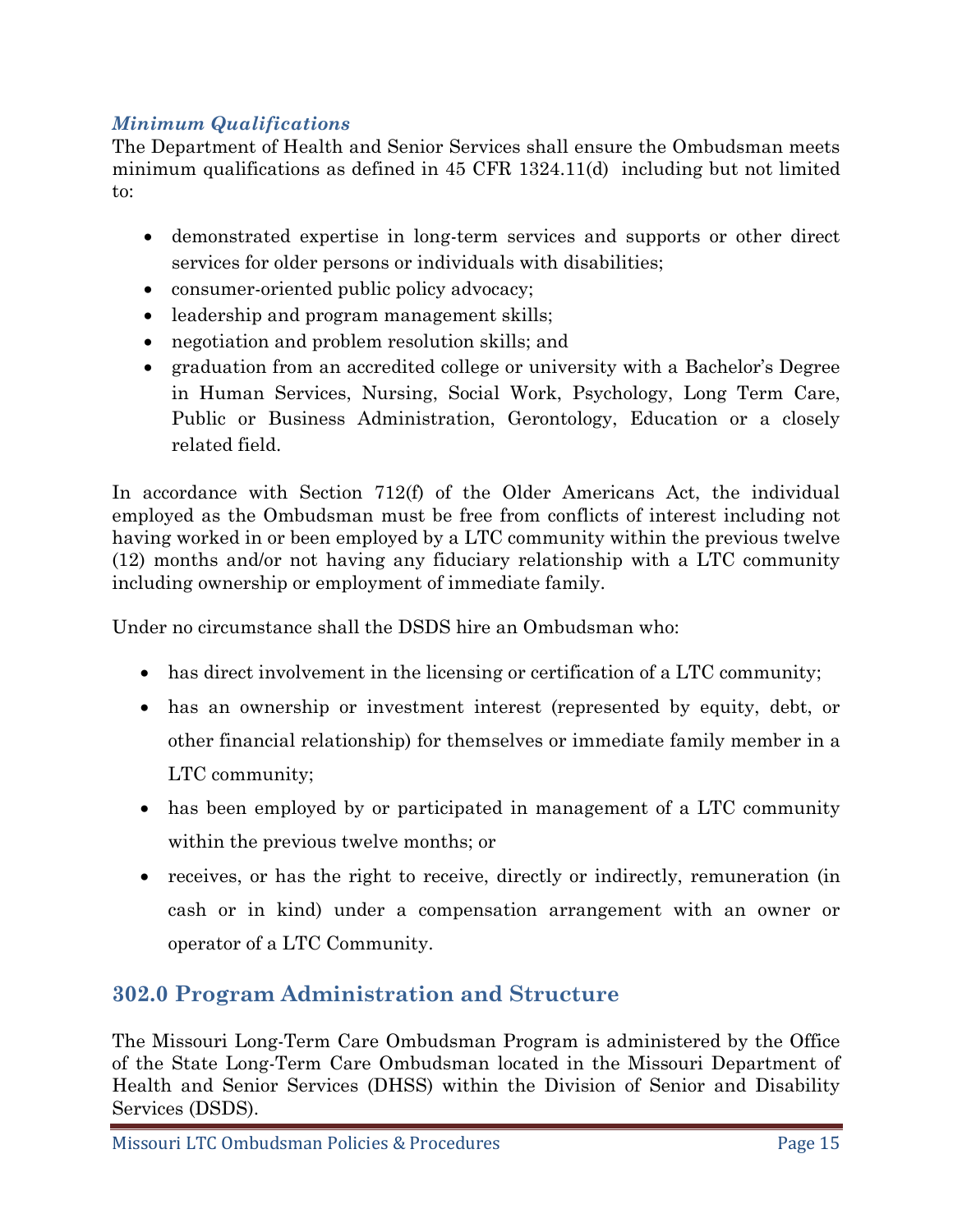The State Office of the Long-Term Care Ombudsman (Office), with the State Ombudsman as its head, provides the management, direction and programmatic oversight of all activities related to the Office.

Missouri law requires the DSDS to contract with Area Agencies on Aging (AAA) to operate the programs and services of the Older Americans Act (OAA), including the Long-Term Care Ombudsman Program services.

#### **303.0 Designation of Regional Programs**

All entities and individuals that perform ombudsman services must be designated by the State Ombudsman. Designation includes multi-step processes for both potential Local Ombudsman Entities (LOEs) and individuals.

Refusal to designate occurs prior to designation and stops the process. Refusal to designate is based on information received by the Ombudsman including, but not limited to, an un-remedied conflict of interest.

#### **303.1 Designation of Local Ombudsman Entities (LOEs) and Host Agencies**

The State Ombudsman shall have the authority to designate and refuse, suspend, or remove designation of LOEs and Representatives of the Office. This includes instances where an identified conflict of interest cannot be adequately removed or remedied, as well as situations in which the LOE fails to comply with the Office's policies and procedures.

The Ombudsman shall designate LOEs to provide Ombudsman services throughout Missouri. At least one Regional Ombudsman Coordinator (ROC) will be hired for each planning and service area (PSA).

#### **303.1(a) Criteria for Designation as a LOE**

The DSDS will enter into contracts with each PSA in order to provide Ombudsman services in a statewide manner.

In accordance with federal law 42 U.S.C. 3058g(a)(5)(C), in order to be eligible for designation by the SLTC Ombudsman as a Local Ombudsman Entity (LOE) or Host Agency, an organization must:

• Be a public or nonprofit entity;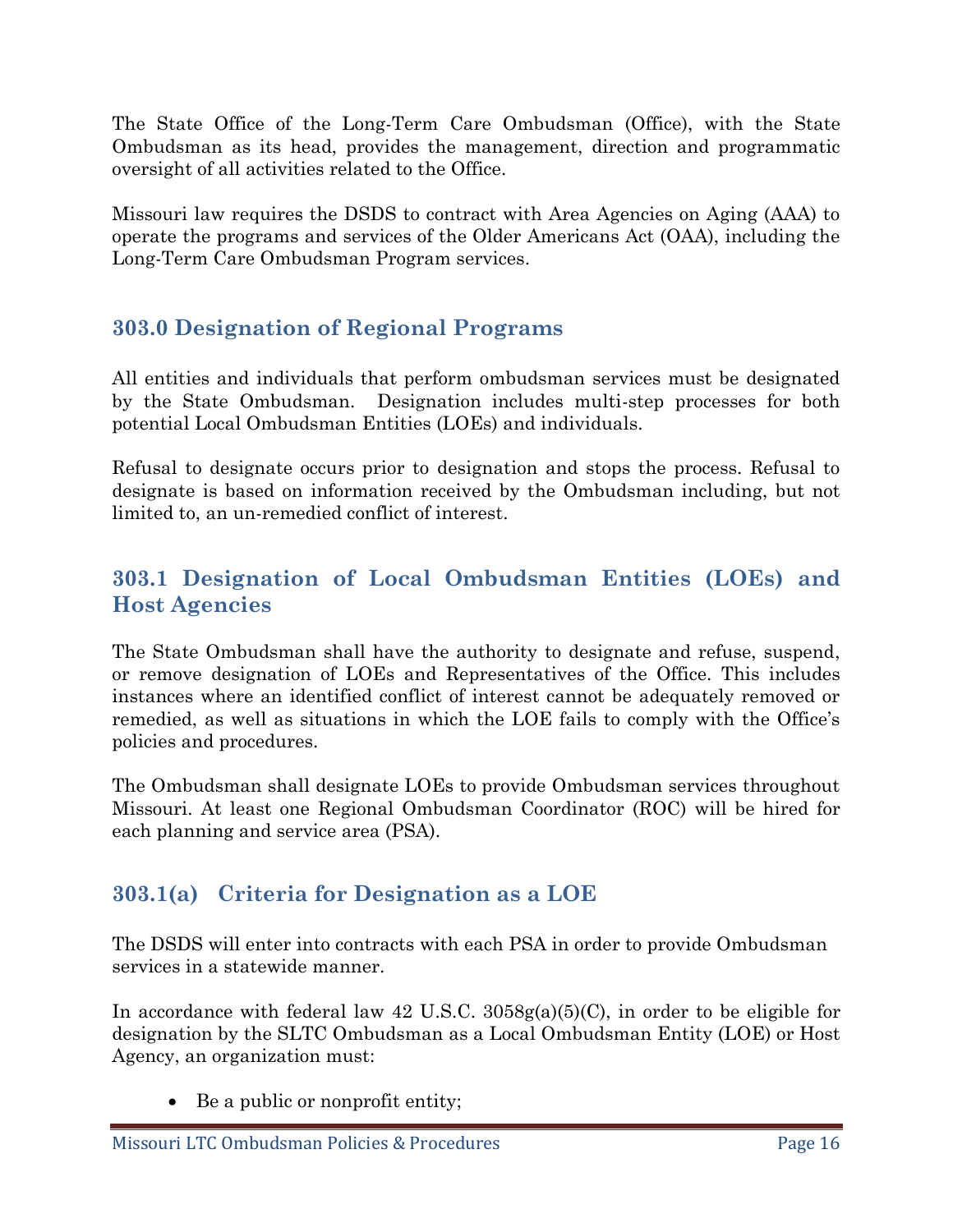- Not be an agency or organization responsible for licensing, or certifying long-term care services;
- Not be an association (or an affiliate of an association) of providers of longterm care or residential services for older persons
- Have no financial interest in a long-term care facility;
- Have demonstrated capability to carry out the responsibilities of the provider or host agency
- Have a clearly definable unit to function as the Regional Program
- At a minimum have at least one paid designated Regional Ombudsman
- Be free of conflicts of interest (as defined by 1324.21 and the OAA) and not stand to gain financially through an action or potential action brought on behalf of individuals the Ombudsman serves;
- Have no un-remedied conflict of interest; and
- Meet all applicable requirements of the Missouri DSDS and the Office.

The LOE, as contracted or otherwise arranged, must have the capacity and ability to administer the program in a manner compliant with both federal and state laws and regulations. This will include compliance with fiscal requirements as well as programmatic requirements including, addressing un-remedied conflicts of interest. The agency or entity must demonstrate commitment to the goals of the program by providing adequate support and resources.

Missouri law provides that the state Area Agencies on Aging are to be the contracted entities for Older Americans Act services. In order to determine the AAA as a LOE or Host Agency in the Ombudsman Program, the DSDS will follow the Missouri state contracting process. The Missouri contracting process shall include the following:

- A. DSDS and the Ombudsman will provide written recommendation of program standards and criteria for providing services.
	- 1. Long-Term Care Ombudsman Program service components will include, but are not limited to:
		- a. Identification, investigation and resolution of complaints on behalf of residents;
		- b. Regular presence in long-term care communities;
		- c. Information and assistance and community education;
		- d. Issue advocacy;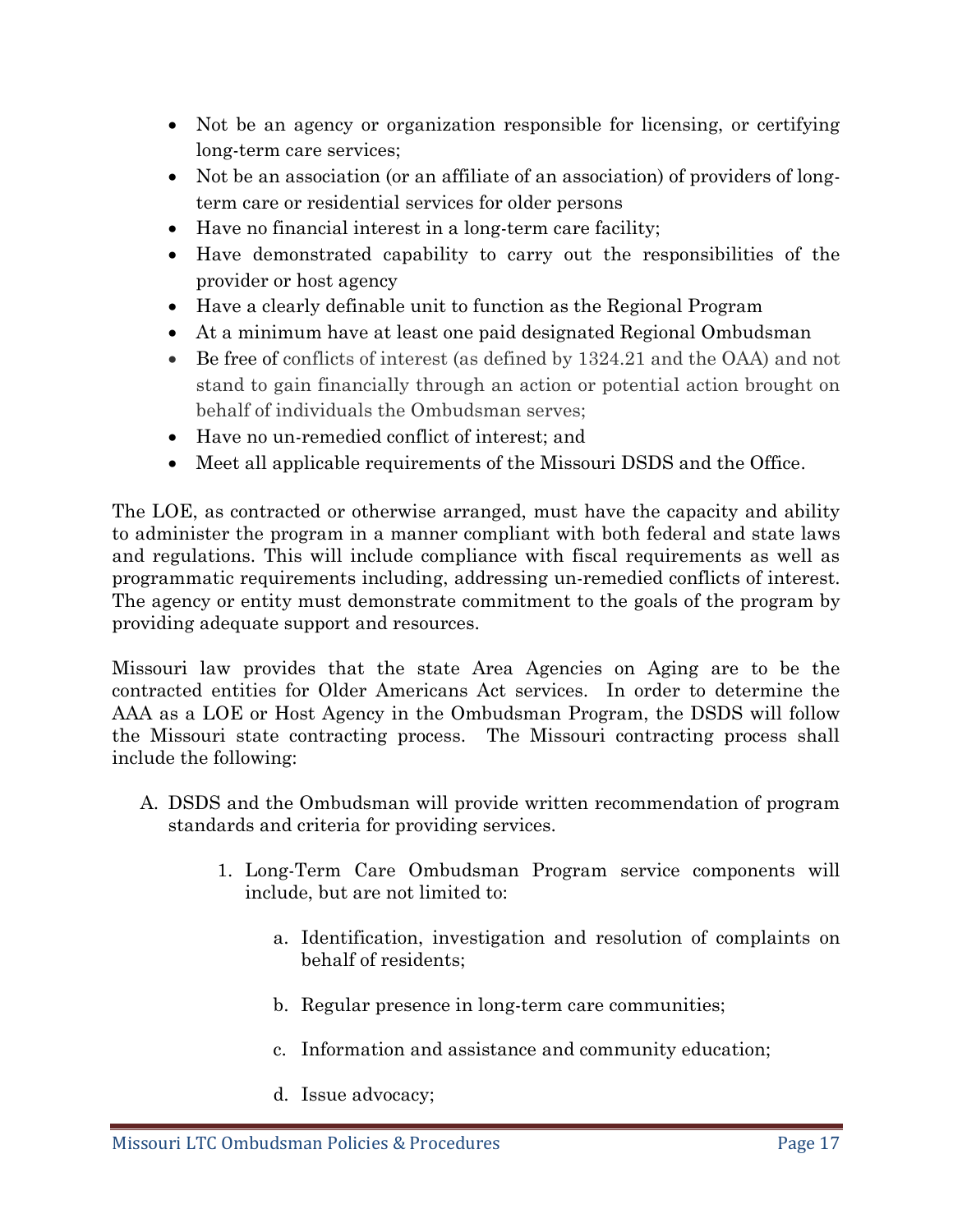- e. Support development of resident and family councils.
- f. Shall set forth service activities for each fiscal year and meet or exceed any benchmark measures set by the Office.
- 2. A regional agency is designated by the State Ombudsman to house the Regional Program and assure the provision of Ombudsman services in the service area designated by a contract with the AAA.
- 3. Activities of the designated Regional programs shall be evaluated by the Office on a regular basis.
- 4. The LOE shall be responsible for the personnel management, but not the programmatic oversight of the Ombudsman Program services.
- B. The AAA must provide documentation that the organization meets the program standards and criteria set forth by the contract. Valid documentation shall be determined by the Ombudsman.
- C. If it is determined that the applying entity has an un-remedied conflict of interest, such entity may not be designated to be the LOE. Thus the Ombudsman will refuse to designate that entity.

#### **303.1(b) Process for Designation of an AAA as a LOE or Host Agency**

The Ombudsman is responsible for designating an AAA as an LOE based on the contracting process established by the Department.

Where the AAA meets all criteria and seeks to serve as the LOE, the designation shall occur as follows:

- A. The AAA may be considered as the LOE where the Ombudsman determines that either:
	- 1. The designation of the AAA as the LOE is necessary to assure an adequate supply of Ombudsman services;
	- 2. The Ombudsman services are directly related to the AAA's administrative functions; or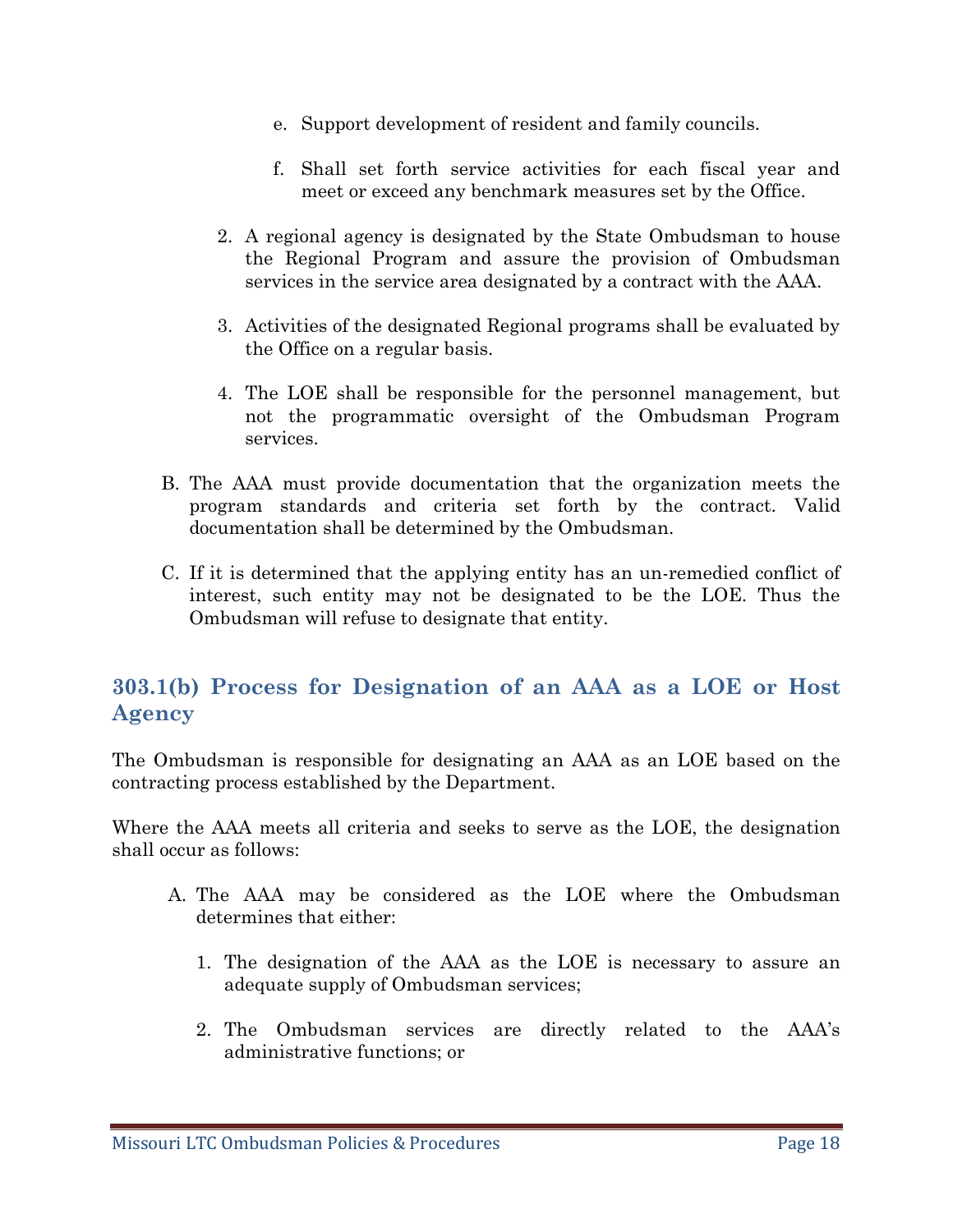3. The Ombudsman services can be provided more economically, and with comparable quality by the AAA.

#### **303.2 Office Contracts with an AAA to be the LOE**

- A. The AAA will provide DSDS with information confirming the AAAs ability to meet the contract criteria and standards including:
	- 1. The goals and objectives of such entity in providing Program services;
	- 2. A description of how each Program component shall be met by such entity;
	- 3. The staffing plan for the LOE;
	- 4. A description of the resources of the entity which will be provided to assist in the operation of the Program; and
	- 5. A description of the recruitment of anticipated volunteers and the implementation of the Office training and supervision procedures.
- B. The AAA shall forward to the Office copies of the completed information.
- C. The State Ombudsman shall review and consider all submitted information to the DSDS. The State Ombudsman shall notify the DSDS director of its designation determination and shall notify the responding entities of the State Ombudsman decision.
- D. In the event that submitted information is incomplete, the State Ombudsman shall request additional information from the AAA.
- E. Upon designation by the Ombudsman, the DSDS shall enter into a contract with the AAA for the provision of Program services in the relevant service area. Such contract must:
	- 1. Specify the service area;
	- 2. Require the AAA to adhere to all applicable federal and state laws, regulations and policies; and
	- 3. Provide that designation by the Ombudsman continues for the duration of the contract and subsequently renewed contracts within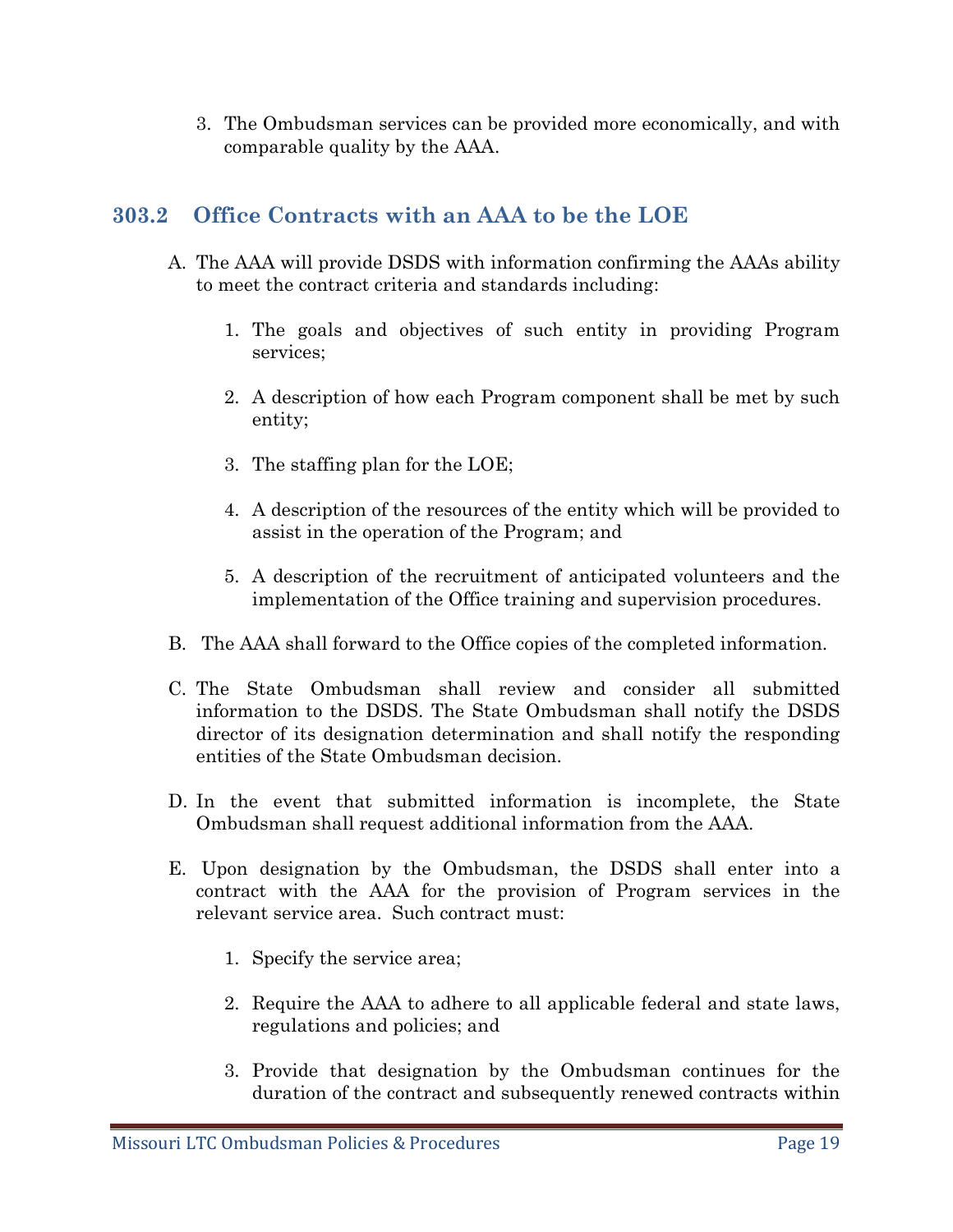the period specified within the contract unless the AAA is dedesignated or the contract is terminated for cause.

- F. The execution date of the LTCO contract with the AAA to provide Program services shall be the start date plainly labeled on the executed contract between DSDS and the AAA.
- G. Should the contract between the DSDS and the AAA to provide Program services not be renewed or be terminated for any reason, the DSDS shall:
	- 1. Immediately notify the Ombudsman (within 48 hours);
	- 2. Follow the steps to designate a new LOE (above) as soon as possible; and
	- 3. Follow steps to provide continuation of Program services.
- H. As of the effective date of these policies and procedures, any entity providing ombudsman services under an existing agreement with the Missouri DSDS is designated as a LOE for the period of the existing contract. Future contracts will be reviewed on an annual basis and reissued every year.

#### **303.3 Designation of LOE, where the AAA contracts with a Local Agency**

Where an AAA contracts with a local agency to be the LOE, the designation of the LOE shall occur as follows:

- A. The AAA shall issue a request for proposal (RFP) developed by the AAA with the approval of the Office seeking an entity to provide Long-Term Care Ombudsman Program services within its service area.
- B. The RFP shall follow the written recommendation required in Section 303.1(A)(1) of this manual for providing services. Long-Term Care Ombudsman Program service components will include but are not limited to:
	- 1. Identification, investigation and resolution of complaints on behalf of residents;
	- 2. Regular presence in long-term care communities;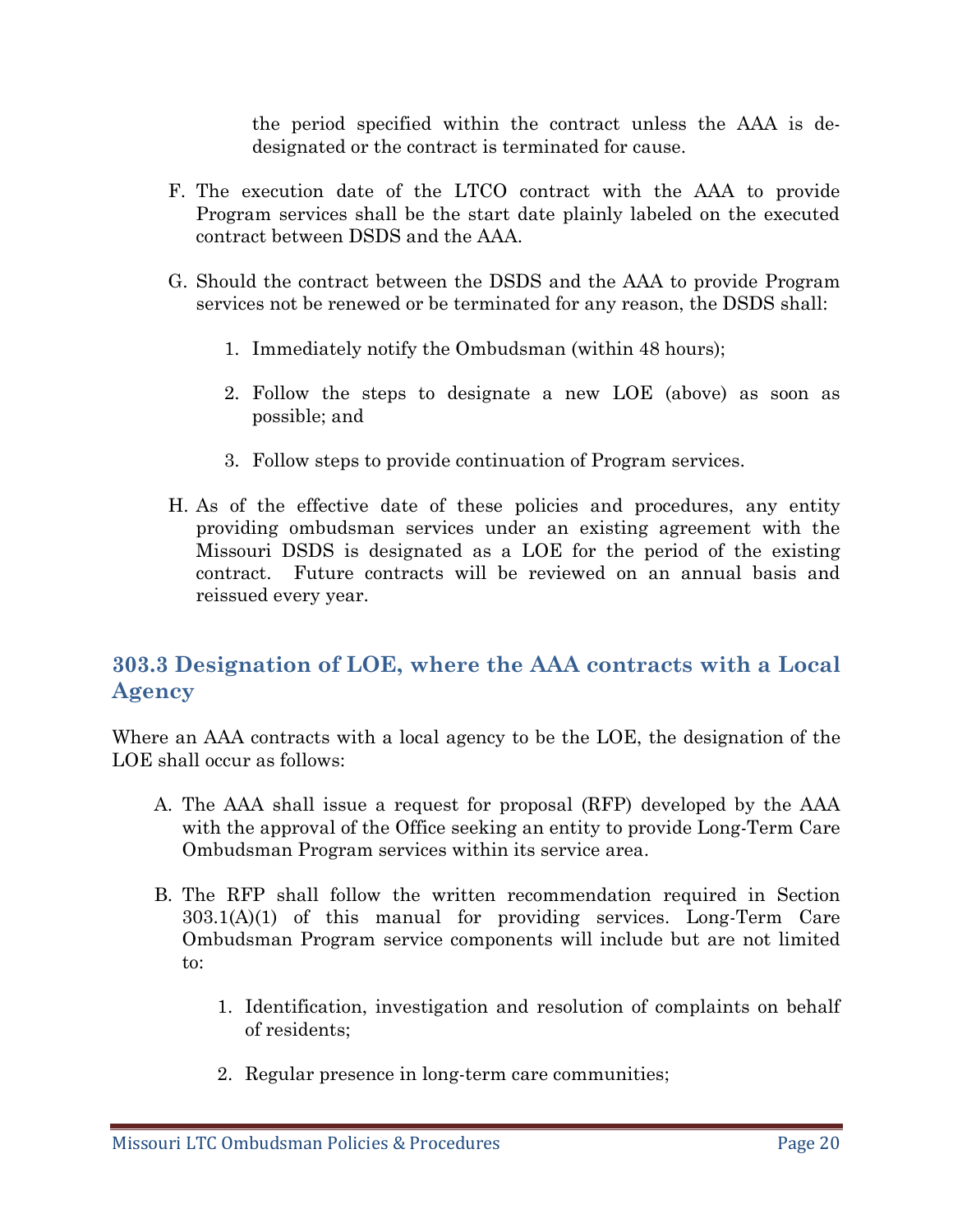- 3. Consultation and community education;
- 4. Issue advocacy;
- 5. Support development of resident and family councils.
- 6. Set service activities for each fiscal year; and
- 7. Meet or exceed any benchmark measures set by the Office.
- 8. Activities of the designated Regional programs shall be evaluated by the AAA and the Office on a regular basis.
- 9. The LOE agency shall be responsible for the personnel management, but not the programmatic oversight of the Ombudsman Program services.
- C. The AAA must provide documentation that the local organization meets the program standards and criteria set forth by the RFP.
- D. If it is determined that the applying entity has an un-remedied conflict of interest, such entity may not be selected to be the LOE. Thus the Ombudsman will refuse to designate that entity.
- E. The AAA shall request, at a minimum:
	- 1. As part of the RFP packet, the potential LOE will provide a document of assurance that the entity meets all criteria for designation as a LOE.
	- 2. The goals and objectives of such entity in providing Program services;
	- 3. A description of how each Program component shall be met by such entity;
	- 4. The staffing plan for the LOE;
	- 5. A description of the resources of the entity which will be provided to assist in the operation of the Program; and
	- 6. A description of the recruitment of anticipated volunteers and the implementation of the Office training and supervision procedures.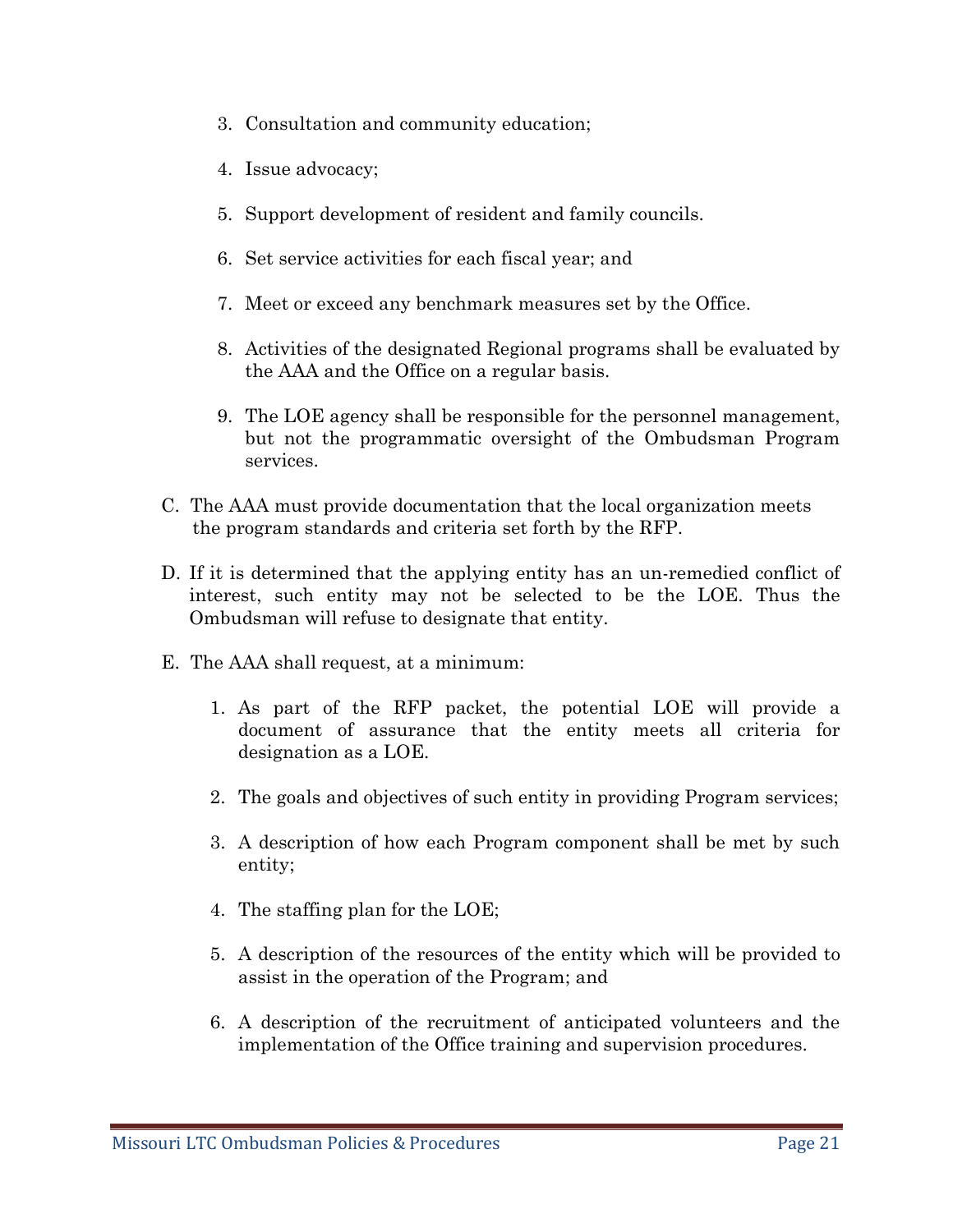- F. The AAA shall forward to the Office copies of the completed RFP of all responding entities.
- G. The AAA shall recommend an entity for designation as a LOE to the Office and shall provide the Office with information supporting its recommendation.
- H. The State Ombudsman shall review and consider all RFPs submitted to the AAA and the recommendation of the AAA, and shall determine the entity most appropriate to be designated as the LOE for the service area.
- I. If the State Ombudsman agrees with the AAA recommendation, the State Ombudsman shall notify the AAA of its designation determination within 30 days of receiving the AAA's recommendation. The State Ombudsman shall notify the Director of all designation decisions.
- J. The AAA shall notify the responding entities of the State Ombudsman's designation decision within fifteen (15) days of receiving such notification. The AAA notification shall include notice of the right of every entity not chosen to appeal the State Ombudsman determination pursuant to the Department's procedures.
- K. If the State Ombudsman does not agree with the AAA recommendation, the State Ombudsman will meet with the AAA to discuss the decision and attempt to reach an agreement.
- L. If an agreement is reached, the State Ombudsman shall notify the AAA of its designation determination and the AAA shall notify the responding entities of the State Ombudsman decision.
- M. In the event an agreement cannot be reached, the State Ombudsman will review a summary of the recommendation rationale. The Ombudsman will render a final designation decision. The AAA shall notify the responding entities of the Ombudsman's decision. The AAA notification shall include notice of the right to appeal the designation decision pursuant to the procedures of the Office.
- N. Upon designation by the Ombudsman, the AAA shall enter into a contract with the chosen agency for the provision of Program services in the relevant service area. Such contract must:
	- 1. Specify the service area;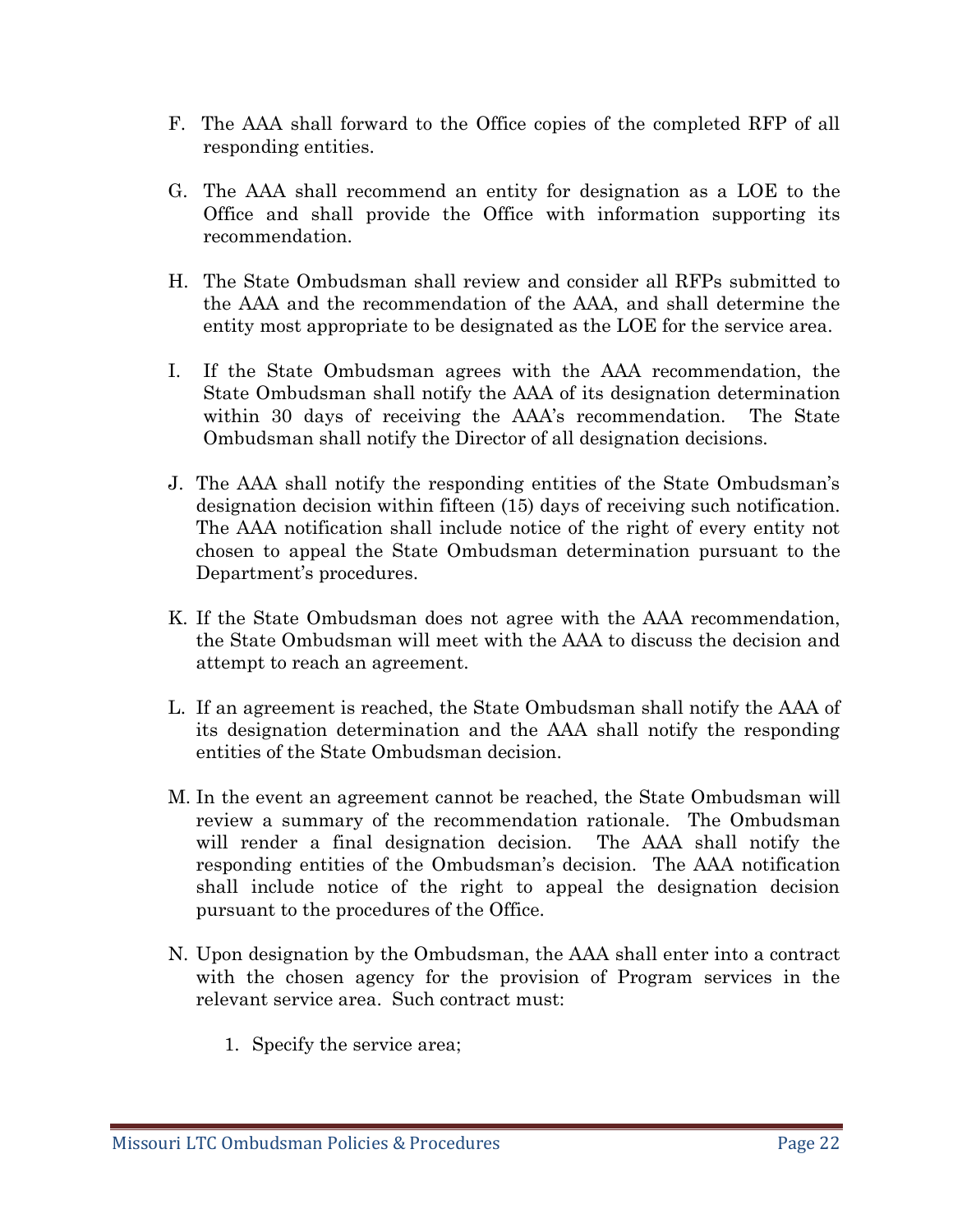- 2. Require the chosen agency to adhere to all applicable federal and state laws, regulations and policies; and
- 3. Provide that designation by the Ombudsman continues for the duration of the contract and subsequently renewed contracts within the period specified within the RFP unless the chosen agency is dedesignated or the contract is terminated for cause.
- O. The execution date of the chosen agency's contract with the AAA to provide Program services shall be the start date plainly labeled on the executed contract between DSDS and the AAA.
- P. Termination or voluntary removal of LOE:
	- 1. Should the contract between the chosen LOE agency and the AAA to provide Program services not be renewed or be terminated for any reason, the AAA shall:
		- a. Immediately notify the Ombudsman (within 48 hours);
		- b. Follow the steps to designate a new LOE (above) as soon as possible; and
		- c. Follow steps to provide continuation of Program services.

#### **303.4 De-Designation or Withdrawal of LOE**

The Ombudsman has the authority to refuse to designate or de-designate an entity as a LOE for failure to meet the requirements of applicable federal and state laws, rules and regulations, and the Missouri State Long-Term Care Ombudsman Policies and Procedures Manual, including but not limited to the following:

- 1. Failure of the entity to continue to meet the criteria for designation;
- 2. Failure of the entity to disclose, seek to remedy, or actually remedy a conflict of interest;
- 3. Violation of Program confidentiality requirements by a person acting as an agent of the entity;
- 4. Failure of the entity to provide mandated Program services, including but not limited to, failure to perform enumerated responsibilities, failure to fill a vacant Ombudsman position within a reasonable time, and failure to perform Ombudsman services; or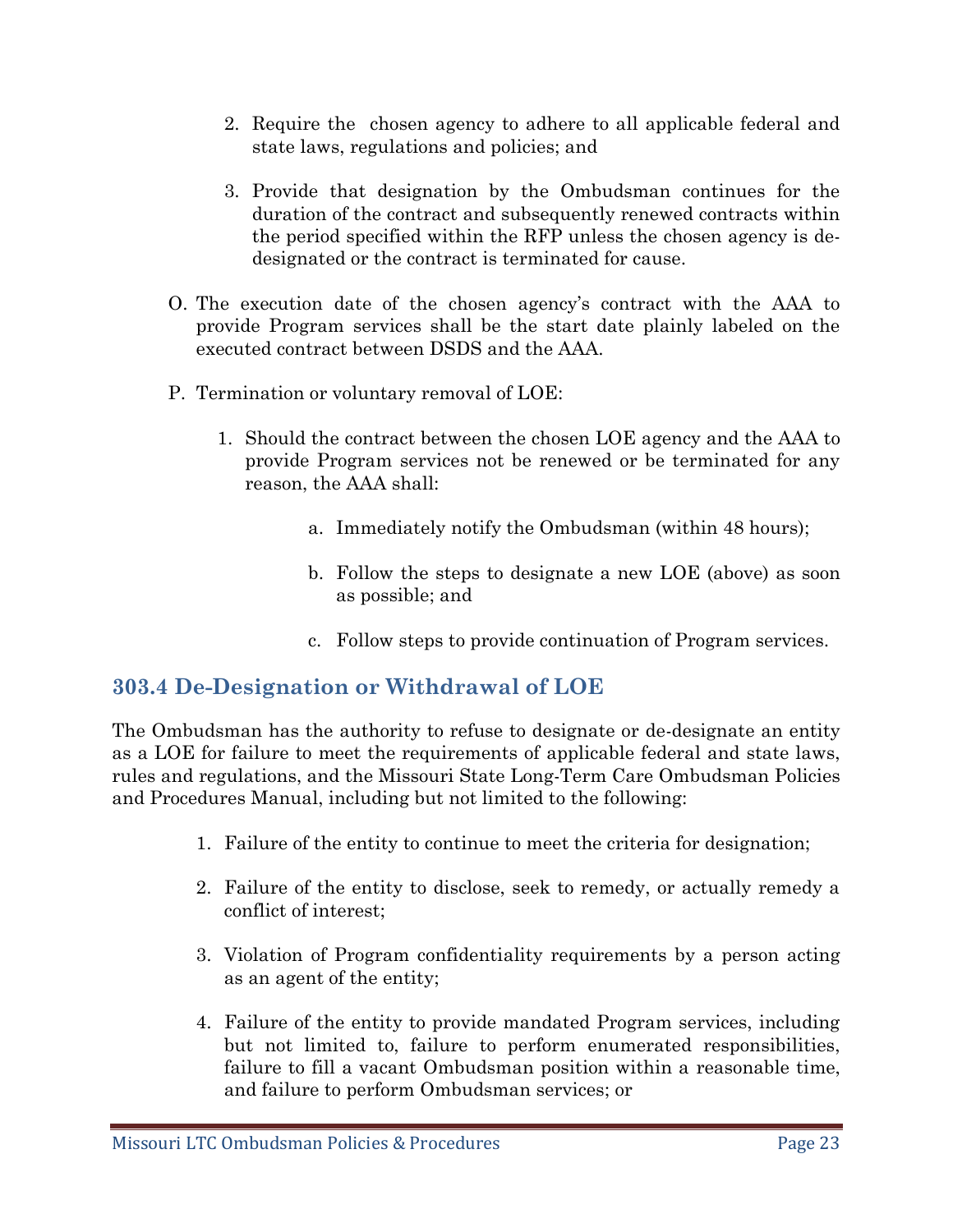5. Failure of the entity to comply with provisions of the grant or contract.

### **303.5 De-Designation of AAA as a LOE**

Where an AAA serves as a LOE, the process to de-designate shall be as follows:

- A. The Ombudsman shall send written notice of the intent to de-designate on a specified date to the AAA. The notice shall include the reasons for withdrawal of designation, effective date of decision, and notice of appeal procedures of the DSDS.
- B. In the case of suspension, indicate the circumstances under which the suspension will end or be reconsidered. Suspension may occur, but is not limited to, when an LOE is under the appeal process or is in the process of coming into compliance with reporting or conflict of interest.
- C. Withdrawal of designation of the AAA as a LOE shall not become effective until all appeals are exhausted.
- D. The Appeals process is as follows:

The LOE receives notice from the Ombudsman, and the LOE may:

- 1. Request further review of the decision by the Ombudsman.
- 2. The LOE may provide additional information pertinent to the decision.
- 3. Upon review, final decision by the Ombudsman stands.
- E. The AAA and the Ombudsman shall provide for the continuation of Ombudsman services until designation of another entity is effective.
- F. DSDS will terminate the portion of the contract between the AAA and the DSDS which provides for Ombudsman Program services.

#### **303.6 De-Designation of a LOE in contract with AAA**

Where an AAA contracts with a LOE agency, the process to de-designate the LOE shall be as follows: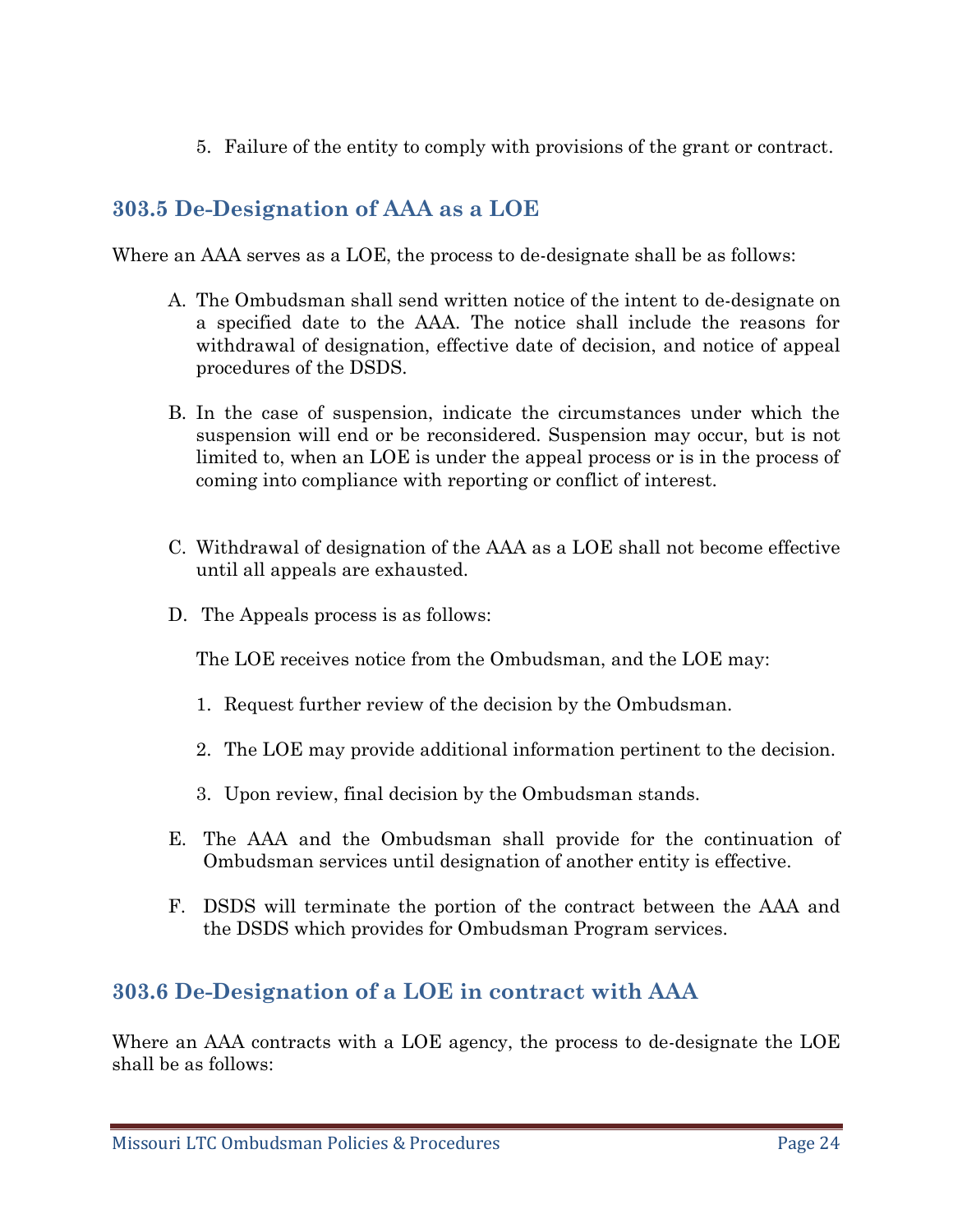- A. The Ombudsman shall send notice of the intent to de-designate on a specified date to the AAA and the LOE.
- B. The notice shall include the reasons for withdrawal of designation and notice of appeal procedures of the DSDS.
- C. In the case of a suspension, indicate the circumstances under which the suspension will end or be reconsidered.
- D. Reconsideration may occur where the LOE is in the process of coming into compliance, for example, when coming into compliance with reporting or conflict of interest.
- E. The Appeals process shall be as follows:

The LOE receives notice from the Ombudsman the LOE may request:

- 1. Request further review of decision by the Ombudsman at the request of the ROC or AAA Director. DSDS director may hear appeal and provide recommendation but Ombudsman has final decision.
- 2. The LOE may provide additional information pertinent to the decision at the request of the ROC or AAA Director.
- 3. Upon review, final decision by the Ombudsman stands.

If de-designation stands:

- F. The AAA and the Ombudsman shall provide for the continuation of Ombudsman services until designation of another entity is effective.
- 1. Withdrawal of designation of a provider agency shall not become effective until all appeals are exhausted.
- 2. The AAA shall terminate its contract for Program services with the provider agency.

#### **303.7 Voluntary withdrawal of a LOE**

A LOE may voluntarily relinquish its designation by providing notice to the Ombudsman and to the AAA (where appropriate) in the relevant service area. Such notice shall be provided sixty days (60) days in advance of the date of the relinquishment of designation.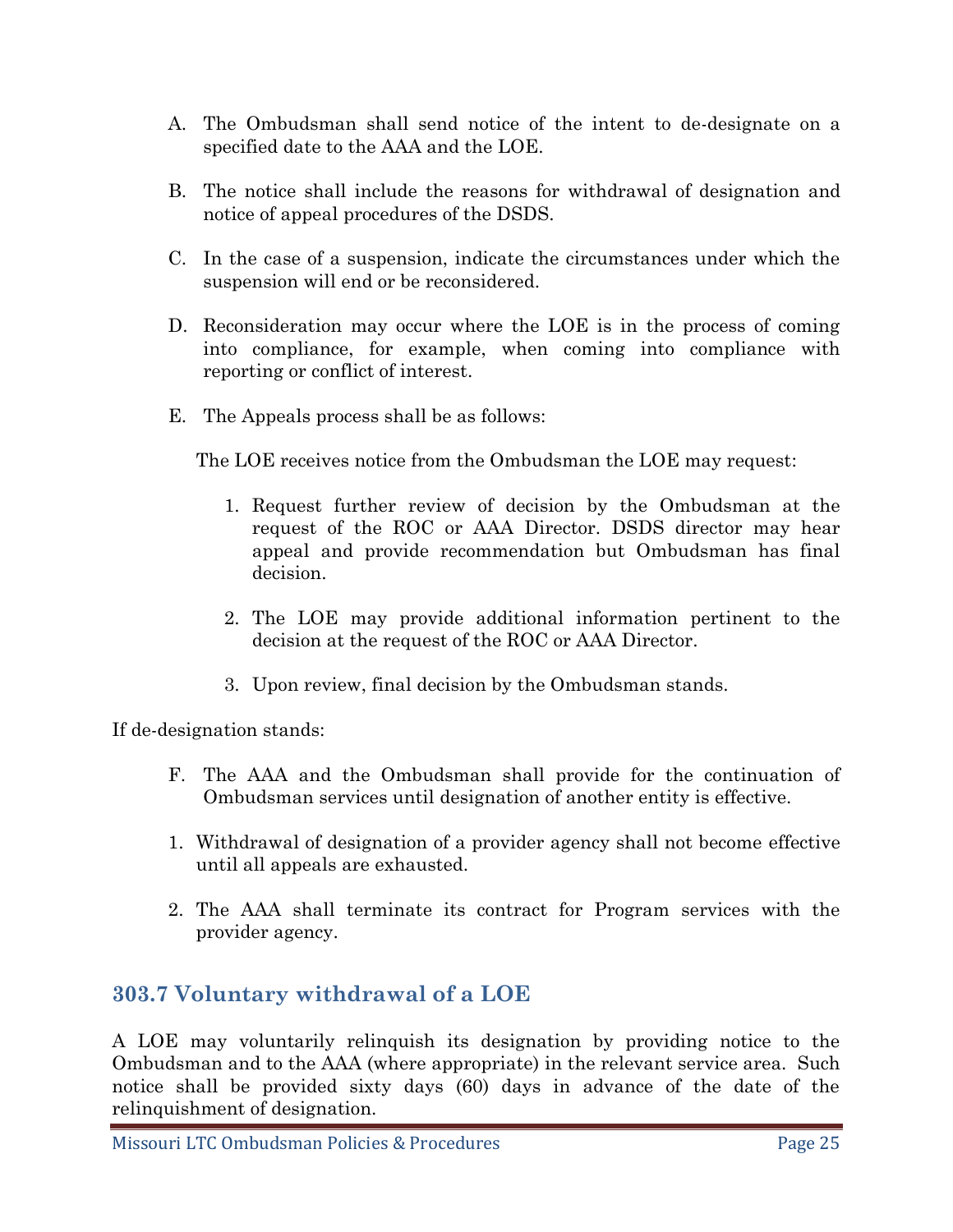#### **303.8 Continuation of Ombudsman services**

Where a LOE is in the process of appealing its de-designation or has relinquished designation or the designation is suspended:

- A. The AAA, if applicable, and the Ombudsman shall arrange for the provision of Program services until a new LOE is designated;
- B. The LOE shall surrender intact to the Ombudsman, or the Ombudsman designee, all Program case records, documentation of all Program activities, access to computer systems, and complaint processing as required by the Ombudsman Program reporting system and identification cards of all representatives of the Program associated with the LOE or provider agency;
- C. The LOE shall, at the discretion of DSDS and consistent with federal and state requirements, surrender any equipment purchased with funds designated for Program services.

### **304.0 Designation of Individuals as Representatives of the Office**

#### **304.1 General Employment/Appointment**

The Agency in which the Office is organizationally located and Local Ombudsman Entities (LOEs) must not have personnel policies or procedures which prohibit the Representatives of the Office from performing the functions, duties and responsibilities of the Program as set forth in 45 CFR 1324.13 and section 712 of the Older Americans Act. This does not prohibit the agency from requiring the Ombudsman, or other Representatives of the Office, including Volunteers, from adhering to the personnel policies of the entity.

The State LTCO Office staff persons are hired by and work at the direction of the Ombudsman. State LTCO Office staff persons are employees of the state and hold classified positions. State LTCO Office staff receives training, certification and designation as LTC Ombudsman Representatives of the Office. The Ombudsman provides statewide leadership for the Program including, but not limited to, directing activities of the LTCO Office staff, Regional Ombudsman Program Directors (ROPDs), Regional Ombudsman Coordinators (ROCs), and Volunteers in order to fulfill the functions of the Office set forth in the Act.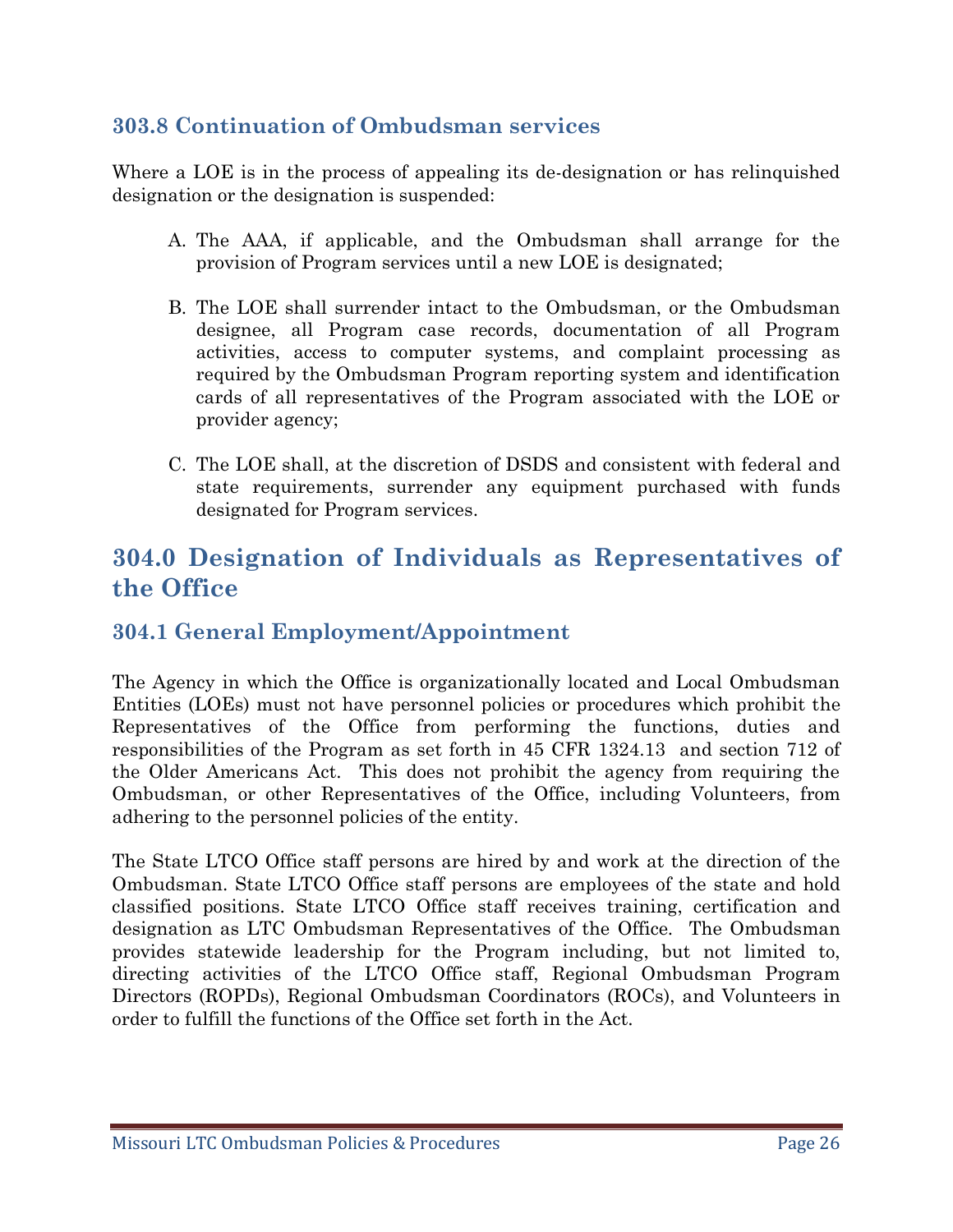#### **304.2 Employment of Regional Ombudsman Program Directors (ROPDs) and Regional Ombudsman Coordinators (ROCs) by AAA or LOE**

Designated LOEs will develop employment procedures for recruitment of potential candidates as ROPDs and ROCs with the review and approval of the Ombudsman.

LOE's provide personnel management but not programmatic management. LOE's are to provide personnel oversight, as well as, to provide fiscal and administrative support for RPODs and ROCs. ROPDs and ROCs are therefore employed by the LOE but are program representatives of the Office and receive policy and program supervision from the Office.

#### **304.3 Recruitment and Background Checks for LOE Employees**

The LOE will recruit for positions as soon as notice is given or the position is vacated. Recruitment will follow the equal opportunity employing practices of the LOE.

All applicants must be screened for conflicts of interest and pass the Family Care Safety Registry background check.

In accordance with the 45 CFR 1324, LOE's will coordinate with the Ombudsman in the employment or appointment of Representatives of the Office by sharing information about applicants for the ROCs position with the Ombudsman for his/her input and approval.

In large service areas, it may be necessary for the LOE to define additional responsibilities in employment for one individual (ROC) position to serve as Regional Ombudsman Program Director (ROPD). The employment of this individual will meet requirements in an expanded job description.

For all individuals, the employment process shall be as follows:

Individuals selected to serve as Representatives of the Office must:

- Meet the minimum qualifications for the applicable Program position required by the Office. Job descriptions and qualifications will be established by the Ombudsman.
- Be free of un-remedied conflicts of interest;
- Successfully pass Family Care Safety Registry background checks;
- Have demonstrated capability to carry out the responsibilities of a Representative of the Office;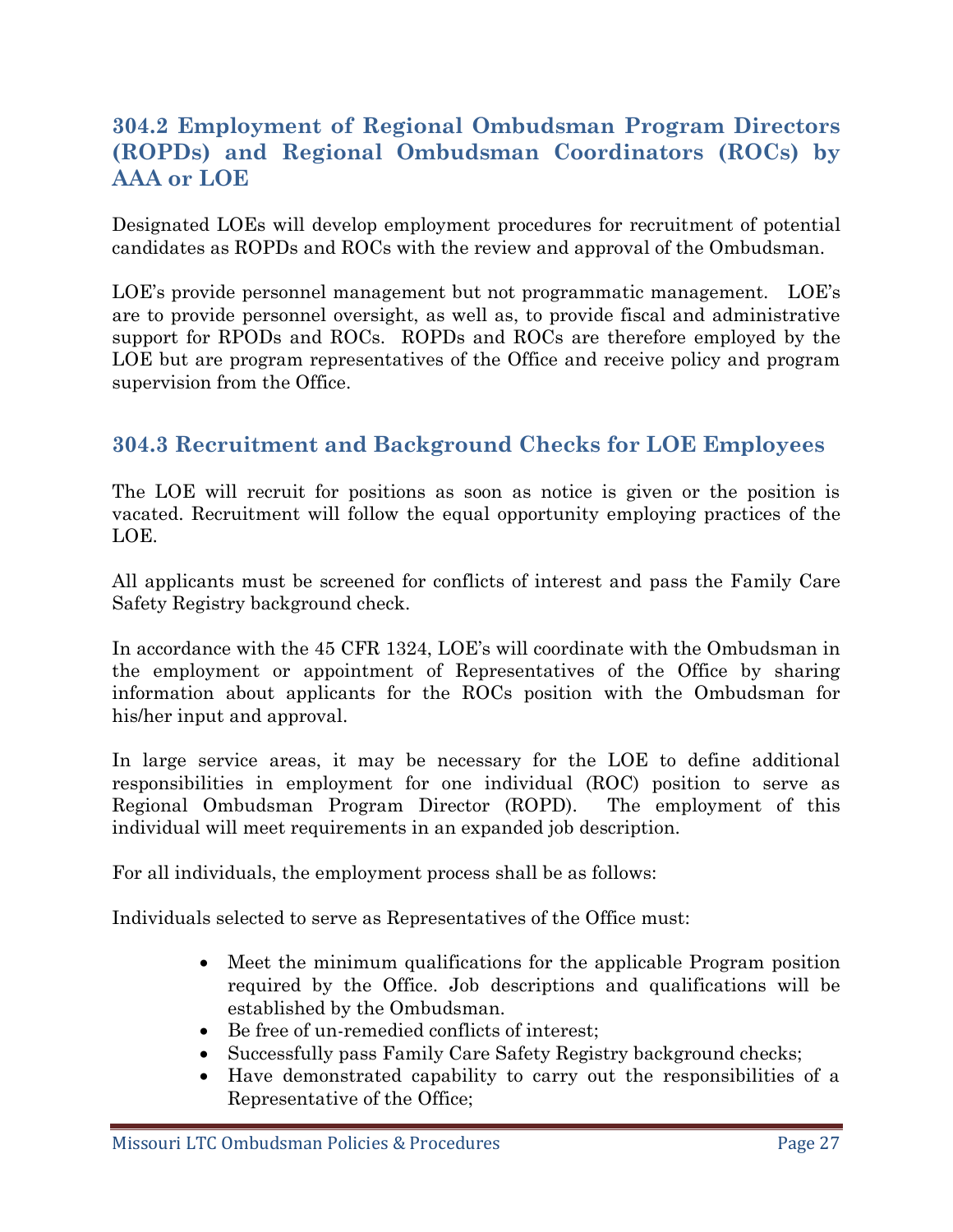- Complete the initial training set forth by the Ombudsman;
- Agree to conform to the moral and ethical requirements of the Office (See Appendix 1);
- Sign the Confidentiality Statement (also required annually) (See Appendix 9); and
- Agree to complete required hours of continuing education training.
- A. A successful candidate must have education and/or experience to perform the duties of the Office to which they have been chosen.
- B. A person employed as a Regional Ombudsman Coordinator (ROC) should have the same minimum qualifications as laid out in the Federal regulation for the State Ombudsman, which should include:
	- 1. experience in long-term services and supports or other direct services for older persons or individuals with disabilities;
	- 2. consumer-oriented public policy advocacy;
	- 3. leadership and program management skills;
	- 4. negotiation and problem resolution skills;
	- 5. should not have been employed by a long-term care community in the previous 12 months; and
	- 6. having no un-remedied conflicts of interest.
- C. The LOE will share applicant information with the Ombudsman for his/her input and approval.
	- 1. The Ombudsman should review at least the top three potential employees.
	- 2. After review, the Ombudsman shall make recommendation for employment to the LOE.
	- 3. The Ombudsman shall have final approval of the potential ROC candidate.
	- 4. The Ombudsman shall inform the AAA of his/her decision.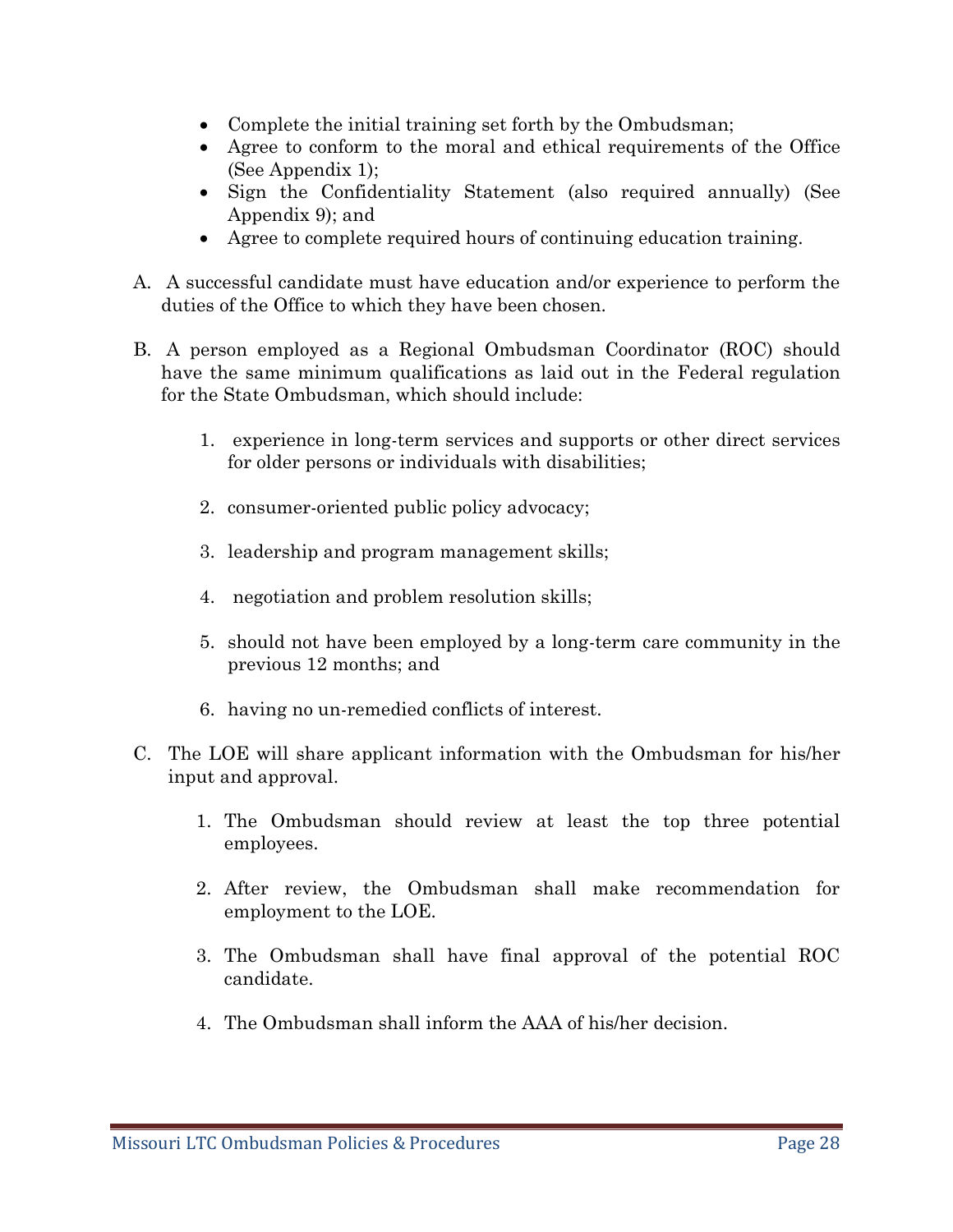- D. The LOE will inform the Office in writing of the hiring or appointment of a ROC within two (2) business days following acceptance of an employment offer from the LOE.
- E. When a ROC has resigned, the LOE will notify the State Office in writing (via email) within one (1) business day informing them of the last day of employment.
- F. When a ROC has been terminated, the local Ombudsman entity shall inform the Office in writing (via email) within one (1) business day of the action. Any disciplinary action should be shared with the Ombudsman as it occurs.

No Representative of the Office shall investigate any complaint unless he/she has completed the required initial training, been screened for potential conflicts of interest, and is designated. A designated Ombudsman is authorized to provide services anywhere in the State only with the consent of the State Ombudsman or the Regional Ombudsman in the respective area.

#### **304.4 Recruitment and Background Checks for Volunteers**

The Program will recruit volunteers on an ongoing basis. All potential volunteers must fill out an application, be screened for conflict of interest, complete an interview, and pass a Family Care Safety Registry background check.

- A. The ROC in each area should advertise for volunteers using various methods such as articles in newspapers, radio shows, posters in community gathering places, etc.
- B. The Office requires all volunteer applicants to fill out a volunteer application and a conflict of interest form. (See Appendix 5)
- C. The ROC will request a Family Care Safety Registry (FCSR) check to identify any criminal or civil cases that indicate a concern about the individual's conduct before scheduling an interview.
- D. The ROC will interview the volunteer in person to explain the program and the volunteer duties and responsibilities, identify the individual's reason for wanting to volunteer, and detect any issues/behaviors that would preclude a successful volunteer experience. The ROCs may screen out potential volunteers who do not appear to be a good fit for the program due to behavior, attitude, or past history (i.e. due to incomplete or negative reference checks, not conforming to the Code of Ethics).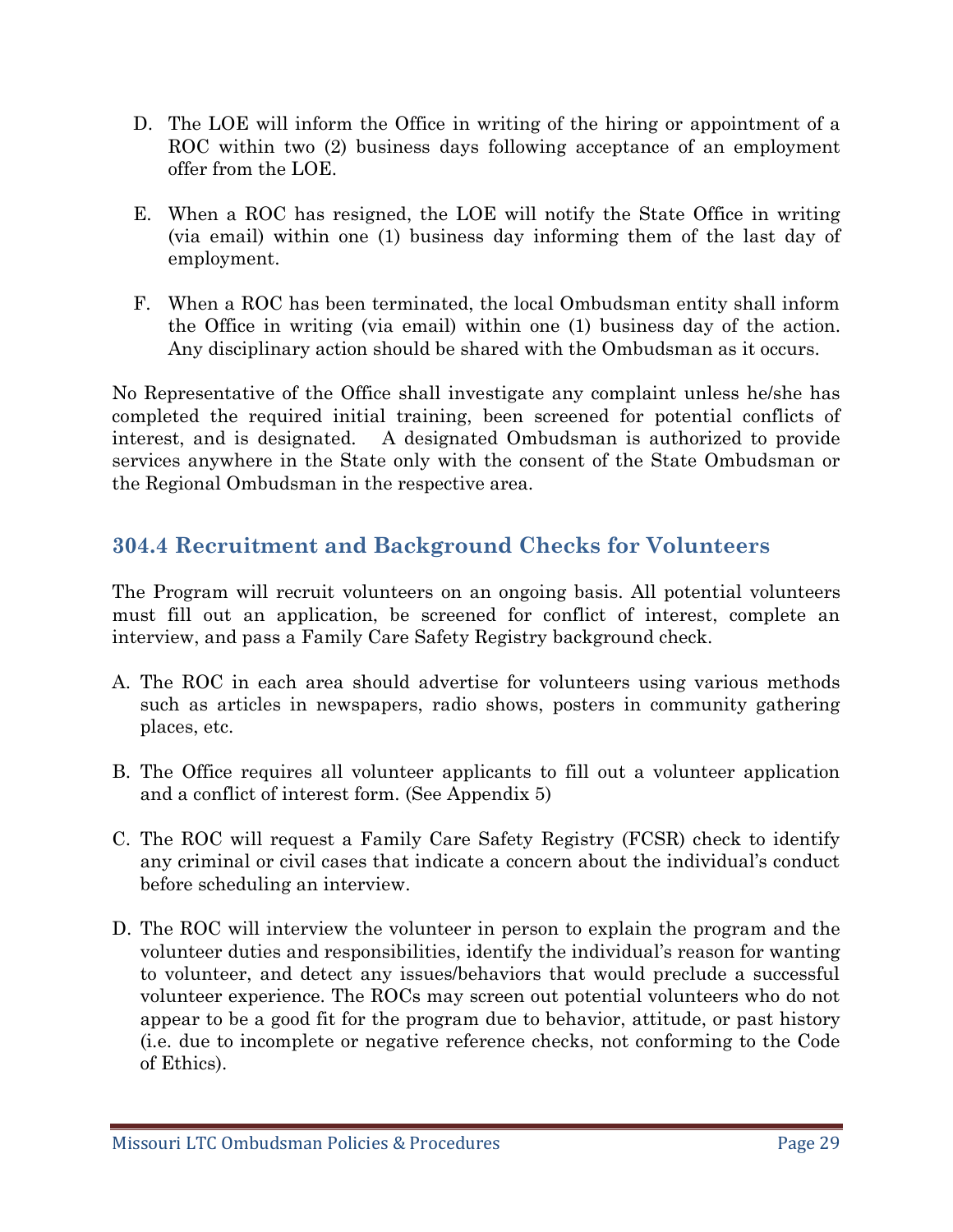E. At any time during training, the volunteer, the ROC, or the Ombudsman (or designee) may decide that a volunteer is not a good fit for the Program. This type of decision will immediately stop the volunteer training and cause the Ombudsman to refuse to designate that individual. The Office will notify the volunteer in writing.

#### **305.0 Training and Certification**

#### **305.1 Training of State Long-Term Care Ombudsman**

The State Ombudsman will annually attend national training provided by the National Ombudsman Resource Center (NORC) and the Administration on Aging in order to remain current on Program requirements. Funding for annual training of the State Ombudsman is provided as part of the Title VII funding from the Administration on Aging.

Based on training provided by NORC and additional information related to resident rights and care, the Ombudsman will develop materials for training the Representatives of the Office including Volunteers.

#### **305.2 General Training of the Representatives of the Office**

In order to provide standard training across the State of Missouri, the Office will provide a training manual for all LOEs and Individuals. All Representatives of the Office shall undergo designation training that complies with the Administration for Community Living (ACL) standards during their first six (6) months with the program using the training materials provided by the State LTCO Office. The requirement to use the training manual does not preclude any local program from developing and using additional materials of its own creation. However, additional materials developed and used in local programs must be pre-approved for use by the State Ombudsman.

The Ombudsman will ensure that all Representatives of the Office meet the Program training requirements under the OAA. All Representatives of the Office are prohibited from carrying out the duties of the Office until they have completed the required designation training and 10 hours of field training within the first six (6) months of connection to the Program.

All Representatives of the Office whether employees or volunteers will complete the Program training curriculum which follows recommendations made by the National Ombudsman Resource Center for Program training best practices. The curriculum will include a minimum of 36 hours of coursework and field training within their first six (6) months with the program.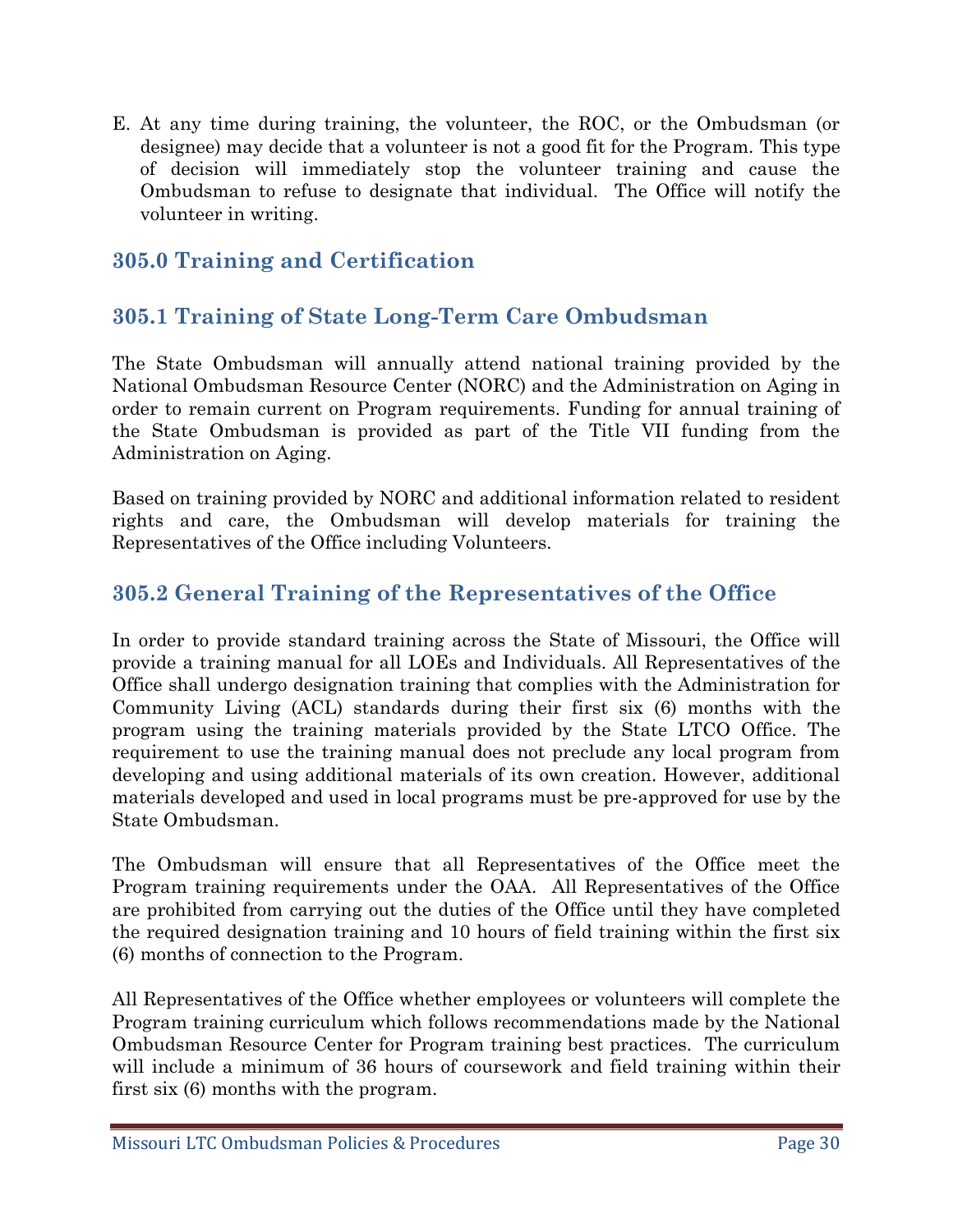#### **305.2(a) Training of Regional Ombudsman Coordinators (ROCs) and Regional Ombudsman Program Directors (ROPDs)**

The Ombudsman will ensure that all Representatives of the Office meet the Program training requirements under the Act. All Representatives of the Office are prohibited from carrying out the duties of the Office until they have completed the required initial training, which has been verified by a ROPD (where applicable), ROC, and by the State Ombudsman.

Full ROC training includes initial designation training and mentoring, NORS coding training, NORC and training on the Ombudsman electronic database.

The Office will ensure opportunities for training are provided for the Ombudsman and Representatives of the Office in order to maintain expertise to serve as effective advocates for residents of LTC communities.

#### **Regional Ombudsman Coordinator Training Requirements**:

All Representatives of the Office must the initial designation training and mentoring within six (6) months of the date of employment.

The State Ombudsman certifies individuals as Representatives of the Office after they have completed the designation training and mentoring as well as met the other requirements including study of training material, passing the background check, and having no un-remedied conflict of interest. Certification is a multi-step process which includes application, background check, training, and request for certification. After certification, the individual can be recommended for designation. The State Ombudsman will determine designation.

In order to be recommended for certification, an individual must complete the designation training and mentoring for initial certification. In addition, Representatives of the Office must meet the training requirements as follows:

**Designation Training** includes but is not limited to:

- A. The ROC will complete a minimum of 36 hours of initial training curriculum which includes at least these four (4) parts and other ACL training standards:
	- 1. Overview of the Long-Term Care Ombudsman Program;
	- 2. The Aging Process;
	- 3. Resident Rights; and
	- 4. LTC Community Visits and Case Resolution.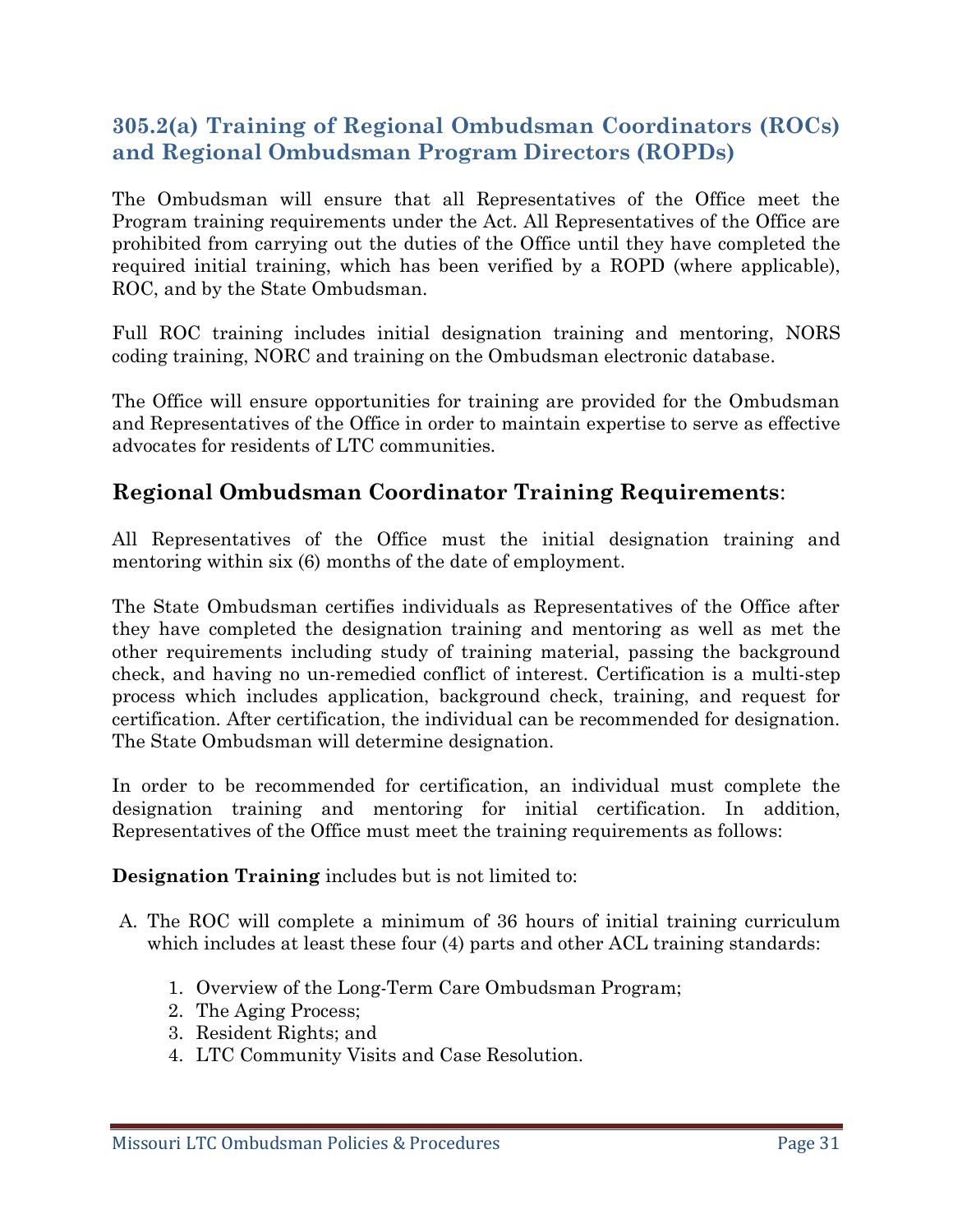- B. Mentoring (Shadowing): After (or while in the designation training process) the new employee will complete field training of at least 10 hours of supervised long-term care community visits with a ROC. The final visit will be led by the new employee to demonstrate competence of Program skills. Field training should also include attendance at both a resident and a family council meeting, if possible.
- C. New ROCs will schedule an appointment with the Ombudsman to spend a day going through an overview of the Program.
- D. The new employee will meet individual training goals during the first six (6) months of employment. These goals will include at a minimum:
	- 1. Completion of the NORC online Program training. Completed tests/reviews will be provided to the Ombudsman or his/her designee.
	- 2. Completion of the NORS training curriculum. Completed tests/reviews will be reviewed by the Ombudsman or his/her designee including training on the use of the Missouri Ombudsman Electronic Reporting System with the Ombudsman or designee.
	- 3. Review of specific areas of the NORC website to be determined by the Ombudsman.
	- 4. Review of the Program policies.
	- 5. Review of the LOE's procedures for completing paperwork for travel, timesheets, mileage, time management, LTC community visits, intakes, and requesting IT support with the Ombudsman or designee.

Additional Training may include, but is not limited to, any or all of the following, depending on the experience of the new employee.

A. List of agencies to review in order to :

- 1. learn about resources,
- 2. referrals, and
- 3. develop networks;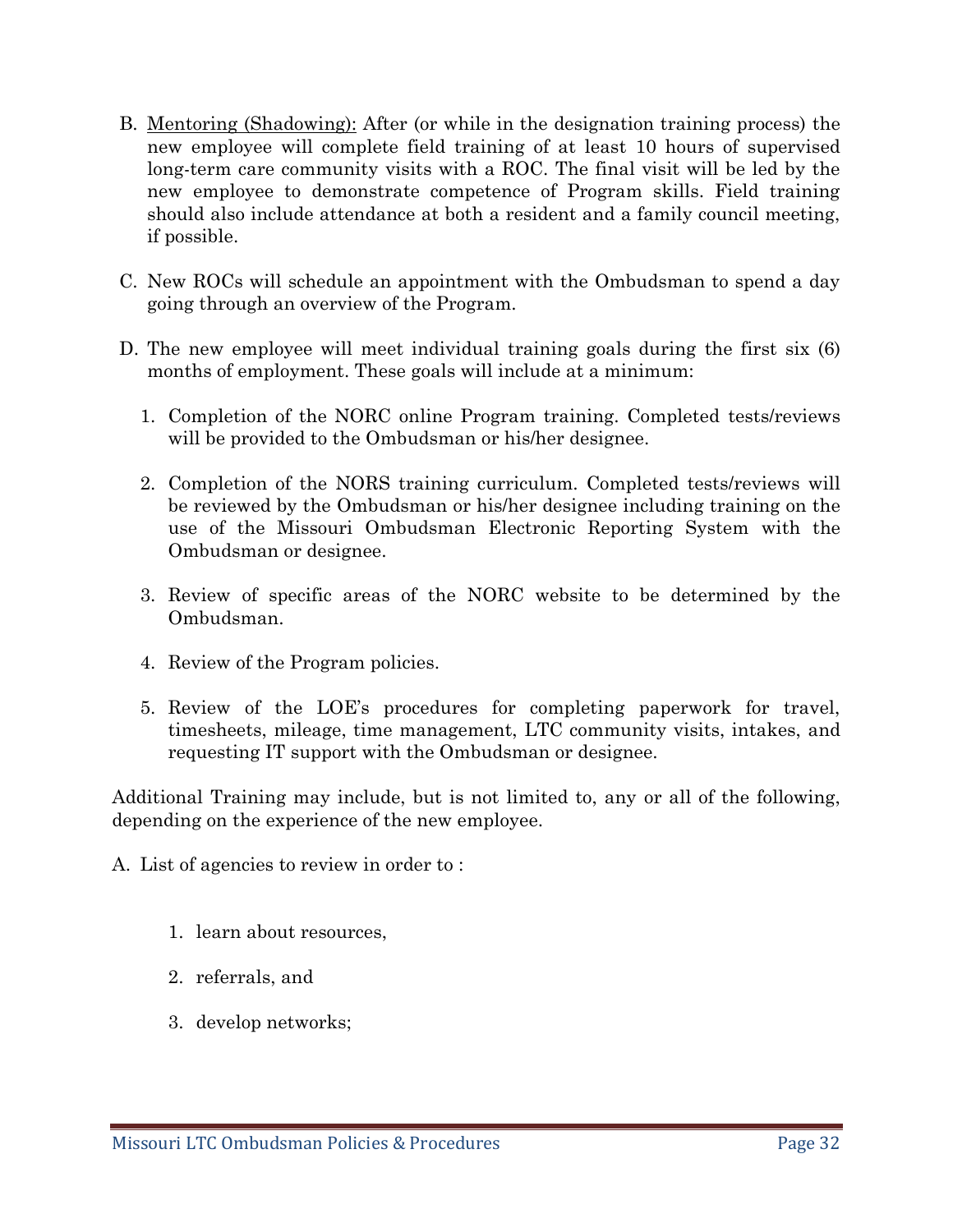- B. Review programs and training for agencies and individuals working with dementia, falls prevention, elder abuse, and other resident issues determined by the Ombudsman.
- C. Review of federal and state laws and regulations relating to long-term care as determined by the Office.
- D. Additional information as determined by the Ombudsman.

#### **305.2(b) Training of Volunteers as Representative of the Office**

In order to provide consistent training statewide, the Volunteer training manual will be furnished by the Office to the ROCs, as needed. Additional materials developed by the ROCs will be pre-approved by the Ombudsman. **Note: Once the background check has come back clear, a new volunteer can complete a shadowing visit before starting designation training to see if they think ombudsman work is a fit for them.**

- A. Designation Training: A designated ROC or State Office will teach the initial training curriculum which includes four (4) parts and other ACL training standards.
	- 1. Overview of the Long-Term Care Ombudsman program;
	- 2. The Aging Process;
	- 3. Resident Rights; and
	- 4. LTC Community Visits and Case Resolution.
- **B.** Mentoring (Shadowing), 10 hours of field training (shadowing) will be completed by the volunteer under the supervision of the ROC responsible for the LTC community to which the volunteer has been assigned. The final visit will be led by the volunteer to demonstrate competence of Program skills. The ROC or volunteer may request additional visits be completed. **Note: Some shadowing hours can be completed with a seasoned volunteer, but at least two (2) hours need to be completed with a ROC.**
- C. Mentor training will include the process for volunteer documentation and additional information as needed.
- D. Volunteers will be expected to complete designation training and shadowing within six  $(6)$  months of hire.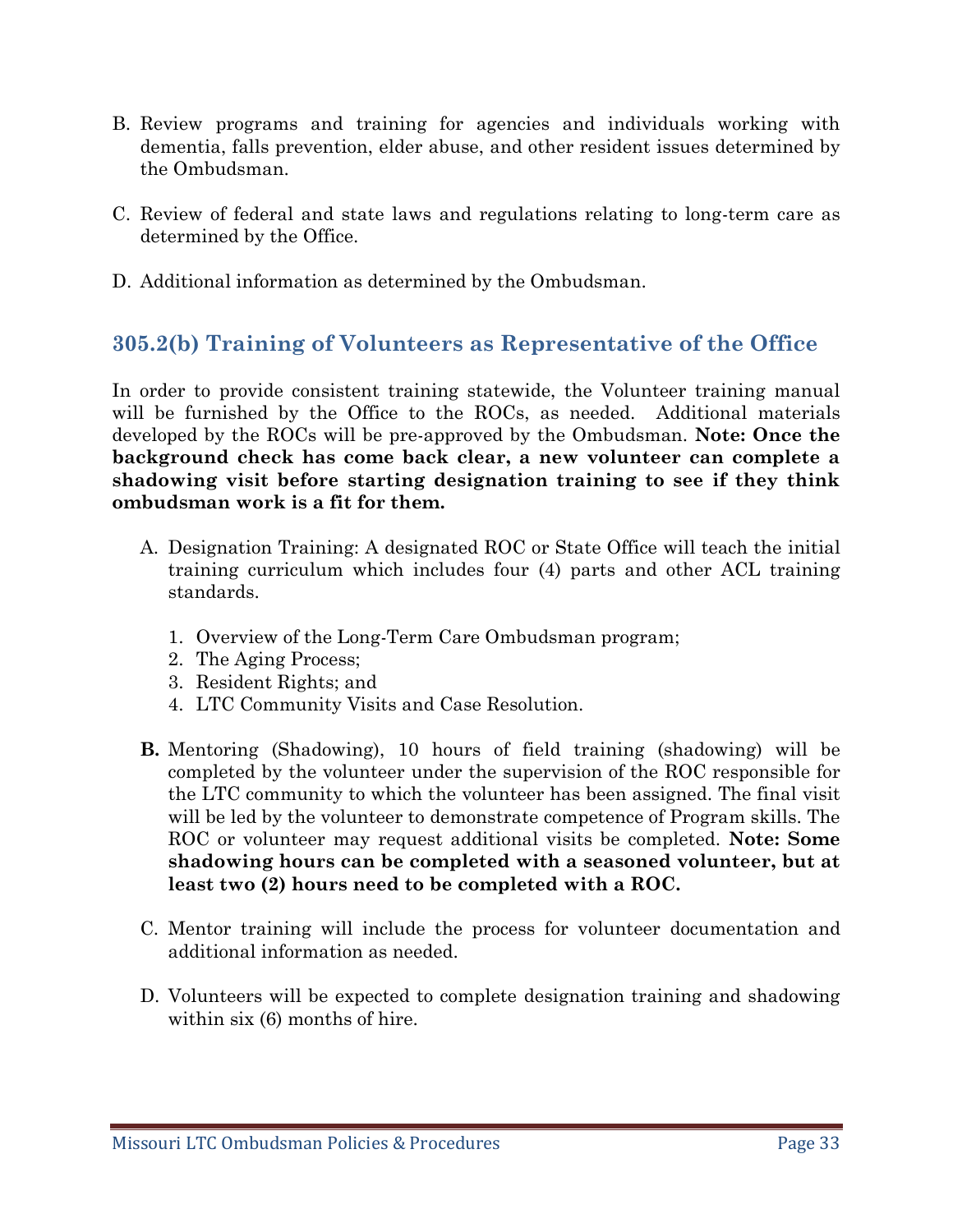# **305.3 Continuing Education for Representatives of the Offic**e

#### **305.3(a) Continuing Education Training for ROCs and State Office Staff**

- A. All ROCs will participate in at least 18 hours annually of continuing education. Continuing education for ROCs will be provided by the Ombudsman Office or other Office approved sources including:
	- 1. Regular conference calls scheduled by the Ombudsman; and
	- 2. Two (2) face-to-face meetings scheduled by the Ombudsman with all staff annually.
	- 3. A third face-to-face continuing education opportunity will occur in years when there is a volunteer training conference. ROC continuing education training will be added to the volunteer training conference.
	- 4. Web-based training provided by NORC, Consumer Voice, NCLER, NCEA, or other Office approved sources.
- B. Time sensitive and immediate continuing education information will be provided by the Office via electronic updates, as needed.

#### **305.3 (b) Continuing Education for Volunteers**

- A. Volunteers will participate in at least 18 hours continuing education trainings annually provided by a ROC or the Office. The Ombudsman will determine material for all or part of the continuing education trainings in order to provide consistent statewide education.
- B. Continuing education materials will be furnished by the Office. Additional LOE created materials must be pre-approved by the Ombudsman.
- C. Continuing education opportunities may be provided by face-to-face meetings, referral to electronic informational material, or volunteer conferences.
- D. Continuing education topics may include (but are not limited to) nursing home laws and regulations, possible referral agencies, and networks.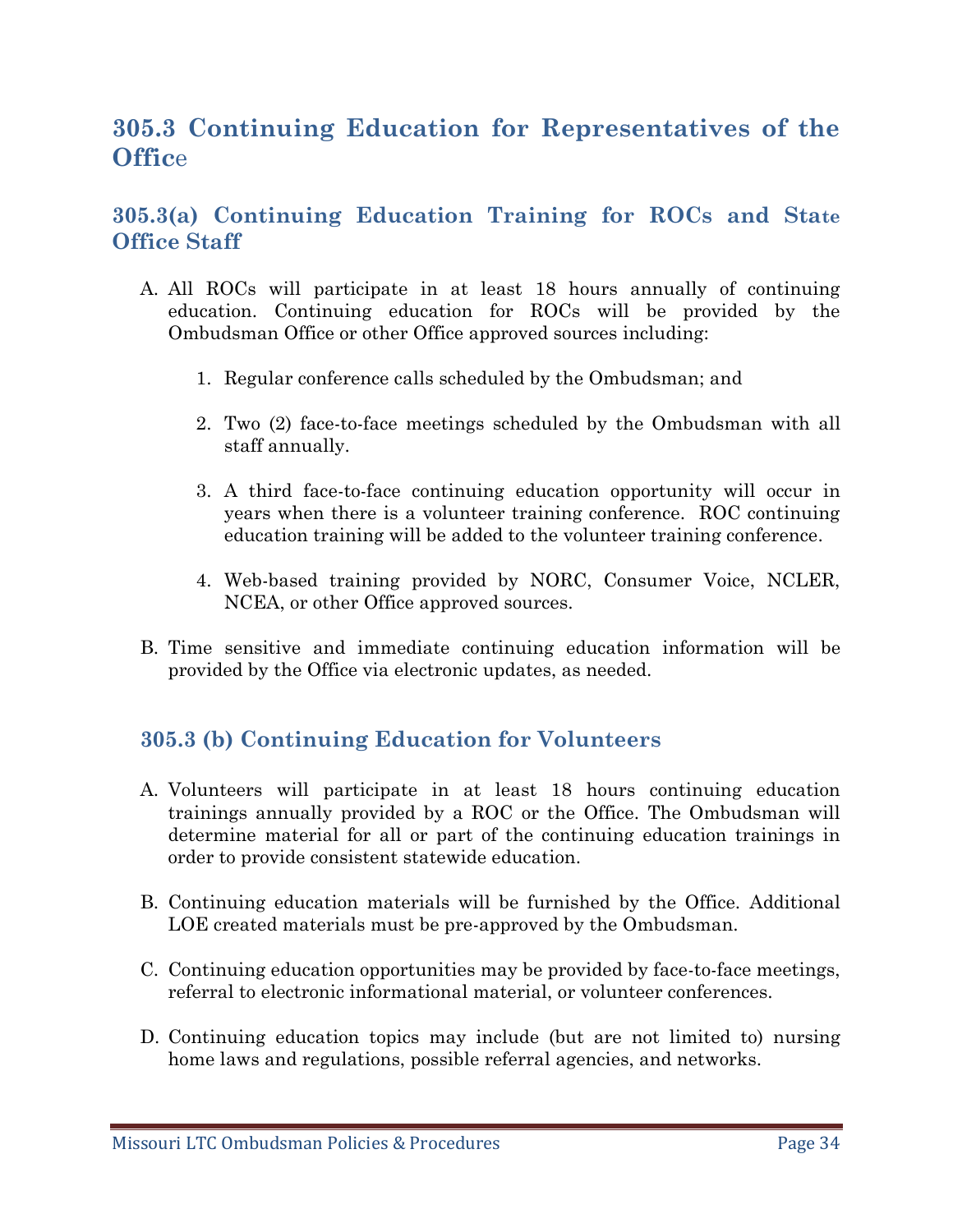#### **306.0 Volunteer Ombudsman Leave of Absence and Return to Ombudsman Program**

#### A. **Leave of Absence Allowed for Volunteer Ombudsman**

Local Ombudsman Entities (LOE) may allow a volunteer ombudsman to take a leave of absence from the Ombudsman Program. A volunteer ombudsman must not perform Ombudsman Program functions, with the exception of continuing education, while on a leave of absence.

#### B. **Return of Volunteer to Ombudsman Program After Leave of Absence**  a. **Leave of absence of less than six months**

A volunteer ombudsman who returns from a leave of absence of less than six months may immediately resume performance of Ombudsman Program functions but must complete the continuing education hour requirements.

b. **Leave of absence of at least six months but less than one year** 

A volunteer ombudsman who returns from a leave of absence of at least six months but less than one year must complete the following before resuming performance of Ombudsman Program function:

- Conflict of Interest Screening for a Representative of the Office;
- Conflict of Interest Identification, Removal, and Remedy, if applicable;
- Code of Ethics;
- Confidentiality Statement; and
- Complete continuing education hour requirements.

#### c. **Leave of absence of one year or more**

A volunteer returning to performance of Ombudsman Program functions from an absence of one year or more must complete the designation training again and be certified by the State Ombudsman. The volunteer ombudsman must also start the volunteer onboarding process over again and complete the following:

- A new background check to reflect new onboarding date;
- Conflict of Interest Screening for a Representative of the Office;
- Conflict of Interest Identification, Removal, and Remedy, if applicable;
- Code of Ethics; and
- Confidentiality Statement.

Note: In rare circumstances, the State Ombudsman may approve a refresher training versus completing all of the designation training again.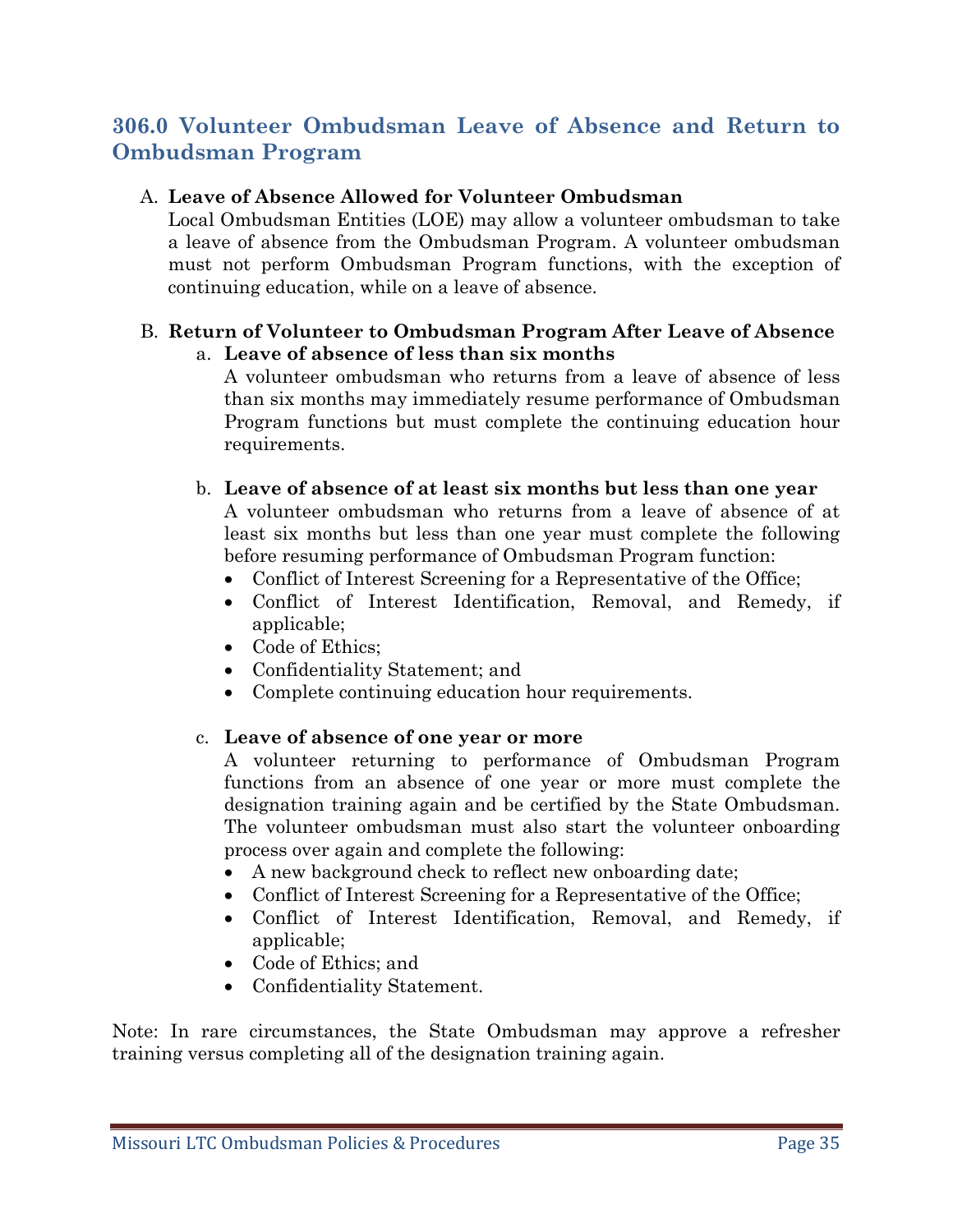#### **307.0 Designation of an Individual as a Representative of the Office (including State Staff Ombudsman, Regional Ombudsman Coordinator, (ROC), Regional Ombudsman Program Director (ROPD), or Volunteer Ombudsman)**

After an individual meets the basic requirements and completes the specified training required for a Staff Ombudsman, ROC, or Volunteer, the individual will be considered certified and ready for designation. The LOE Director will request designation for a ROC and the appropriate ROC will request designation of a Volunteer by the Ombudsman.

An individual is considered certified after completion of the designation training and shadowing, passing background checks, and having no un-remedied conflicts of interest. Designation is required to perform Program services and must be given by the Ombudsman.

The designation request should include the following:

- A. Resume of individual for Staff Ombudsman position, ROC position, or application of Volunteer;
- B. Confirmation that the individual has completed designation training and mentoring;
- C. Confirmation that the individual has no un-remedied conflicts of interest. Conflicts of interest that are identified during hiring or application must be remedied before an individual's starting date of employment;
- D. Documentation that the individual has successfully passed background checks.

Upon approval of Designation, the Ombudsman notifies the LOE Director and the ROC when appropriate. The Office sends the individual the designation certificate and the required form of identification (ID Badge) to officially designate that person as a Representative of the Office.

The Ombudsman designates individuals as Representatives of the Office to participate in the Program and to represent the Office. Individuals employed by the Office, AAA, or LOE must be designated by the Ombudsman. Volunteers must also be designated.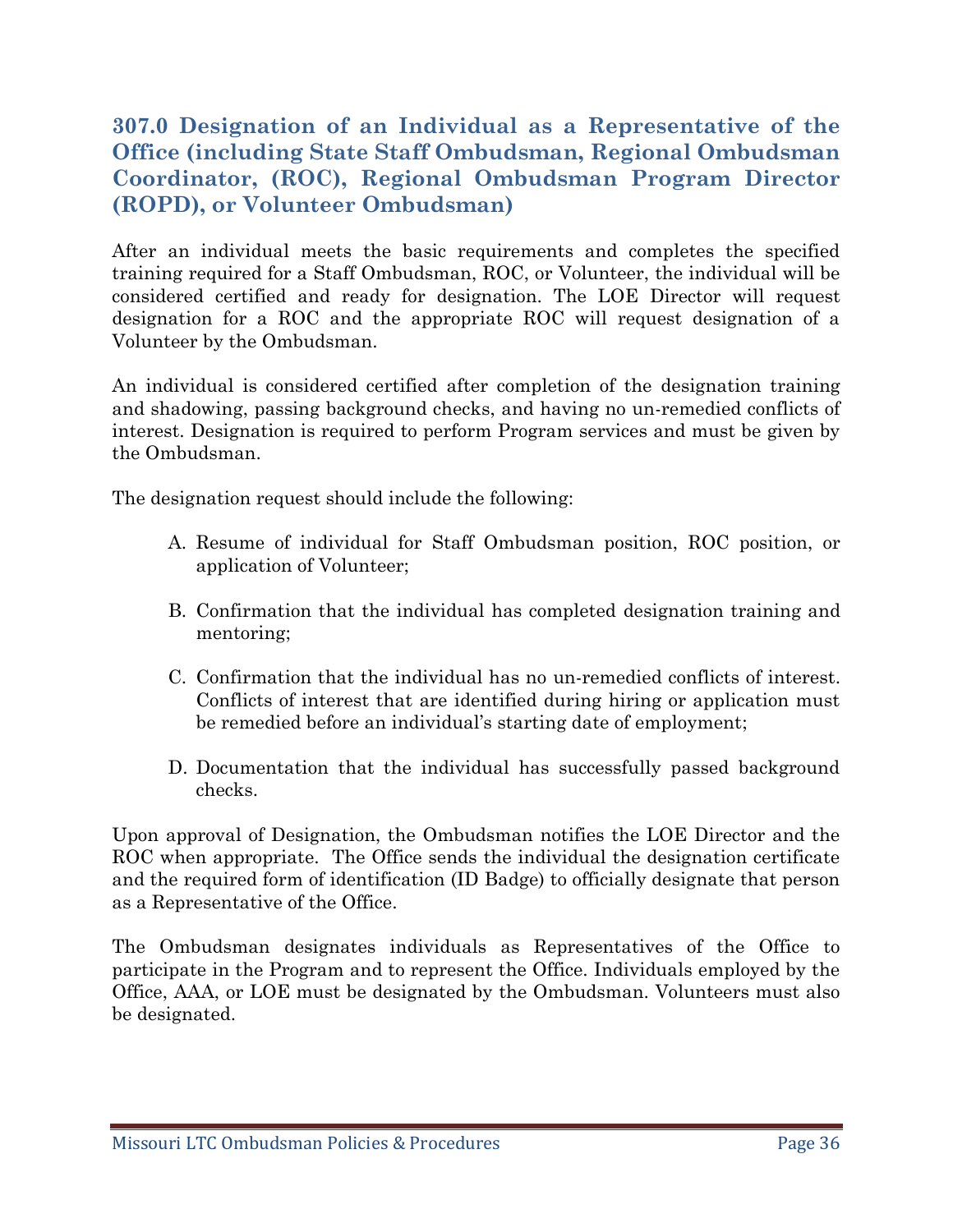## **308.0 Transfer of Volunteer Ombudsman from one LOE to Another LOE**

A volunteer ombudsman may transfer from one LOE to another LOE if the ROPD with the transferring LOE and the ROPD with the receiving LOE approve of the transfer. If both ROPDs approve a request from a volunteer ombudsman to transfer from one LOE to another LOE, the receiving LOE must obtain a copy of the following regarding the volunteer ombudsman from the transferring LOE:

- Individual Conflict of Interest Screening of a Representative of the Office;
- Conflict of Interest Identification, Removal, and Remedy, if applicable;
- Code of Ethics;
- Certified Ombudsman Certificate;
- Family Care Safety Registry background check; and
- Certified Ombudsman Application.

### **309.0 Performance of Ombudsman Program Functions by Volunteer Ombudsman for More than one LOE**

A. **Requirement to obtain permission from the State Ombudsman and ROPDs to perform functions for more than one LOE** 

To be a volunteer ombudsman for more than one LOE at the same time, a volunteer ombudsman must request and obtain approval from the State Ombudsman and the ROPD of each LOE.

#### B. **Responsibilities of each LOE**

If the State Ombudsman and ROPDs approve a request for a volunteer ombudsman to be a volunteer ombudsman for more than one LOE at the same time, the ROPDs must agree on which LOE will be the primary LOE and secondary LOE.

Both LOEs must retain a copy of the following regarding the volunteer ombudsman:

- Individual Conflict of Interest Screening of a Representative of the Office;
- Conflict of Interest Identification, Removal, and Remedy, if applicable;
- Code of Ethics;
- Certified Ombudsman Certificate;
- Family Care Safety Registry background check; and
- Certified Ombudsman Application.

#### C. **Primary LOE responsibilities**

Only one LOE may be a primary LOE. The primary LOE must:

• provide initial certification training to the volunteer ombudsman;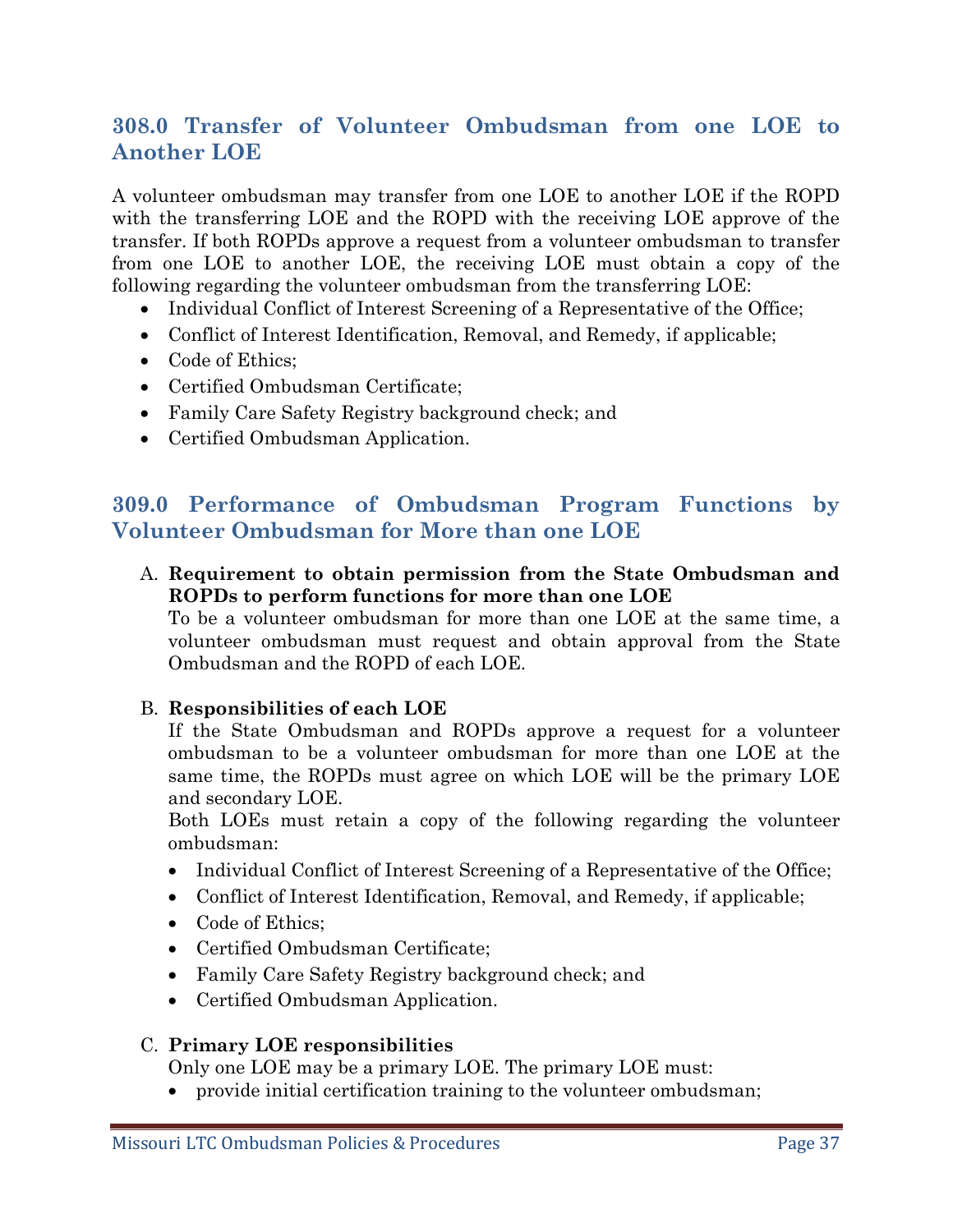- provide continuing education to the volunteer ombudsman;
- enter all initial certification training and continuing education in the ombudsman database;
- provide supervision for the performance of functions by the volunteer ombudsman in the service area of the primary LOE; and
- enter the volunteer ombudsman's activity report data in the ombudsman database for cases and activities in the primary LOE's service area.

#### D. **Secondary LOE responsibilities**

An LOE that is not a primary LOE is a secondary LOE. A secondary LOE must:

- provide supervision for the performance of functions by the volunteer ombudsman in the service area of the secondary LOE; and
- enter the volunteer ombudsman's activity report data in the ombudsman database for cases and activities in the secondary LOE's service area.

## **310.0 Refusal to Designate an Individual as a Representative of the Office**

The Ombudsman may refuse to designate an individual as a Representative of the Office. Certification and designation are at the discretion of the Ombudsman. The Ombudsman will take into consideration the recommendations of the AAA or LOE.

Possible reasons for refusing to designate an ROC or volunteer are:

- 1. Recommendation of LOE Director or ROC in the case of a volunteer's behavior, attitude, personnel matters, or past history (i.e. conforming to the Code of Ethics);
- 2. Failure of the individual to meet the criteria for designation;
- 3. Existence of a conflict of interest that has not been remedied;
- 4. Violation of confidentiality requirements (i.e. while shadowing other designated Office of Representatives);
- 5. Failure to successfully pass the specified background check.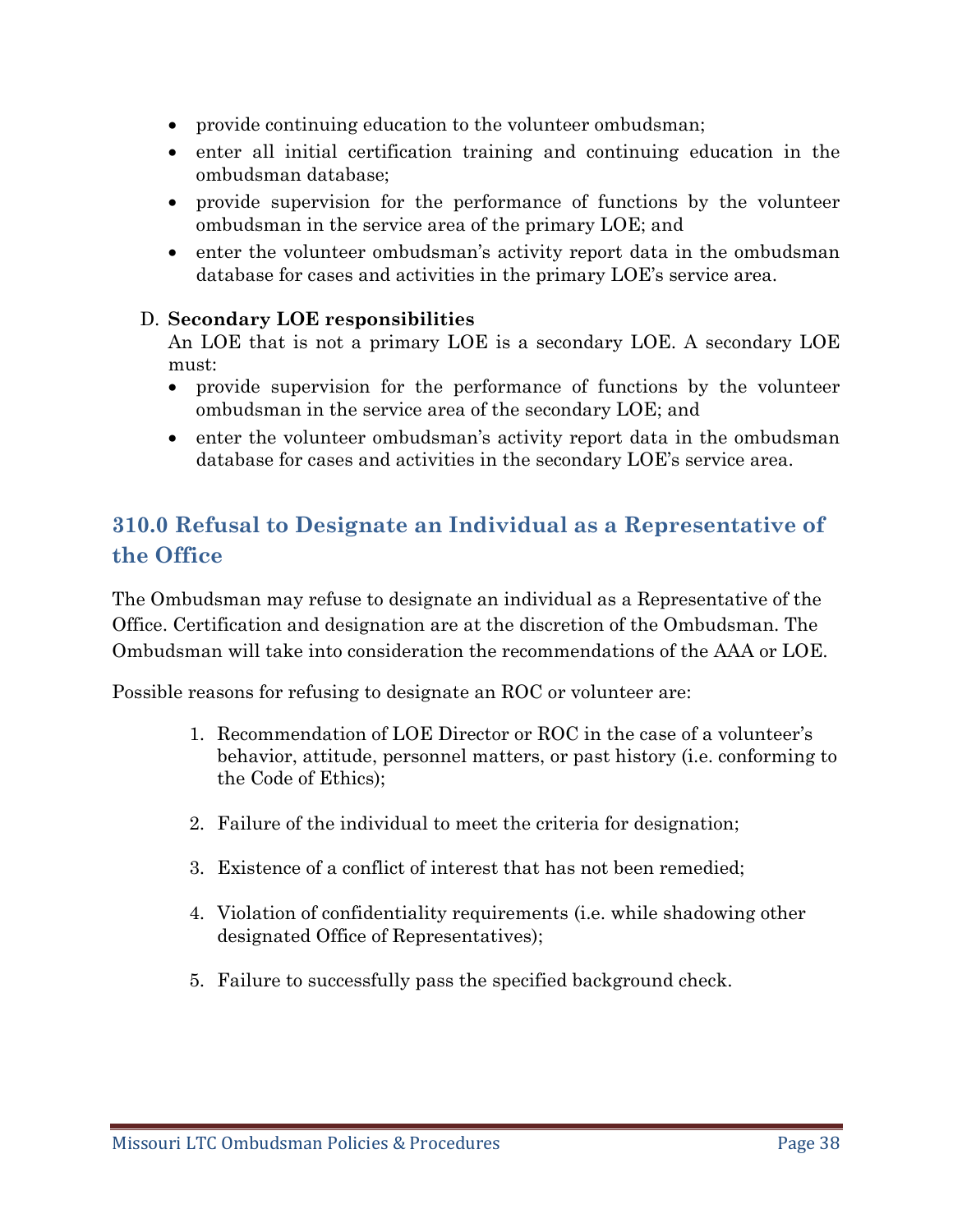# **311.0 Suspension of Designation of an Individual as a Representative of the Office**

The Ombudsman may suspend Designation of a Representative of the Office including Volunteers. Suspension can only be done by the Ombudsman but could come at the recommendation of the AAA or LOE. Suspension can occur in instances where it is determined that the individual can retain their position if remedial action occurs. Remedial action is determined by the Ombudsman.

The Ombudsman would make a determination for Suspension after receiving information from persons inside or outside of the Office regarding misconduct of a Representative of the Office.

Possible reasons for suspension are:

- 1. Existence of an un-remedied conflict of interest where a process is in progress to remedy same.
- 2. Failure to meet service requirements for the position i.e. not visiting assigned facility.
- 3. Having a grievance in process.
- 4. Based on personnel matters as identified by the LOE.

### **312.0 De-Designation of Individual as a Representative of the Office**

The Ombudsman has the authority to suspend or withdraw designation of an individual as a Representative of the Office.

The Ombudsman shall de-designate a Representative of the Office for the following reasons:

- Voluntary separation from Office (moved, unable to volunteer any longer, etc.);
- Has a conflict of interest that cannot be adequately removed or remedied;
- Deliberate failure of the individual to disclose any conflict of interest;
- Violation of confidentiality requirements;
- Falsifying records or providing false information;
- Violation of the Ombudsman code of ethics (see Appendix I);
- Failure to follow Program policies and procedures;
- Refusal to follow the direction of Ombudsman or designee;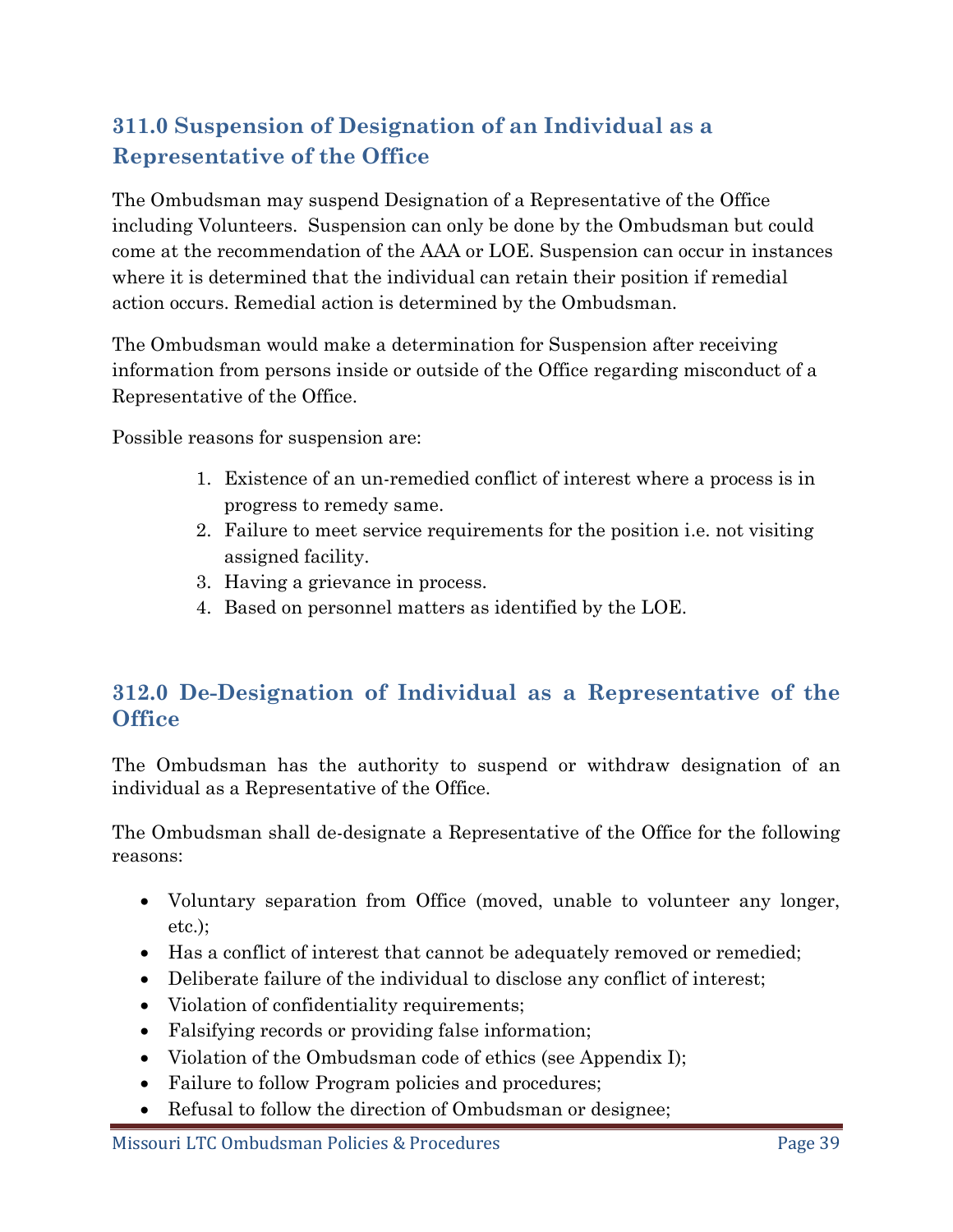- Failure to act in accordance with applicable federal and state laws, regulations and policies; or
- Annual performance review shows failure to satisfactorily perform duties of the Office including a volunteer's failure to make monthly visits or complete monthly reports.

The process for de-designation includes:

- A. For employee voluntary de-designation, the Ombudsman shall follow the policies and procedures of the SLTCO.
- B. For involuntary de-designation situations, the Ombudsman or ROC shall consider remedial actions which could be taken to avoid the de-designation. Remedial actions to avoid de-designation can include retraining of individual, additional supervision, pairing individual with a mentor, and weekly meeting with the ROC for further evaluations.
- C. The Ombudsman or ROC shall provide written notice of the decision to dedesignate which shall include:
	- 1. Specific reasons for de-designation;
	- 2. Effective date of the decision;
	- 3. A copy of the Program appeals procedure; and
	- 4. The Ombudsman shall follow the policies and procedures of the Office.
- D. Prior to suspending designation or withdrawing designation for an individual as a Representative of the Office, the Ombudsman shall consult with the relevant AAA and the LOE to consider remedial actions which could be taken to avoid the, suspension of designation, or the withdrawal of designation.
- E. The Ombudsman shall provide written notice of the decision to suspend designation, or withdraw designation of an individual as a Representative of the Office to the LOE, the AAA if applicable, and the Director of DSDS. The written notice shall:
	- a. Specify the reasons for and effective date of the decision; and
	- b. In the case of a suspension, indicate the circumstances under which the suspension will end or be reconsidered.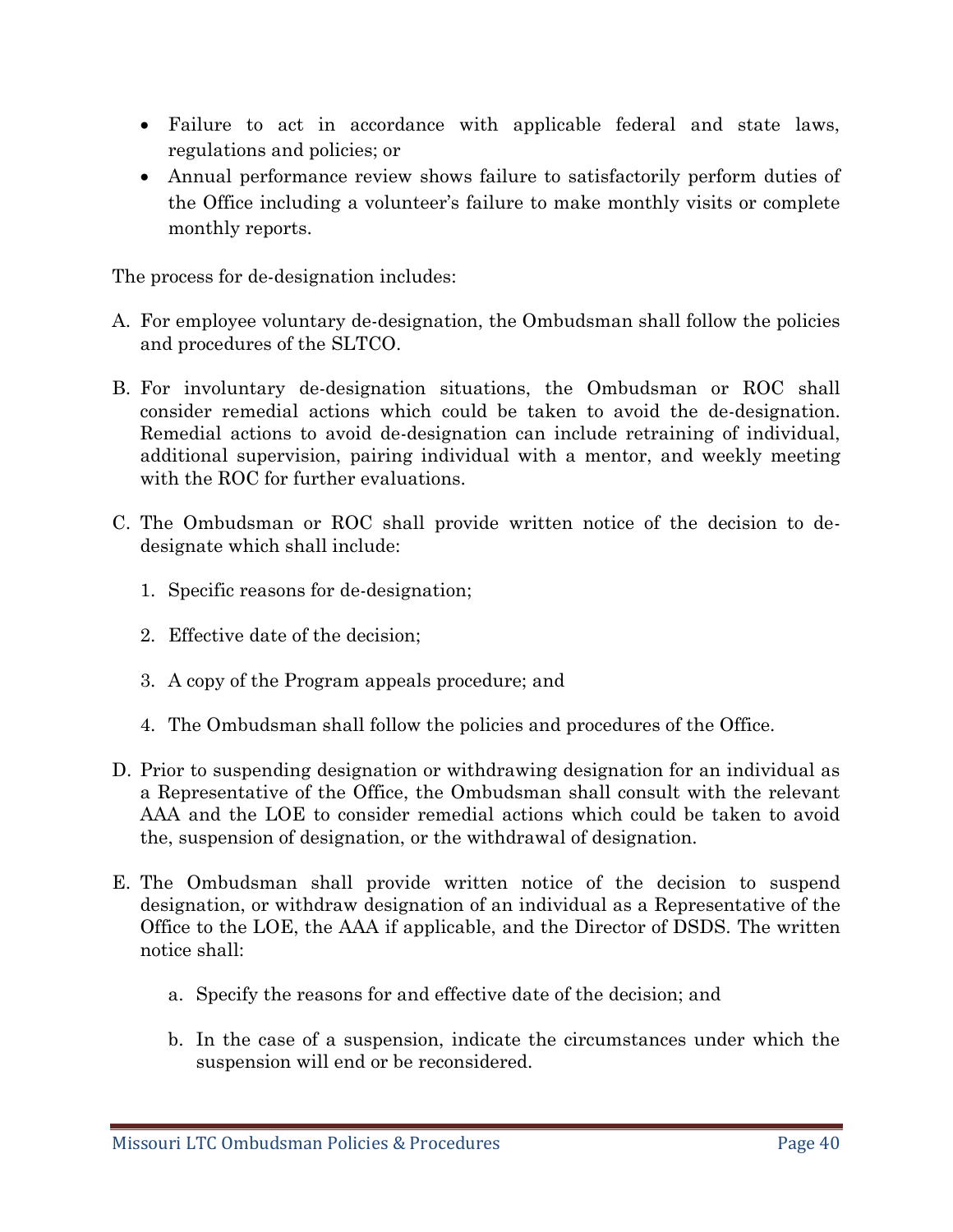- F. The Appeals process is as follows:
	- 1. The LOE or Individual Representative of the Office receives notice from the Ombudsman.
	- 2. The LOE may request further review of decision by the Ombudsman at the request of the Representative of the Office.
	- 3. The LOE may provide additional information pertinent to the decision at the request of the Representative of the Office.
	- 4. Upon review, final decision by Ombudsman stands.

If suspension or de-designation stands:

- G. The AAA and the Ombudsman shall provide for the continuation of Ombudsman services until designation of another individual is effective.
- H. Specify the reasons for and effective date of the decision.
- I. The LOE shall promptly notify the administration of LTC communities which had been regularly visited by such individual of the, suspension of designation, or withdrawal of designation.
- J. If the decision to, suspend designation, or withdraw designation of an individual as a Representative of the Office results in the absence of Ombudsman Program services in the relevant service area, the LOE and the Ombudsman shall arrange for the provision of Program services until a Representative of the Office is designated.
- K. After de-designation or suspension of a Representative of the Office, the ROC or designee will:
	- a. Recover name tags from employee;
	- b. Recover name badge from volunteer;
	- c. Remove computer access;
	- d. Recover any hard copy records; and
	- e. Recover any property used in performance of Ombudsman Program services that belongs to the Office.
- L. The ROC or designee shall notify the LTC community contact where the Representative of the Office was responsible for visiting.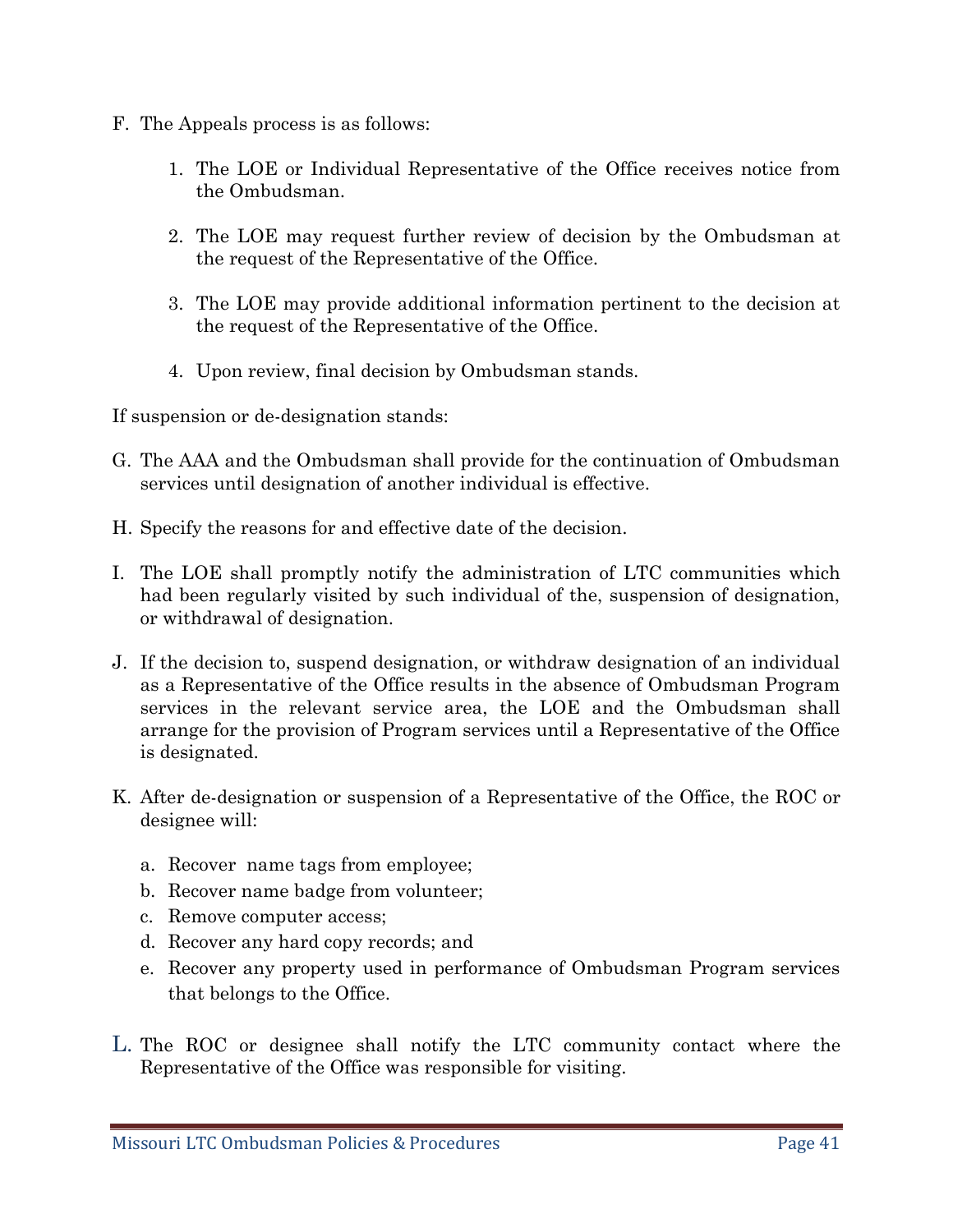# **400.0 Functions and Responsibilities**

### **401.0 Responsibilities of DSDS related to the Program**

#### **401.1 Funding**

The state agency shall provide funding for the statewide Program in accordance with the Act and through application of a statewide allocation formula approved by the Ombudsman.

The state agency will provide administrative support for the personnel, fiscal, contractual, data, and budgetary management, including administration of contracts for the Program between the DSDS and the AAA's.

#### **401.2 Legal Counsel**

The DSDS ensures that the legal counsel for the Department of Health and Senior Services is available to the Office for consultation and assistance with legal matters, including, but not limited to, the production of memoranda of understanding with other entities.

- A. The Ombudsman and Representatives of the Office shall have access to adequate legal counsel to support Ombudsman activities. Consultation and assistance will be arranged by the Office.
- B. The Ombudsman and Representatives of the Office assist residents in seeking administrative, legal, and other appropriate remedies. In so doing, the Ombudsman or ROC shall coordinate with the legal services developer, legal services providers, and victim assistance services to promote the availability of legal counsel to residents.
- C. Per RSMo 192.2315, a Representative of the Office shall:
	- 1. Not be held liable for good faith performance of his or her official duties under the provisions of sections 192.2300 to 192.2315
	- 2. Be immune from suit for the good faith performance of such duties.
	- 3. Be considered a state employee under section 105.711.
	- 4. Contact the Ombudsman when needing legal counsel in order to access the appropriate level of legal representation.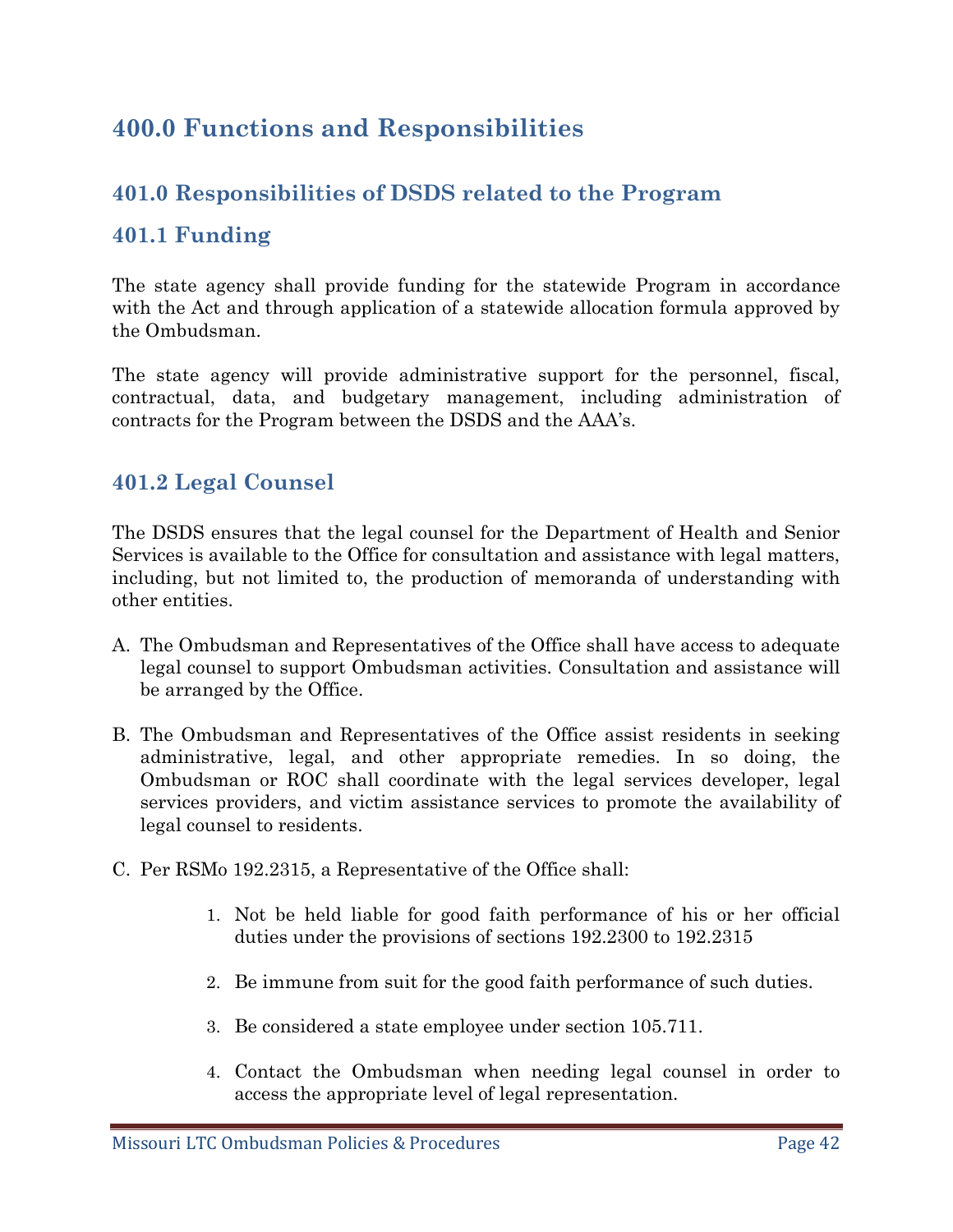- D. The Ombudsman may consult with the DSDS General Counsel or the State Office of the Attorney General about legal action or threatened legal action against a Representative of the Office.
- E. No reprisal or retaliatory action may be taken against any resident or employee of a long-term care community for any communication made or information given to the Office. Representatives of the Office will contact the Ombudsman when seeking legal advice regarding issues initiated by or on behalf of residents.
- F. Any person who knowingly or willfully violates the provisions of this subsection shall be guilty of a Class A misdemeanor.

The Ombudsman and Representatives of the Office shall have access to adequate legal counsel to support Ombudsman activities.

### **401.3 Supervision and Management of Ombudsman and State Office Staff**

DSDS shall provide personnel supervision and management for the Ombudsman and Representatives of the Office who are employees of DSDS. Such management shall include an assessment of whether the Office is performing all of its functions under the Act.

## **401.4 DSDS Monitoring of Ombudsman Program**

DSDS shall provide monitoring, as required by 45 CFR 1321.11(b), including but not limited to fiscal monitoring, where the Office and/or Local Ombudsman Entity (LOE) is organizationally located within an agency under contract or other arrangement with the State agency.

Such monitoring shall include an assessment of whether the Ombudsman program is performing all of the functions, responsibilities and duties set forth in 45 CFR 1324.13 and 45 CFR 1324.19. The State agency may make reasonable requests of reports, including aggregated data regarding Ombudsman program activities using a monitoring and assessment tool developed by the Ombudsman.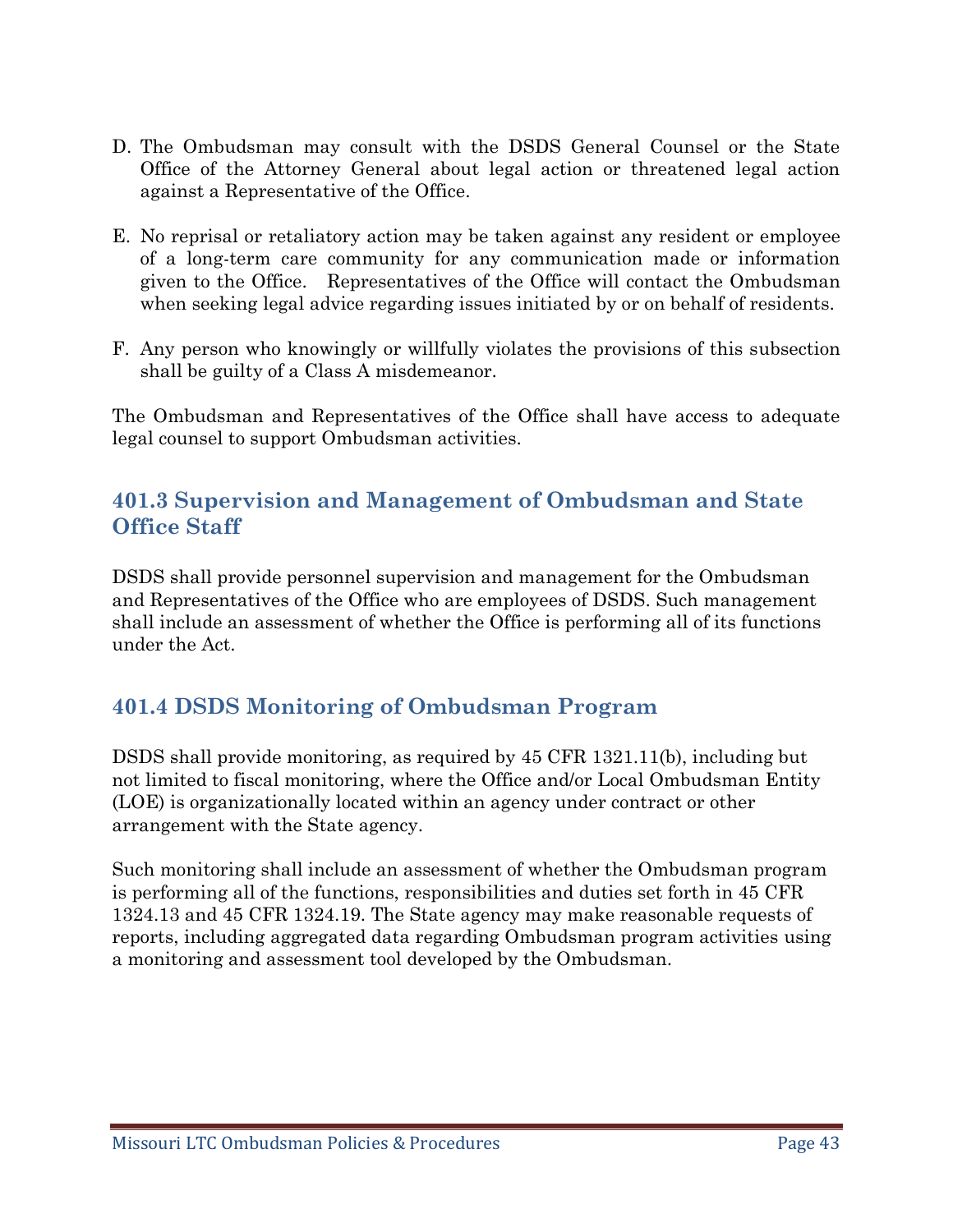## **402.0 Functions and Responsibilities of the State Long-Term Care Ombudsman**

The Ombudsman is head of a unified, statewide program. The Ombudsman provides leadership and management of the statewide Program. In accordance with federal and state requirements, the Ombudsman establishes policies and procedures for administration of the Program and shall require Representatives of the Office to fulfill the program's duties in accordance with those policies and procedures.

The State Ombudsman shall:

- A. Determine designation, and refusal, suspension, or removal of designation, of Regional Ombudsman Programs. Notwithstanding the grievance process, the State Ombudsman shall make the final determination to designate or to refuse, suspend, or remove designation of a Regional Ombudsman Program.
- B. The Ombudsman will ensure adequate training of all Representatives of the Office by establishing procedures for training, certification, and continuing education.
- C. Under the direction of the Ombudsman, the Representatives of the Office shall identify, investigate and resolve complaints that are received through the program, by or about residents, or relating to incidents that may adversely affect residents that are initiated or propagated by providers, public agencies or health and social service agencies.
- D. The Ombudsman through the Representatives of the Office shall ensure that services are provided to protect the health, safety, welfare and rights of residents, as well as informing residents about how to obtain the services of the Program.
- E. The Ombudsman or designee shall monitor the performance of all Representative of the Office to ensure they carry out the duties of the Office, including supervision of Office staff and investigation of allegations of misconduct of Representatives of the Office.
- F. The Ombudsman or designee shall be responsible for monitoring the files, records and other information maintained by the Program to ensure the quality and timeliness of data. Neither the Ombudsman nor designee shall disclose identifying information of any complainant or LTC community resident to individuals outside the Program. The Ombudsman shall have the sole authority to make determinations concerning the disclosure of such information per 45 CFR 1324.11(e)(3).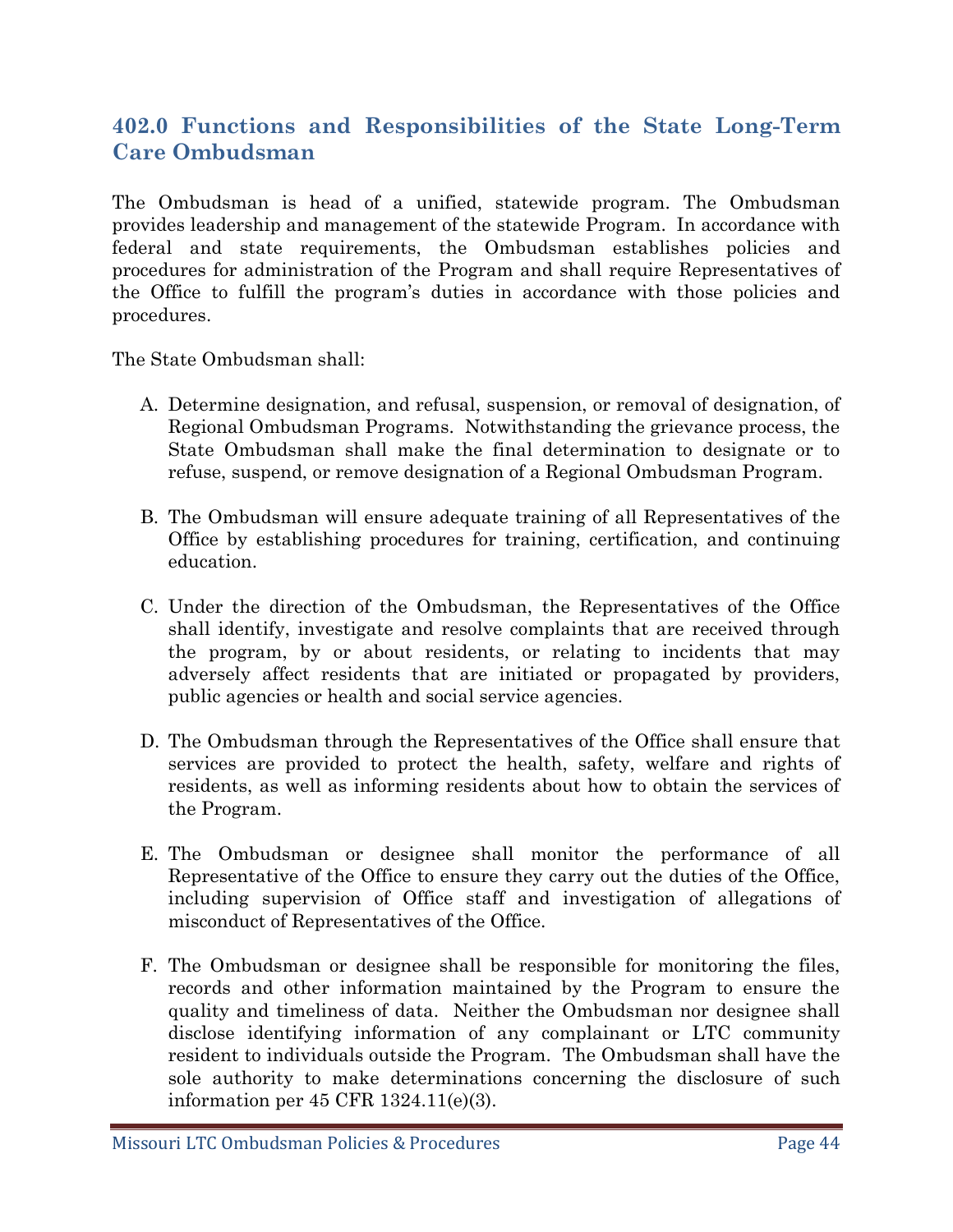- G. As required in 45 CFR 1324.13 (a)(5), the Ombudsman shall represent the interests of residents before governmental agencies and provide leadership in systems advocacy as required to support their interests, as outlined in the Systems Advocacy section of these policies.
- H. The Ombudsman will provide direction to the Representatives of the Office and LOEs through periodic site visits, at least twice a year or more often if needed, to provide technical assistance and support as deemed necessary by the Office.
- I. The Ombudsman personally and through Representatives of the Office will promote, and provide technical support for the development of, and provide ongoing support as requested for resident and family councils to protect the well-being and rights of residents.
- J. The Ombudsman will support other programs and initiatives that support the health, safety, welfare and rights of residents by leading or participating in community task forces, work groups, and stakeholder groups.
- K. The Ombudsman shall review Program policies and procedures at least every 3 years; or more often if needed to accommodate change.

## **403.0 Responsibilities of LOE related to the Program**

The LOE shall be responsible for the personnel management, but not the programmatic oversight, of Representatives, including employee and volunteer representatives, of the Office.

The LOE shall not have personnel policies or practices which prohibit the Representatives of the Office from performing the duties, or from adhering to the access, confidentiality, and disclosure requirements of section 712 of the Act, as implemented through 45 CFR 1324.17 and the policies and procedures of the Office.

Policies, procedures and practices, including personnel management practices of the LOE, which the Ombudsman determines conflict with the laws or policies governing the Program shall be sufficient grounds for the refusal, suspension, or removal of the designation of the LOE by the Ombudsman.

Nothing in this provision shall prohibit the LOE from requiring that the representatives of the Office adhere to the personnel policies and procedures of the LOE which are otherwise lawful.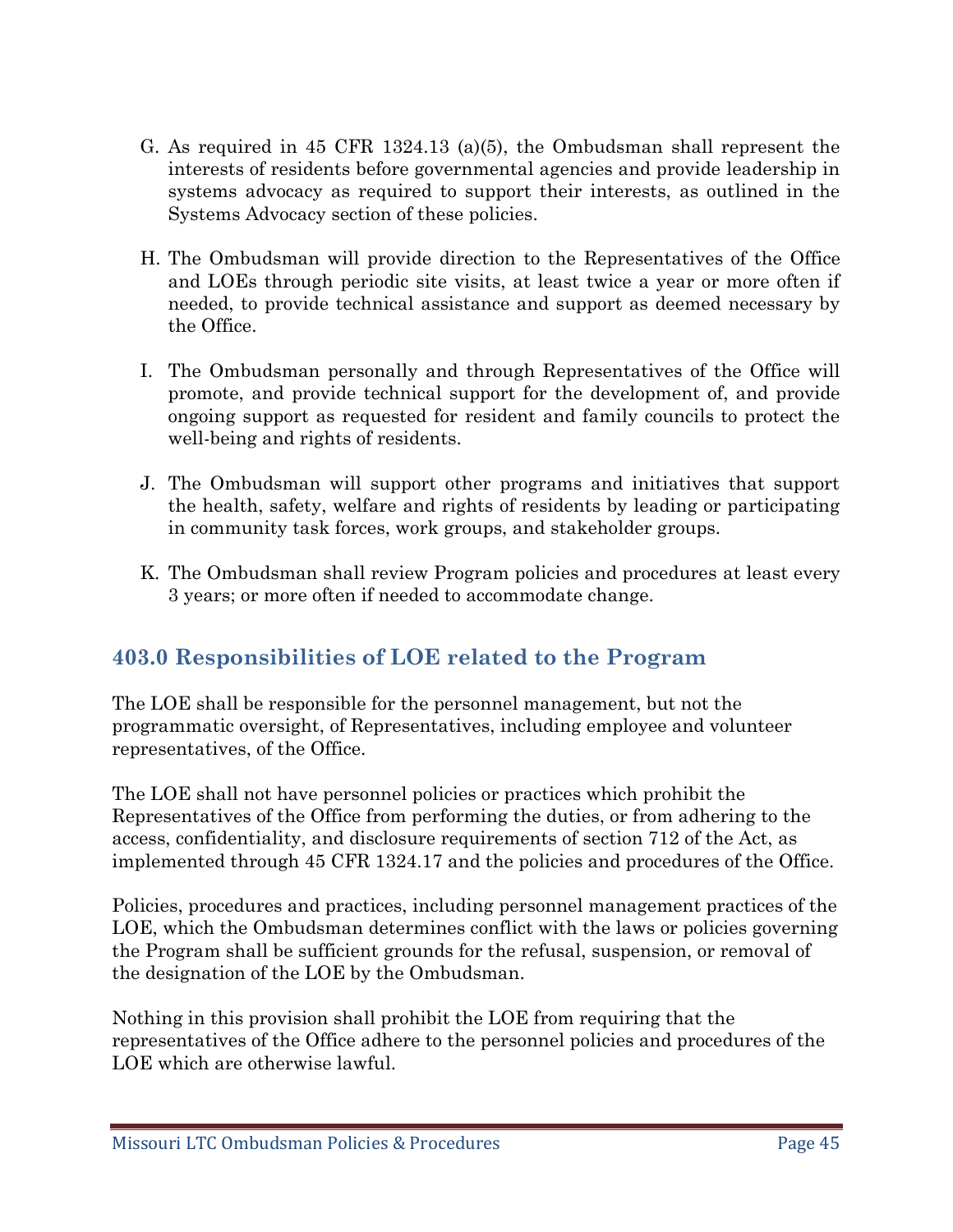## **404.0 Responsibilities and Duties of the Representatives of the Office**

Representatives of the Office will have the following responsibilities:

- To identify, investigate and resolve complaints;
- To provide services to protect residents and their interests;
- To provide timely access to Program services;
- To review laws and regulations;
- To provide technical support to resident and family councils; and
- To facilitate the public's ability to comment on laws and regulation

## **404.1 Visits to LTC Communities**

Representatives of the Office shall provide a regular presence in LTC communities in order for residents to have access to Program services. Regular visits provide resident access to the Program services.

- A. ROC's will be encouraged to visit each LTC Community in their assigned area quarterly (4 times per year). However, it is required that the ROC visit assigned facilities not less than two (2) times during a reporting year. A visit for the purpose of investigating a complaint, working with resident councils, in-service for LTC community staff, or any other program related reason may be made simultaneously with a routine visit to maximize efficient use of time, and resources.
- B. The ROC shall visit a community more frequently than once a quarter when the community has:
	- 1. A history of serious or frequent complaints;
	- 2. A change in ownership or administration;
	- 3. Imposition of a serious state or federal sanction or plan of correction;
	- 4. An imminent closure;
	- 5. By request of the Ombudsman in the interests of protecting residents' rights.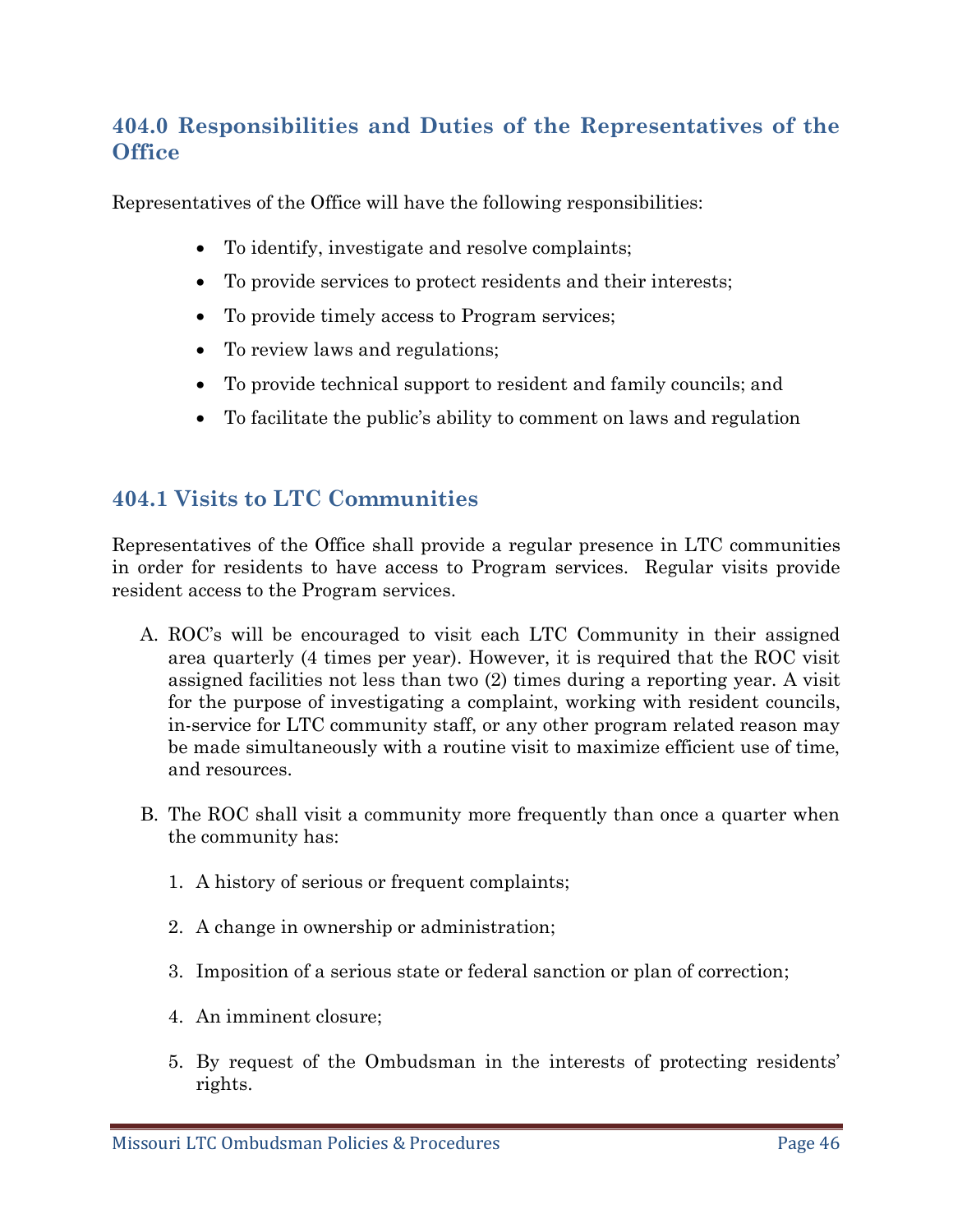- C. It is the duty of Representatives of the Office to visit residents in LTC communities in their assigned region. These visits serve the purpose of gathering information about the residents, including whether the residents have concerns about their care, their living environment, their rights, or any other facet of their lives.
- D. Ombudsman shall confirm that communities prominently post the Long-Term Care Ombudsman Program poster in a place accessible to the residents and the public as required by law. If the majority of the residents speak a language other than English, then the majority of the posters shall be in that language. The poster shall include the current address and phone number of the Office and the Regional Program.
- E. Representatives of the Office should be able to provide residents, families, and community staff with Ombudsman Program brochures.
- F. All complaints will be documented as required and the Representatives of the Office will work with residents in accordance with Ombudsman training to resolve issues.
- G. Except for planned in-services for LTC community staff or meetings, visits to LTC communities shall be unannounced and staggered so that LTC communities have no basis to predict the timing of the visit.

## **404.2 Complaint Processing**

Regardless of the source of a complaint, Representatives of the Office serve the resident of a LTC community.

Resolution of a complaint, including but not limited to a complaint related to abuse, neglect or exploitation, is always focused on resolution to the satisfaction of the resident, and protecting the health, welfare, and rights of the resident.

The Ombudsman or Representative of the Office must maximize and support resident participation in the process of complaint resolution, as provided in the Federal Rule.

## **404.2(a) Receipt of Complaints** (See Appendix 2 for chart)

A. Complaints may be initiated by: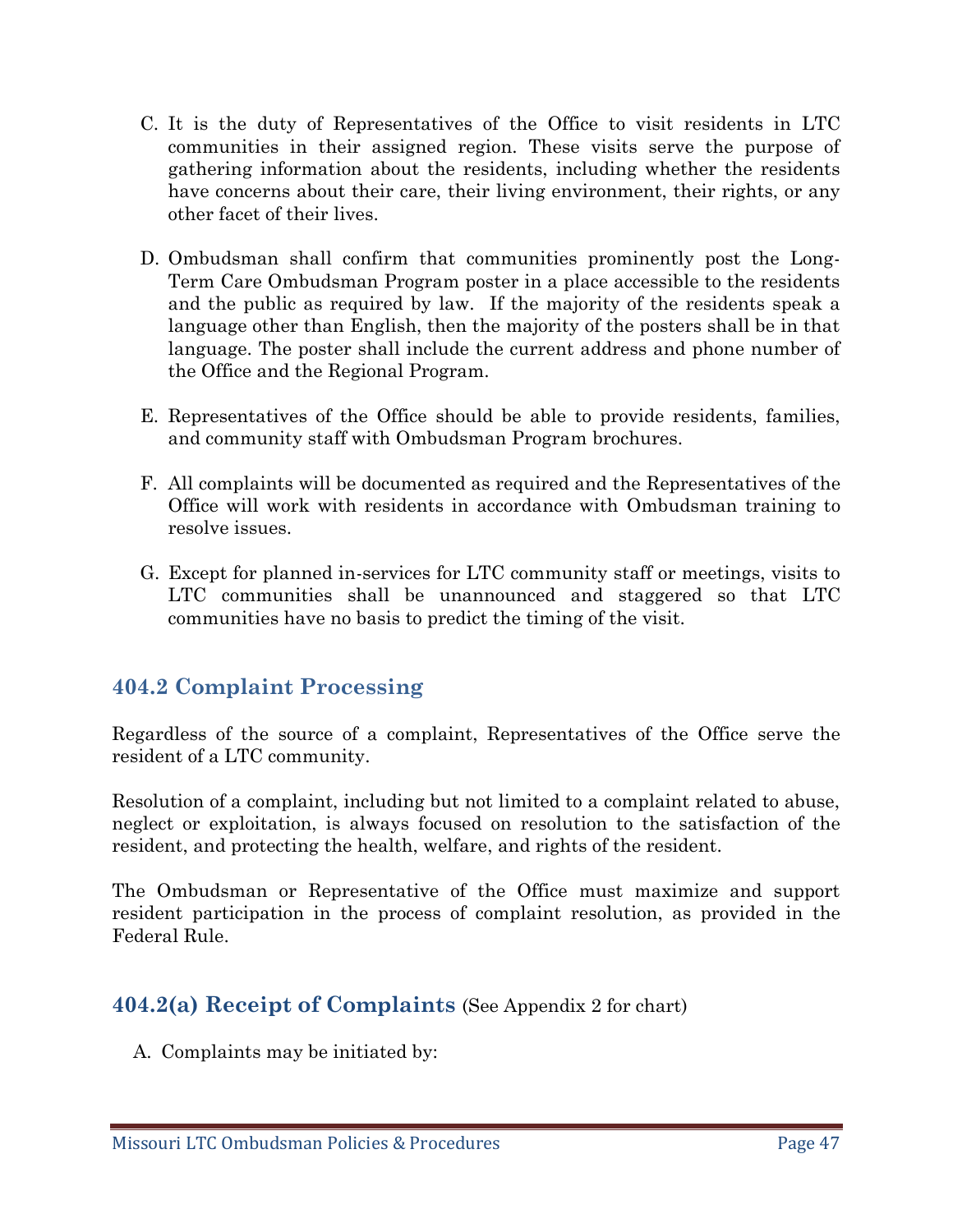- 1. Residents, families and friends of residents, long-term care facility staff, and any other person.
- 2. Complainants who wish to remain anonymous. In the majority of cases, the program can proceed without knowing the complainant's or resident's identity and should continue to investigate the issue. If the ROC or volunteer receiving the complaint is able to communicate directly with the anonymous complainant, the ROC or volunteer shall explain to the complainant that, in some circumstances, anonymity could limit the ability of the Program to investigate and resolve the complaint.
- 3. Representatives of the Office when they have personal knowledge of an action, inaction, or decision that may adversely affect the health, safety, welfare, or rights of residents including actions, inactions, or decisions of :
	- a. Facilities in response to natural disasters, evacuations, relocations, involuntary change of management, closures, or other unusual events; or
	- b. Governmental agencies in response to the concerns and conditions of residents in long-term care communities.
- B. When information regarding a complaint or problem is received, the ROC or volunteer should explain that the Program's role is to act in accordance with resident wishes and maintain confidentiality.
- C. The ROC or Volunteer should meet with the resident or complainant to:
	- 1. Collect all relevant information from the complainant including previous actions to remedy the problem. The conversation should include the following:
		- A personal discussion with the resident (or resident's representative when the resident is unable to communicate consent) will help to determine the perspective of the resident as to the complaint;
		- the wishes of the resident as to resolution or desired outcomes:
		- whether the resident wishes to report the complaint to outside agencies;
		- whether the resident understands his/her rights;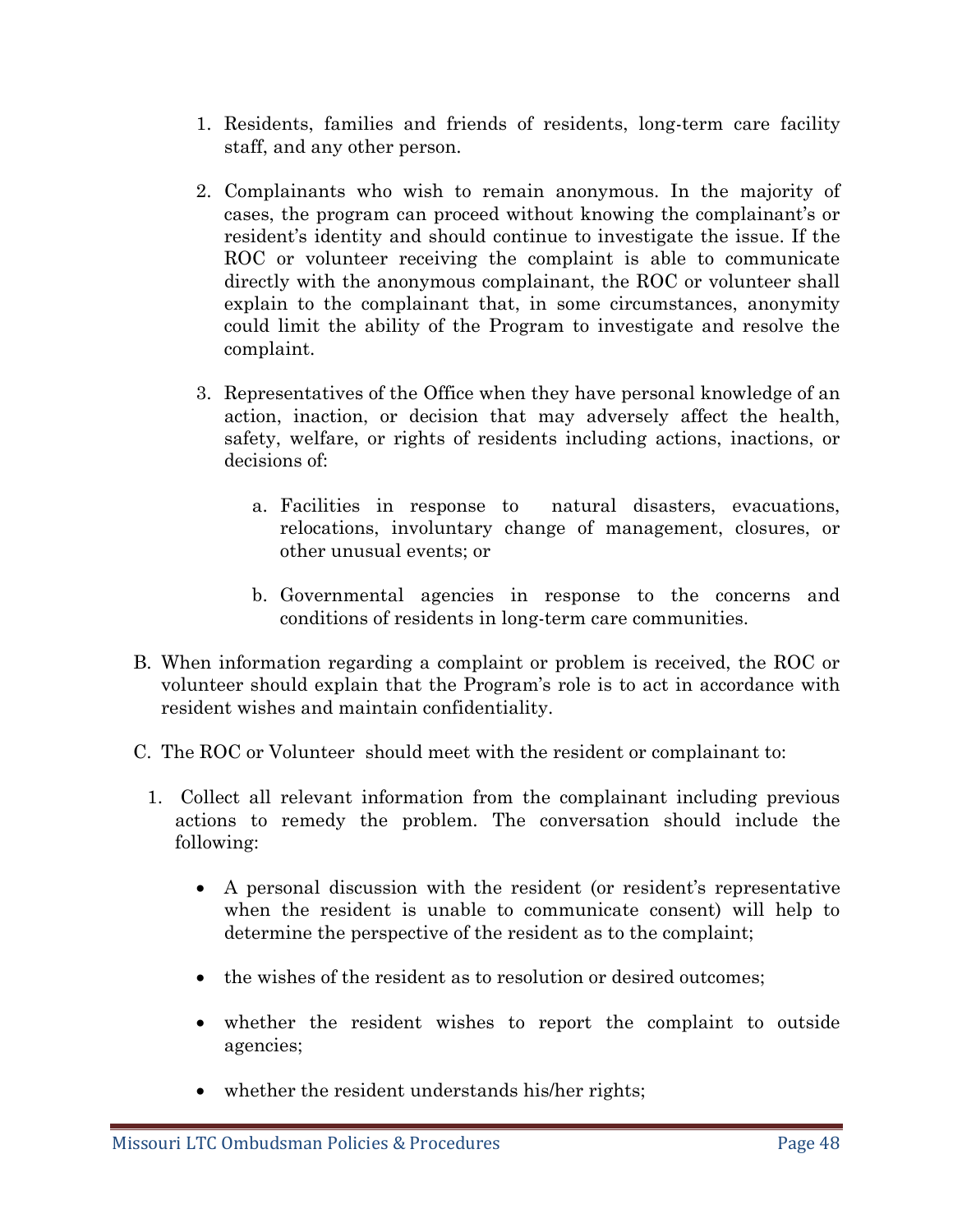- the perspective of the resident in the plan of action;
- whether the resident considers the resolution satisfactory.
- D. The ROC or Volunteer should determine if the complaint is appropriate for Ombudsman services.
	- 1. The following complaints are not appropriate for Ombudsman activity:
		- a. Complaints that do not directly impact residents;
		- b. Complaints that are outside the scope of the mission or authority of the Program; and
		- c. Complaints which would create an irresolvable conflict of interest.

**NOTE:** The program may seek resolution of complaints in which the rights of one resident and the rights of another resident or residents appear to be in conflict or in dispute.

- 2. Complaints involving non-elderly residents are appropriate.
- E. Complaints regarding a Deceased resident.

**NOTE**: if the resident dies during the time that a case is open, the Representative of the Office will close the case.

Special consideration shall be given when the program receives a complaint about a deceased resident.

The Ombudsman shall:

- a. Determine if the case should be opened as a systemic case. If the Ombudsman determines that the case should not be opened as a systemic case, the Ombudsman will inform the complainant that the Ombudsman will not open a case as there is no client for which an issue can be resolved.
- b. Refer the complainant to the appropriate Missouri Department.
- c. Suggest to the complainant other referral options including police, private attorneys, coroner, etc. as possible.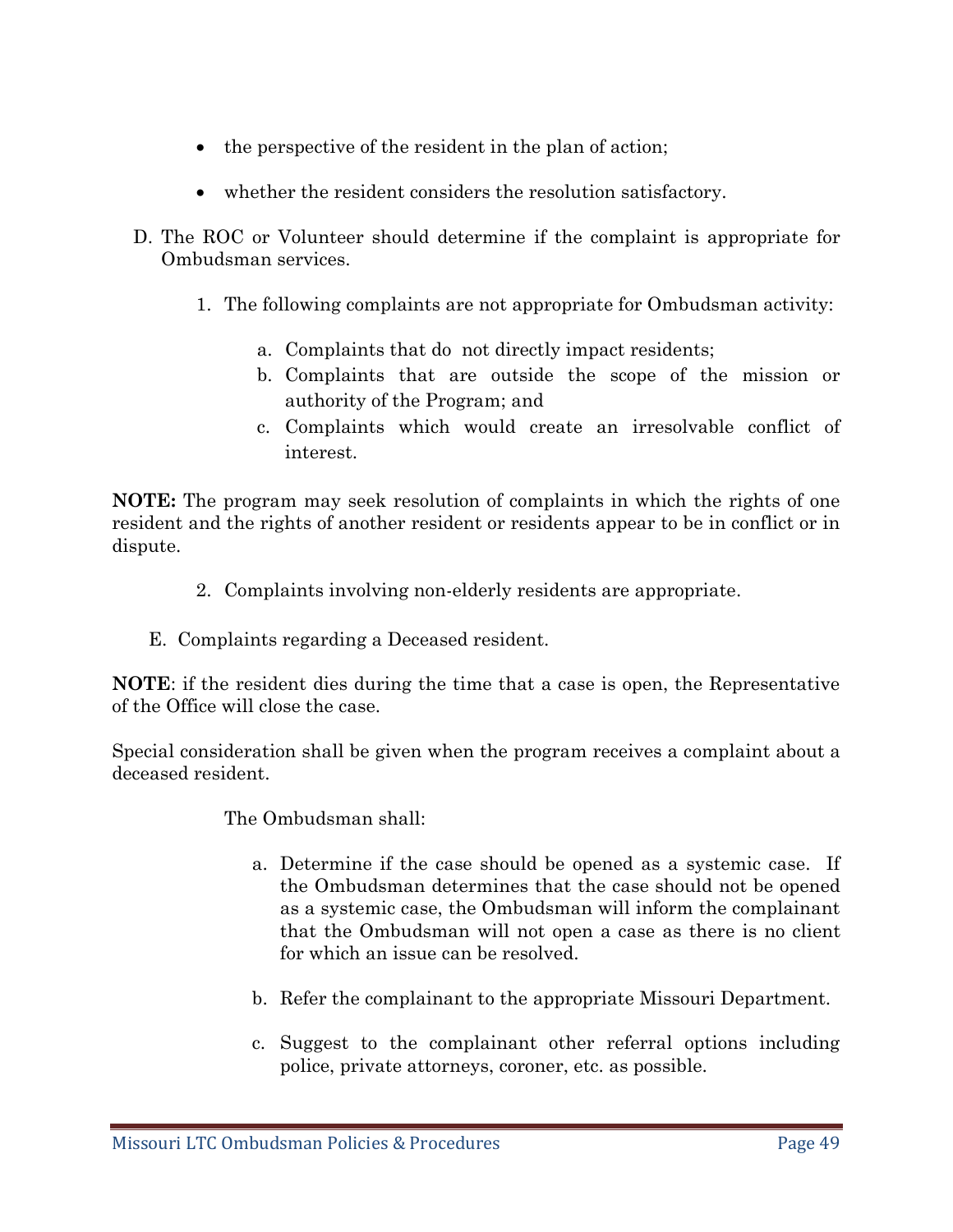- F. Resident is unable to give Informed Consent.
	- 1. If the resident is unable to communicate informed consent, and has no representative, the Ombudsman or Representative of the Office shall attempt to investigate and resolve the complaint in order to protect the health, safety, welfare and rights of the resident.
	- 2. If the resident cannot give consent or the Representative of Office witnesses the incident, the Representative of the Office will request consent to investigate from the Ombudsman.
	- 3. The Ombudsman or designee shall give decision on consent for an investigation within 24 hours of receipt of case information.

In order to process the case, the Ombudsman or Representative of the Office shall:

- 1. Investigate and work to resolve the complaint in order to protect the health, safety, welfare and rights of the resident.
- 2. Determine, if possible, whether the complaint has been resolved to the satisfaction of the resident. This will include a determination of whether a resident's representative has legal authority to speak for the resident.
- 3. In determining whether to rely upon a resident representative to communicate or make determinations on behalf of the resident related to complaint processing, the Ombudsman or Representative shall ascertain the extent of the authority that has been granted to the representative under court order (in the case of a guardian or conservator), by a power of attorney, or other document by which the resident has granted authority to the representative, or under other applicable state or federal laws.
- 4. Investigation by the Ombudsman or Representative of the Office shall proceed only with the express consent of the resident or resident representative except in systemic cases or when the Representative of the Office has concern regarding the safety and best interest of the resident.
- 5. Communication of informed consent may be made in writing, orally, or visually, including through the use of auxiliary aids and services, and such consent must be documented contemporaneously by the Ombudsman or Representative of the Office.
- 6. If the resident is unable to communicate informed consent and has no representative, the Ombudsman or Representative of the Office may attempt to determine what the resident's wishes would have been,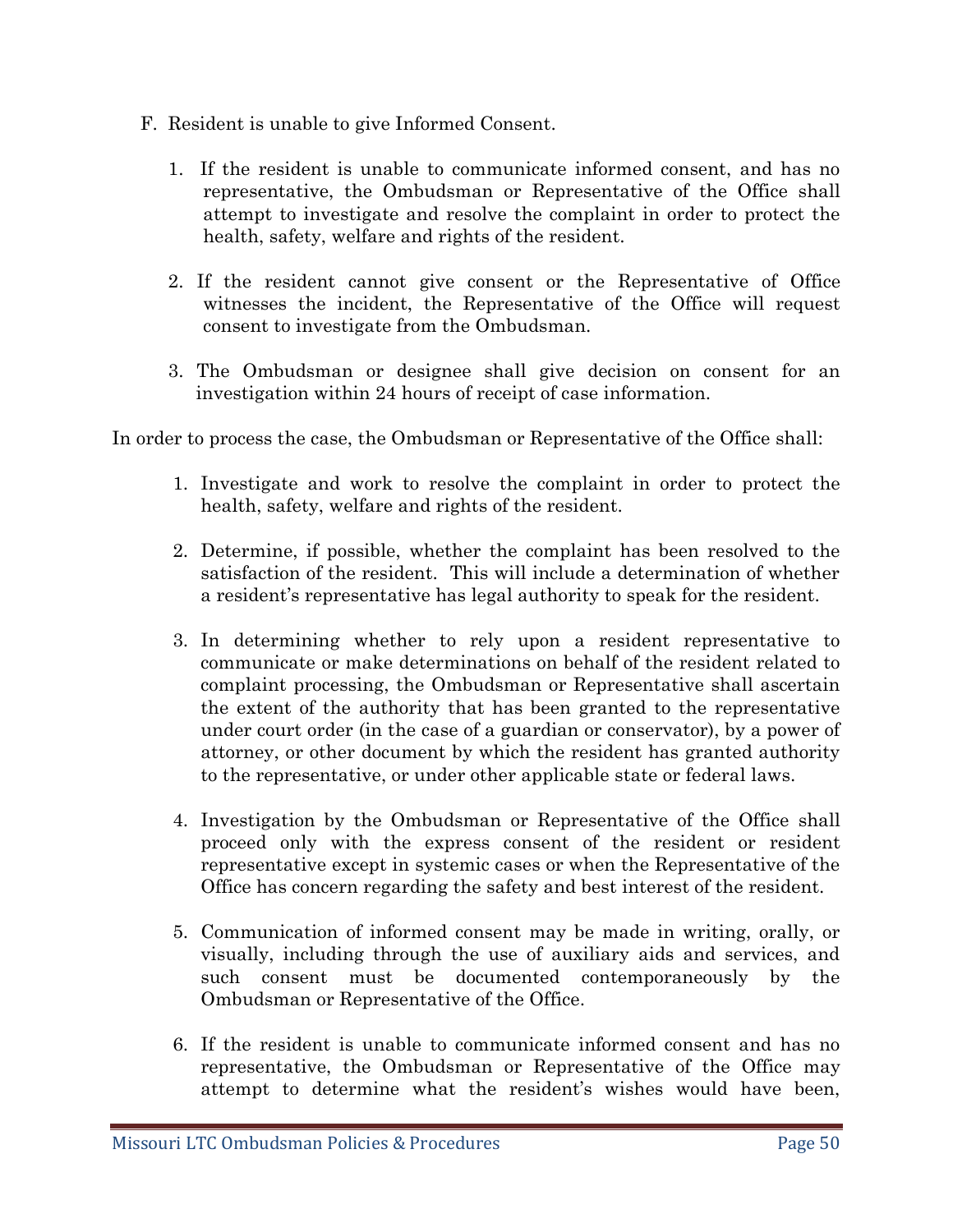particularly in the case where the health, safety, welfare and rights of the resident would be affected.

- 7. If the resident expresses a desire to have regulatory, protective services, or law enforcement action taken on the complaint, the Ombudsman or Representative of the Office must assist the resident in contacting the appropriate agency and/ or disclose the information the resident has consented to for such purposes.
- G. Complaints of Abuse, Neglect and Exploitation:

Per 45 CFR 1324.11(e)(3)(iii)(c)(iv), The Regional Ombudsman Coordinators and Ombudsman volunteers shall have the authority to report instances of abuse and neglect to the Ombudsman.

- 1. No Ombudsman or Representative of the Office is required to immediately report or cause a report to be made under sections 192.2400 to 192.2470 RSMo. Volunteer Ombudsman is instructed to report all possible abuse, neglect and exploitation cases to the ROC.
- 2. If the Ombudsman or Representative of the Office has not obtained informed consent from the resident or residents' representative, the Ombudsman and Representative are prohibited from reporting except under the following circumstances:
	- a. If the resident or resident's representative refuses consent to reporting suspected neglect, abuse, or exploitation, the Ombudsman or Representative of the Office shall not report the suspected abuse, neglect or exploitation.
	- b. However, if the Representative of the Office has reason to believe the representative of the resident is not acting in the best interest of the resident, the State Ombudsman may make the determination to report based on evidence in the case.
- 3. If the resident is the alleged victim of abuse, neglect and/or exploitation and is unable to provide consent, the ROC shall:
	- a. Check to see if the resident has a legal guardian or legal representative;
	- b. If there is no legal guardian or legal representative and the Ombudsman has reason to believe that the resident is a victim of abuse, neglect and/or exploitation, approve further action;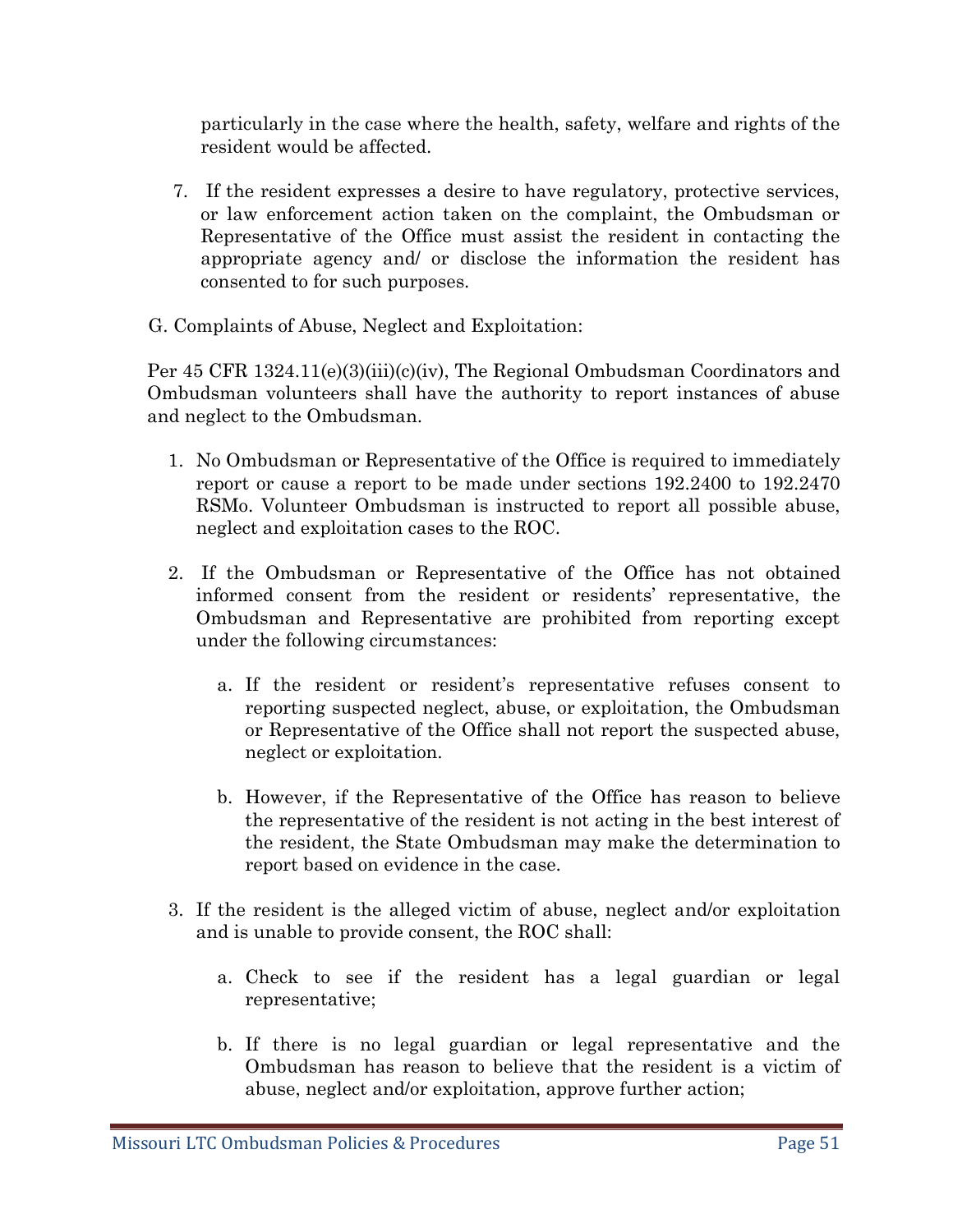Contact the Office of the State Ombudsman to discuss the case, seek guidance and get approval to take further action.

- 4. If the Representative of the Office witnesses abuse, neglect or exploitation of a resident:
	- a. With resident informed consent, the ROC will proceed with abuse reporting to the Ombudsman and follow the appropriate process.
	- b. In a case where a Volunteer witnesses abuse, neglect or exploitation, the Volunteer should contact the ROC as soon as possible. The Volunteer may take some action first if necessary and then contact the ROC. The ROC will then proceed with the complaint investigation with initial information from the Volunteer.
	- c. If the resident is unable to give informed consent, has no resident representative and the Representative of the Office has reasonable cause to believe that an action or further action may adversely affect the health, safety and welfare of the resident, the Representative of the Office shall open a case with the Ombudsman program as the complainant and follow the complaint resolution procedures outlined in Appendix 2.
	- d. Where the resident is unable to give informed consent and has no resident representative, the Representative of the Office may proceed with the complaint, after receiving approval from the Ombudsman, if they have no evidence indicating that the resident would not wish a referral to be made and has reasonable cause to believe that it is in the best interest of the resident to make a referral. The Ombudsman shall grant approval within 24 hours or the next business day after receipt of complaint information.
	- e. The Ombudsman or Representative of the Office shall refer the matter and disclose identifying information of the resident to the management of the facility in which the resident resides and/or to the appropriate agency or agencies for substantiation of abuse, gross neglect or exploitation to other appropriate agencies for regulatory oversight, protective service, access to administrative, legal or other remedies, and/or law enforcement action.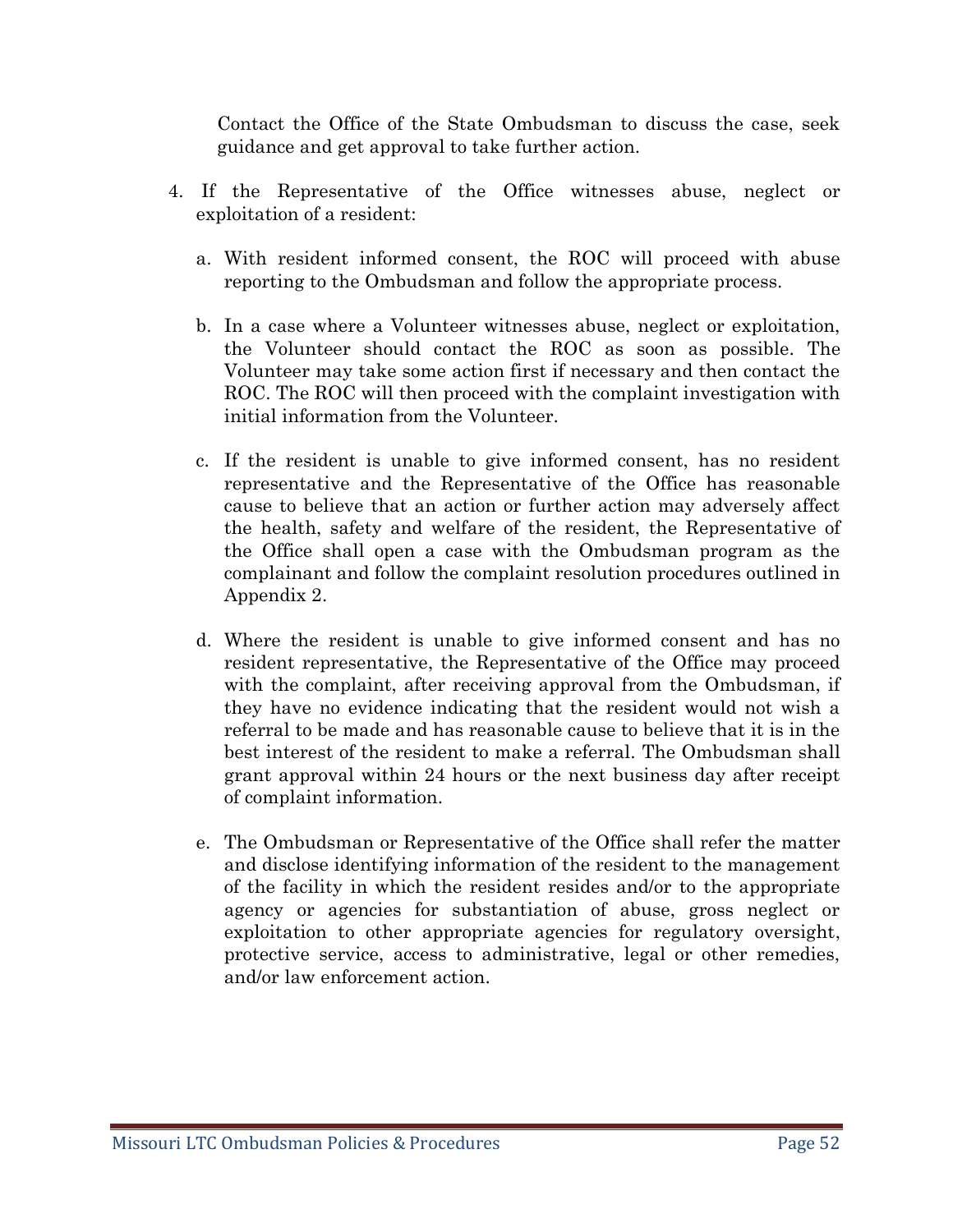## **404.2(b) Complaint Response**

Regardless of the source of the information or complaint, the resident of a long-term care community is the Program's client and all complainants shall be so informed.

Complaints will be accepted via whichever method or modality the complainant chooses to employ. Complaint information will determine the response time as indicated in the chart below. A response to the complaint is expected no later than seven (7) business days from receipt of the complaint. **COMPLAINT RESPONSE TIMELINE**

| If a complaint involves:                                                                                                                                                                                                                                                                                                                      | THEN the standard of promptness for a                                                                                               |
|-----------------------------------------------------------------------------------------------------------------------------------------------------------------------------------------------------------------------------------------------------------------------------------------------------------------------------------------------|-------------------------------------------------------------------------------------------------------------------------------------|
|                                                                                                                                                                                                                                                                                                                                               | Representative of the Office response<br>is:                                                                                        |
| or gross neglect, and the<br>abuse<br>$\circ$<br>Ombudsman has reason to believe<br>the resident may be at risk                                                                                                                                                                                                                               | within the <b>next</b> working day from<br>$\circ$<br>receipt of the<br>message<br>the<br>or<br>information by the Regional Program |
| actual or threatened transfer or<br>$\Omega$<br>discharge from the facility within two<br>(2) calendar days                                                                                                                                                                                                                                   |                                                                                                                                     |
| use of restraints<br>O                                                                                                                                                                                                                                                                                                                        |                                                                                                                                     |
| abuse or gross neglect, and the<br>$\circ$<br>Ombudsman has no reason to believe<br>that a resident is at any risk (i.e., the<br>resident has left the facility for home<br>or a hospital)<br>actual or threatened transfer or<br>$\Omega$<br>discharge from a facility where a<br>"Notice of Involuntary Transfer or<br>Discharge" is issued | Within three (3) working days from<br>$\circ$<br>receipt of the<br>the<br>message<br>or<br>information by the Regional Program      |
| other types of complaints<br>$\circ$                                                                                                                                                                                                                                                                                                          | within 5-7 working days or less<br>$\circ$<br>depending upon severity of complaint                                                  |

Appropriate responses include, but are not limited to:

- Direct response to complainant, including visits to resident;
- Advice and guidance to complainant and/or resident;
- Technical assistance;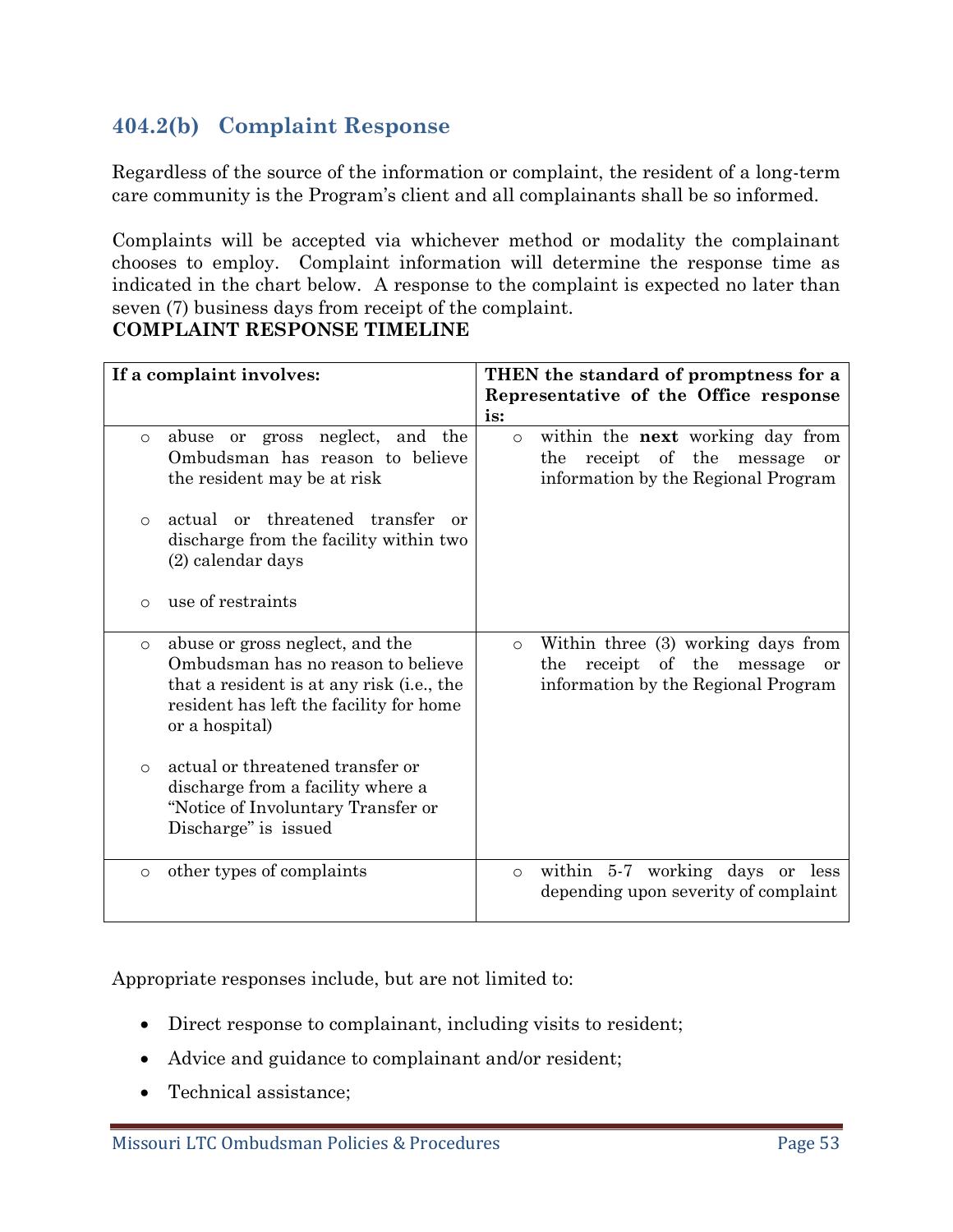- Referral to Hotline, in cases of abuse, neglect, or exploitation; and/or
- Referral to outside agency (e.g. MoHealthNet for Medicaid issues).

## **404.2(c) Complaint Investigation**

- A. In order to investigate, verify, and ultimately resolve a complaint, the Ombudsman or Representative of the Office shall take one or more of the following steps as appropriate to the nature of the complaint and with the express consent of the resident:
	- 1. Research relevant laws, rules, regulations and policies;
	- 2. Interview the resident and/or complainant, offer privacy to the resident for the purpose of confidentially providing information and investigating the complaint;
	- 3. Advise the resident (and representative, where applicable) of resident rights;
	- 4. Determine the wishes of the resident with respect to the resolution of the complaint, including whether the allegations are to be reported and if so, whether the Representative of the Office may disclose resident-identifying information or other relevant information to the facility and/or appropriate agencies;
	- 5. Observe the situation and evident issues;
	- 6. Interview any staff administration, physician, residents and family members with consent from the resident;
	- 7. Identify relevant agencies and interview and/or obtain information from their staff;
	- 8. Examine any relevant records including clinical, medical, social, financial, and other records in keeping with access and confidentiality policies and procedures;
	- 9. Review any other information available to the Representative of the Office and pertinent to the investigation;
	- 10.Consider the most appropriate time to conduct an on-site visit;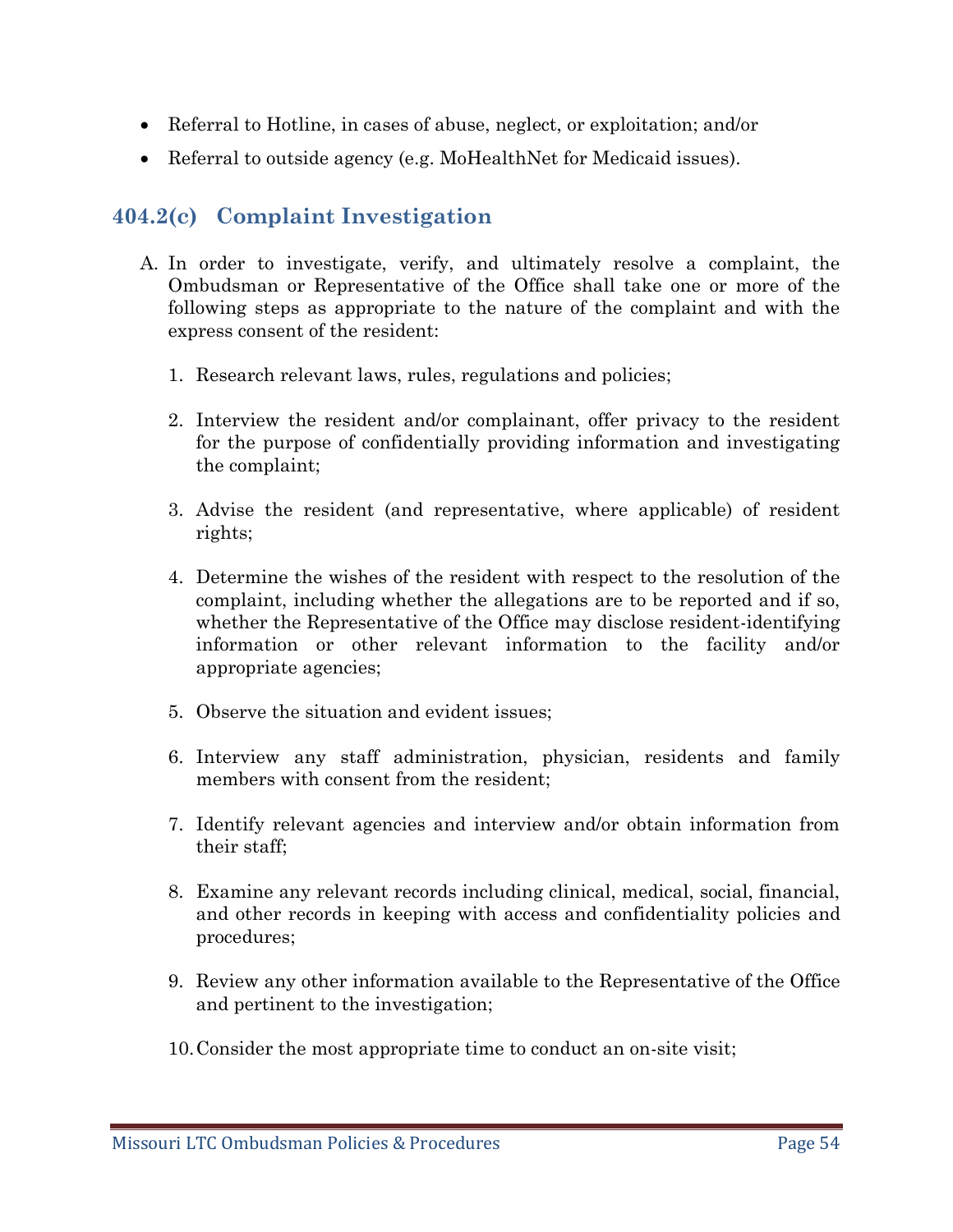- 11.Consider combining these issues with other problems in the same facility, corporation, agency, or program; and
- 12.Determine the sequence of investigatory steps.
- B. An investigation shall minimally include the following investigative activities:
	- 1. Face-to-face visit and interview with the resident(s) and/or his or her representative (if applicable); and
	- 2. Direct contact and interview with the complainant, which may be by a face-to-face visit, a telephone call, an email or a letter. However, direct contact with the complainant is not required if the complaint was made anonymously or if the complainant requests not to be contacted.
- C. Exceptions to face-to-face (FTF) contact with the resident are as follows:
	- 1. If the resident requested that he or she not be visited or contacted;
	- 2. If the resident is the complainant and confirms that an FTF visit is not needed;
	- 3. If the case involves a notice of involuntary transfer or discharge for non-payment and the Representative of the Office is able to speak to the resident directly over the telephone and resolve the case without a FTF visit; and
	- 4. If the case involves a Medicaid application and the Representative of the Office is able to speak to the resident directly over the telephone and resolve the case without a FTF visit.
- D. Investigate the complaint to determine if the complaint is verified.
- E. Complaints will be resolved with maximum participation of the resident. The resident will guide the resolution as much as possible, especially in regard to the resident's consent to the investigation and resolution of the complaint.
- F. At the conclusion of the investigation and resolution, the Representative of the Office will determine whether the resident is satisfied with the outcome. Attempts should be made to resolve the complaint to the resident's satisfaction. If resident satisfaction is not achieved it should be noted in the record. This will also be documented in the Missouri Ombudsman Electronic Reporting System.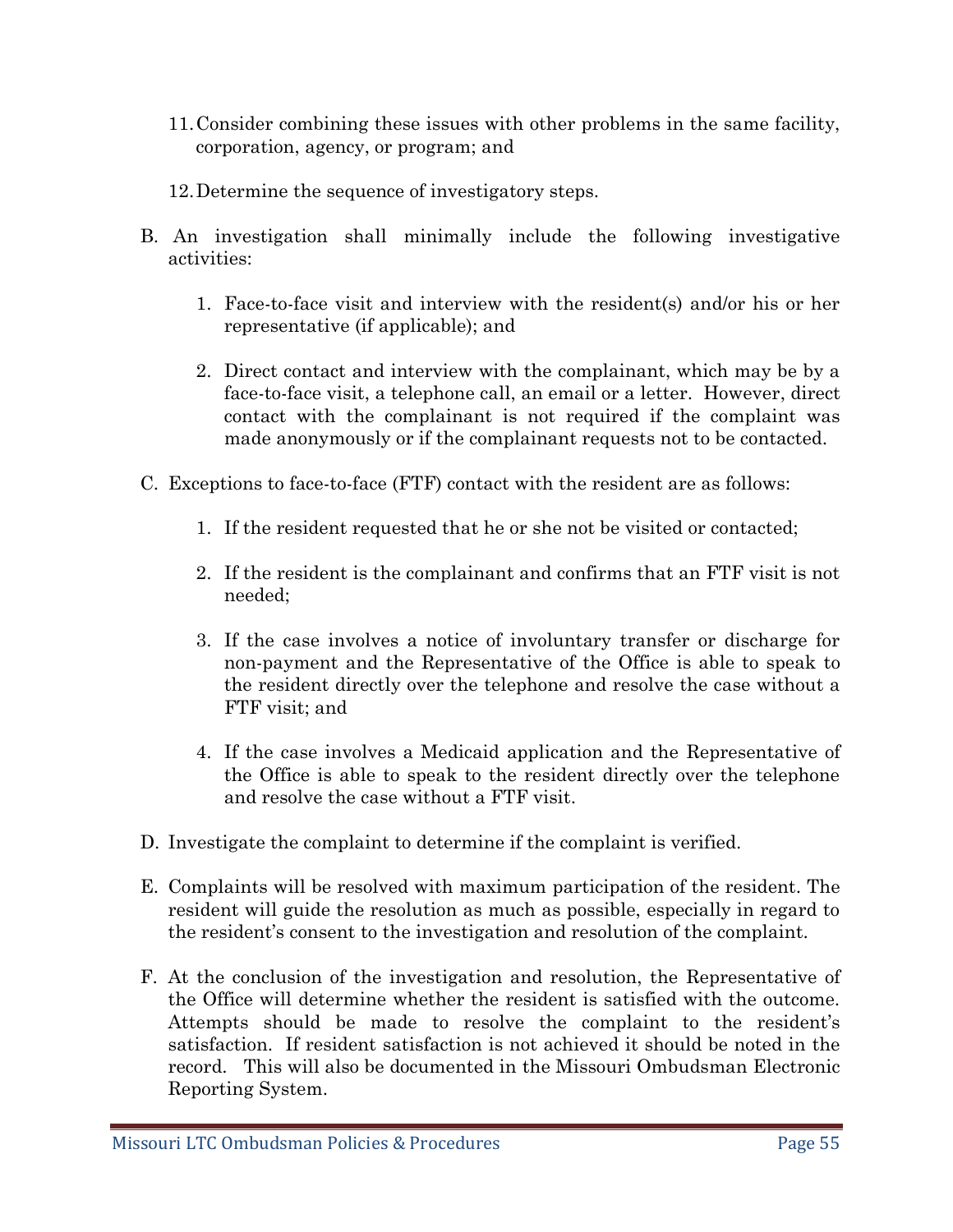- G. Where the resident is unable to communicate informed consent, and has no representative, the Representative of the Office shall:
	- 1. Take appropriate steps to investigate and work to resolve the complaint in order to protect the health, safety, welfare and rights of the resident; and
	- 2. Determine whether the complaint was resolved to the satisfaction of the complainant.
- H. In determining whether to rely upon a resident representative to communicate or make determinations on behalf of a resident related to complaint processing, the Representative of the Office shall ascertain the extent of the authority that has been granted to the resident representative under court order (in the case of a guardian or conservator), by a power of attorney, or under other applicable state or federal law.
- I. Investigation by the Representative of the Office shall proceed only with the express consent of the resident, or their resident representative except in systemic cases or as outlined with Ombudsman permission in cases where there is concern that the resident representative is not acting in the best interest of the resident.
- J. Communication of informed consent may be made in writing, orally, or visually, including through the use of auxiliary aids and services, and such consent must be documented contemporaneously by the Representative of the Office.
- K. The resident may choose to refuse consent or withdraw consent for the Representative of the Office to pursue a case investigation. If this occurs, the Representative of the Office may:
	- 1. Determine whether the type of complaint is recurring with other residents and may proceed with a Representative of the Office generated complaint as a systemic problem.
	- 2. Inform the resident that he may contact the Program in the future regarding the withdrawn complaint.
	- 3. Provide contact information such as a business card or brochure informing the resident on how to contact the program; and
	- 4. Discontinue work on the individual complaint.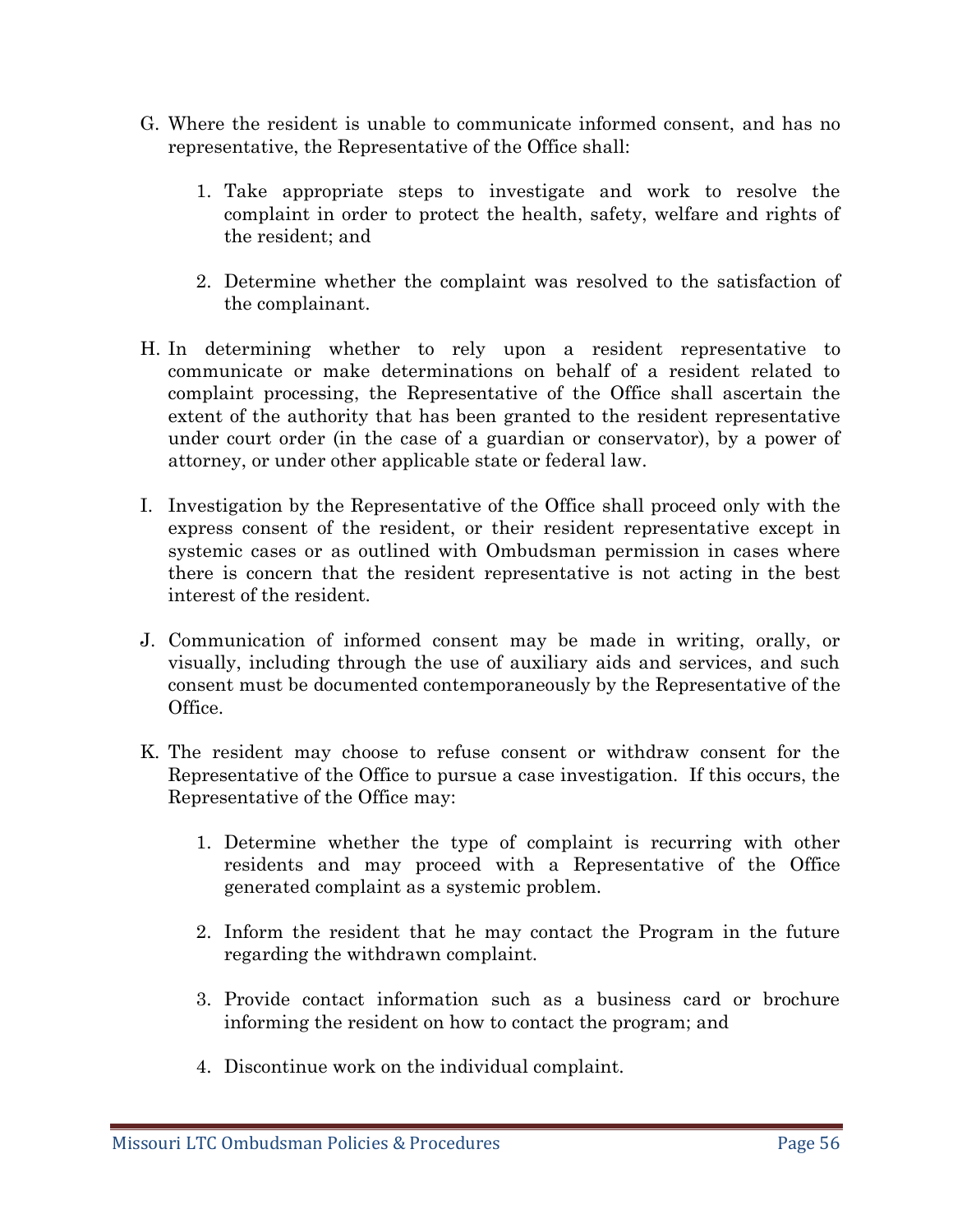- 5. For all abuse and neglect complaints in which the resident, knowing full well the potential consequences of his or her refusal to give or withdraw consent, the Representative of the Office shall:
	- a. Complete the steps 1-4;
	- b. Discontinue work on the complaint; and
	- c. Report the withdrawal or refusal immediately to the Office.

## **404.3 Information and Assistance**

The Program shall provide information and assistance regarding long-term care issues and the needs and rights of residents. Information and assistance requests may be received from anyone including LTC Community staff.

Information and Assistance may generate research in order to provide adequate information but should not generate an investigation.

The Program shall promptly respond to requests for information, however, responses should not take more than five (5) working days when practicable.

Complaints and information and assistance for residents, LTC communities, other Representatives of the Office, and members of the public will be documented in the Missouri Ombudsman Electronic Reporting System, under the appropriate category and noting the complaints' final disposition.

Documentation in the Missouri Ombudsman Electronic Reporting System should follow the basic principles for National Ombudsman Reporting System (NORS) criteria.

## **404.4 Community Education and Facility In-Services**

The Program shall provide community education programs to inform groups about the Long-Term Care Ombudsman Program and resident rights.

The Program shall provide educational in-services to long-term care community staff. This type of program typically should be used to inform staff of the Ombudsman Program role, resident rights, and information on abuse, neglect and exploitation to better prepare facility staff.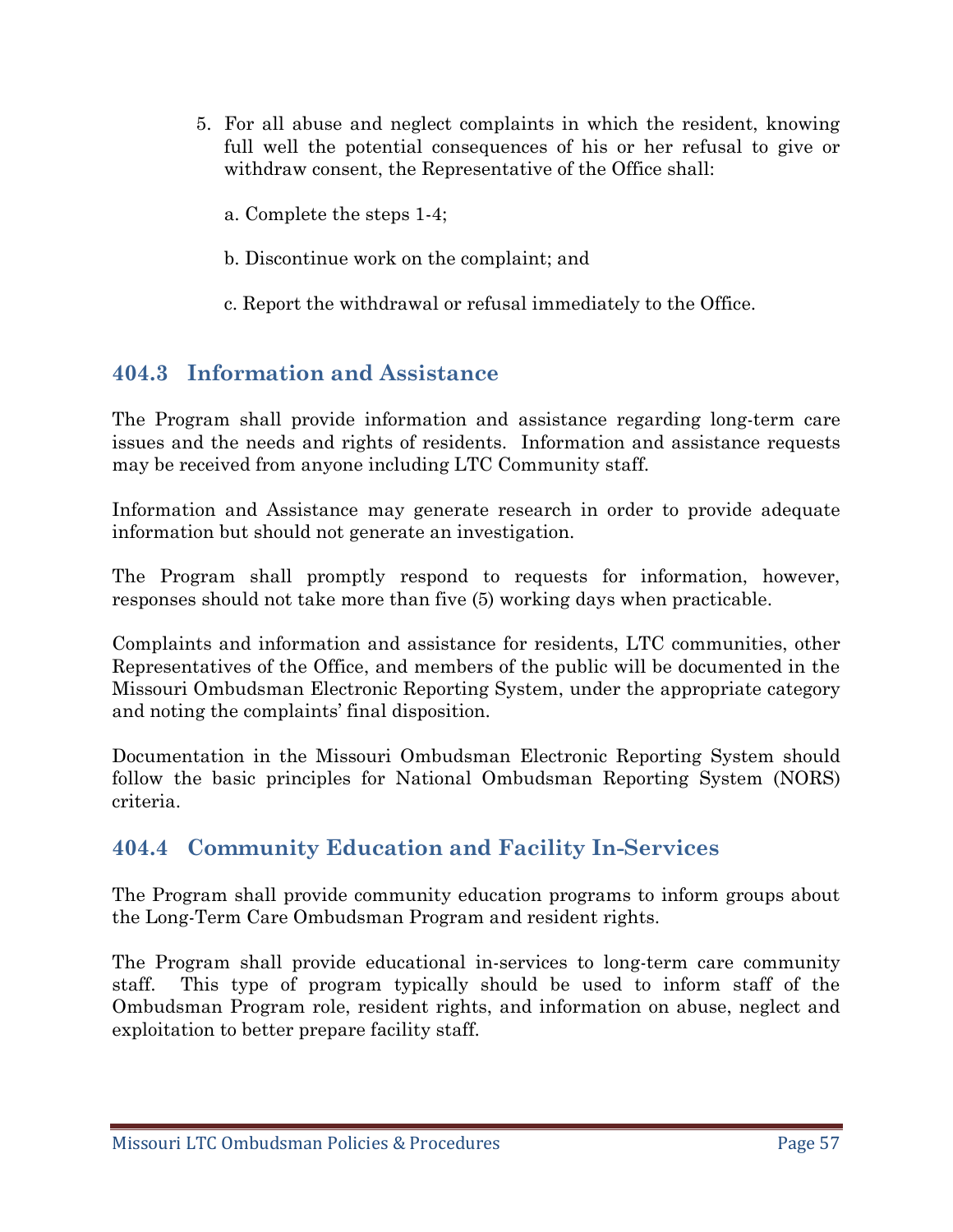## **404.5 Resident and Family Councils**

- A. The program shall provide technical support to resident and family councils. The Program through the LOE shall respond to questions and provide literature and assistance relating to resident and family councils.
- B. Program involvement and assistance in council activities may include helping with the development of new councils and informing the leadership and/or membership of resident and family councils about:
	- 1. The purpose of the LTC Ombudsman Program;
	- 2. The Programs availability to assist resident and family councils; and
	- 3. The topics the Program is prepared to present if requested.
- C. ROCs will make every effort to be present at resident and family council meetings, when invited.
- D. The Office shall provide technical assistance to Regional programs to promote the development of resident and family councils.

## **500.0 Monitoring**

The DSDS, the Office, the AAAs, and the LOEs, if applicable, share the duty of ensuring the quality of Ombudsman services provided to residents of LTC communities.

- A. The Ombudsman will monitor the performance of State Office staff, LOEs, and Representative of the Office on an ongoing basis through the use of the following:
	- 1. Personal observation;
	- 2. Use of a monitoring tool of the Ombudsman's choice;
	- 3. Periodic quality assurance visits;
	- 4. Survey instruments; and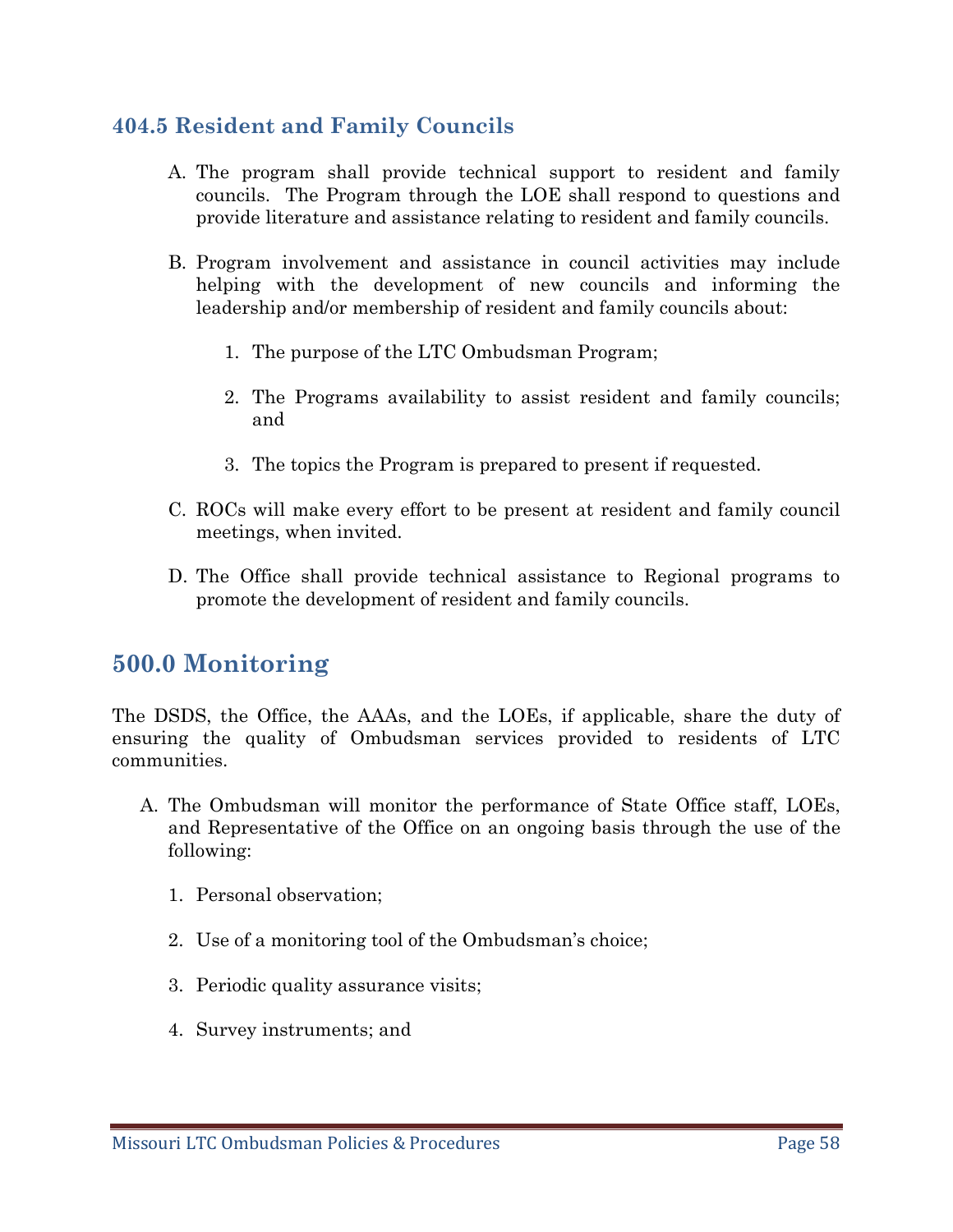- 5. Other information gathering techniques, as appropriate, including real time monitoring of the Missouri Ombudsman Electronic Reporting System data.
- 6. The Office tracks services provided to LTC residents as documented in the Missouri Ombudsman Electronic Reporting System.

### **501.0 Fiscal Management and Monitoring**

The DSDS is the repository of federal Older Americans Act (OAA) funds and ensures that the federal funds are spent prudently on OAA programs including the Long-Term Care Ombudsman Program.

- A. DSDS is responsible for monitoring fund expenditures to meet compliance with the federal law.
- B. Fiscal oversight is the responsibility of the DSDS budget staff, DSDS director, and the Ombudsman.

The Ombudsman actively participates in the review of fiscal reporting that is submitted by LOEs to the DSDS.

- C. Quarterly reports will be generated by the Area Agency on Aging and provided to the Office based on the reporting structure detailed in the Long-Term Care Ombudsman Program service contract.
- D. Fiscal monitoring shall provide assurance that the amount each Regional program spends each year is not less than the Minimum Funding Requirement found in Title 42 U.S. Code section 3027(a)(9).
- E. DSDS must assure that the amount of federal funds received by the program is equal to or greater than the amount expended by the state in the last fiscal year prior to the reauthorization of the OAA in 2000.

## **502.0 Monitoring of LOEs and Representatives of the Office**

Monitoring of LOE contracts and services will be reviewed by the Ombudsman at least once every 3 years. Additional reason for more frequent monitoring would include: a new Regional Ombudsman Program Director has been hired since the last monitoring was conducted, repeat and/or multiple concerns found during quarterly reviews, or there are concerns about the regional program that would best be investigated through the monitoring process. Results of the Regional program's reviews will be reported to the LOE (and the AAA where applicable).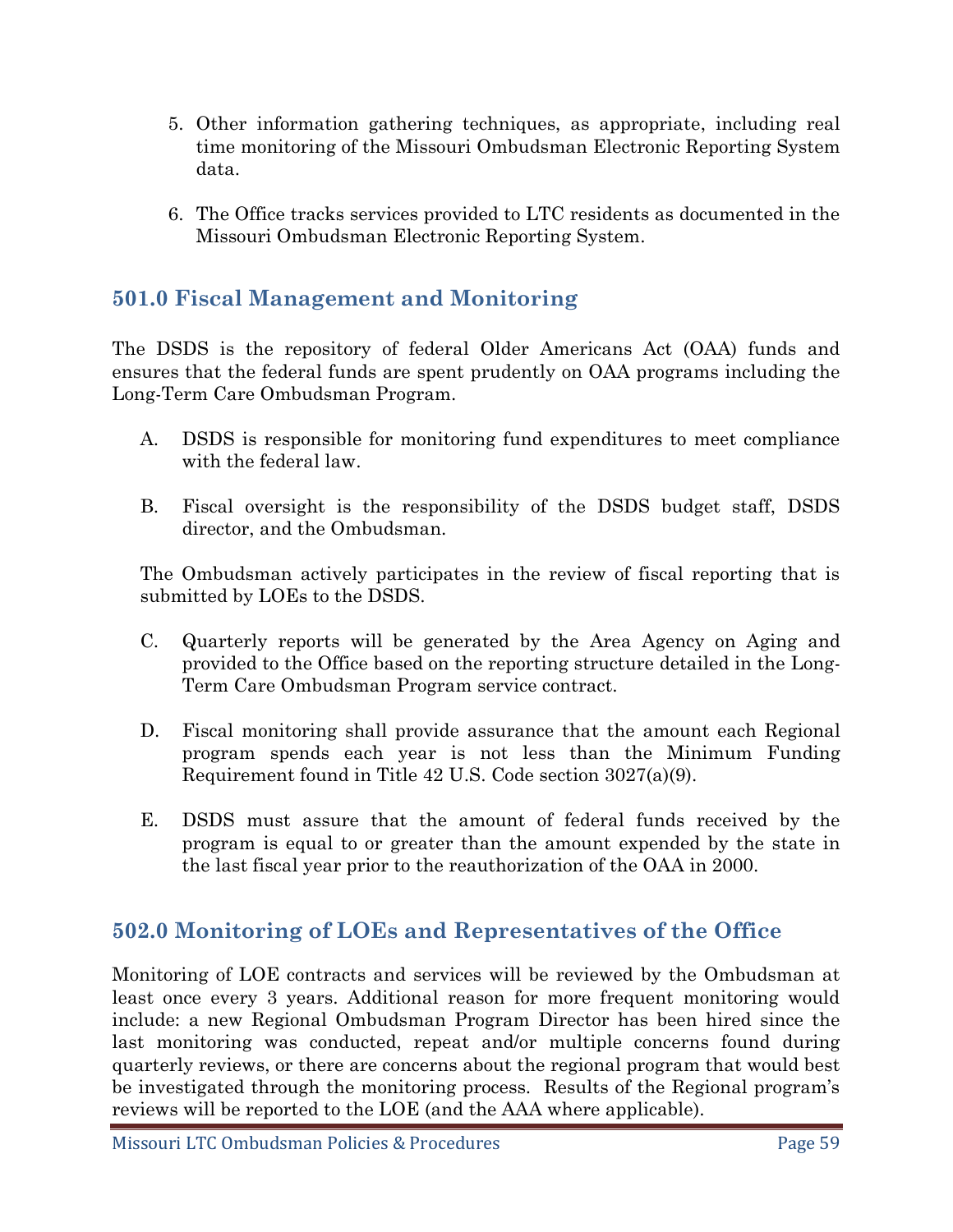The Office establishes program policies and procedures and provides statewide oversight of the Program to ensure consistent advocacy and resolution of complaints on behalf of LTC community residents in Missouri.

- A. Monitoring shall include access to and review of programmatic and fiscal information by the State Ombudsman and appropriate Representatives of the Office designated by the Ombudsman.
- B. All data, files, and information pertaining to activity by any Representative of the Office are the property of the Office.
- C. Input of all data is done by ROPDs, ROCs or State Office staff into the Missouri Ombudsman Electronic Reporting System.
- D. Case documentation will be entered into the Missouri Ombudsman Electronic Reporting System in a timely manner (within 30 days of case closure) by the ROC representing the case service area. The Missouri Ombudsman Electronic Reporting System shows complaint resolution and partial resolution, as well as other program activity. The Ombudsman has the responsibility to monitor case information on a regular basis through the Missouri Ombudsman Electronic Reporting System.
- E. The Office shall review, at least quarterly, the activities and complaint data of the statewide Program and each Regional program.
- F. Volunteer feedback regarding training, mentoring, reporting, and supervision will be reviewed at least once every three years. Volunteer feedback will assist in maintaining a strong, standardized program for all designated Representatives of the Office.

#### **503.0 Supervision of Volunteers**

Direct supervision of Volunteers is provided by the ROC in each service area with general statewide oversight provided by the Ombudsman.

- A. Volunteers must meet training requirements of the Program in order to be designated.
- B. Volunteers are expected to perform the duties of the Ombudsman Program according to the Ombudsman Code of Ethics and the duties assigned by the Program.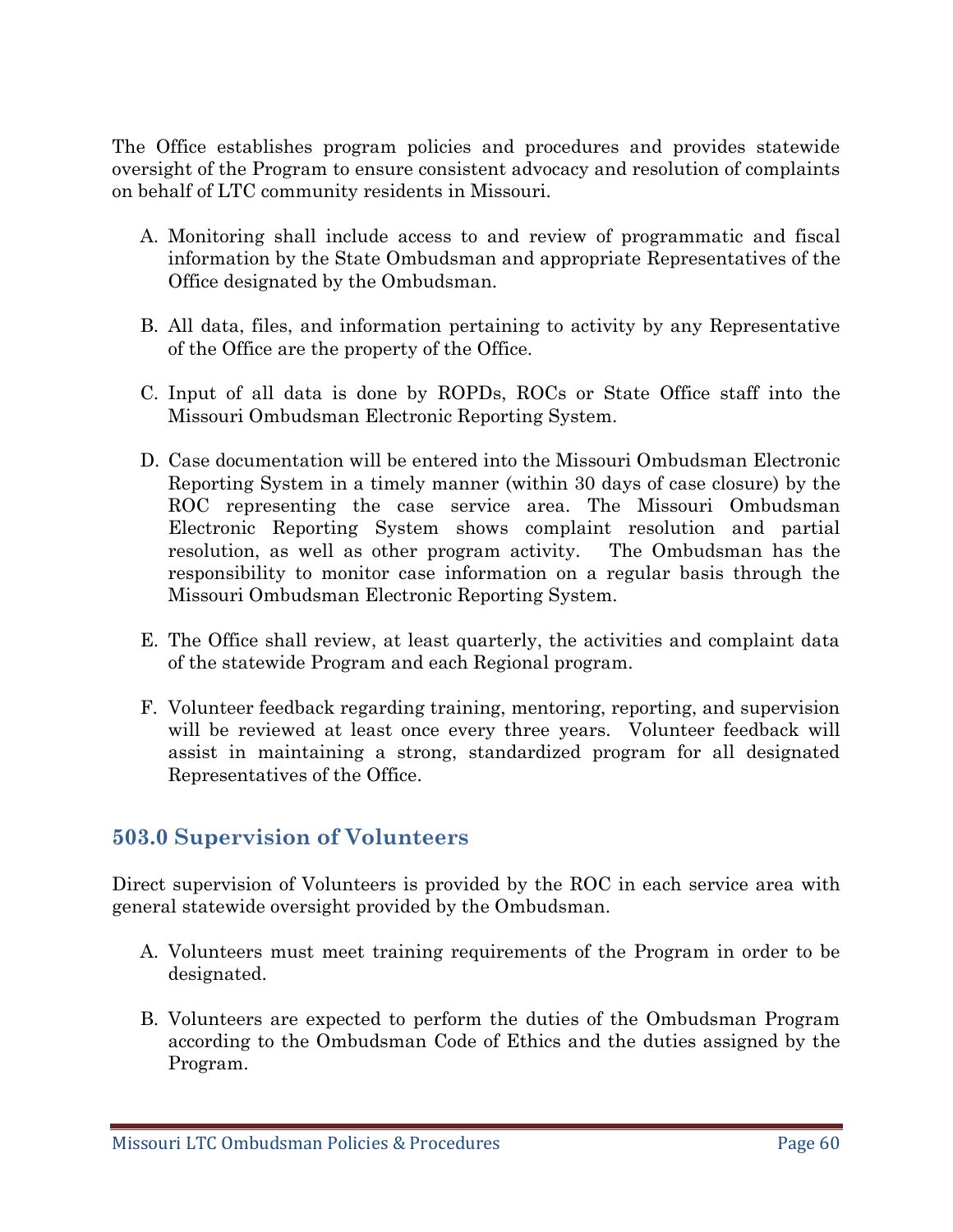C. Volunteers should be monitored in face-to-face meetings at least twice  $(2x)$  a year by the ROC.

## **504.0 Annual Report**

The Ombudsman shall be responsible for the creation of an annual report to be submitted to the Assistant Secretary of the U.S. Department of Health and Human Services, Administration for Community Living, Administration on Aging (ACL/AoA). The report will contain all information as required by ACL/AoA.

Information contained in the Annual Report will be gathered from data submitted into the Missouri Ombudsman Electronic Reporting System as well as reports and monitoring provided by LOEs.

The Annual Report shall include the following:

- A. A description of activities carried out by the Office in the year for which the report is prepared;
- B. An analysis of the data collected by the Program;
- C. An evaluation of the problems experienced by and the complaints made by or on behalf of, residents;
- D. Recommendations for policy, regulatory, or legislative changes to improve quality of care and life of residents;
- E. An analysis of the success of the Program; and
- F. A summary of identified barriers that prevent the optimal operation of the Program.

In addition to the Assistant Secretary of ACL/AoA in the Department of Health and Human Services, copies of the report shall go the Missouri Governor, DHHS Director, DSDS Director, legislators, and other interested parties as requested.

## **600.0 Access**

In accordance with the federal Long-Term Care Ombudsman Program Final Rule (Federal Register, Vol. 80, No. 28, 7704-7767 published February 11, 2015) and proposed Missouri statute 192.2305.4, "The department shall establish and implement procedures for resolution of complaints.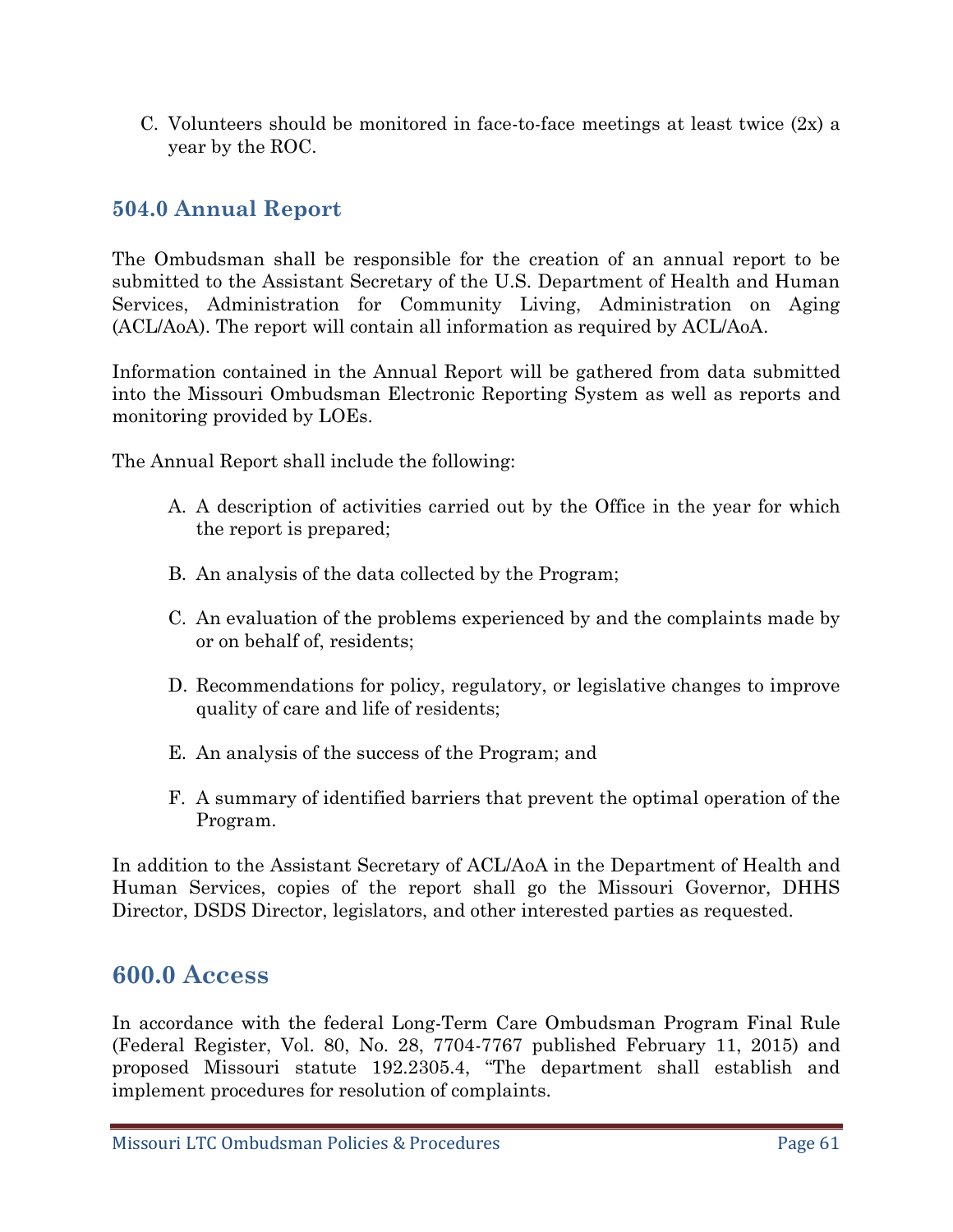## **601.0 Access to Residents and LTC Communities**

The Ombudsman or Representatives of the Office shall have the authority to:

- A. Enter any long-term care community and have access to residents of the community at any time during a community's regular business hours or regular visiting hours, and at any other time when access may be required by the circumstances to be investigated.
- B. The Representative of the Office shall notify the community staff of his or her presence upon entering the facility by signing the visitor log or verbally telling a staff member. The Representative shall wear his or her Program identification when entering the community.
- C. The Representative of the Office has the authority to communicate privately and without restriction with any resident who consents to the communication.
- D. Residents of the facility shall have the right to request, deny or terminate visits with a Representative of the Office.
- E. Access also includes access to resident representatives, if any, where needed to perform the functions and duties of the Office. The need for access is always predicated on the need for information in investigating a complaint. If the resident representative refuses to consent to access, and a Representative of the Office believes the resident representative is not acting in the best interests of the resident, the Representative of the Office shall obtain approval of the Ombudsman in order to gain access.

#### **602.0 Access to Resident Records**

- A. Under federal law designated Representatives of the Office shall have access to review medical, social, personal, clinical, financial and other records of a resident. This includes access to the name and contact information of the resident representative, if any, where needed to perform the duties of the Program. In order to empower residents, the ROC should explain the request for records to the resident or the resident's representative in order to get permission to review the records. A resident release form is provided for this activity. (See Appendix 3)
- B. If there is an issue involving access to records, the volunteer must contact the ROC and the ROC will determine how to proceed (which may include the ROC handling the complaint instead of the volunteer).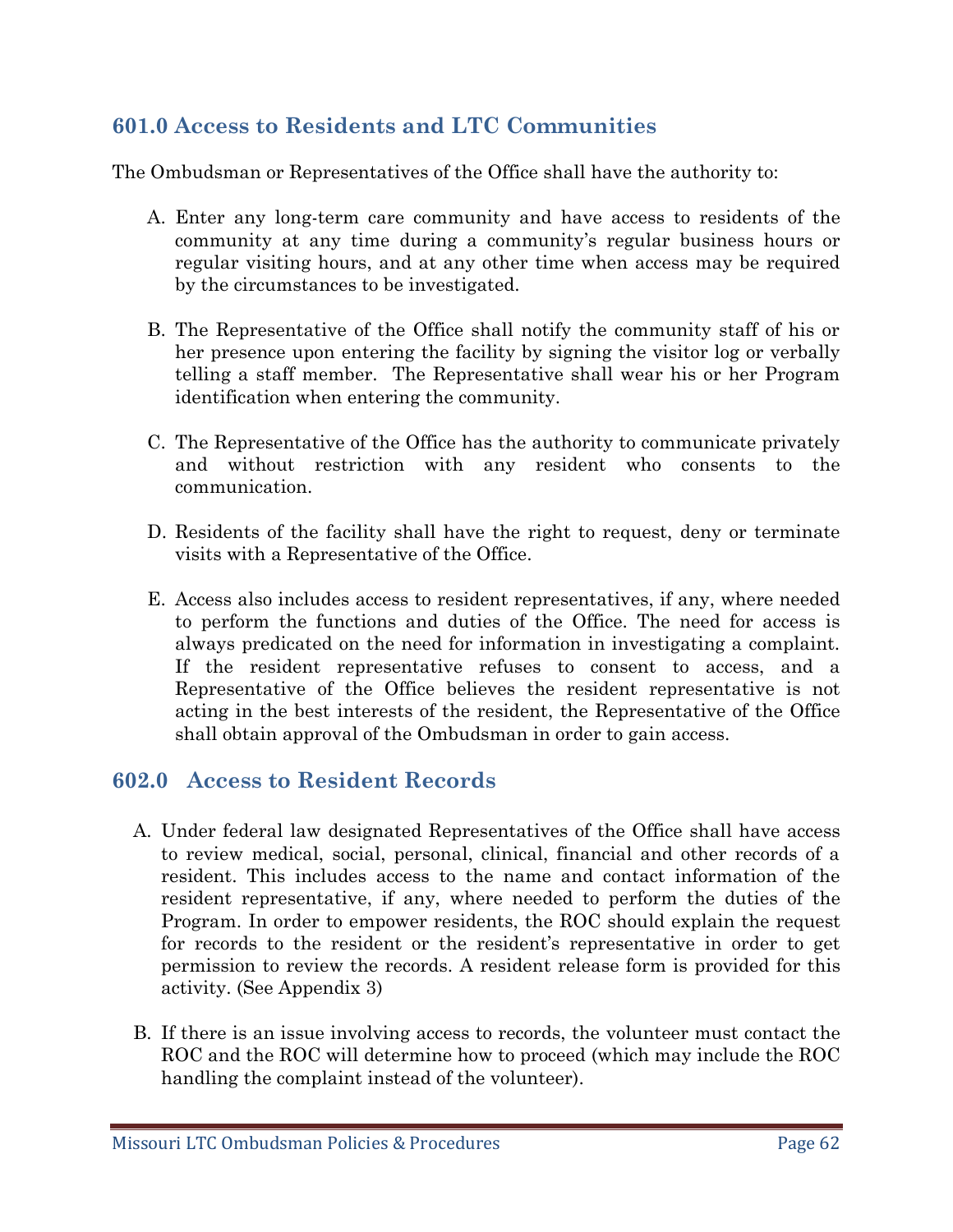- C. If a resident is not able to give informed consent, the Representative of the Office may seek informed consent from the resident representative. When written consent is not possible from the resident or the resident representative, oral authorization must be documented in the Program case records.
- D. Review of records may be pursued by the Representative of the Office without consent of the resident or their legal representative if the Representative of the Office has reason to believe the resident representative is not acting in the best interest of the resident, the resident is not able to give consent, and the Representative of the Office obtains the approval of the Ombudsman.
- E. If there is no representative and the resident is not able to give consent, the ROC may access records when they feel it is necessary to resolve the case investigation.
- F. Representatives of the Office shall have complete and timely access to LTC communities, residents, and their records at all times. Access to records must be granted to the Ombudsman and Representatives of the Office, regardless of format and including, upon request, copies of such records (Appendix 3).
- G. Records include medical, social, and other records relating to a resident. Access to these records is subject to informed consent to the access by either the resident or resident representative, either in writing or orally, visually, or through the use of auxiliary aids and services, with contemporaneous documentation by a Representative of the Office if not in writing.
- H. Per 45 CFR 1324.11(a)(2)(vii) the Health Insurance Portability and Accountability Act of 1996 (HIPAA) does not preclude release by covered entities of resident private health information or other resident identifying information to the LTC Ombudsman Program, including, but not limited to, residents' medical, social, or other records, a list of resident names and room numbers, or information collected in the course of a State or Federal survey or inspection process.
- I. Under the terms of an established memorandum of understanding between the Ombudsman's Office and the Department's regulatory bureau, the Section for Long-Term Care Regulation, the section provides records of survey schedules, completed surveys, and other regulatory documentation on a regular basis to the Ombudsman. The Ombudsman distributes these records to the LOEs for their use.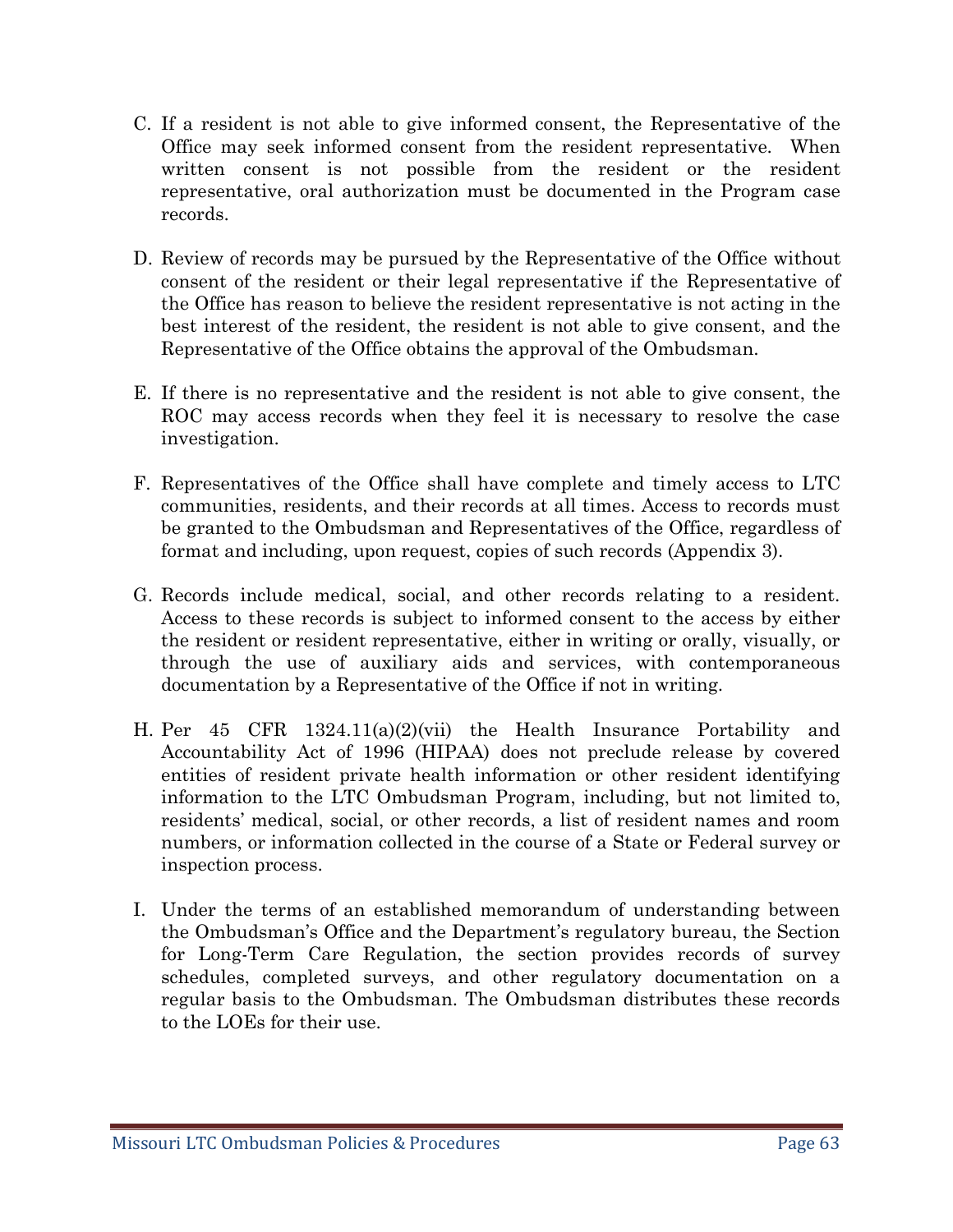J. The records of a resident shall be treated with the highest degree of confidentiality and obtained only as necessary to seek resolution of a complaint.

### **603.0 Interference**

42 U.S. section 3058 (g)(b) requires LTC communities to provide Representatives of the Office with access to LTC communities and residents. The law authorized Representatives of the Office to move freely, without an escort or hindrance, throughout a LTC community in order to:

- identify, investigate, and resolve complaints;
- observe and monitor conditions of residents, and LTC communities;
- speak confidentially with residents; and
- provide services to assist residents in protecting their health, safety, welfare and rights**.**

Representatives of the Office who encounter willful interference by LTC community staff or others during the performance of their duties shall immediately report the incident(s) to their local ROC and the Ombudsman.

- A. In cases where interference is by LTC community administration or staff, the ROC will inform the Ombudsman of the incident at the time of occurrence.
- B. In cases where the volunteer is the individual experiencing the interference, the volunteer will notify the ROC and the ROC will immediately proceed to notify the Ombudsman.
- C. The State Ombudsman will contact the community administrator either by phone or in person and proceed to resolve the issue. In all cases, the Ombudsman shall work to resolve the issue of interference.
- D. After consultation with LTC community administration, if there is no agreed resolution, the Ombudsman will take action in compliance with Section 712 of the Older Americans Act.
- E. Missouri RSMo 192.2315 provides immunity from liability for official duties performed by Ombudsman Representatives of the Office, including Volunteers. There will be no reprisals, violations, or penalties against employees or LTC communities or residents, for information furnished to the office.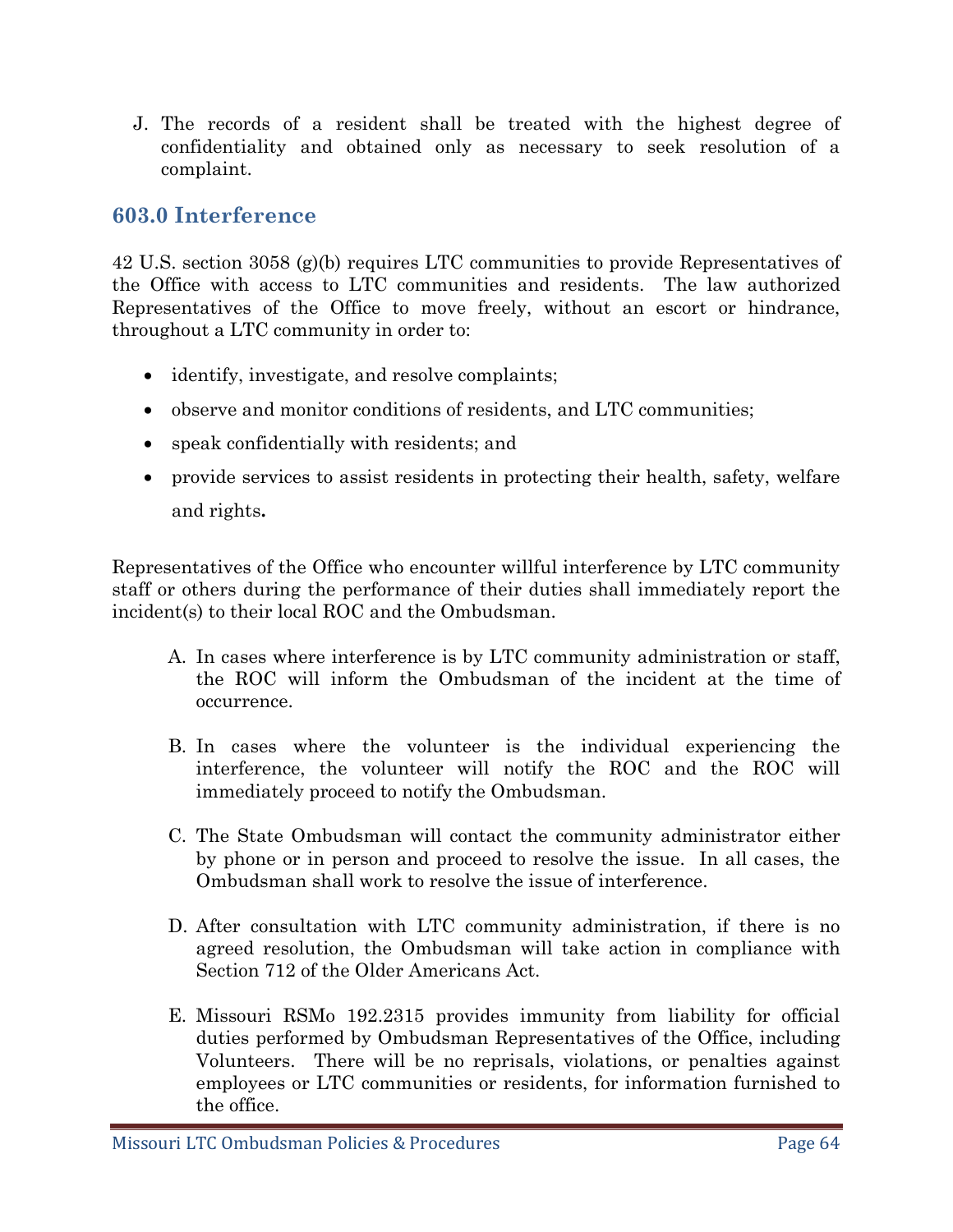- F. Concerns regarding interference, retaliation or reprisals can be reported to the Adult Abuse Hotline for investigation by the Section for Long-Term Care Regulation, with informed consent of the complainant.
- G. Examples of interference include but are not limited to:
	- 1. Preventing Representatives of the Office from entering a LTC community;
	- 2. Refusing to allow Representatives of the Office to speak confidentially with residents;
	- 3. Refusing to allow Representatives of the Office access to all areas in the LTC community; and
	- 4. Refusing to grant Representatives of the Office access to resident records.

# **700.0 Disclosure**

Files, records, and information maintained by the LTC Ombudsman Program may be disclosed only at the discretion of the State Ombudsman or designee, as stated in RSMo 192.2310, Section 712 of the Act or by court order. Requests for disclosure must be referred to the State Ombudsman.

- A. Requests for information received by ROCs or Volunteers, must be sent in writing to the Ombudsman via email with telephone confirmation of receipt. The State Ombudsman has the sole authority to make determinations concerning the disclosure of the files, records, and other information maintained by the Program.
	- 1. A request for disclosure must be presented to the Representative of the Office in writing.
	- 2. The Representative of the Office shall send request to the Ombudsman within 24 hours of receipt of request.
	- 3. The Ombudsman shall respond to the request with written notification of decision within 48 hours of receipt request.
	- 4. The Ombudsman makes the determination of whether the information can be released.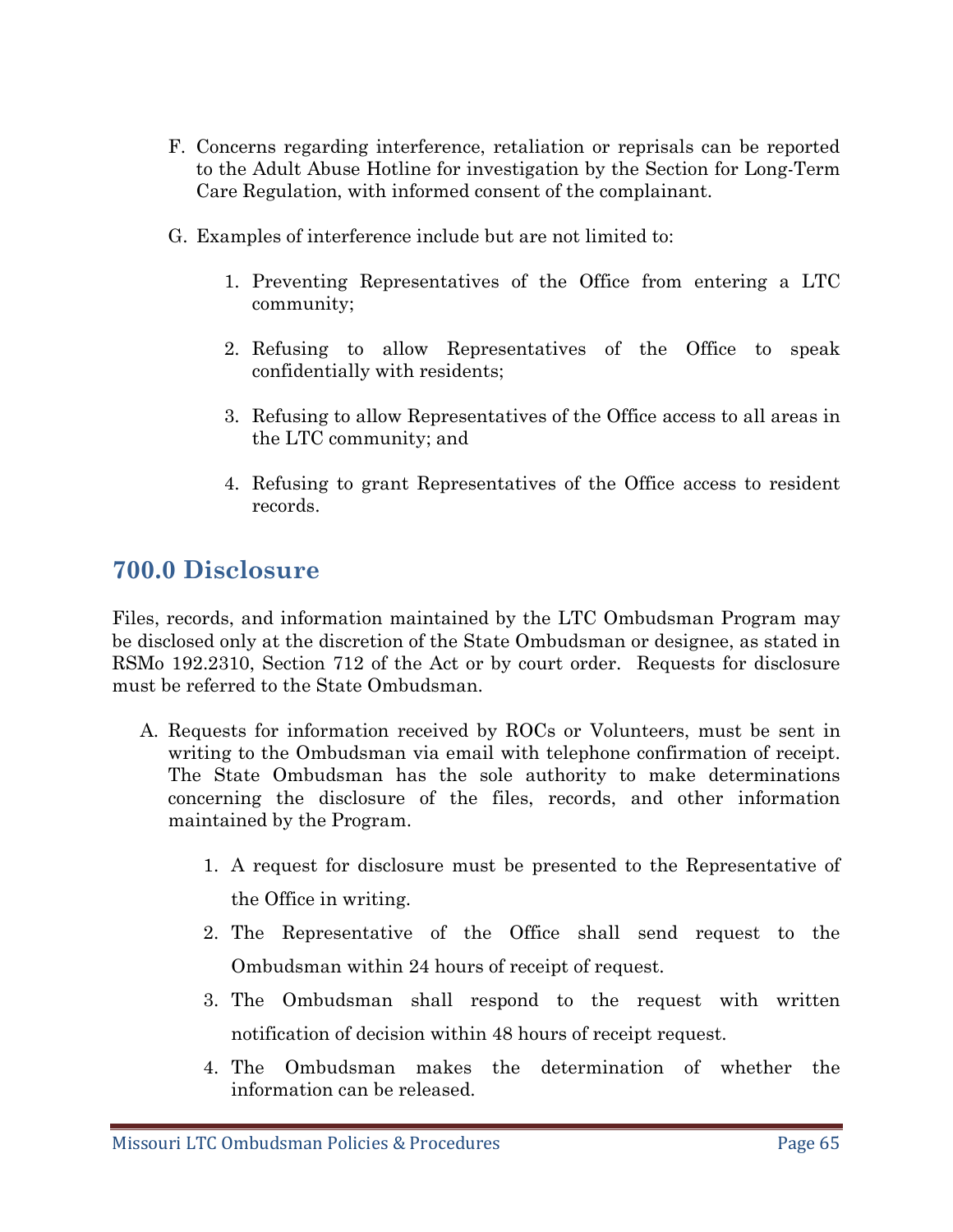- B. The Ombudsman shall not disclose the identity of or any information that would lead to the identification of the resident, or complainant involved in a complaint, unless the individual (or his or her resident representative) has consented to the disclosure, or such disclosure is required by a court order. The disclosure of identifying information of any resident in such records is prohibited, unless informed consent has been given by the resident or resident representative. Such consent may be in writing, or orally, visually, or through the use of auxiliary aids and services. When consent is not in writing, it shall be documented contemporaneously and placed in the client file by a Representative of the Office.
- C. Disclosure of the identity of a complainant whose information is contained in Program records is also prohibited, absent informed consent from the complainant in writing, orally, visually, or through the use of auxiliary aids and services. When consent is not in writing, it shall be documented contemporaneously by a Representative of the Office.
- D. Disclosure of any of the files or records maintained by the Office will be considered only when a request for such records is received in writing, including by email.
- E. In evaluating whether the records will be disclosed, the Ombudsman will take into account whether consent has been granted and whether the record is available from another agency or entity. However; to ensure the effectiveness and credibility of the Office, the Ombudsman should not be responsible for directing the requestor to another agency.

F. Disclosure will also be granted when it is required by a judge's court order in accordance with RSMo 192.2310.1. In some cases, the Ombudsman should consult with legal counsel to determine appropriate actions.

# **800.0 Systems Advocacy**

The Ombudsman, by analyzing and monitoring the development of federal, state and local laws, may comment on and make recommendations to the relevant governmental agencies regarding changes in rules and regulations proposed or adopted that could adversely affect the rights of any resident in a LTC community. In addition, recommendations may be made to strengthen the quality of life, rights, and consumer protections for residents.

The Ombudsman will provide leadership in statewide systems advocacy of the Office on behalf of residents, coordinating the efforts of Representatives of the Office. Prior to each legislative session, the Ombudsman, State Office staff, ROPDs,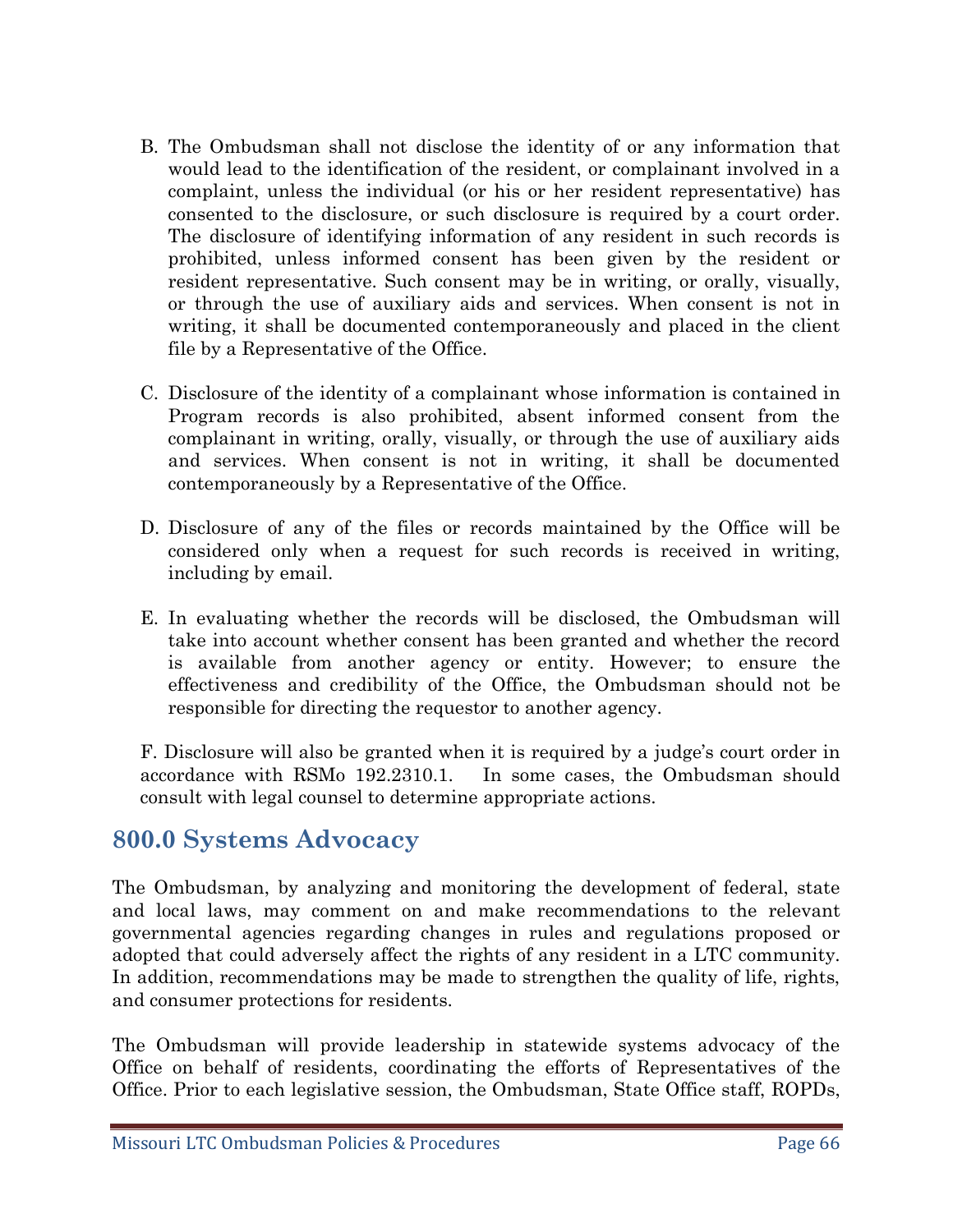and ROCs will meet to determine issues that should be part of the Advocacy agenda for that year.

Issue advocacy activities may include but are not limited to:

- A. Providing information to the public, public and private agencies, legislators, the media, and others regarding the problems and concerns of residents and recommendations related to those problems and concerns.
- B. Facilitating the ability of residents, resident and family councils, and the public to comment on such laws, regulations, policies, and actions.
- C. Advocating for modification of laws, regulations, and other governmental policies, and actions pertaining to the rights and well-being of residents.
- D. Coordinating with statewide and national advocacy organizations involved in advocating for resident interests by maintaining awareness of current issues and trends in long-term care.
- E. Presenting to and participating in public hearings related to long-term care issues.
- F. Media involvement may be used to further public awareness of significant advocacy issues.
- G. When many residents share a similar complaint or are affected by a similar policy or practice in the community, the Program may address the complaint with systems advocacy which could include proposed legislation or regulatory changes.

Such procedures must exclude the Ombudsman and Representatives of the Office from any lobbying prohibitions to the extent that such requirements are inconsistent with section 712 of the Act.

## **900.0 Grievance Process**

This section concerns the receipt and review of grievances regarding the determinations or actions of the Ombudsman and Representatives of the Office.

## **901.0 General grievance requirements:**

Grievances against Representatives of the Office must be filed in writing, including the use of auxiliary aids and services, with either the ROC or the State Ombudsman. Alternatively, communication may be made orally or visually,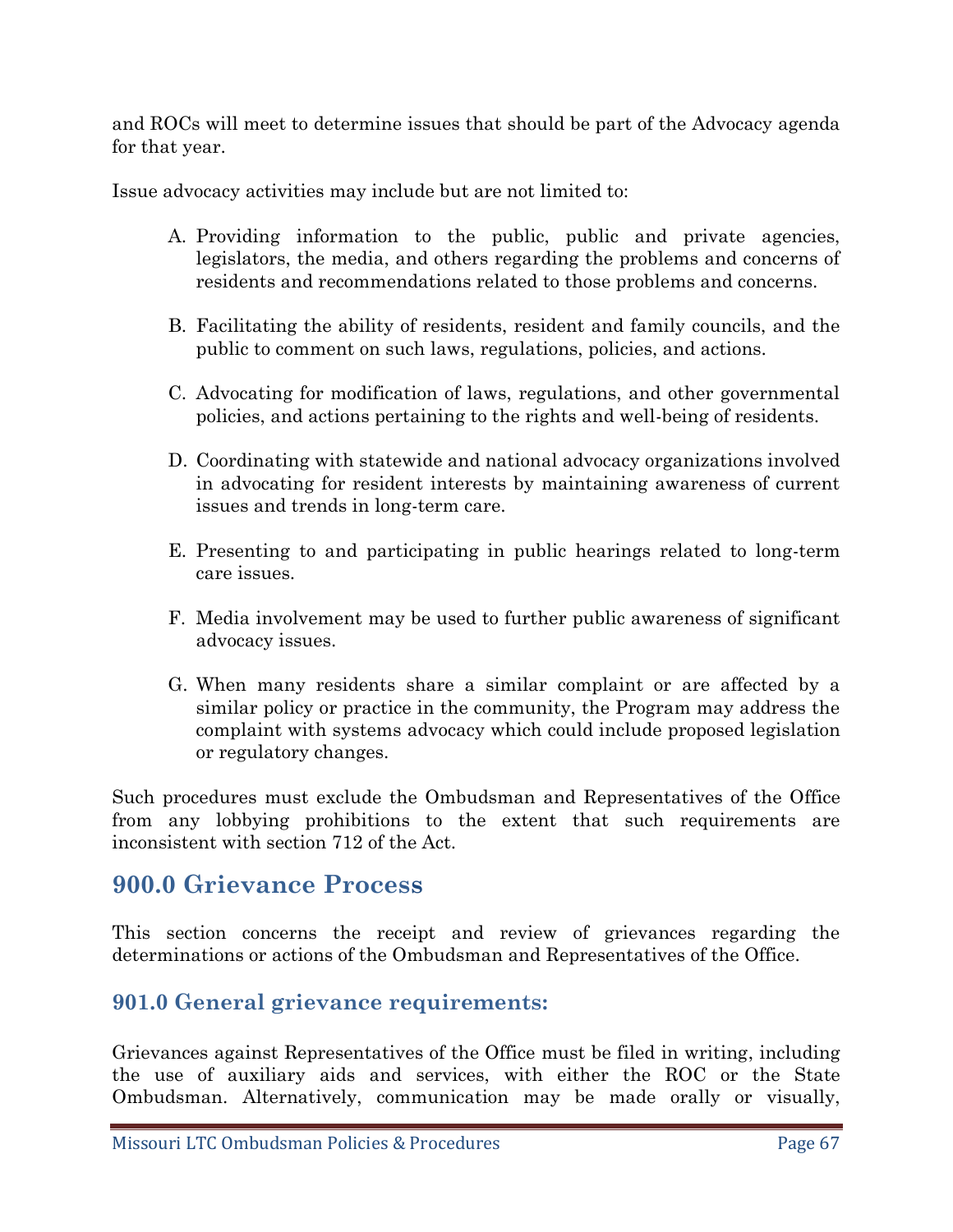including through the use of auxiliary aids and services, and such must be documented contemporaneously by the individual receiving the grievance.

Anyone may file a grievance: residents, Representatives of the Office, family members, and/or LTC community staff. (See Appendix 4)

All complaints should contain the following information:

- A. Contact information of the person filing the grievance (name, phone number, email or mailing address).
- B. The nature of the complaint, including at least the following:
	- 1. Name of the person or organization the grievance is against;
	- 2. Date and time of the incident;
	- 3. Location of incident; and
	- 4. Brief description of what happened.
- C. Specific facts supporting the allegation, including at least the following:
	- 1. Any documentation of the incident; and
	- 2. Names of others involved or witnesses.
- D. The complainant's desired resolution of the grievance.

Upon receipt of a grievance, the ROC, Ombudsman or designee shall acknowledge the receipt as soon as possible, but preferably no later than five (5) business days from receipt. The acknowledgement should include the date of receipt of a grievance, explain the grievance process and clarify any information, if needed.

#### **902.0 Grievances against the State Ombudsman**

- 1. Complaints against the State Ombudsman must be filed with the DSDS **Director**
- 2. Complaints against the State Ombudsman will follow DHSS Administrative Policies. Complaints should be verified to eliminate grievances with no substance.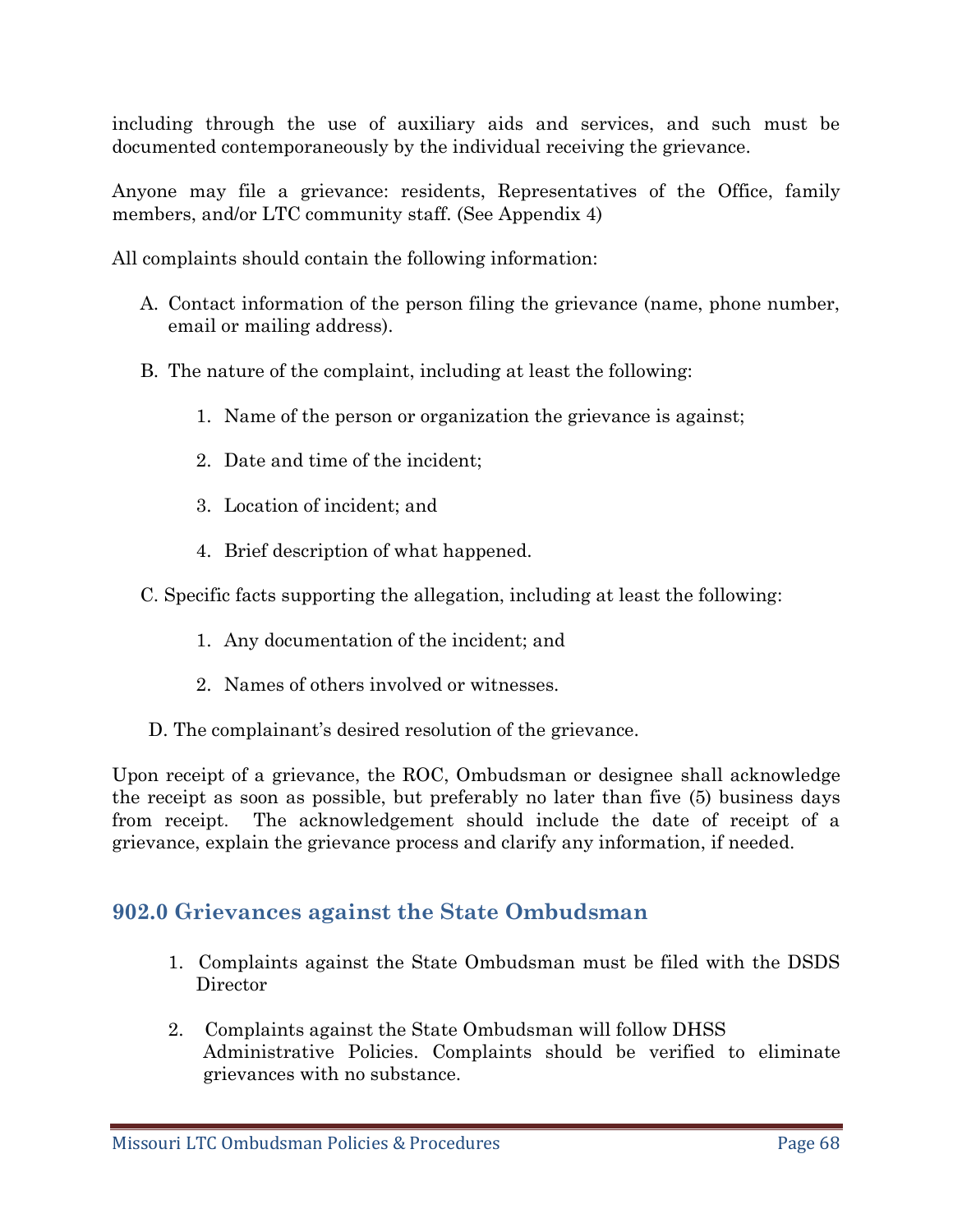- 3. In cases where a conflict might exist, a review committee consisting of 3 individuals may be appointed by the Director. Members of such a committee could be an administrative hearing attorney or staff from the state human relations office.
- 4. Consent will be requested to disclose resident identifying information.

#### **Actions to be taken on grievances regarding State LTC Ombudsman:**

- State Ombudsman
	- o The DSDS Director will follow DHSS policies and procedures regarding grievances against the State Ombudsman.
	- o Actions may include but are not limited to supervision or termination.

#### **903.0 Grievances against Representatives of the Office**

Grievances against Representatives of the Office will be investigated by the Ombudsman, Ombudsman designee, ROPD, or ROC depending on grievance. All efforts will be made to complete the investigation within fourteen (14) business days of receipt of complaint by the LOE or Office.

- A. Affected individuals, such as Volunteers, will be notified in writing, telephone call, or in person of the grievance as soon as possible after the grievance is acknowledged, but no later than five (5) business days.
- B. After review and investigation, a response to the grievance must be issued as soon as possible, but no later than fourteen (14) days of receipt. All efforts will be made to provide the complainant with a written response within fourteen (14) business days. The response will follow the Program confidentiality policies regarding Program records.

Any individual who filed a grievance and is dissatisfied with the decision of the Ombudsman or ROC may file a written request for review with the DSDS Director. If the review requires resident identity information, the Ombudsman will request consent to disclose. The DSDS Director shall respond to the written request for a review within sixty (60) days of receipt of the request.

#### **Actions to be taken on grievances regarding:**

• **State Office Staff**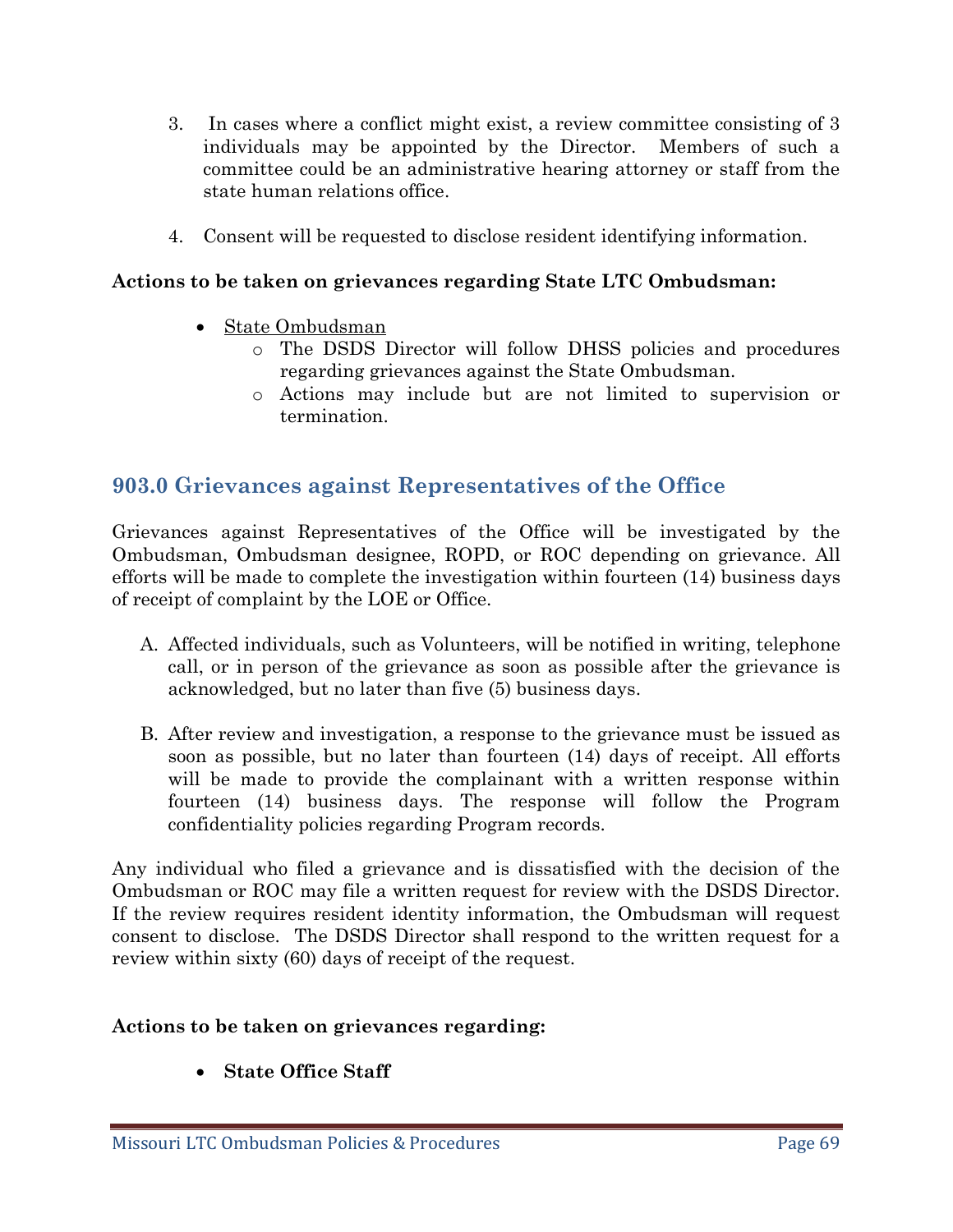- o State Ombudsman will follow DHSS policies and procedures regarding grievances against State Office Staff.
- o Remedia**l** action such as additional training, supervision, or dedesignation may be taken to remedy the grievance.
- o Action will be determined by the Ombudsman and will be implemented at the State Office level.
- Regional Coordinator or Local Ombudsman
	- o Grievance against Local/Regional Ombudsman Representatives of the Office shall be reviewed by the Ombudsman.
	- o Remedial action such as additional training, supervision, or dedesignation may be taken to remedy the grievance.
	- o Actions will be determined by the Ombudsman and may be implemented and monitored by the Office.
- Volunteers
	- o Grievances against Volunteer Representatives of the Office will begin with review by Volunteer's ROC and the Ombudsman.
	- o Remedial actions may include additional training, supervision or de-designation.
	- o Grievance may be resolved by the ROC with guidance of the Ombudsman.
	- o Appeal may be made to the State Ombudsman, whose decision is final.

#### Decisions regarding designation

o Per 45 CFR 1324.11(e)(7) the Ombudsman shall make the final determination to designate or to refuse, suspend, or remove designation of a Local Ombudsman Entity (LOE) or Representative of the Office.

# **1000.0 Records**

The Ombudsman shall ensure the proper management of files, resident records, volunteer files, and other information of the Program, whether in physical, electronic, or other formats, including information maintained by the Office pertaining to the cases and activities of the Program. Such files, records, and other information are the property of the Office.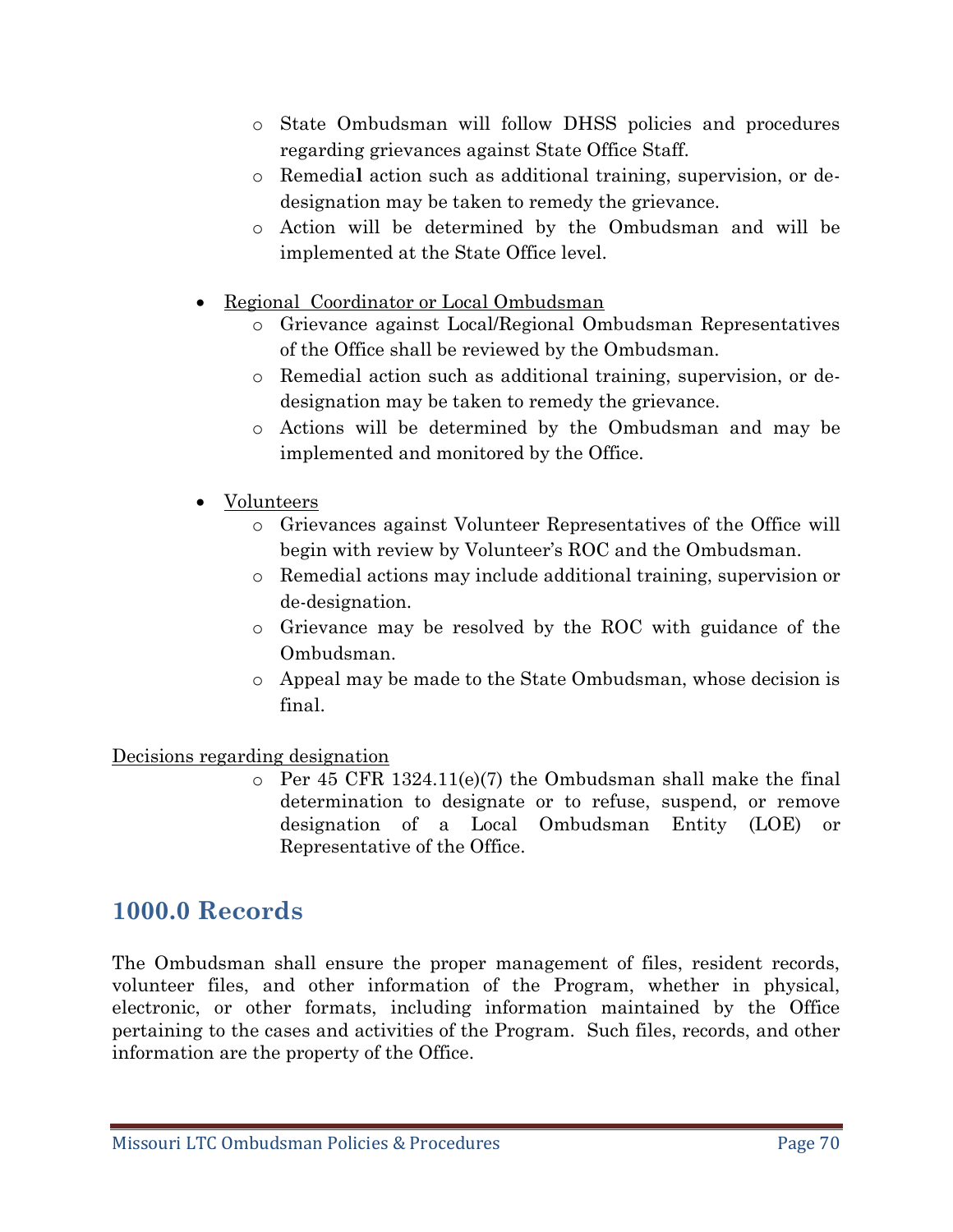The Ombudsman is responsible for maintaining a system of case records, both at the Office and through LOE programs. Such records are the property of the Office and may not be released, disclosed, duplicated, or removed without the written permission of the Ombudsman or designee.

The Ombudsman will maintain, in collaboration with DSDS, a statewide uniform reporting system to collect and analyze data relating to complaints and conditions in LTC communities, and to residents for the purpose of identifying and resolving significant problems. Such system shall be known as the Missouri Ombudsman Electronic Reporting System and shall be isolated from access by anyone not designated by the Ombudsman.

General case information storage shall be as follows:

- A. All open cases files, notes, and other documents that include personally identifiable information shall be stored in a locked file cabinet.
- B. Personal information may only be stored on laptops that are encrypted and require a password.
- C. Personal information may only be emailed using a secure email system. All other information should be faxed.
- D. When closing a case, all documentation in the file including notes shall be entered into the Missouri Ombudsman Electronic Reporting System in a timely manner. All case documentation shall be entered in the case file within 30 days of closure of the case.
- E. All paper and electronic copies of files should be stored in a locked file cabinet or encrypted and password protected computer for 3 years or the duration specified in the contracts, whichever is longer.

# **1100.0 Conflicts of Interest**

A conflict of interest exists in the Program when other interests intrude upon, interfere with, or threaten to negate the ability of the Program to advocate without compromise on behalf of LTC Community residents. The Program identifies and applies the definitions and categories of potential conflicts that are contained in 45 CFR 1324.21, including organizational conflicts and individual conflicts.

The organizations involved in the establishment of the program and the individuals who carry out the duties of the Program, the Department, AAAs, and Provider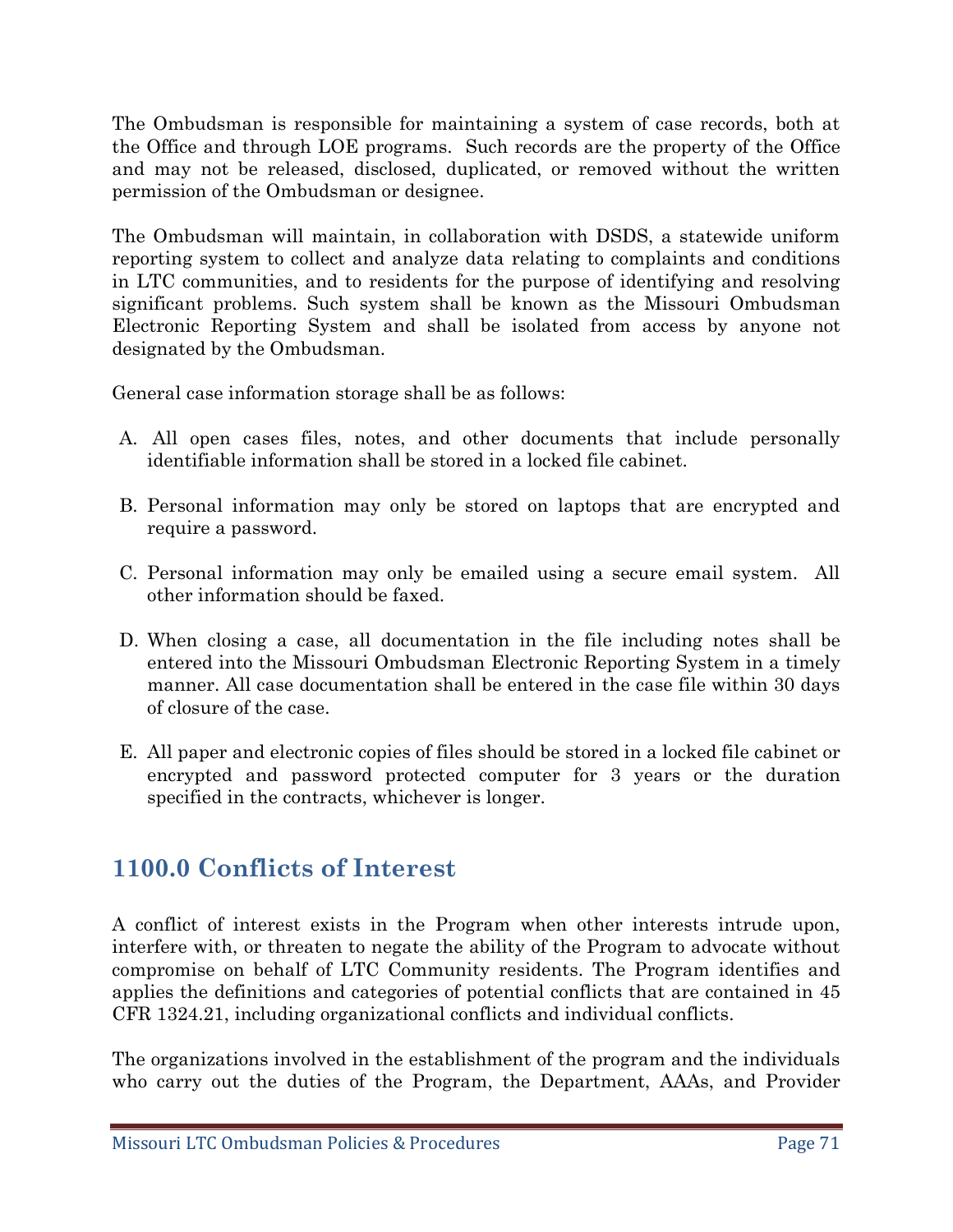Agencies must be free from conflicts of interest, pursuant to Section 712(f) of the Older Americans Act, 45 CFR 1324.21, and procedures developed by the Office.

The Ombudsman shall consider both the organizational and individual conflicts of interest that may impact the effectiveness and credibility of the work of the Office. It is the duty of all LOEs and Representatives of the Office to identify and report any conflict of interest to the Ombudsman.

## **1101.0 Organizational Conflicts of Interest**

Organizational conflicts include any conflicts that may impact the effectiveness and credibility of the work of the Office. Organizational conflicts of interest include, but are not limited to, placement of the Office, or requiring that an Ombudsman perform conflicting activities, in an organization that:

- A. Is responsible for licensing, surveying, or certifying long-term care facilities;
- B. Is an association (or an affiliate of such an association) of long-term care facilities, or of any other residential facilities for older individuals or individuals with disabilities;
- C. Has any ownership or investment interest (represented by equity, debt, or other financial relationship) in, or receives grants or donations from, a longterm care facilities;
- D. Has governing board members with any ownership, investment or employment interest in long-term care facilities;
- E. Provides long-term care to residents of long-term care facilities, including the provision of personnel for long-term care facilities or the operation of programs which control access to or services for long-term care facilities;
- F. Provides long-term care coordination or case management for residents of long-term care facilities;
- G. Provides long-term care services, including programs carried out under a Medicaid waiver approved under section 1115 of the Social Security Act (42 U.S.C. 1315) or under subsection (b) or (c) of section 1915 of the Social Security Act (42 U.S.C. 1396n), or under a Medicaid State plan amendment under subsection (i), (j), or (k) of section 1915 of the Social Security Act  $(42)$ U.S.C. 1396n);
- H. Sets reimbursement rates for long-term care facilities;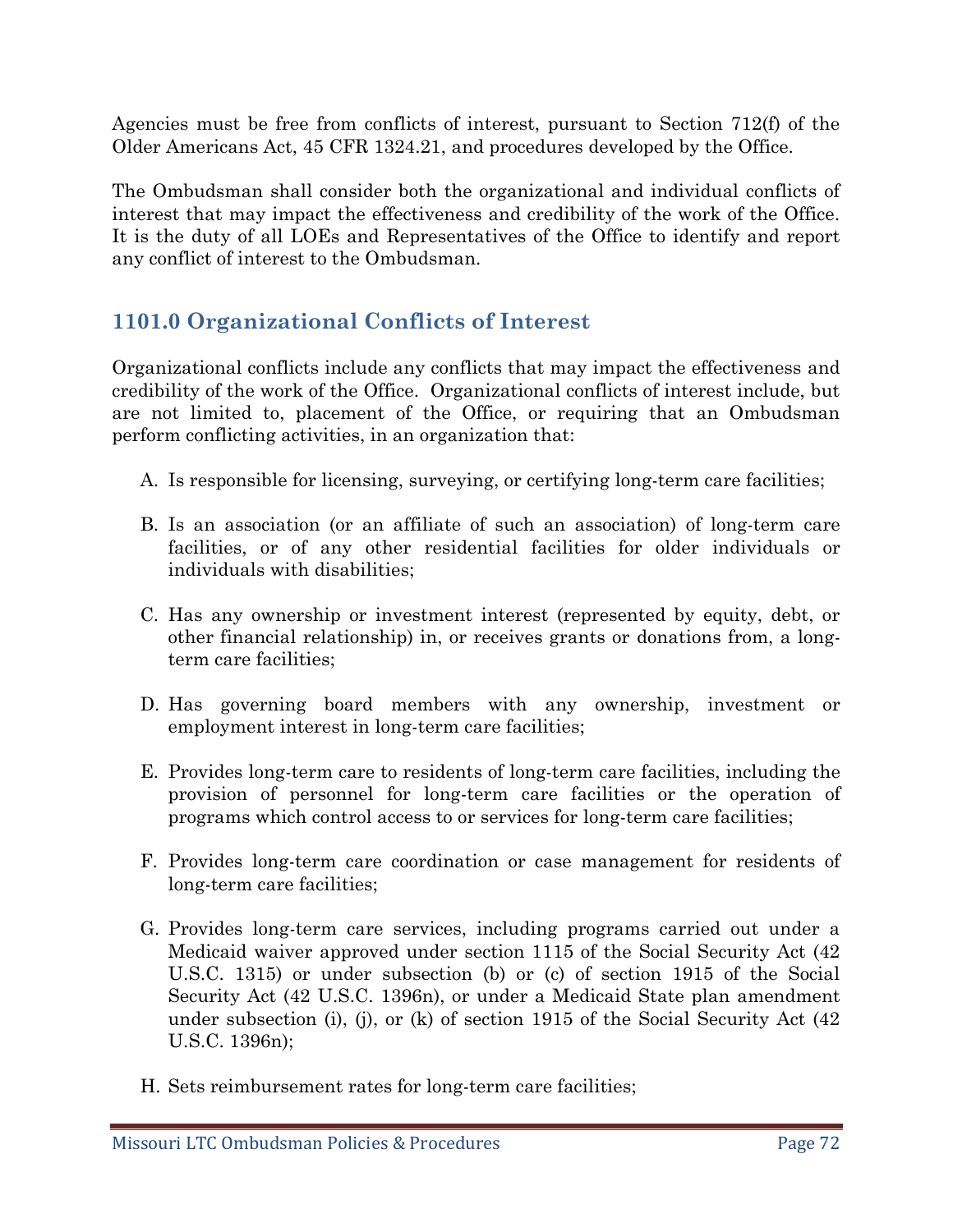- I. Sets reimbursement rates for long-term care services;
- J. Provides adult protective services;
- K. Is responsible for eligibility determinations regarding Medicaid or other public benefits for residents of long-term care facilities;
- L. Conducts preadmission screening for long-term care facility placements;
- M. Makes decisions regarding admission or discharge of individuals to or from long-term care facilities; and/or
- N. Provides guardianship, conservatorship or other fiduciary or surrogate decision-making services for residents of long-term care facilities.

Annually the Ombudsman shall review the Program to determine if there are any organizational conflicts of interest for the Program. (See Appendix 7)

- A. The Ombudsman shall annually review the Office for organizational conflicts of interest and determine whether appropriate actions may be taken to sufficiently remedy the conflict. The Ombudsman may consult with outside sources, such as the Administration for Community Living (ACL), or the National Ombudsman Resource Center (NORC)) for expert input to resolve any questions about potential conflict of interest.
- B. Where organizational conflicts have been identified, the following steps shall be taken where the conflict can be sufficiently remedied:
	- 1. A written remediation plan shall be developed within thirty (30) calendar days of the identification of the conflict.
	- 2. The Ombudsman may choose to develop a memorandum of understanding (MOU) with the organization.
		- a. The MOU should set forth the roles, responsibilities and appropriate working relationships between the respective programs that clarify the remediation of the conflict of interest.
		- b. The document should be signed by the Ombudsman and the Director of the LOE.
	- C. The Ombudsman shall describe steps taken to remove or remedy any organizational conflicts in the annual report submitted to the Assistant Secretary through the National Ombudsman Reporting System.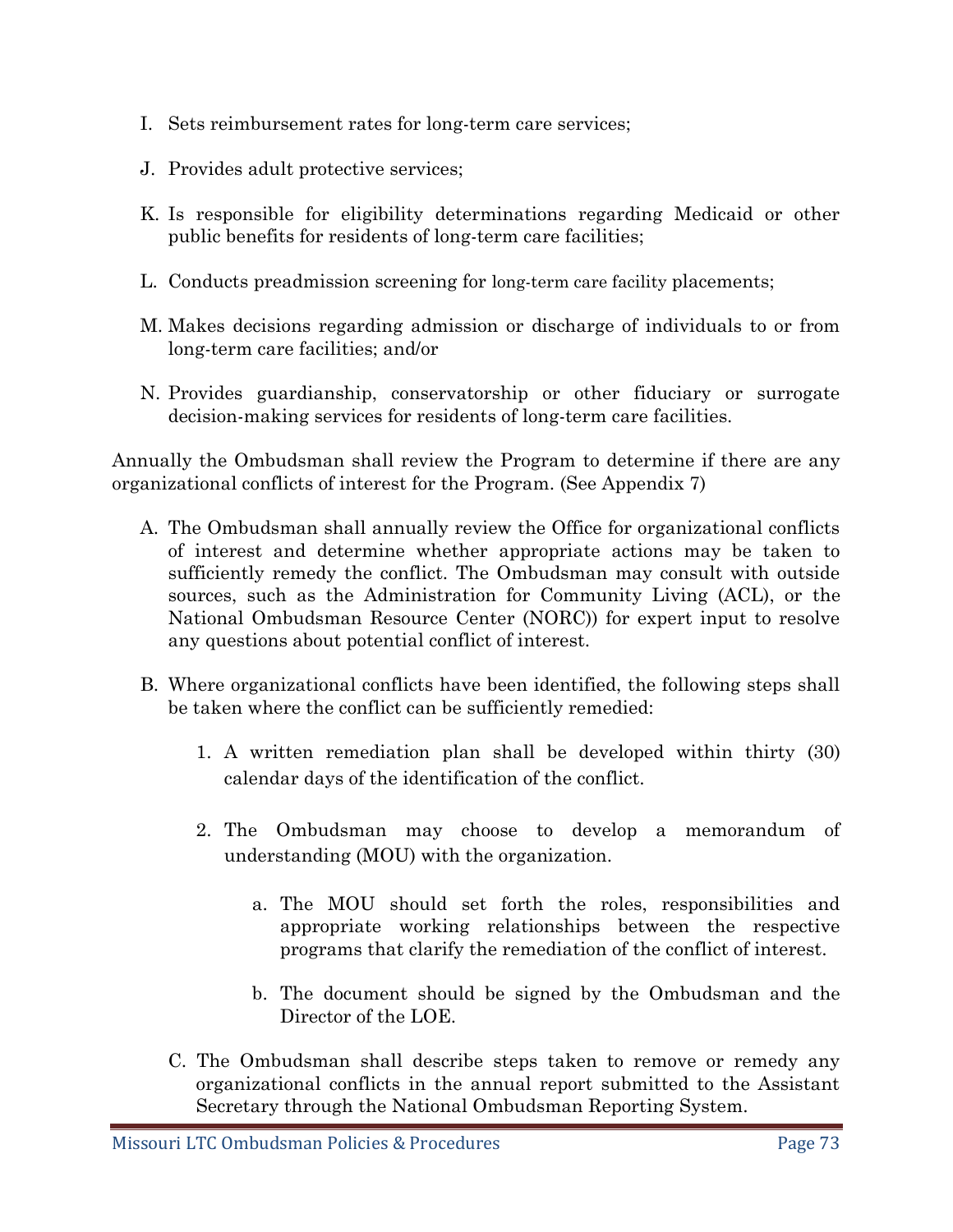## **1102.0 LOE Conflict of Interest**

Where an actual or potential conflict of interest within the Program has been identified, the Ombudsman shall be notified. All LOEs and Host Agencies have a duty to notify the Ombudsman of any actual or potential conflict of interest of which they have knowledge. (See Appendix 7)

The Ombudsman shall determine whether appropriate actions may be taken to sufficiently remedy the conflict.

A conflict can be sufficiently remedied only:

- A. where the existence of the conflict does not interfere with any duties of the Program; and
- B. where the conflict is not likely to alter the perception of the Program as an independent advocate for long-term care community residents.

The Ombudsman may de-designate local programs in which a conflict of interest has been identified but not remedied or removed.

When ROCs and their affiliated staff are recruiting Volunteers, they should include information about conflicts of interest, including definitions and examples, in their recruiting efforts. This will assist in preventing misunderstandings and miscommunications before full training activities begin.

# **1103.0 Individual Conflict of Interest**

Individual conflicts of interest include, but are not limited to, participation in or an immediate family member's participation in any of the following:

- A. Having direct involvement in the licensing or certification of a LTC community.
- B. Having an ownership, operational, or investment interest (represented by equity, debt, or other financial relationship) in an existing or proposed LTC community. If the individual gives up his/her financial interest immediately at the time of employment or appointment, that is considered an adequate remedy.
- C. Having been employed by or participating in the management of a LTC community within the previous twelve months.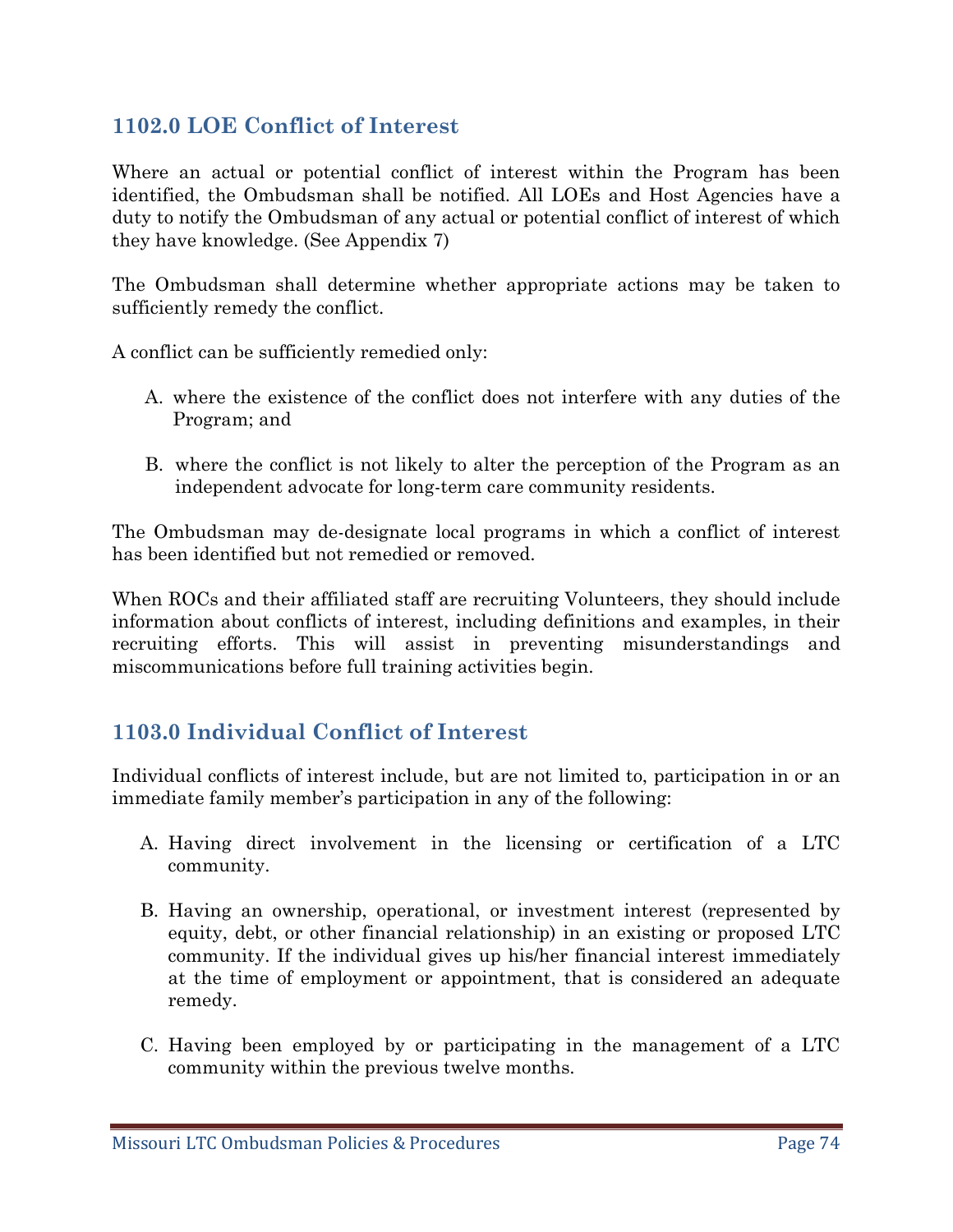- D. Receiving, or having the right to receive, directly or indirectly, remuneration (in cash or in kind) from an owner or operator of a LTC community.
- E. Accepting gifts or gratuities of significant value from a LTC community or its management, a resident or a resident representative of a LTC community in which the Program provides services.
- F. Accepting money or any other consideration from anyone other than the Program, for the performance of an act in the regular course of the duties of the Program without Ombudsman approval.
- G. Serving as guardian, conservator or in another fiduciary or surrogate decision-making capacity for a resident of a LTC community in which the Program provides services.
- H. Serving residents of a LTC community in which an immediate family member resides.
- I. Providing services with conflicting responsibilities while serving as an Ombudsman to a resident such as:
	- 1. Adult protective services
	- 2. Discharge planning
	- 3. Preadmission screening for long-term care
	- 4. Case management for long-term care
	- 5. Legal services

In **no circumstance** shall the Ombudsman appoint a Representative of the Office who:

- A. Has direct involvement in the licensing or certification of a LTC community.
- B. Has an ownership or investment interest (represented by equity, debt, or other financial relationship) in a LTC community where they are not willing to give up their financial interest immediately at the time of employment or appointment.
- C. Receives, or has the right to receive, directly or indirectly, remuneration (in cash or in kind) under a compensation arrangement with an owner or operator of a LTC community.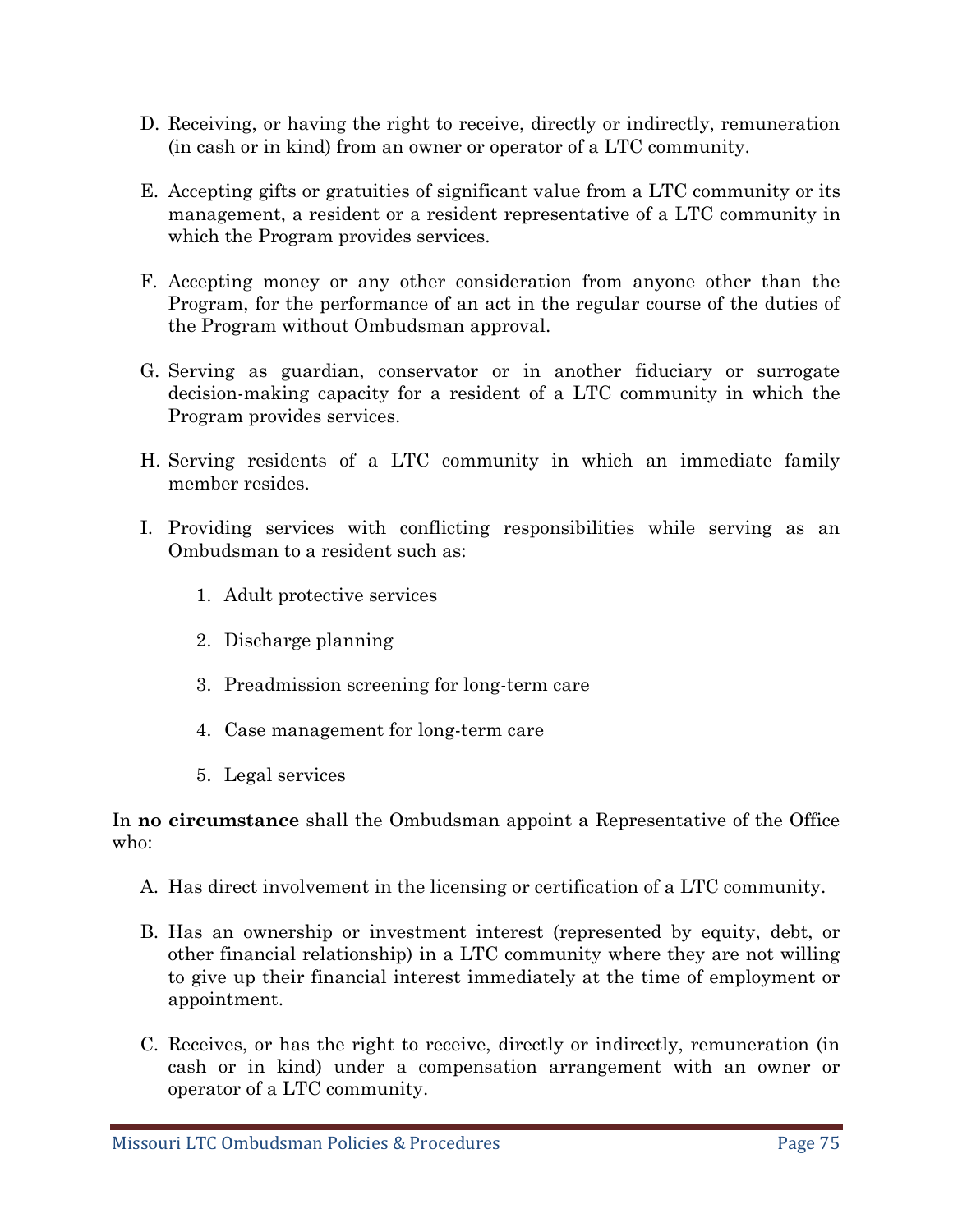D. Is employed by, or participating in the management of, a LTC community.

# **1104.0 Disclosure of a Conflict of Interest**

**T**he Ombudsman and ROCs shall make efforts to avoid designating a Representative of the Office who has been employed by or participated in the management of a LTC community within the previous 12 months. Where such an individual is already a Representative of the Office, the ROC or Ombudsman shall take steps to remedy the conflict.

Annually all LOE employees and volunteers shall sign the conflict of interest document declaring they are free of any conflicts which would interfere with the performance of their duties as a Representative of the Office. (See Appendix 5 & 7)

Whenever a Department or agency, whether state or local, is considering the hiring or appointment of an State Ombudsman or Representative of the Office, the Department or agency will carefully review the application and resume of the candidate for conflicts. In addition, during the interview and preliminary research process, the Department or agency will ask specific questions regarding the previously listed conflicts in order to determine whether conflicts exist. The Department or agency will also seek information about the candidate's immediate family, in order to determine whether conflicts exist there.

To ensure compliance with conflict of interest standards, all staff and volunteers requesting designation as a Representative of the Office shall complete a "Conflict of Interest Agreement" form and affirm that they are in compliance with the previously listed standards or explain any variance from such compliance. (See Appendix 5)

The agreement shall be reviewed annually to ensure that no new conflict of interest has arisen in the prior 12 months. Any new conflicts shall be reviewed then removed or remedied, subject to final review by the ROC and/or Ombudsman.

Every 12 months, the local programs will complete a verification to the Ombudsman that they have completed their annual review of staff and volunteer agreements and that no conflicts of interest remain that are not remedied. This verification will originate at the Ombudsman's office and will be due within fourteen (14) days after they are sent.

Once identified, failure to disclose a potential conflict in a timely manner may be grounds for de-designation as a Representative of the Office or de-designation as a LOE or Host Agency of the Program.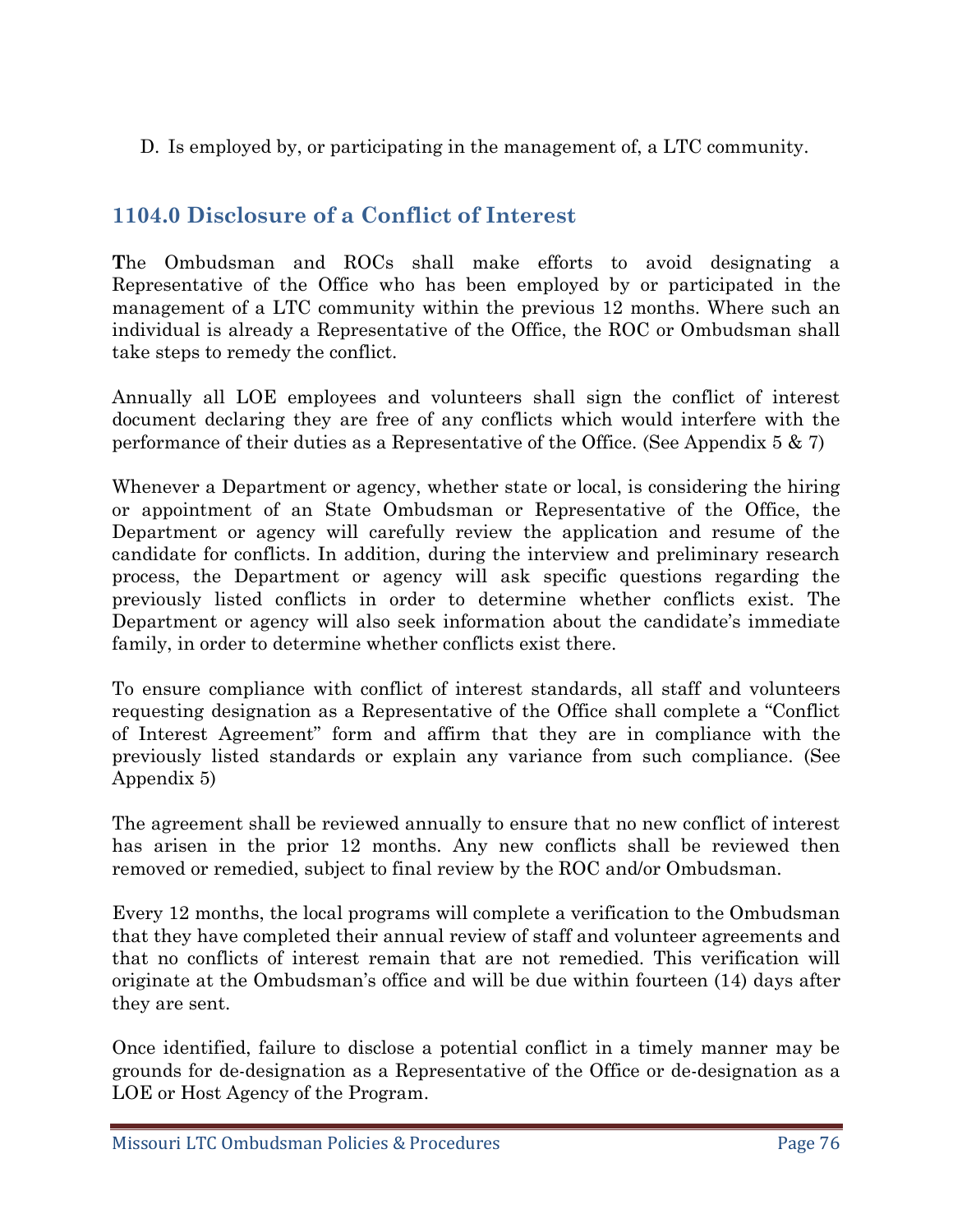# **1105.0 Remediation of Conflicts of Interest**

After a conflict of interest has been identified, the Ombudsman, designee, ROC, or volunteer shall be responsible to ensure the removal or remediation of such conflict. Remediation of a conflict must be completed prior to the start date of a new employee or a new volunteer. A conflict can be sufficiently remedied only when:

- A. an actual or potential conflict of interest within the Program has been identified, the Ombudsman shall be notified immediately;
- B. the existence of the conflict does not interfere with any duties of the Program; and
- C. the conflict is not likely to alter the public's perception of the Program as an independent advocate for residents of Missouri LTC communities.

# **1105.1 Organizational Conflicts of Interest Remediation**

The State Ombudsman shall determine whether actions may be taken to remedy an identified organizational conflict. A conflict can be satisfactorily remedied only when the continued existence of the conflict does not compromise the ability of the Program to carry out its duties and is not likely to diminish the perception of the Program as an independent advocate for residents.

- A. Reviewing the conflict of interest
	- 1. When potential conflict is identified, the State Ombudsman shall review the circumstances of the potential conflict. The State Ombudsman shall determine:
		- a. Whether a conflict of interest exists;
		- b. Whether the conflict could be remedied by appropriate action by the agency involved;
	- 2. The Office shall inform the agency involved of the results of the review and may provide assistance.
- B. Remedying conflicts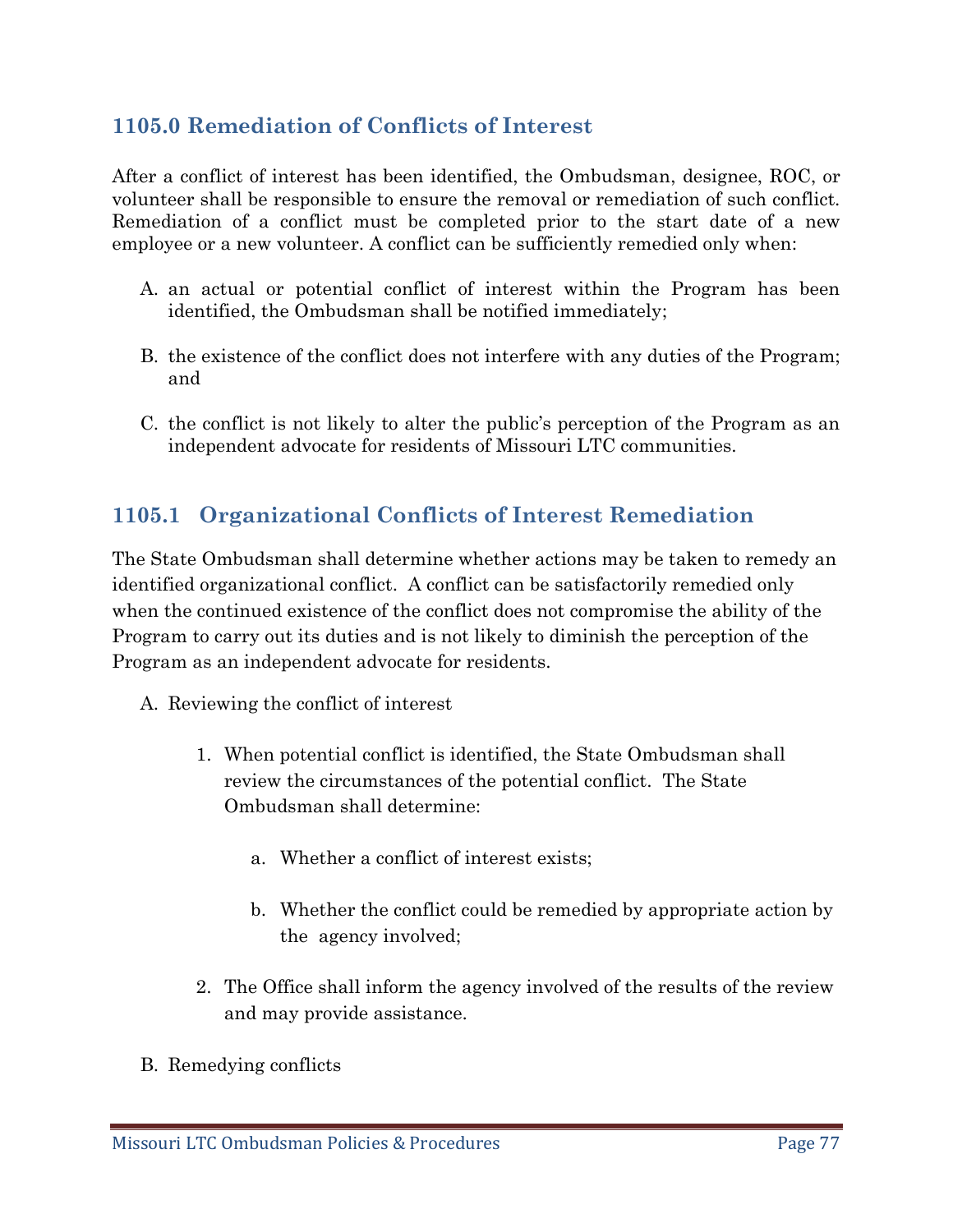- 1. If the conflict can be remedied, the Regional Program shall, or in the case of conflict within an AAA, the AAA shall:
	- a. Develop a written plan within five (5) business days of identification of the conflict:
		- 1. which shall define the conflict and propose a remedy to eliminate, or
		- 2. to the greatest extent possible, minimize the impact of the conflict.
		- b. Submit the proposed remedy to the Office for approval
- 2. The Office shall:
	- a. Review the proposed remedy and notify the Regional Program and AAA of approval, denial, or additional corrections needed in order for the potential conflict to be remedied.
	- b. Respond within five (5) days of notification of potential remedies.

# **1105.2 Individual Conflicts of Interest Remediation**

Where individual conflicts have been identified, a written remediation plan shall be developed within thirty (30) calendar days of the identification of the conflict. The plan must identify the conflict and provide assurances which shall minimize to the greatest extent possible the negative impact of the conflict of interest. The plan must be signed by both the Representative of the Office and ROC, Ombudsman or designee. (See Appendix 6)

- A. Where the individual is an applicant for a paid position as a Representative of the Office, a plan shall be developed before the individual is hired for the position.
- B. Where the individual is an applicant for a position as a Volunteer Representative of the Office, a plan shall be developed before the individual is designated as a Representative of the Office.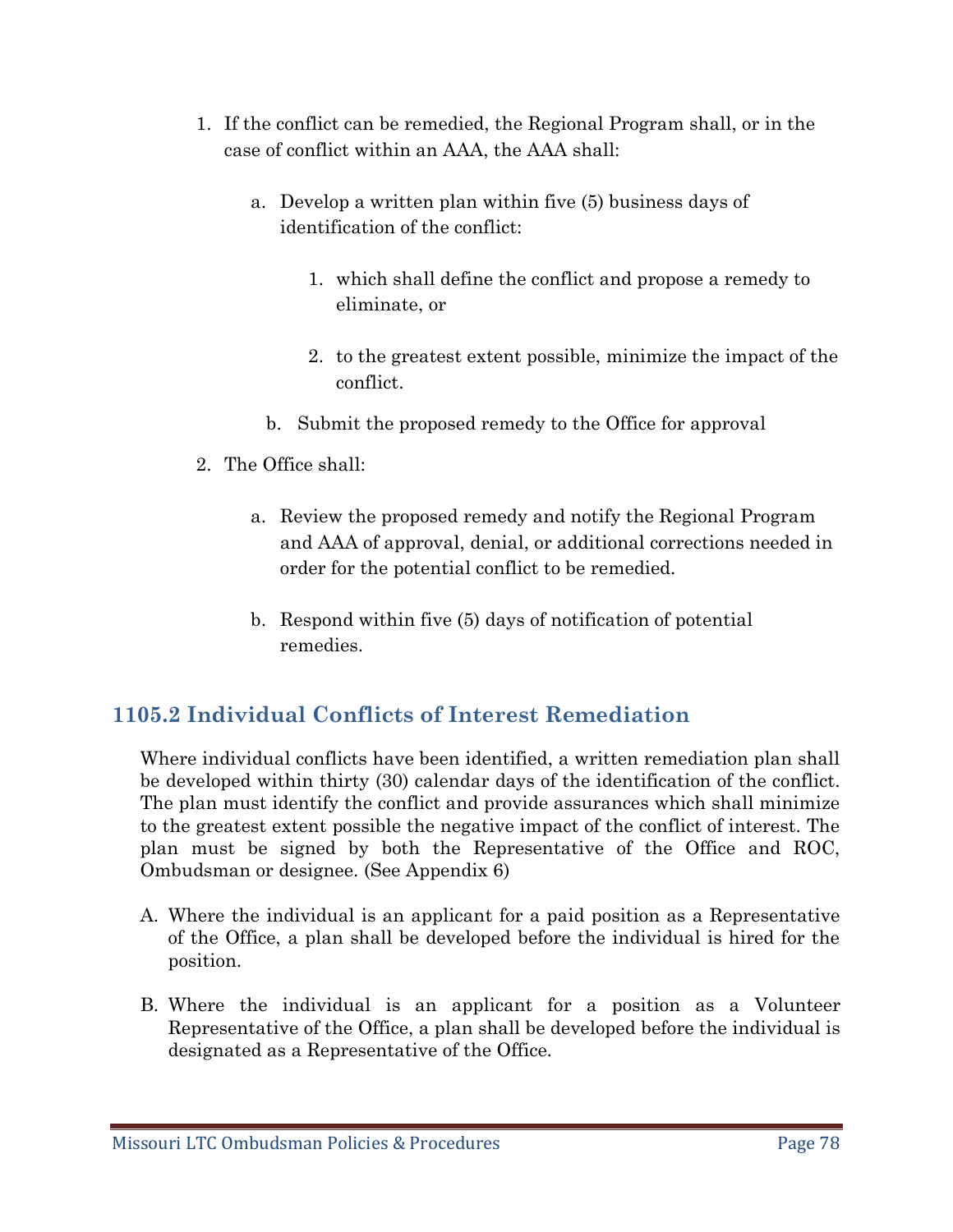- C. Where the individual is already a designated Representative of the Office, a plan shall be developed, as soon as possible, to remediate the conflict of interest.
- D. Reasonable steps should be taken to avoid assigning Representatives of the Office to a LTC community that would create a conflict of interest.
- E. Failure to identify and report a known individual conflict of interest to the Ombudsman shall be sufficient grounds for refusal to designate a potential Representative of the Office, to de-designate a Representative of the Office, and/or termination of a Representative of the Office.
- F. Failure to remove a conflict of interest or the existence of a conflict of interest that cannot be remedied shall be sufficient grounds for the de-designation of the Volunteer Representative of the Office or termination of the Volunteer Representative of the Office.

# **1105.3 Failure to Identify or Remedy a Conflict of Interest**

- A. Failure on the part of a Representative of the Office, AAA or Provider Agency to identify and report to the Office a known conflict of interest shall be sufficient grounds for the refusal to designate or the subsequent dedesignation of the Program or the refusal to designate or the subsequent dedesignation of a Representative of the Office.
- B. Existence of an un-remedied conflict of interest shall be sufficient grounds for the de-designation of the Program, the provider entity, or the de-designation of a Representative of the Office.
- C. Final decisions regarding sanctions to identify or remedy conflict of interest situations are determined by the State Ombudsman.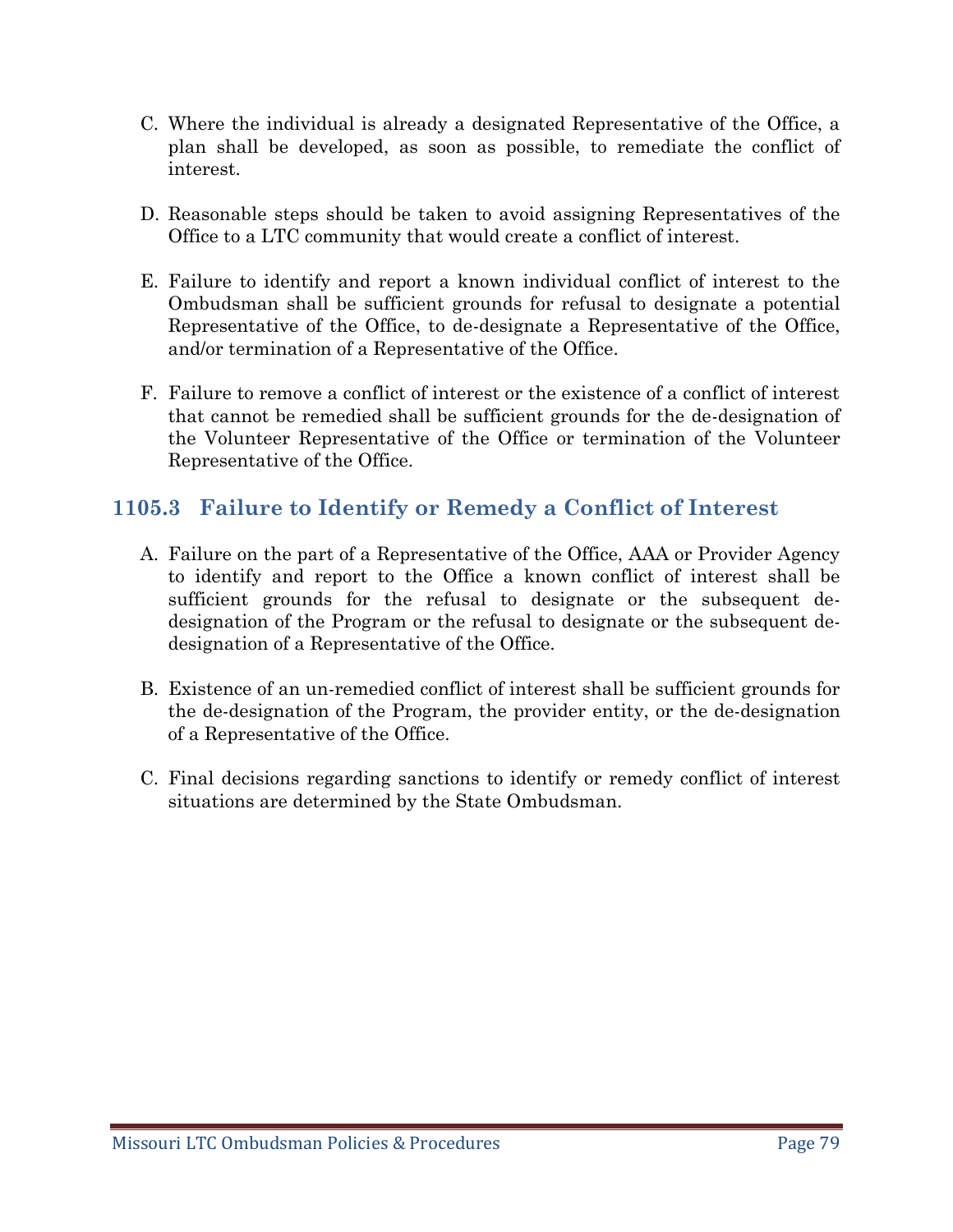## **CODE OF ETHICS FOR OMBUDSMEN**

Regardless of an Ombudsman's level(s) of advocacy effort, or the complexity of the issue/or problem being addressed, there is a basic set of principles which guide an Ombudsman's decisions. The National Association of State Long-Term Care Ombudsman Programs developed the following Code of Ethics for ombudsmen.

- 1. The Ombudsman provides services with respect for human dignity and the individuality of the client unrestricted by considerations of age, social or economic status, personal characteristics or lifestyle choices.
- 2. The Ombudsman respects and promotes the client's right to self-determination.
- 3. The Ombudsman makes every reasonable effort to ascertain and act in accordance with the client's wishes.
- 4. The Ombudsman acts to protect vulnerable individuals from abuse and neglect.
- 5. The Ombudsman safeguards the client's right to privacy by protecting confidential information.
- 6. The Ombudsman remains knowledgeable in areas relevant to the long-term care system, especially regulatory and legislative information, and long-term care service options.
- 7. The Ombudsman acts in accordance with the standards and practices of the Long-Term Care Ombudsman program and with respect for the policies of the sponsoring (contract) organization.
- 8. The Ombudsman will provide professional advocacy services unrestricted by his/her personal belief or opinion.
- 9. The Ombudsman participates in efforts to promote a quality long-term care system.
- 10. The Ombudsman participates in efforts to maintain and promote the integrity of the Long-Term Care Ombudsman program.
- 11. The Ombudsman supports a strict conflict of interest standard with prohibits any financial interest in the delivery or provision of nursing home, board and care services, or other long-term care services which are within their scope of involvement.
- 12. The Ombudsman shall conduct himself/herself in a manner which will strengthen the statewide and national Ombudsman network.

\_\_\_\_\_\_\_\_\_\_\_\_\_\_\_\_\_\_\_\_\_\_\_\_\_\_\_\_ \_\_\_\_\_\_\_\_\_\_\_\_\_\_\_\_\_\_\_\_\_\_\_\_\_\_\_\_\_\_\_\_\_\_

Name Date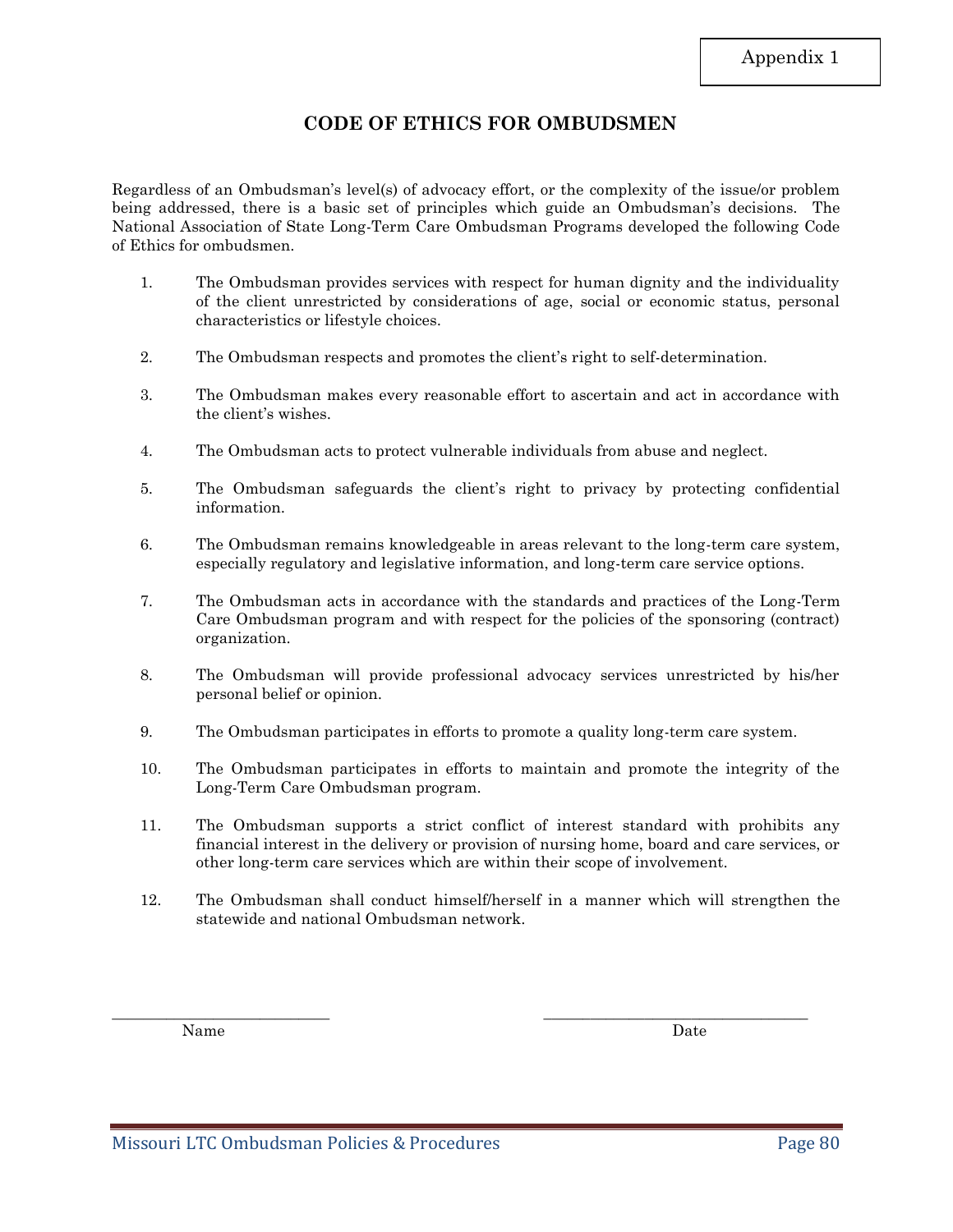# **Complaint Response for Resident Consent**

**\*Communication of consent may be made orally, visually, or in writing, including through the use of auxiliary aids and services and must be documented contemporaneously by the Representative of the Office.**

| <b>GENERAL COMPLAINTS</b>                                                                               |                                                                                                                                                                                                                                                                                                                                                                                                                                              |
|---------------------------------------------------------------------------------------------------------|----------------------------------------------------------------------------------------------------------------------------------------------------------------------------------------------------------------------------------------------------------------------------------------------------------------------------------------------------------------------------------------------------------------------------------------------|
| If the Resident                                                                                         | Then the Representative of the Office                                                                                                                                                                                                                                                                                                                                                                                                        |
|                                                                                                         | shall                                                                                                                                                                                                                                                                                                                                                                                                                                        |
| Gives informed consent (permission<br>obtained in writing or with<br>documented verbal consent)         | Provide privacy to the resident to assure confidentiality and<br>proceed to make and investigate the complaint to the<br>satisfaction of the resident.                                                                                                                                                                                                                                                                                       |
| Is able, but does not give consent<br>(permission)                                                      | Stop report and investigation                                                                                                                                                                                                                                                                                                                                                                                                                |
| Is unable to give consent and has a<br>resident representative who does give<br>consent                 | Determine resident representative extent of authority that<br>has been granted by the resident under legal documentation<br>or court order,<br>Follow consent of resident representative to investigate and<br>resolve complaint in the best interest of the resident.                                                                                                                                                                       |
| Is unable to give consent and the<br>resident representative does not give<br>consent                   | Determine resident representative extent of authority that<br>has been granted by the resident under legal documentation<br>or court order.                                                                                                                                                                                                                                                                                                  |
|                                                                                                         | If consent is denied and verified to be in the resident's best<br>interest, then process is stopped and the resident<br>representative is informed of future process for reactivation of<br>complaint.                                                                                                                                                                                                                                       |
| Note: the question of a Bad Actor                                                                       | If consent is denied by resident representative, and the<br>Representative of the Office or the Ombudsman has reason to<br>believe that the resident representative has taken an action,<br>inaction or decision that may adversely affect the health,<br>safety, welfare, or rights of the resident the Representative of<br>the Office may become the complainant for this issue with<br>approval from the State Long-Term Care Ombudsman. |
| Not able to consent and has NO<br>resident representative                                               | Become the complainant in the case and work to resolve the<br>complaint based on the best interest of the resident having no<br>reasonable cause to believe that the resident would not want<br>the issue resolved.                                                                                                                                                                                                                          |
| ABUSE, NEGLECT, AND EXPLOITATION COMPLAINTS                                                             |                                                                                                                                                                                                                                                                                                                                                                                                                                              |
| If the Resident                                                                                         | Then the Representative of the Office shall                                                                                                                                                                                                                                                                                                                                                                                                  |
| Is able and gives consent                                                                               | Proceed with complaint investigation, report suspected abuse<br>or gross neglect to the appropriate agency, and to law<br>enforcement according to local/state laws regarding abuse and<br>LTCOP policies and procedures. Notify the Ombudsman<br>immediately.                                                                                                                                                                               |
| i. Is able, but does not give consent to<br>the Representative of the Office to<br>make the report, and | i. Determine:<br>1. Whether other residents have experienced similar<br>circumstance; and                                                                                                                                                                                                                                                                                                                                                    |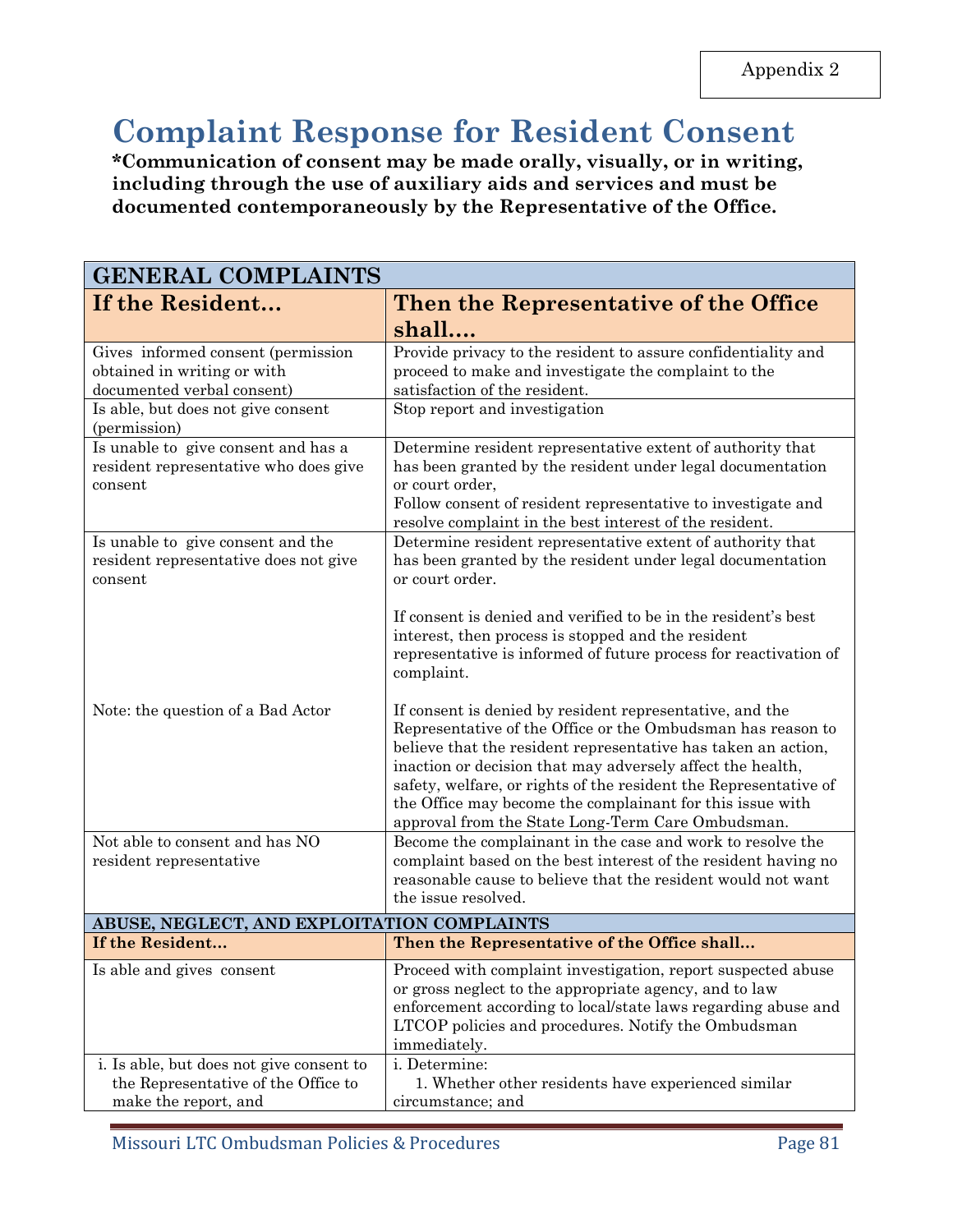|                                           | 2. If any other resident wishes the Office to take any action                                                        |
|-------------------------------------------|----------------------------------------------------------------------------------------------------------------------|
| ii. May or may not acknowledge            | on his or her behalf; and                                                                                            |
| having been abused                        |                                                                                                                      |
|                                           | ii. Make repeat visits to the resident who has alleged abuse in                                                      |
|                                           | the LTC community in order to encourage the resident to                                                              |
|                                           | permit the Representative of the Office to report and                                                                |
|                                           | investigate the suspected abuse or gross neglect.                                                                    |
| i. Does not give consent (permission) to  | Inform the complainant of his or her duty to report the alleged                                                      |
| the Representative of the Office to       | abuse to the appropriate agency.                                                                                     |
| make the report; and                      |                                                                                                                      |
| ii. the complainant is a long-term care   |                                                                                                                      |
| service provider, facility staff person,  |                                                                                                                      |
| or other mandatory reporter               |                                                                                                                      |
| i. Is unable to communicate his or her    | Refer the suspected abuse or gross neglect to the appropriate                                                        |
| consent or wishes; and                    | agency under ombudsman authority to protect the resident's                                                           |
|                                           | right to be free from abuse or gross neglect with State Long-                                                        |
| ii. Resident representative will not give | Term Ombudsman approval.                                                                                             |
| content                                   |                                                                                                                      |
|                                           | If consent is denied by resident representative, and the                                                             |
| NOTE: Questionable Bad Actor              | Representative of the Office or the Ombudsman has reason to                                                          |
|                                           | believe that the resident representative has taken an action,                                                        |
|                                           | inaction or decision that may adversely affect the health,                                                           |
|                                           | safety, welfare, or rights of the resident the Representative of                                                     |
|                                           | the Office may become the complainant for this issue with                                                            |
| i. is unable to communicate his or her    | approval of the State Long-Term Care Ombudsman.<br>Shall open the case with the Representative of the Office as      |
| consent and                               | the complainant with reasonable cause to believe that an                                                             |
|                                           | action, inaction or decision may adversely affect the health,                                                        |
| ii. has no resident representative        | safety, welfare, or rights of the resident.                                                                          |
|                                           |                                                                                                                      |
|                                           | If the Representative of the Office has no reason to believe                                                         |
|                                           | that the resident would not want the referral to be made, the                                                        |
|                                           | Representative of the Office obtains the approval of the                                                             |
|                                           | Ombudsman.                                                                                                           |
| i. The Representative of the Office       | i. Obtain approval from the State Long-Term Care                                                                     |
| personally witnesses abuse, neglect or    | Ombudsman to report the alleged abuse witnessed by the                                                               |
| exploitation of a resident, and           | Representative of the Office to the appropriate investigating                                                        |
| ii. The resident will not make the        | entity. If there is an adverse effect requiring immediate                                                            |
| complaint                                 | attention, the Representative of the Office may take action<br>and notify the State Long-Term Care Ombudsman of that |
|                                           | action (only when the resident is unable to communicate                                                              |
|                                           | consent and there is no resident representative).                                                                    |
|                                           |                                                                                                                      |
|                                           | ii. If the resident will not, meaning there is no consent, the                                                       |
|                                           | Ombudsman program cannot take action on behalf of the                                                                |
|                                           | resident. Other options need to be offered such as contacting                                                        |
|                                           | the ROC or State Long-Term Care Ombudsman for guidance.                                                              |
| Withdraws consent after the               | i. Discontinue investigation and resolution activities on the                                                        |
| Representative of the Office has          | complaint.                                                                                                           |
| verified or partially verified the        | ii. If reported to law enforcement or other agency, may not be                                                       |
| complaint                                 | able to withdraw complaint. Ombudsman will need to                                                                   |
|                                           | determine.                                                                                                           |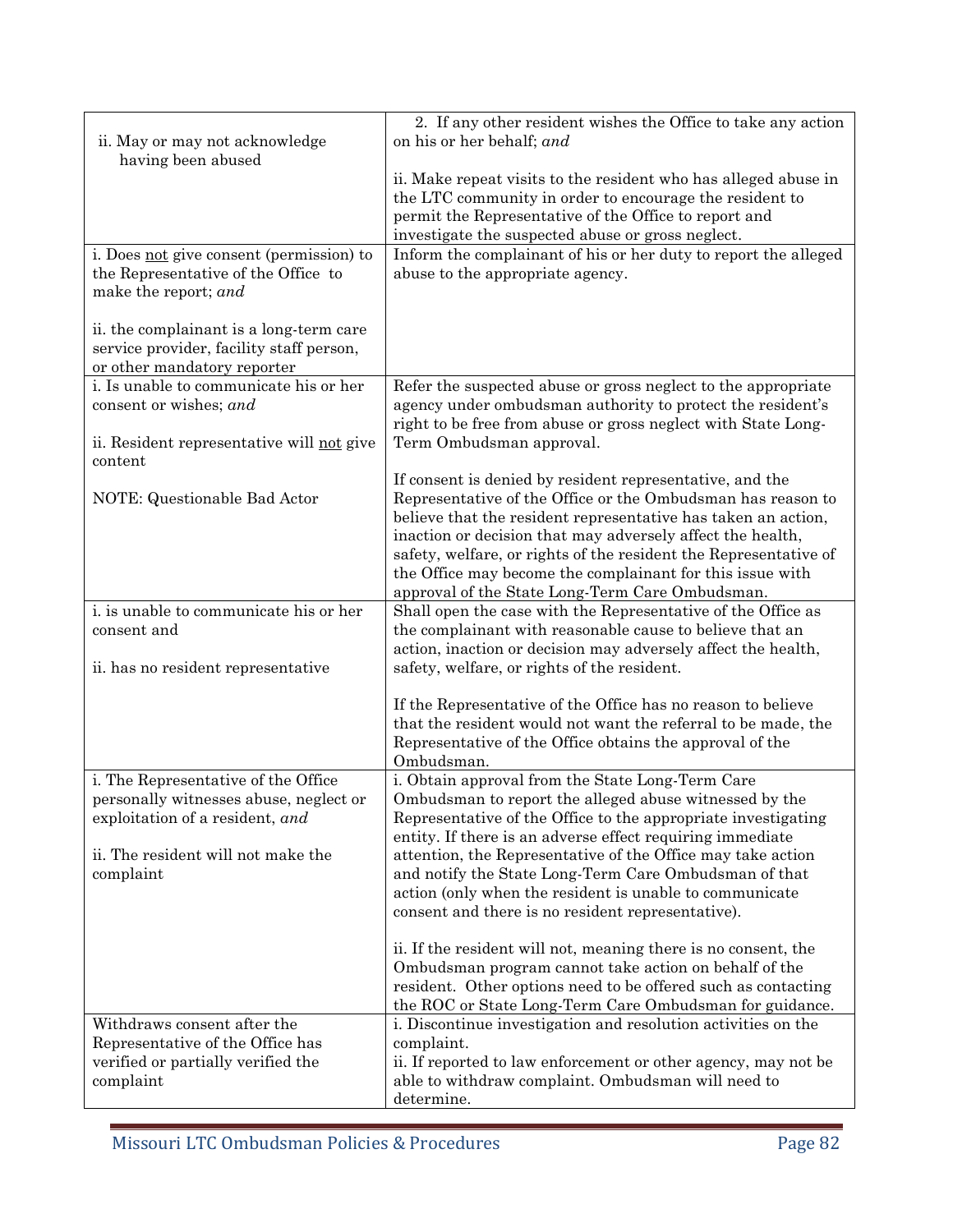#### **Long Term Care Ombudsman Program Release of Information**

I give permission to , the designated representative of the Long Term Care Ombudsman Program to contact and share information on my behalf with the following agencies or persons. I understand any information given or received will remain confidential. It will be used by the Ombudsman Program only in facility and/or to acquire needed services or resources:

#### **State Agencies:**

| Department of Health and Senior Services |
|------------------------------------------|
| Department of Social Services            |
| Other: Name                              |
| Other: Name                              |

#### **Health Services:**

| Physician: Name |
|-----------------|
| Hospital: Name  |
| Other: Name     |
| Other: Name     |
|                 |

#### **Financial:**

| Social Security Office |
|------------------------|
| Bank: Name             |
| Other: Name            |
|                        |

#### **Nursing Facility:**

- Medical Records  $\overline{\phantom{a}}$
- Financial Records
- Personal Records

#### **Family Members:**

#### **Other:**

| N<br>$\cdots$<br><br>- |  |
|------------------------|--|
| N<br>s.<br>__v.        |  |

Signature of Resident:

Signature of Ombudsman Representative: 1986. The Second State of Ombudsman Representative:

Date: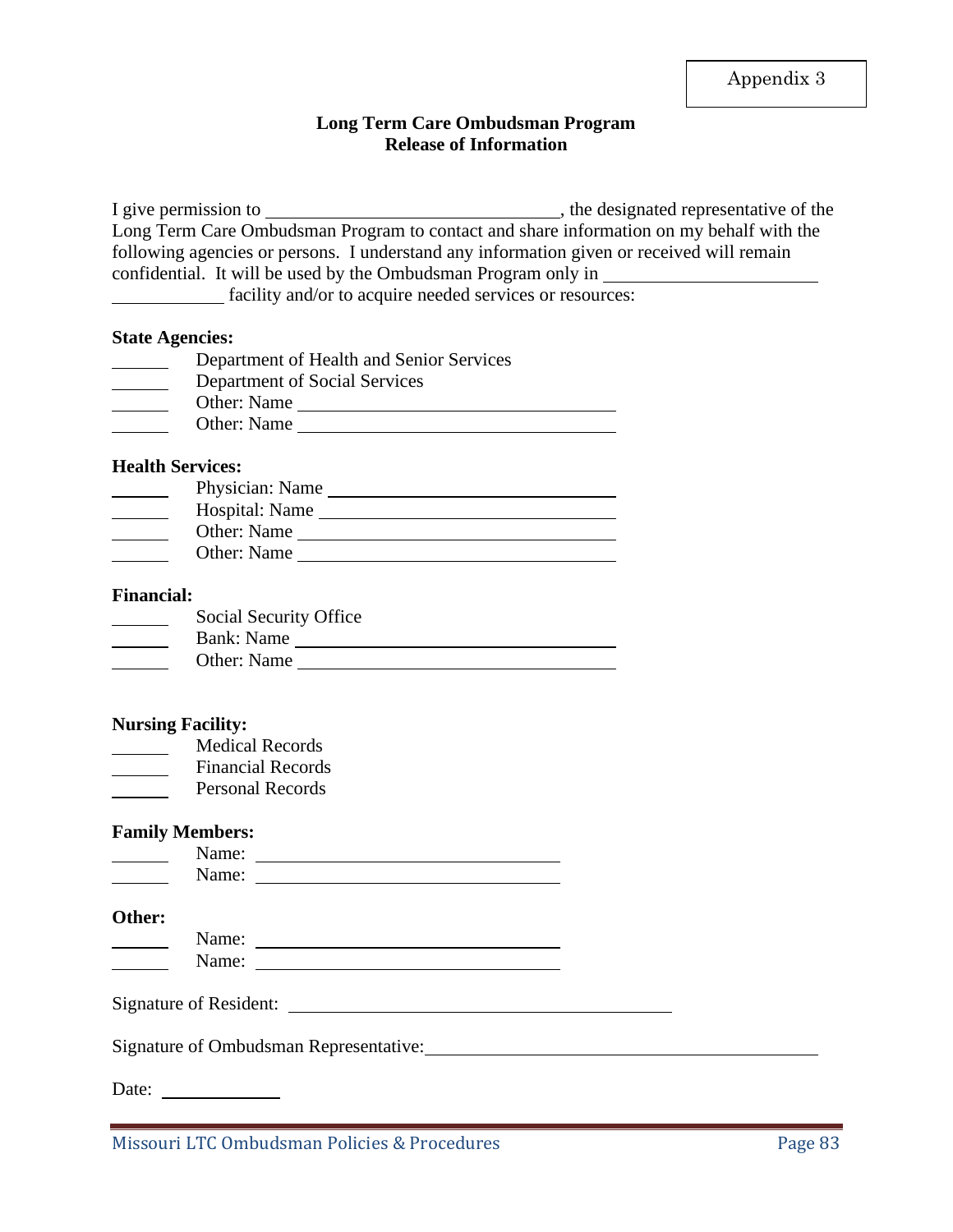## **Missouri Long-Term Care Ombudsman Program Grievance Form**

| Phone number: ________________________                                           |
|----------------------------------------------------------------------------------|
| Long-Term Care Facility Associated with Complaint: _____________________________ |
|                                                                                  |

Description of Complaint—please be as detailed as possible, you may attach a written description or supporting documents to this form.

Signature \_\_\_\_\_\_\_\_\_\_\_\_\_\_\_\_\_\_\_\_\_\_\_\_\_\_\_\_\_\_\_\_\_\_\_\_ Date \_\_\_\_\_\_\_\_\_\_\_\_\_\_\_\_\_\_\_\_\_\_\_\_\_\_\_

Return form to: Missouri State Long-Term Care Ombudsman, P.O. Box 570, Jefferson City, MO 65102 or fax to: 573-751-6499

Missouri LTC Ombudsman Policies & Procedures **Page 84**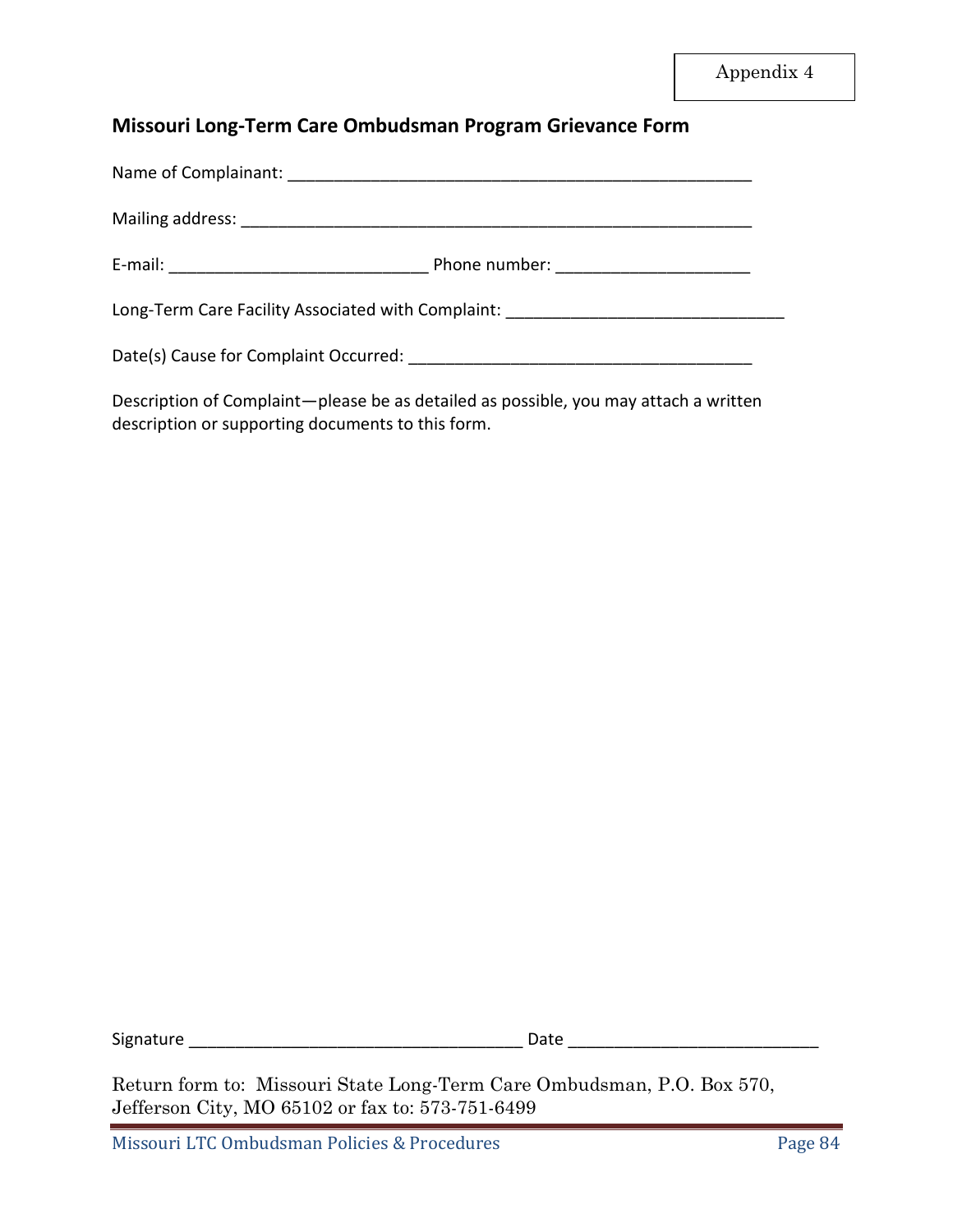## **Office of the Missouri State Long-Term Care Ombudsman Conflict of Interest Screening for a Representative of the Office**

In accordance with the Older Americans Act, Section 712(f) all representatives of the office must be screened for individual conflicts of interest prior to performing the functions of the Ombudsman Program and annually thereafter.

An individual conflict of interest exists if a person or their immediate family is involved in multiple interests, financial or otherwise, that could impact the effectiveness and credibility of the work of the Ombudsman Program.

Immediate family member is defined as, "a member of the household or a relative with whom there is a close personal or significant financial relationship".

In the past 12 months, have you or an immediate family member:

a. Been involved in the licensing or certification of a long-term care facility?

 $Yes \Box No \Box If yes, what facility?$ If yes, what was your role?

b. Have ownership, operational, or investment interest (represented by equity, debt, or other financial relationship) in an existing or proposed long-term care facility?

 $Yes \Box No \Box If yes, what facility?$ If yes, what was your role?

c. Managed or worked in a long-term care facility?

 $Yes \Box No \Box If yes, what facility?$ If yes, what was your role?

d. Received or has the right to receive, directly or indirectly, remuneration (cash or in-kind) under a compensation arrangement with an owner or operator of a longterm care facility?

 $Yes \Box No \Box If yes, please explain:$ 

e. Accepted gifts gratuities of significant value from a long-term care facility or its management, a resident or a resident representative of a long-term care facility in which the Ombudsman or representative of the Office provides services ?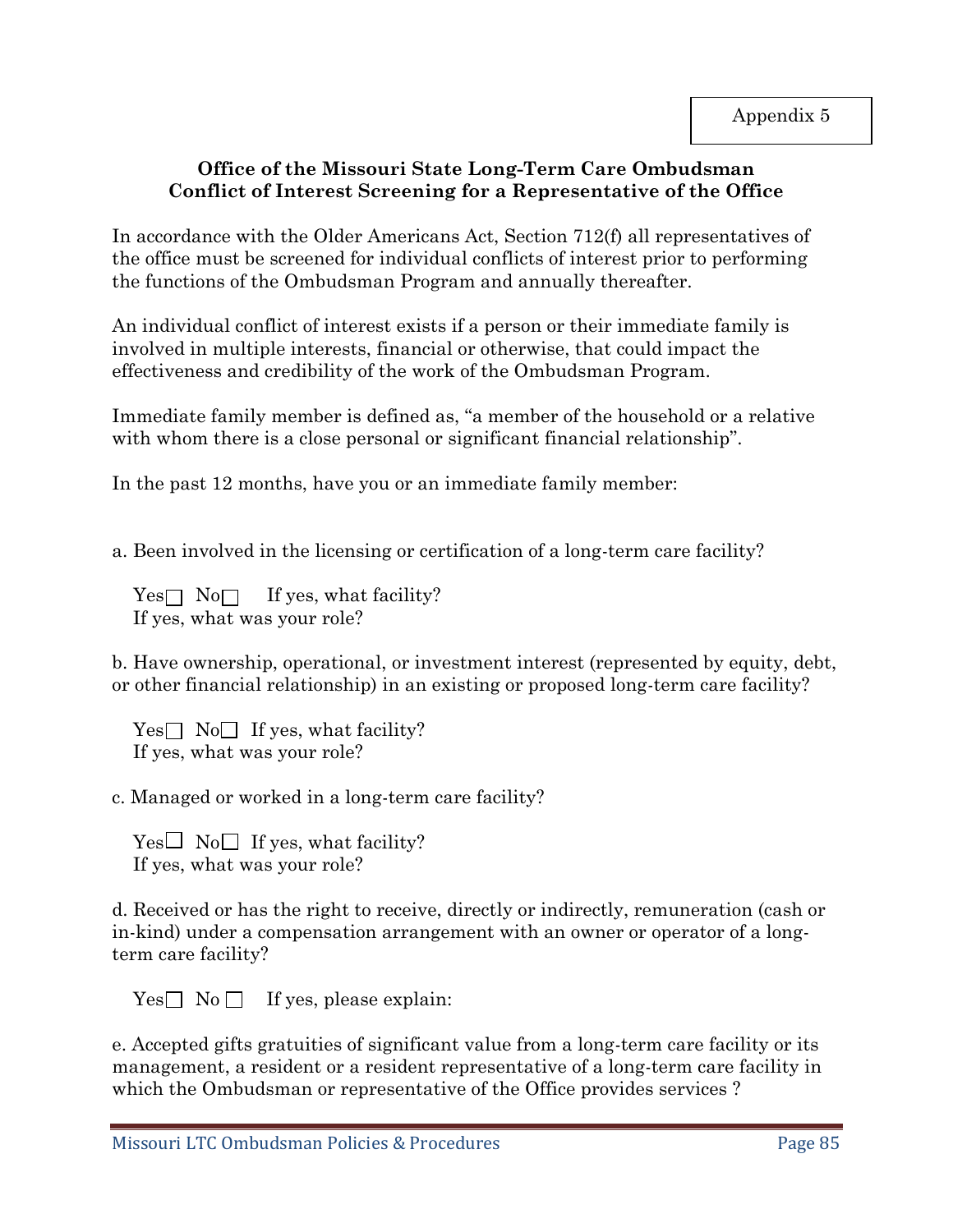$Yes \Box No \Box If yes, please explain:$ 

f. Accepted money or any other consideration from anyone other than the Office, or an entity approved by the Ombudsman, for the performance of an act in the regular course of the duties of the Ombudsman or the representatives of the Office without Ombudsman approval.

 $Yes \Box No \Box If yes, please explain:$ 

g. Served or are serving as guardian, conservator or in another fiduciary or surrogate decision-making capacity for a resident of a long-term care facility in which the Ombudsman or representative of the Office provides services.

 $Yes \Box No \Box$  If yes, please explain:

h. Served or are serving residents of a facility in which an immediate family member resides.

 $Yes \Box No \Box$  If yes, please explain:

Answering "Yes" to any of these questions indicates a potential conflict of interest. If a conflict of interest is identified, the "Conflict of Interest Identification, Removal and Remedy Form" must be completed with your Regional Ombudsman Coordinator.

Failure to identify and remove a conflict of interest will result in the denial or removal of designation as a Representative of the Office.

 I certify that I have read and understand this Conflict of Interest form and I have no conflicts.

I certify that I have read and understand this Conflict of Interest form and I notified my Regional Ombudsman Coordinator of the identified potential conflicts of interest.

 $\_$  , and the set of the set of the set of the set of the set of the set of the set of the set of the set of the set of the set of the set of the set of the set of the set of the set of the set of the set of the set of th

Print Name of current Representative of Office/Applicant Signature of current Representative of Office/Applicant Date

Signature of Regional Ombudsman Coordinator Date

\_\_\_\_\_\_\_\_\_\_\_\_\_\_\_\_\_\_\_\_\_\_\_\_\_\_\_\_\_\_\_ \_\_\_\_\_\_\_\_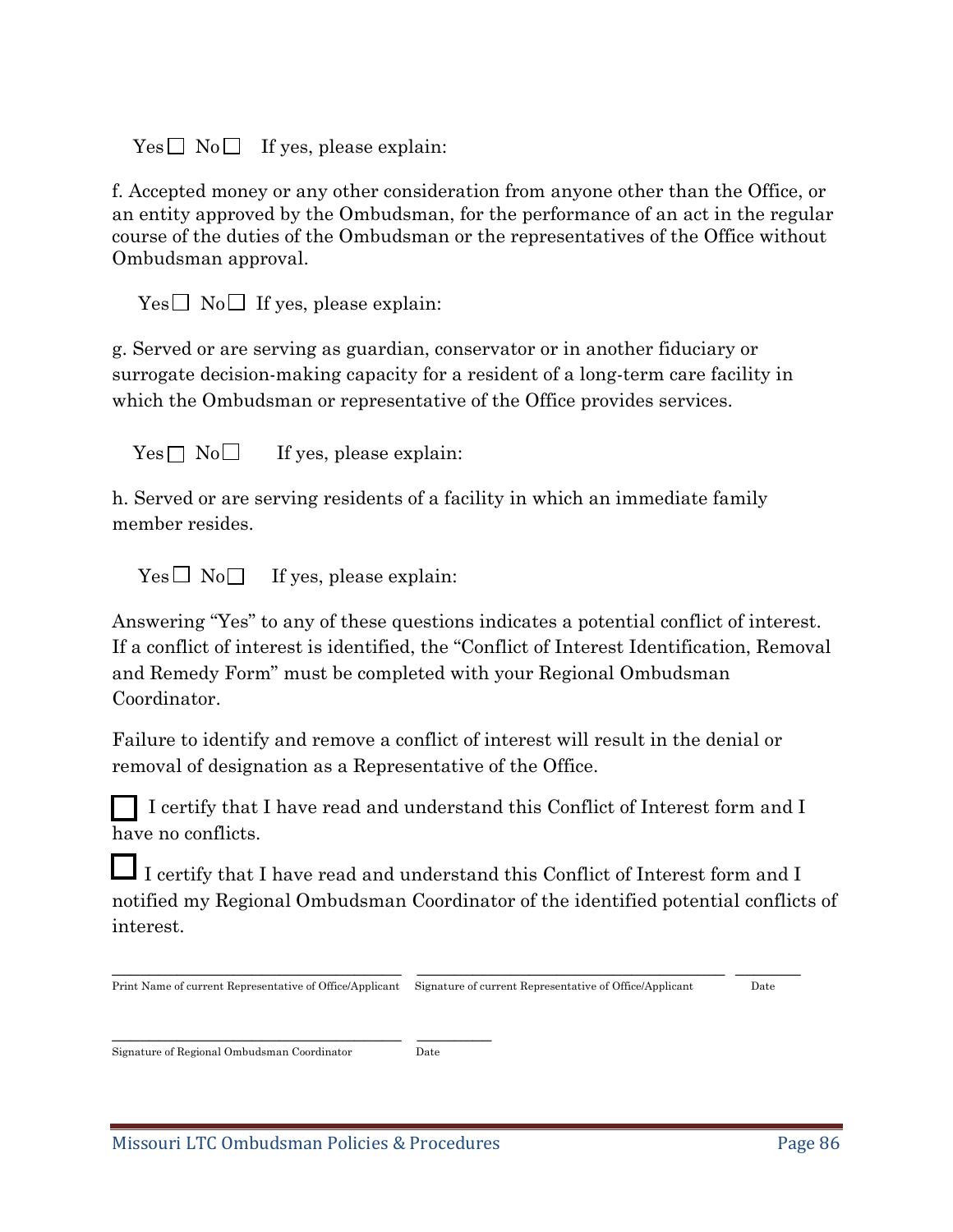## **Office of the Missouri State Long-Term Care Ombudsman Conflict of Interest Identification, Removal and Remedy**

Name of individual completing form: Date Conflict was Identified: Name of Person with the Identified Conflict:

> If there is an answer of "yes" to any of the questions on the "Conflict of Interest Screening of a Representative of the Office" form, you must complete the information below for each yes answer.

> Please indicate the letter of the identified conflict of interest as indicated on the "Conflict of Interest Screening of a Representative of the Office" form (a-h) and describe the conflict below:

Letter which corresponds to the Conflict of Interest Screening of a Representative of the Office form:

Please describe the conflict: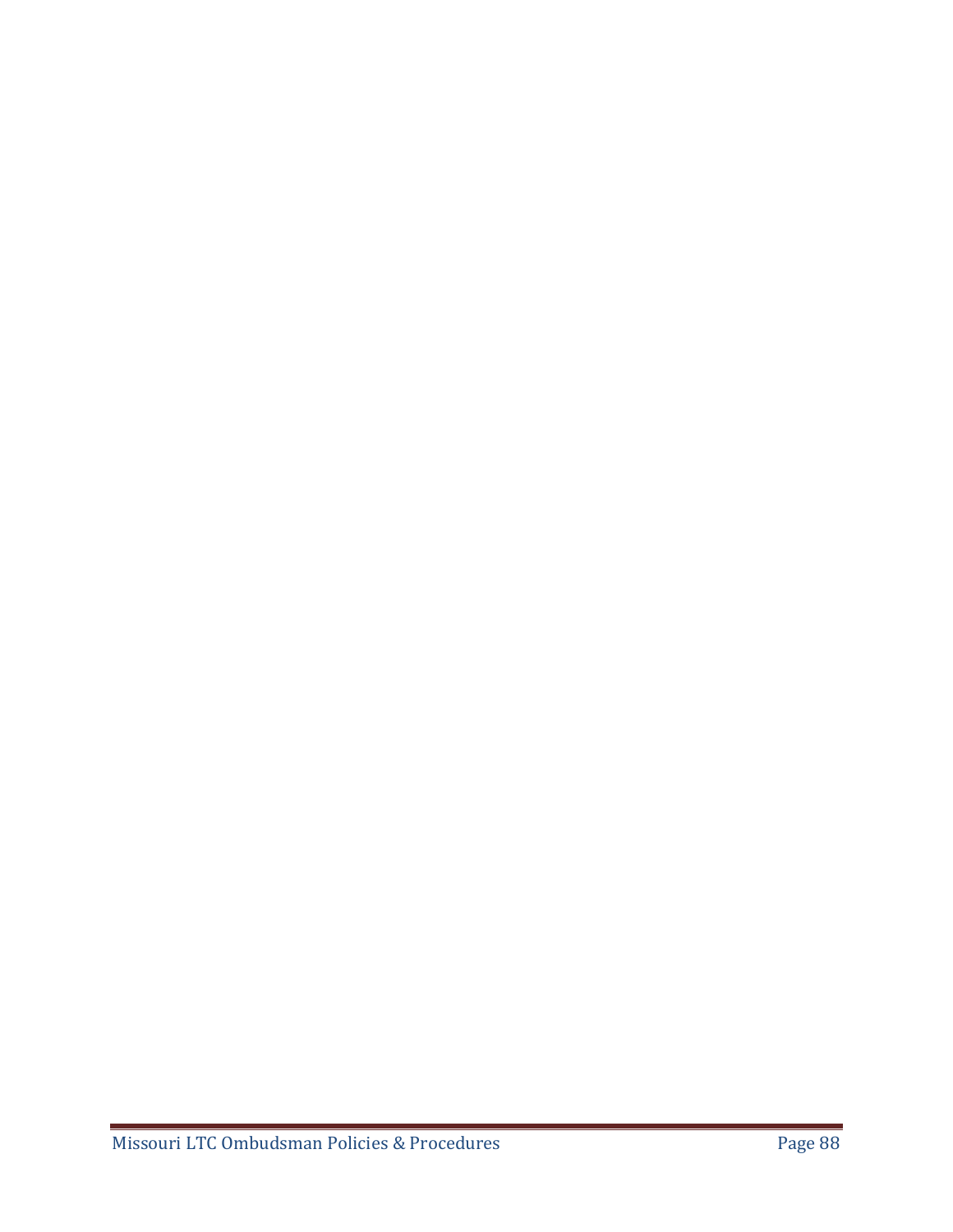Describe how the conflict will be remedied or removed below:

What is the expected duration of this conflict and plan?

| Print Name of current Representative of Office/Applicant | Signature of current Representative of Office/Applicant | Date |  |
|----------------------------------------------------------|---------------------------------------------------------|------|--|
| Signature of Regional Ombudsman Coordinator              | Date                                                    |      |  |
| Signature of State Ombudsman                             | Date                                                    |      |  |

\_\_\_\_\_\_\_\_\_\_\_\_\_\_\_\_\_\_\_\_\_\_\_\_\_\_\_\_\_\_\_ \_\_\_\_\_\_\_\_\_\_\_\_\_\_\_\_\_\_\_\_\_\_\_\_\_\_\_\_\_\_\_\_\_ \_\_\_\_\_\_\_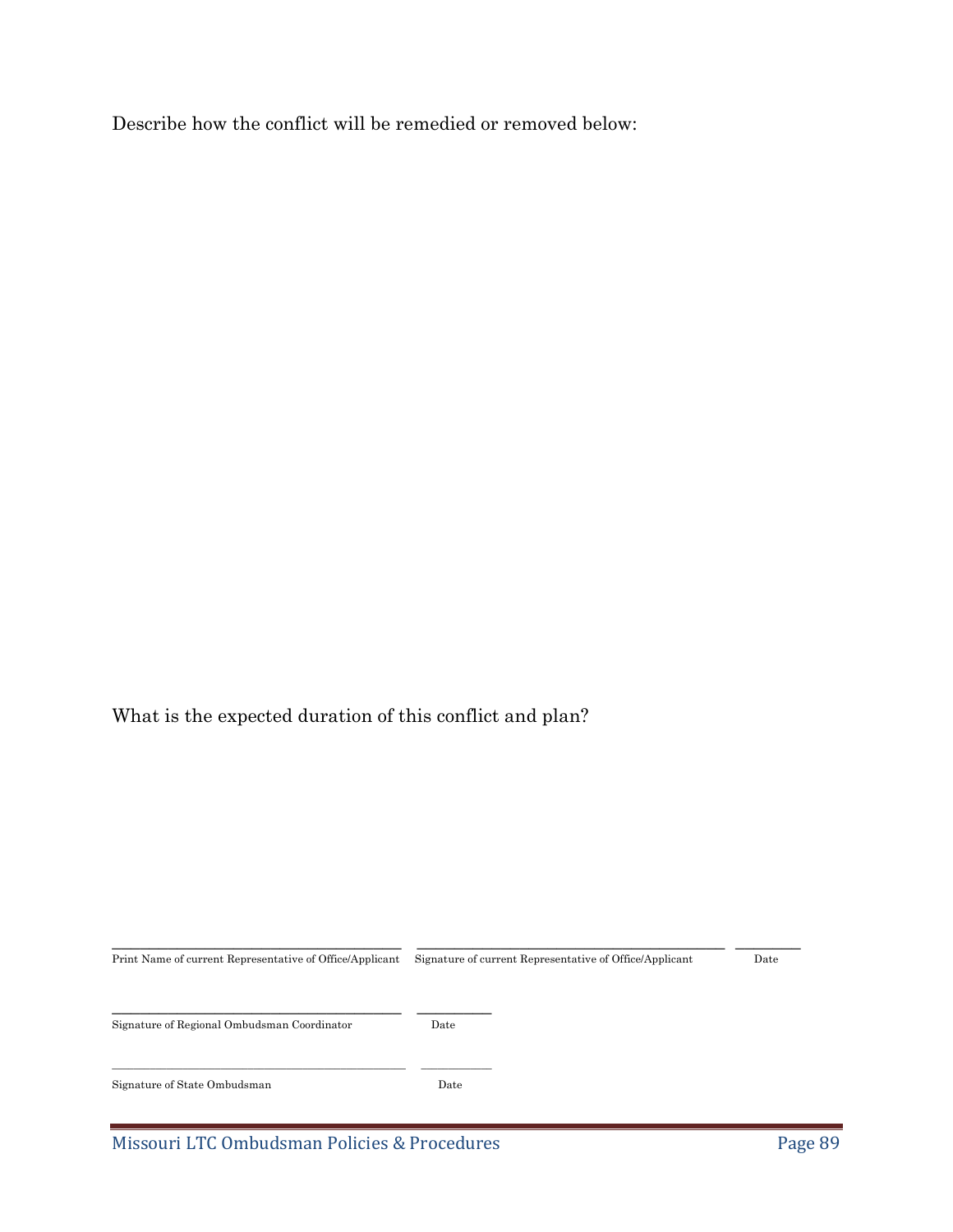## **Office of the Missouri State Long-Term Care Ombudsman Organizational Conflict of Interest Screening**

Organizations involved in the establishment of the program and the individuals who carry out the duties of the Program, the Department, AAAs and Provider Agencies must be free from conflicts of interest, pursuant to Section 712(f) of the Older Americans Act, 45 CFR 1324.21, and procedures developed by the Office.

The Ombudsman shall consider both the organizational and individual conflicts of interest that may impact the effectiveness and credibility of the work of the Office. It is the duty of all LOEs and representatives of the Office to identify and report any conflict of interest to the Ombudsman Program.

Organizational conflicts include any conflicts that may impact the effectiveness and credibility of the work of the Office. Organizational conflicts of interest include, but are not limited to, placement of the Office, or requiring that an Ombudsman perform conflicting activities, in an organization that:

- a) Is responsible for the licensing, surveying, or certifying long-term care facilities;
	- $Yes \Box$  No If yes, what facility?
- b) Is an association (or an affiliate of such an association) of long-term care facilities, or of any other residential facilities for older individuals or individuals with disabilities;

 $Yes \Box$  No  $\Box$  If yes, please explain:

c) Has any ownership or investment interest (represented by equity, debt, or other financial relationship) in, or receives grants or donations from, a longterm care facility;

 $Yes \Box$  No  $\Box$  If yes, please explain:

d) Has governing board members with any ownership, investment or employment in long-term care facilities;

|--|--|--|

 $No \bigcap$  If yes, please explain: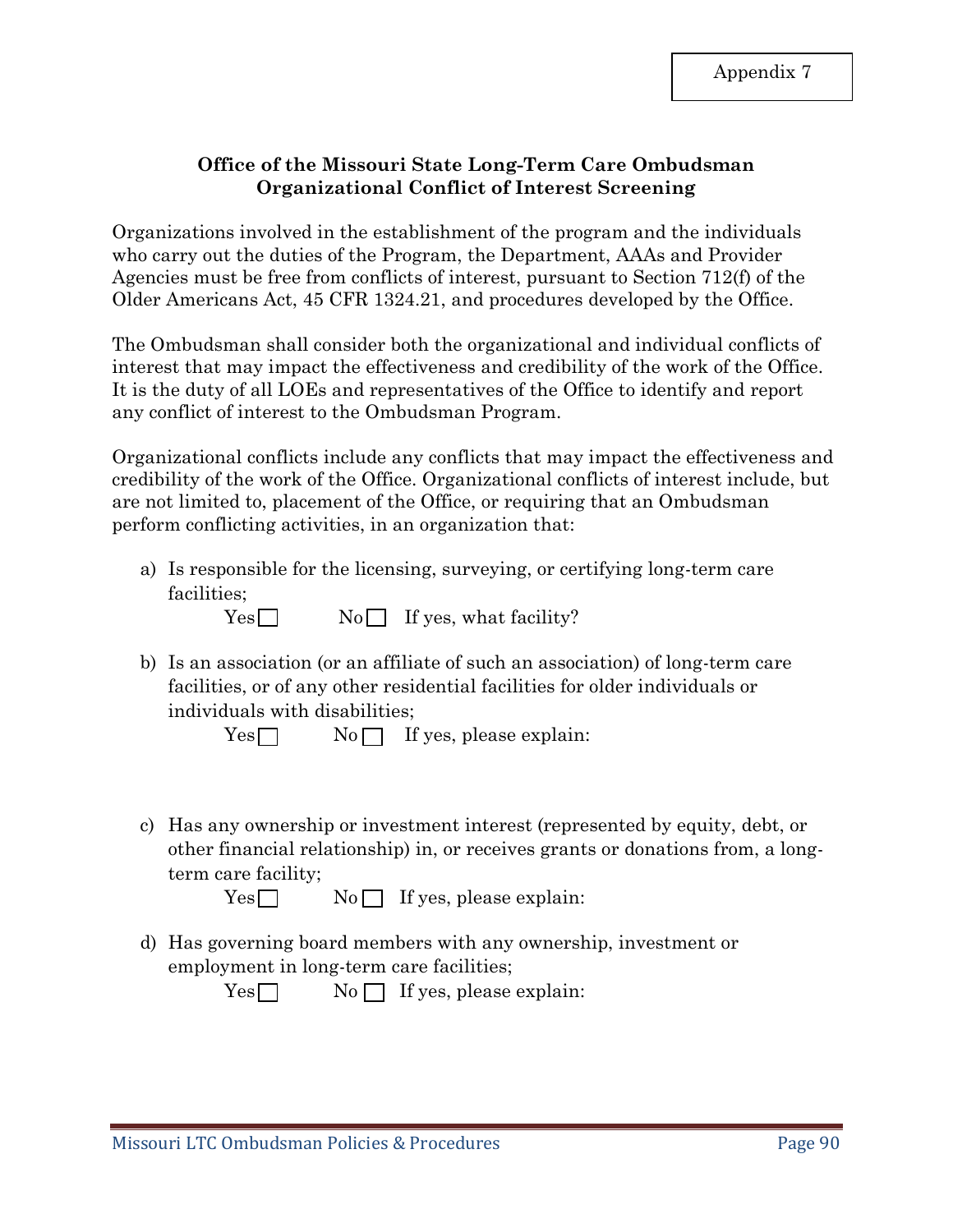e) Provides long-term care to residents of long-term care facilities, including the provisions of personnel for long-term care facilities or the operation of programs which control access to or services for long-term care facilities;

 $Yes \Box$  No  $\Box$  If yes, please explain:

f) Provides long-term care coordination or case management for residents of long-term care facilities;

|  | $Yes \Box$ |  |  |  | $No \Box$ If yes, please explain: |
|--|------------|--|--|--|-----------------------------------|
|--|------------|--|--|--|-----------------------------------|

g) Provides long-term care services, including programs carried out under a Medicaid waiver approved under section 1115 of the Social Security Act (42 U.S.C. 1315) or under subsection (b) or (c) of section 1915 of the Social Security Act (42 U.S.C. 1396n), or under a Medicaid State plan amendment under subsection (i), (j), or (k) of section 1915 of the Social Security Act (24 U.S.C. 1396n);

- $Yes \tNo \tI if yes, please explain:$
- h) Sets reimbursement rate for long-term care facilities;  $Yes \Box$  No  $\Box$  If yes, please explain:
- i) Sets reimbursement rates for long-term care services;  $Yes \nightharpoonup No \nightharpoonup If yes, please explain:$
- j) Provides adult protective services

 $Yes \nightharpoonup No \nightharpoonup If yes, please explain:$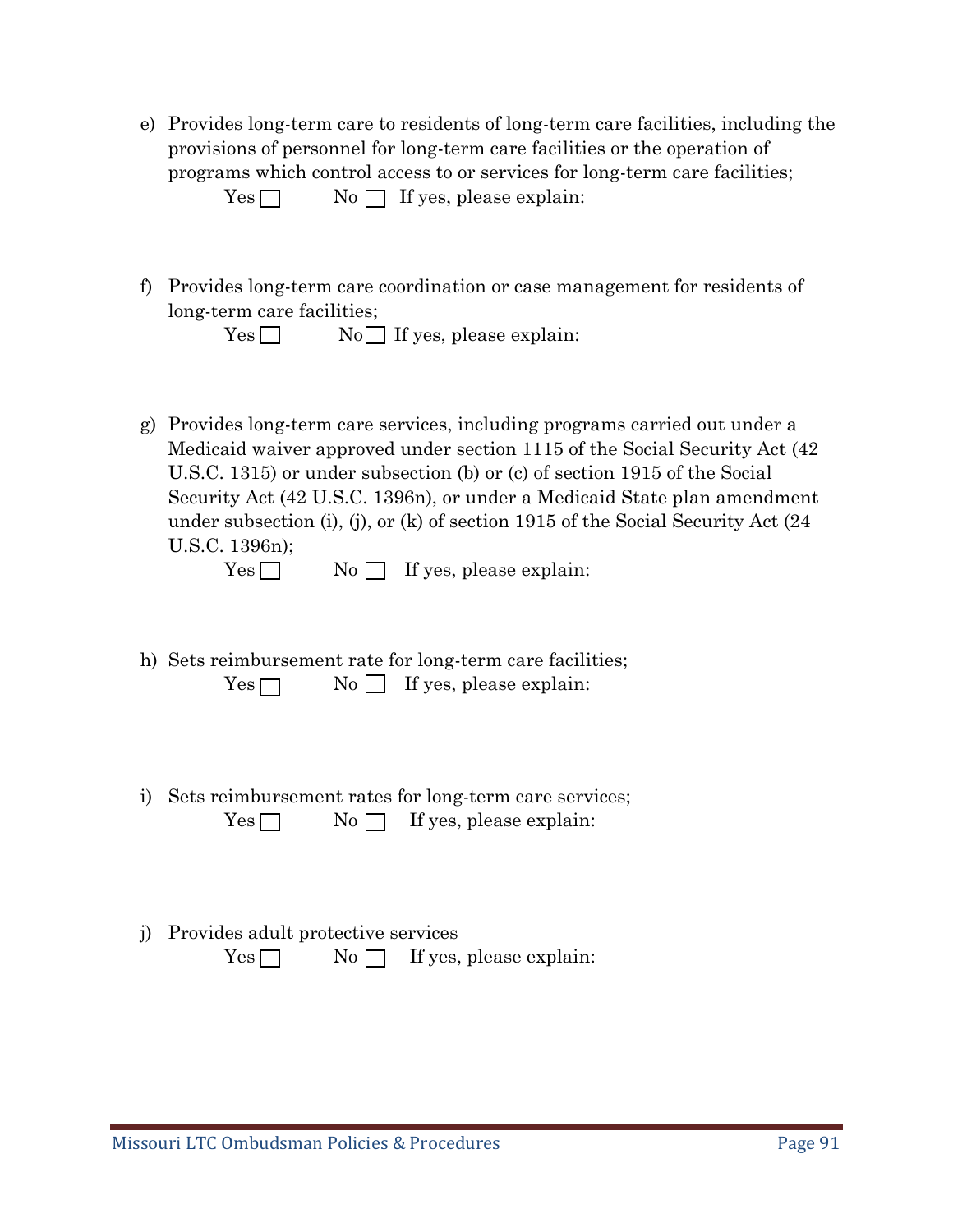| k) Is responsible for eligibility determinations regarding Medicaid or other |
|------------------------------------------------------------------------------|
| public benefits for residents of long-term care facility placements;         |

| Yes | No $\Box$ If yes, please explain: |  |
|-----|-----------------------------------|--|

- l) Conducts preadmission screening for long-term care facility placements;  $Yes \nightharpoonup No \nightharpoonup If yes, please explain:$
- m) Makes decisions regarding admission or discharge of individuals to or from long-term care facilities;

| $Yes \Box$ |  |  | No $\Box$ If yes, please explain: |
|------------|--|--|-----------------------------------|

n) Provides guardianship, conservatorship or other fiduciary or surrogate decision-making services for residents of long-term care facilities,  $Yes \Box$  No  $\Box$  If yes, please explain:

 $\_$  , and the set of the set of the set of the set of the set of the set of the set of the set of the set of the set of the set of the set of the set of the set of the set of the set of the set of the set of the set of th

Print name of Host Agency / LOE

\_\_\_\_\_\_\_\_\_\_\_\_\_\_\_\_\_\_\_\_\_\_\_\_\_\_\_\_\_\_\_\_\_\_\_\_\_\_\_\_\_\_\_\_\_\_\_\_\_\_\_

Signature of Host Agency / LOE Date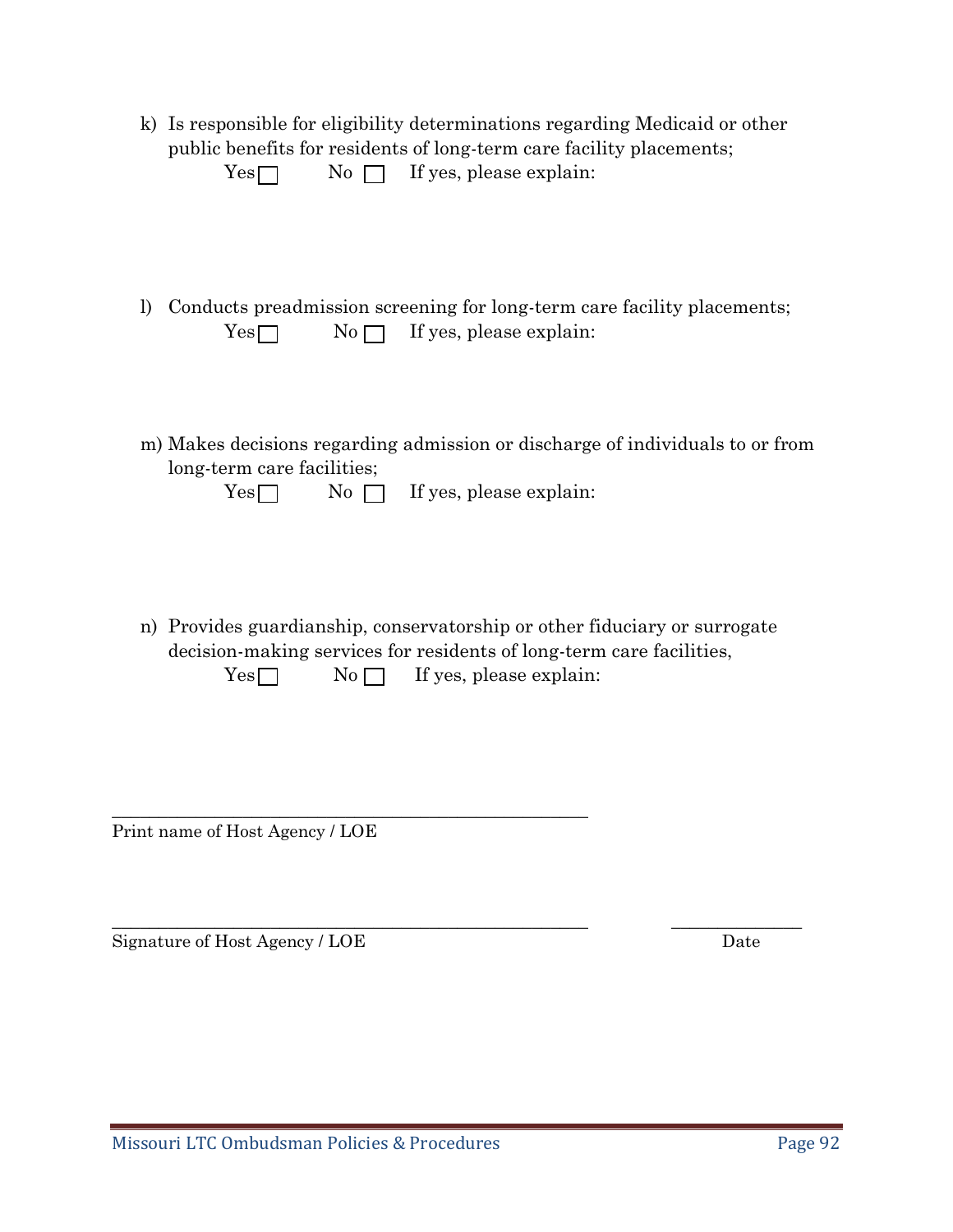Application of the contract of the contract of the contract of the contract of the contract of the contract of

## **Office of the Missouri State Long-Term Care Ombudsman Organizational Conflict of Interest Identification, Removal and Remedy**

Name of agency completing form: Date conflict was identified: Name of facility with the identified conflict:

> If there is an answer of "yes" to any of the questions on the "Organizational Conflict of Interest Screening" form, you must complete the information below for each yes answer.

> Please indicate the letter of the identified conflict of interest as indicated on the "Organizational Conflict of Interest Screening" form (a-n) and describe the conflict below:

Letter which corresponds to the Organizational Conflict of Interest Screening form:

Please describe the conflict: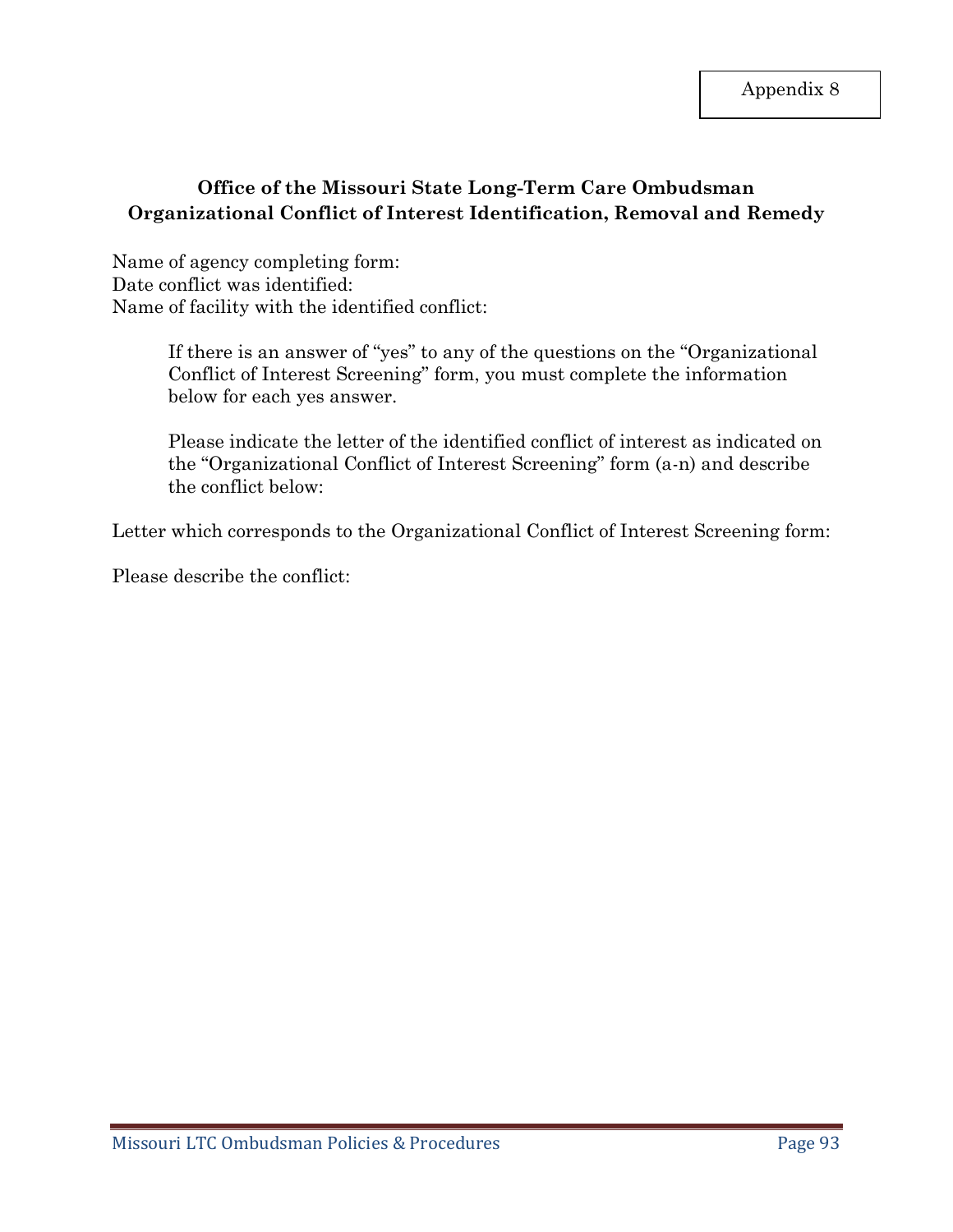Describe how the conflict will be remedied or removed below:

What is the expected duration of this conflict and plan?

\_\_\_\_\_\_\_\_\_\_\_\_\_\_\_\_\_\_\_\_\_\_\_\_\_\_\_\_\_\_\_\_\_\_\_\_\_\_\_\_\_\_\_\_\_\_\_\_\_\_\_\_\_\_\_

 $\_$  , and the contribution of the contribution of  $\mathcal{L}_\mathcal{A}$  , and the contribution of  $\mathcal{L}_\mathcal{A}$  , and

\_\_\_\_\_\_\_\_\_\_\_\_\_\_\_\_\_\_\_\_\_\_\_\_\_\_\_\_\_\_\_\_\_\_\_\_\_\_\_\_\_\_\_\_\_\_\_\_\_\_\_\_\_\_\_\_\_\_\_\_ \_\_\_\_\_\_\_\_\_\_\_\_\_

Print name of Host Agency / LOE

Signature of Host Agency / LOE Date

Signature of State Ombudsman Date

Missouri LTC Ombudsman Policies & Procedures Page 94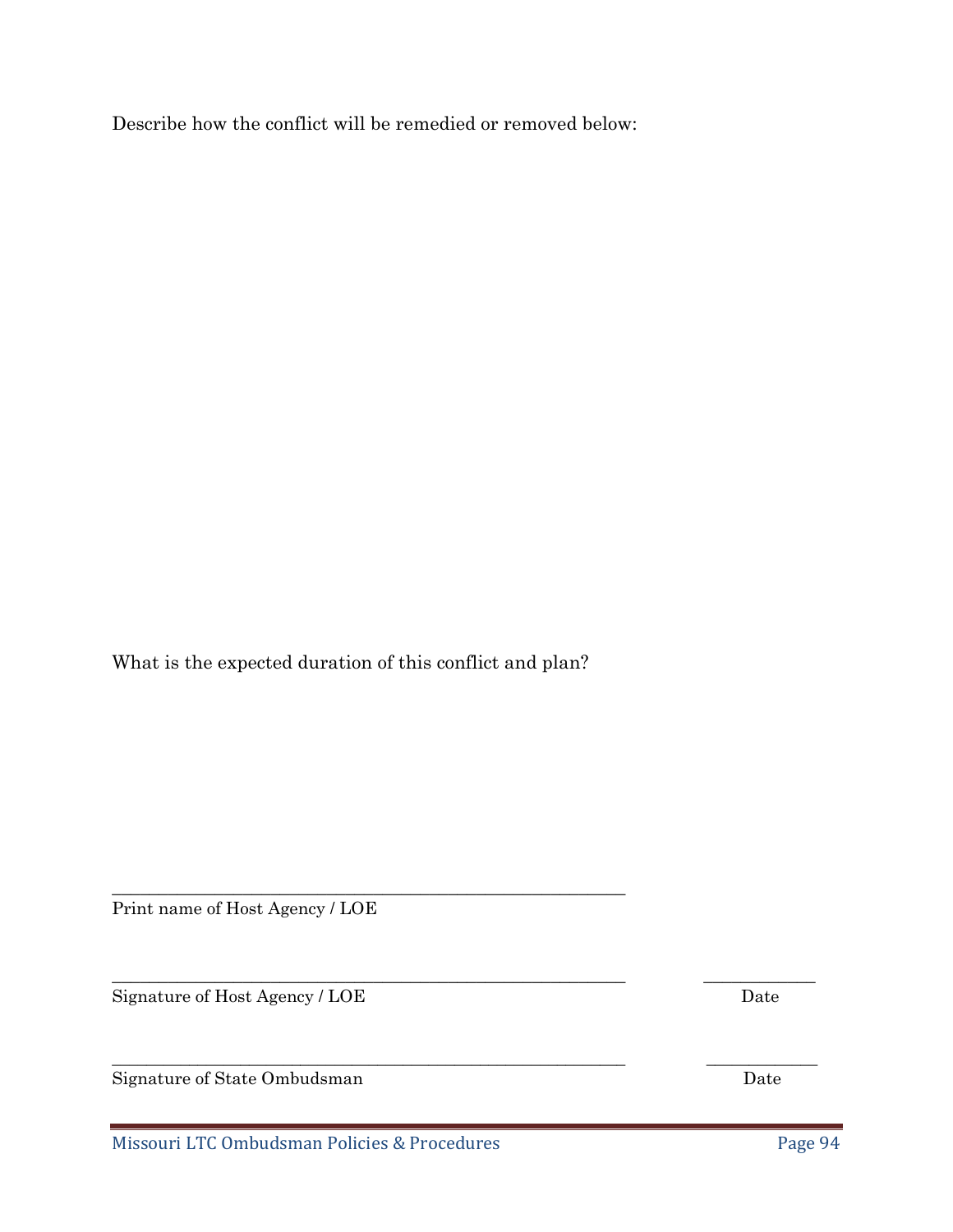#### Missouri Long-Term Care Ombudsman Program Confidentiality Statement

Regional Ombudsman Coordinators or volunteers may have confidential information disclosed to them during service/employment. Every Regional Ombudsman or volunteer should exercise the utmost discretion in regard to official business and records. Any information which has been received on a confidential basis must be maintained as confidential within the program.

Confidential Information is information and data of any kind concerning any matters affecting or relating to the Missouri Long-Term Care Ombudsman Program, the business or operations of the program, and/or the services, plans, processes, or other data of the program not generally known or available outside of the program.

Ombudsman shall maintain confidentiality as follows:

- 1. All written and electronic records that identify individual residents are confidential and may be used by designated staff and volunteers for the services, program monitoring and/or development purposes only.
- 2. Disclosure of identifying information of any resident with respect to whom the Ombudsman program maintains files, records, or information is prohibited, except as otherwise provided by § 1327.19(b)(5) through (8), unless:
	- a. The resident or the resident representative communicates informed consent to the disclosure and the consent is given in writing or through the use of auxiliary aids and services;
	- b. The resident or resident representative communicates informed consent orally, visually, or through the use of auxiliary aids and services and such consent is documented contemporaneously by a representative of the Office in accordance with such procedures; or
	- c. The disclosure is required by court order;
- 3. Disclosure of identifying information of any complainant with respect to whom the Ombudsman program maintains files, records, or information, is prohibited unless:
	- a. The complainant communicates informed consent to the disclosure and the consent is given in writing or through the use of auxiliary aids and services;
	- b. The complainant communicates informed consent orally, visually, or through the use of auxiliary aids and services and such consent is documented contemporaneously by a representative of the Office in accordance with such procedures; or
	- c. The disclosure is required by court order;
- 4. Computer access to confidential records will be safeguarded through restricted file access limited to designated staff and volunteers.
- 5. Upon termination of my service/employment, I will deliver to my agency, and not keep or deliver to any other person or entity, any and all items and copies of items containing confidential information.

I have read and agree to comply with the Missouri Long-Term Care Ombudsman Program policy regarding confidentiality.

Name *(Please Print)*

Signature Date **Date** 

*(If you complete this form electronically, type your name on the signature line as your e-signature.)*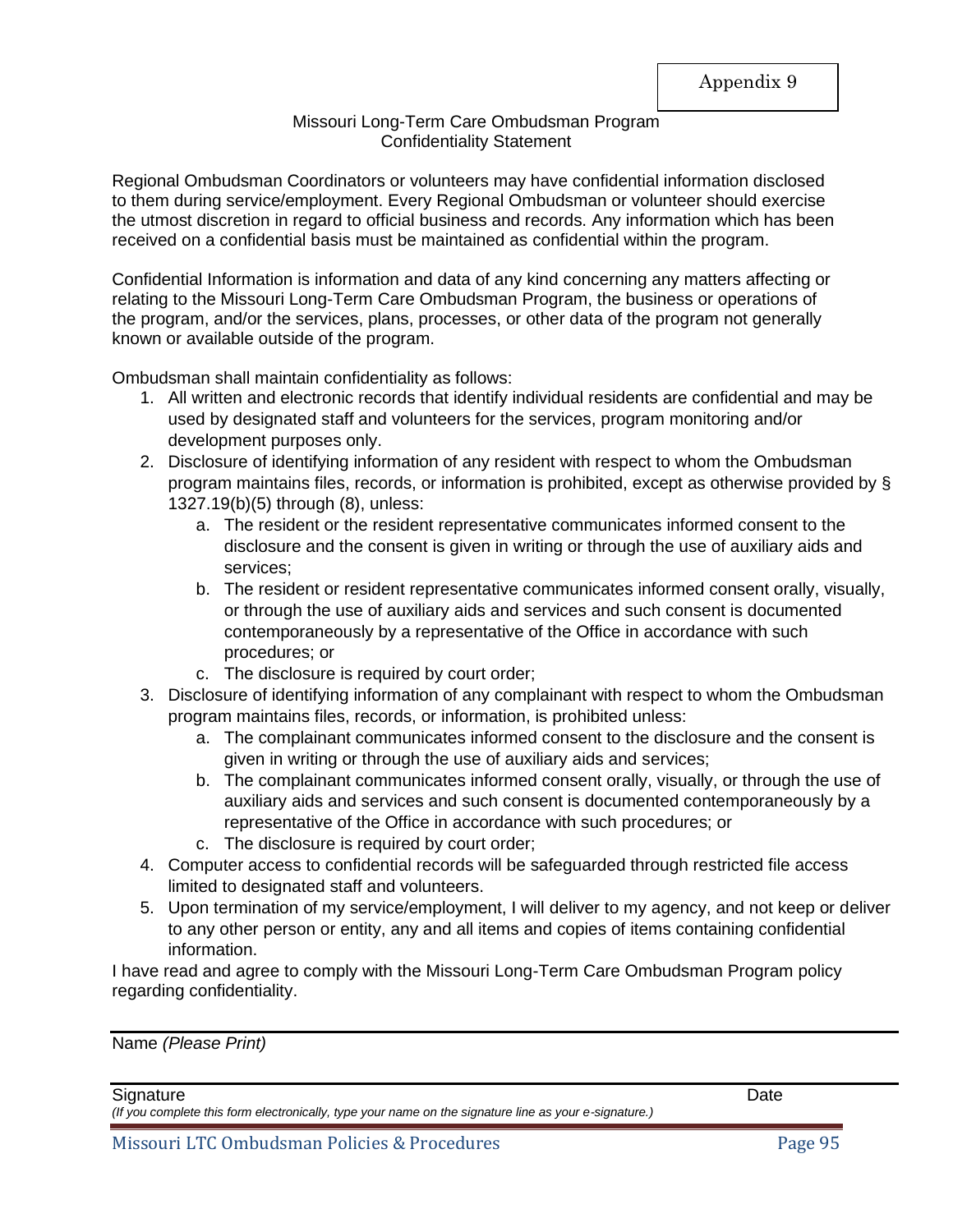## Glossary of Terms

- Abandonment is defined as the desertion of a vulnerable adult by a caregiver.
	- An example of *abandonment* occurs when caregivers leave the home with no one to attend the residents.
- Abuse is defined as the intentional, knowing, or reckless non-accidental, and nontherapeutic infliction of physical pain, injury, or mental or emotional distress, or fear, including coercion and intimidation; (or) sexual assault.
	- Examples of *physical abuse:* Hitting, shoving, pinching or maliciously restraining/isolating a resident, resulting in falls, broken bones, bruises, lacerations, pain, and/or mental distress.
	- Examples of *verbal abuse*: Shouting, screaming, swearing at or speaking in a disparaging manner about a resident, causing fear.
	- Examples of s*exual abuse:* Coercing a resident into sexual contact, sexually exploiting a resident, assaulting residents, or exposing them against their will to pornography.
	- Examples of *mental abuse* include humiliation, harassment, threats, punishment or deprivation resulting in fear, anxiety or depression.
- Administrative Hearing: This is a quasi-judicial hearing before an agency; it does not include an informal conference or review held by an agency before a final decision is issued or a rate-making proceeding or other non-adjudicative public hearing.
- Advance directives: An advance health care directive is a legal document which allows a person to a) express a preference regarding health and/or mental health treatment/non-treatment, and b) designating a decision-maker for health care in the event of the person's incapacity.
- Advocacy: The act of pleading for, supporting, or recommending a cause or course of action.
- Area Plan: A plan for statewide senior services developed by the Missouri division of Senior and Disability Services for the State of Missouri as set forth in the Older Americans Act (OAA) §306 (b).
- Case: Each inquiry brought to, or initiated by, the ombudsman on behalf of a resident or group of residents involving one or more complaints or problems which requires opening of a case file and includes ombudsman investigation, fact gathering, setting of objectives and/or strategy to resolve, and follow-up.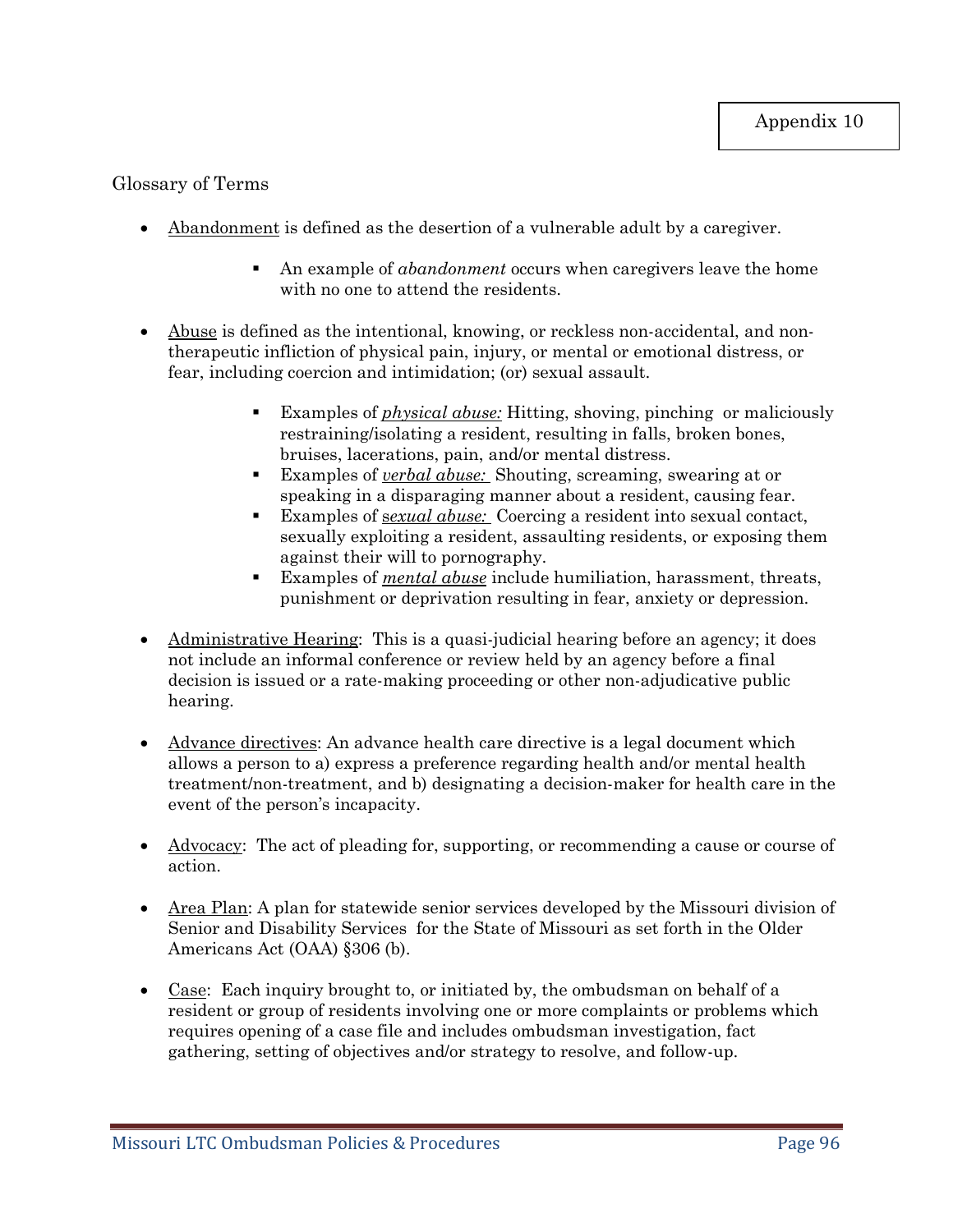- Certification: The term provided by the State Long-Term Care Ombudsman to an individual who meets minimum qualifications, is free of conflicts of interest, and has successfully completed training. Certification means that an individual is ready to be considered for Designation as a Representative of the Office.
- Community Education: Presentations to community groups or to groups of residents or families on residents' rights, the OLTCO, or other long-term care issues.
- Complaint: Information regarding action, inaction, or decisions that may adversely affect the health, safety, welfare, or rights of elders which is brought to the attention of a LTCO and to which the ombudsman responds in order to identify the cause(s) and remove or mitigate the present or future adverse effect on residents of any age.
- Complaint Investigation and Resolution: Efforts to assist residents of any age in resolving problems or complaints through investigation, verification of complaint, formal or informal problem resolution strategies, referrals to other investigative, advocacy, or enforcement agencies, and when appropriate, issuances of public reports.
- Confidentiality: The physical, technical, and administrative safeguards that prevent the improper use or disclosure of complaint and case information, including the names of residents and/or complainants, unless express consent is given by the resident (or legal representative) or complainant.
- Designation: An individual or agency has completed all required activities and are an appropriate fit to be a Representative of the Office or Local Ombudsman Entity (LOE). Designation only occurs at the approval of the Ombudsman.
- Documents: Document means and includes the original and any copy, regardless of origin or location, produced or reproduced, of any kind of written (electronically, mechanically, or by hand), typewritten, printed, transcribed, scanned, punched, taped, recorded, filmed (photographic or graphic material), including but not limited to, any writing filed for reporting or other purposes with any federal, state, or local agency; papers; books; letters; postcards; audited or un-audited financial statements; financial ledgers; notices; circulars; bulletins; memoranda; contracts; agreements; bills; reports; plans; plats; research memoranda or summaries; telegrams; handwritten notes; invoices; purchase orders; receipts; periodicals; notices; pamphlets; statements; reports; studies; telephone records or reports; correspondence; diaries; notepads; desk calendars; interoffice and personal interviews; minutes; interoffice communications; schedules; data sheets; data processing cards or tapes or disks; computer disks (including backup, zip, compressed, and hard drives); tapes and disk recordings (including audio, video, CD-ROM, DVD); questionnaires; licenses or applications for licenses; or drafts of any of the above, whether in public use or not.
- Exploitation is defined as "the unjust or improper use of another person or another person's resources for one's own profit or advantage, with or without the person's consent, includes acts by a person who stands in a position of trust or confidence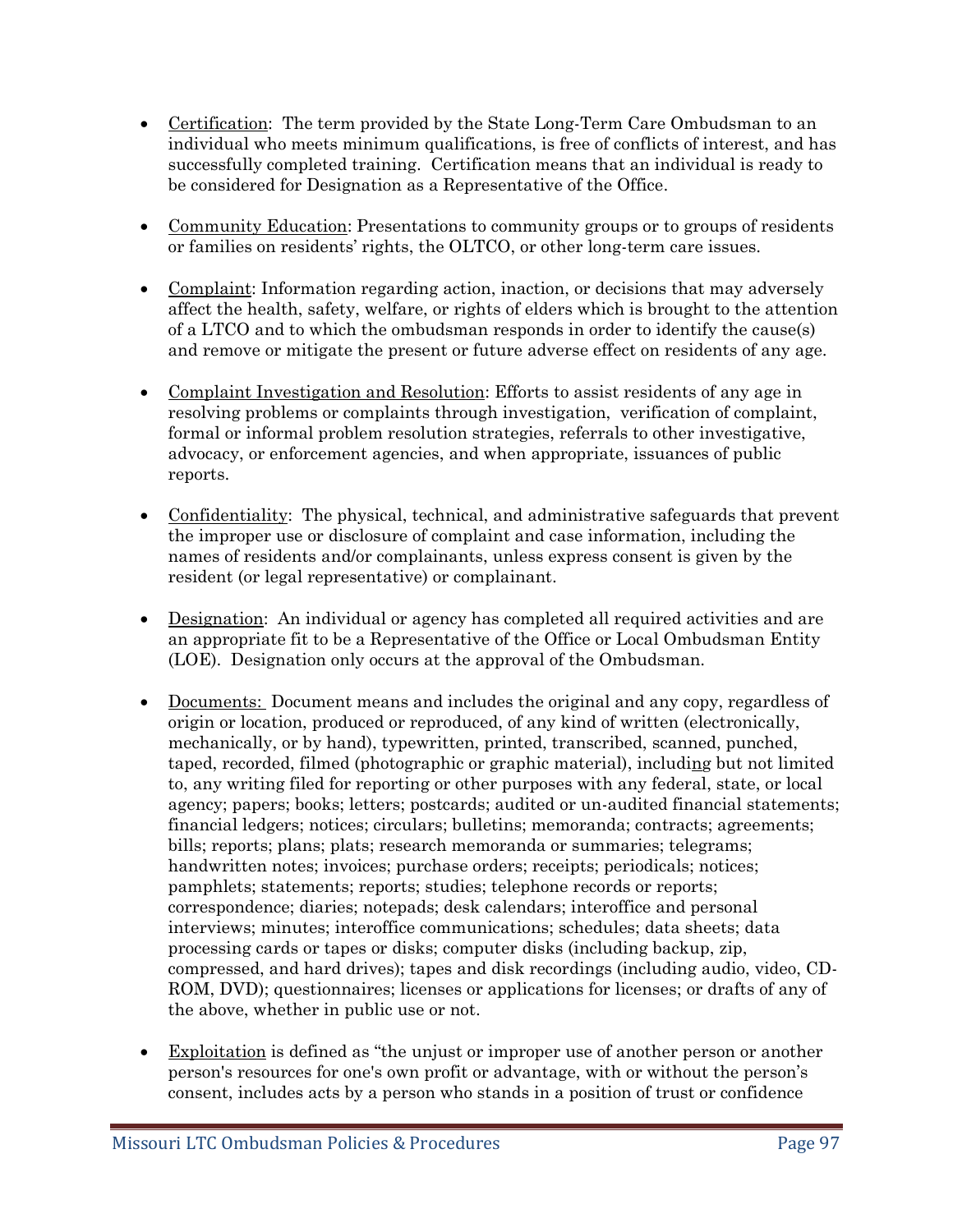with a vulnerable adult or who knows or should know that the vulnerable adult lacks the capacity to consent that involve obtaining profit or advantage through undue influence, deception, fraud, intimidation, or breach of fiduciary duty."

- Examples of *exploitation:* Pressuring a vulnerable adult to quit claim the deed to his house or taking control of a resident's funds and spending them for one's self.
- Family Council: An organization of long term care residents' family members which meets to discuss issues pertaining to the quality of life and care of residents. Nursing home regulations require administrators to provide space for such meetings and a staff liaison. Family councils can bring issues to administrators for resolution.
- Immediate Jeopardy: Reported condition(s) where, if not resolved or mitigated, would potentially result in significant harm to one or more nursing home residents, up to and including death. A finding of federal or state nursing home facility surveyors.
- Imminent harm: When a vulnerable adult is at immediate risk of physical, mental, or emotional harm from some danger in his or her environment, then the adult is said to be at risk of imminent harm.
- Information and Assistance: Services which provide information to individuals regarding long- term care or the needs/rights of long-term care residents. This service is classified as an Activity under OLTCO database and for OAA reporting purposes.
- Interagency Coordination: Activities which involve meeting or coordinating with other agencies to improve the effectiveness of investigations or services for older Missourians.
- Issues Advocacy: Activities representing the collective interests of residents in seeking administrative, legal, and other remedies.
- Legal Representative: An agent under a valid power of attorney, provided that the agent is acting within the scope of his or her agency; an agent under a durable power of attorney for health care; guardian, conservator, or an executor, executrix, administrator, or administrator of the estate of a deceased resident.
	- o Power of Attorney: A durable power of attorney is a legal instrument that allows an agent to act on a principal's behalf in business and other matters, in the event that the principal is either unable to make decisions or specifically delegates decision-making to the agent.
	- o Conservator: Defined by the State of Missouri as "a person appointed by the court to manage only the property and the finances of an incapacitated person."
	- o Guardian: Defined by the State of Missouri as "a person appointed by the court to protect the rights and manage the affairs of an incapacitated person."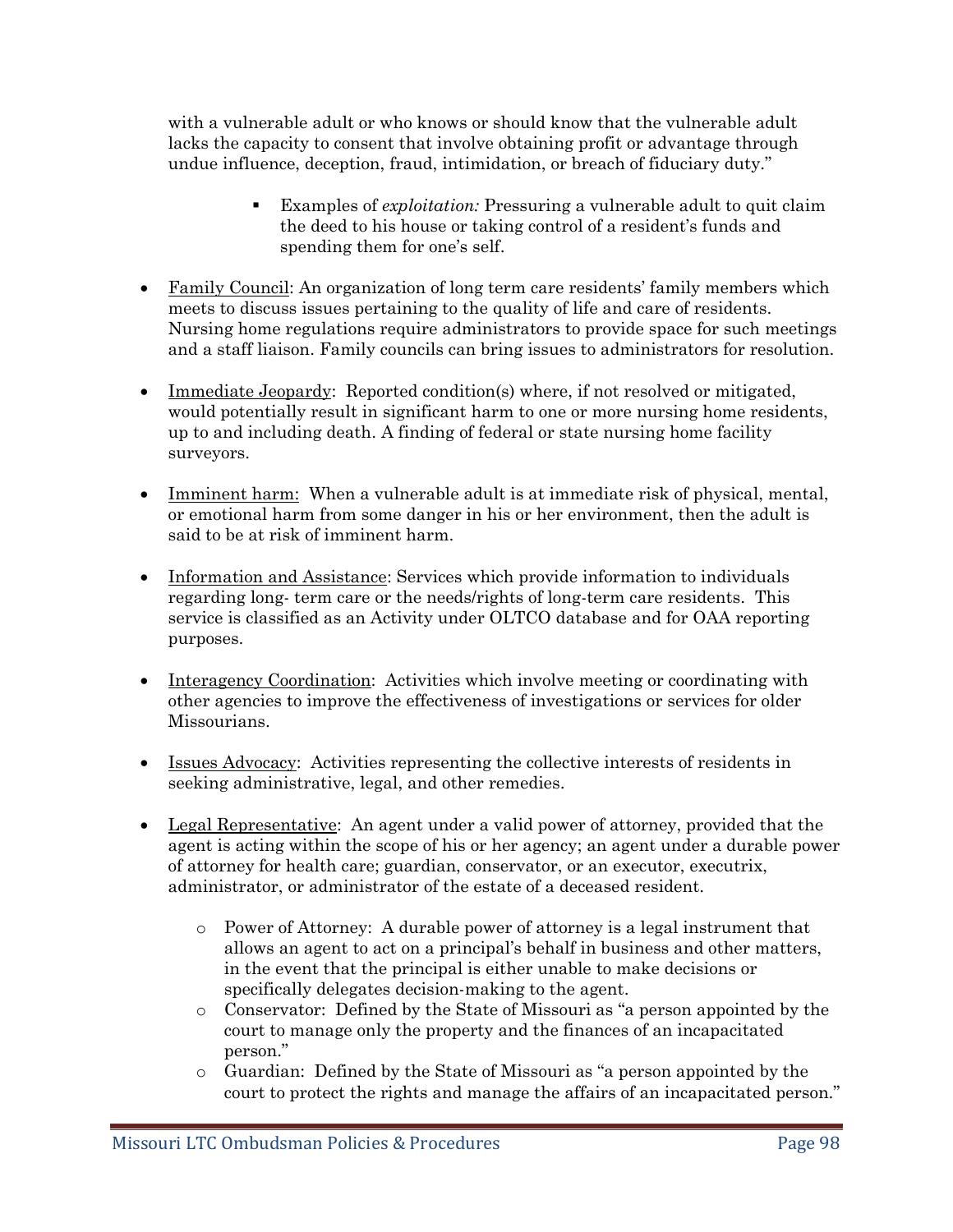- Long-Term Care Facility: Any licensed nursing home or assisted living home providing long-term care services and subject to federal and/or state regulations.
- Long-Term Care Services: A set of health, personal care, and social services delivered over a sustained period of time to persons who have lost or never acquired some degree of functional mental or physical capacity. (Institute of Medicine, Real People, Real Problems: An Evaluation of the Long-Term Care Ombudsman Programs of the Older Americans Act, 1995, p.290.
- NASOP: The National Association of State Long Term Care Ombudsman Programs. The Missouri State LTCO is a NASOP member, working with other Ombudsmen to advocate for the program and develop best practices for Ombudsmen.
- Neglect is defined as the intentional, knowing or reckless failure by a caregiver to provide essential care or services, or access to essential care and services, or to carry out a prescribed treatment plan necessary to maintain the physical and mental health of the vulnerable adult when the vulnerable adult is unable to provide or obtain the essential care or services or to carry out the prescribed treatment plan on the vulnerable adult's own behalf; in this paragraph, "essential care or services" includes food, clothing, shelter, medical care, and supervision. Also referred to as gross neglect in extreme cases.
	- Examples of *neglect*: Failing to keep a resident clean and dry with subsequent skin breakdown or intentionally, failing to provide adequate nutrition, or refusing to allow a nurse to provide care prescribed by a physician.
- NORC: The National Ombudsman Resource Center, funded by a grant from the Administration on Aging, provides technical assistance to State and Local Ombudsmen.
- Office of the Long Term Care Ombudsman (OLTCO): The Office designated by the State of Missouri to advocate for the health, safety, welfare and rights of Older Missourians in long term care facilities.  $[OAA \$   $305(2)(A)]$
- Older Americans Act (OAA): The federal law which established and funds a safety net of senior services, including transportation, nutrition, and other services, including the Office of the Long Term Care Ombudsman.
- Preponderance of the Evidence: The totality of the information (written, oral, direct or circumstantial) that results in the conclusion that the events are more likely to have happened in that manner than not to have happened. This is an accepted standard of proof at administrative hearings. Verified is the standard used in the Long-Term Care Ombudsman Program (see definition for Verified below).
- Resident: An individual residing in a long-term care facility.